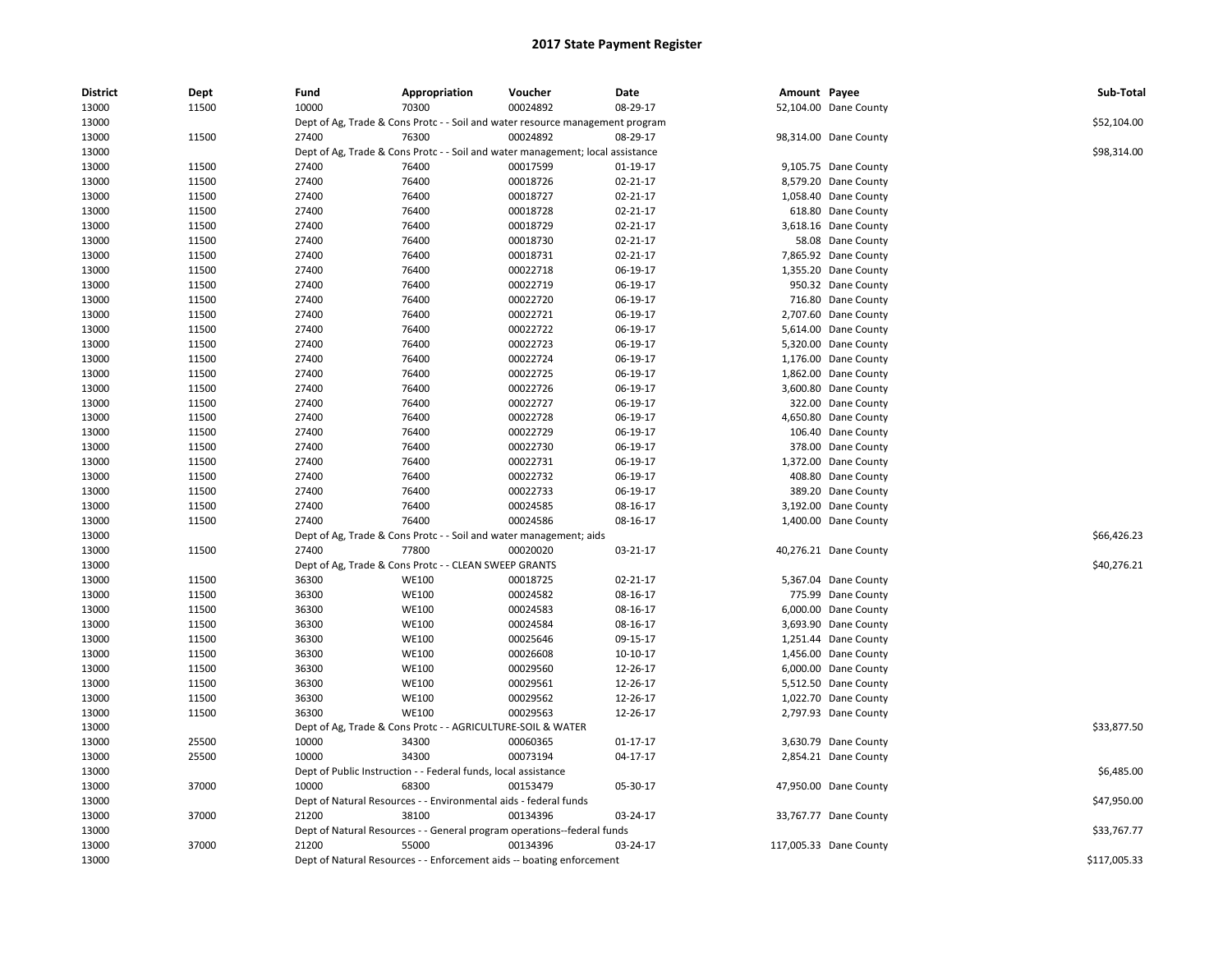| <b>District</b> | Dept  | Fund  | Appropriation                                                                         | Voucher  | Date                                                                                                          | Amount Payee |                        | Sub-Total    |
|-----------------|-------|-------|---------------------------------------------------------------------------------------|----------|---------------------------------------------------------------------------------------------------------------|--------------|------------------------|--------------|
| 13000           | 37000 | 21200 | 55100                                                                                 | 00183718 | 09-22-17                                                                                                      |              | 18,966.12 Dane County  |              |
| 13000           |       |       |                                                                                       |          | Dept of Natural Resources - - Enforcement aids -- all-terrain vehicle and utility terrain vehicle enforcement |              |                        | \$18,966.12  |
| 13000           | 37000 | 21200 | 55200                                                                                 | 00183750 | 09-22-17                                                                                                      |              | 13,089.87 Dane County  |              |
| 13000           |       |       | Dept of Natural Resources - - Enforcement aids -- snowmobiling enforcement            |          |                                                                                                               |              |                        | \$13,089.87  |
| 13000           | 37000 | 21200 | 57400                                                                                 | 00183660 | 09-22-17                                                                                                      |              | 16,042.28 Dane County  |              |
| 13000           |       |       | Dept of Natural Resources - - Recreation aids - county snowmobile trail and area aids |          |                                                                                                               |              |                        | \$16,042.28  |
| 13000           | 37000 | 21200 | 57500                                                                                 | 00183472 | 09-20-17                                                                                                      |              | 78,997.22 Dane County  |              |
| 13000           | 37000 | 21200 | 57500                                                                                 | 00201881 | 12-15-17                                                                                                      |              | 19,768.50 Dane County  |              |
| 13000           |       |       | Dept of Natural Resources - - Recreation aids - snowmobile trail areas                |          |                                                                                                               |              |                        | \$98,765.72  |
| 13000           | 37000 | 21200 | 58400                                                                                 | 00177430 | 09-08-17                                                                                                      |              | 416.86 Dane County     |              |
| 13000           |       |       | Dept of Natural Resources - - Resource aids -- payment in lieu of taxes; federal      |          |                                                                                                               |              |                        | \$416.86     |
| 13000           | 37000 | 21200 | 66300                                                                                 | 00122858 | 01-26-17                                                                                                      |              | 3,000.00 Dane County   |              |
| 13000           | 37000 | 21200 | 66300                                                                                 | 00182162 | 09-20-17                                                                                                      |              | 3,000.00 Dane County   |              |
| 13000           | 37000 | 21200 | 66300                                                                                 | 00182167 | 09-20-17                                                                                                      |              | 3,000.00 Dane County   |              |
| 13000           | 37000 | 21200 | 66300                                                                                 | 00196486 | 11-17-17                                                                                                      |              | 3,000.00 Dane County   |              |
| 13000           | 37000 | 21200 | 66300                                                                                 | 00196491 | 11-17-17                                                                                                      |              | 3,000.00 Dane County   |              |
| 13000           |       |       | Dept of Natural Resources - - Environmental aids - lake protection                    |          |                                                                                                               |              |                        | \$15,000.00  |
| 13000           | 37000 | 21200 | 67800                                                                                 | 00184035 | 09-25-17                                                                                                      |              | 6,000.00 Dane County   |              |
| 13000           | 37000 | 21200 | 67800                                                                                 | 00199258 | 12-05-17                                                                                                      |              | 2,000.00 Dane County   |              |
| 13000           |       |       |                                                                                       |          | Dept of Natural Resources - - Environmental aids -- invasive aquatic species and lake monitoring              |              |                        | \$8,000.00   |
| 13000           | 37000 | 27200 | 66700                                                                                 | 00146556 | 05-02-17                                                                                                      |              | 1,181.04 Dane County   |              |
| 13000           | 37000 | 27200 | 66700                                                                                 | 00152230 | 05-25-17                                                                                                      |              | 3,668.62 Dane County   |              |
| 13000           | 37000 | 27200 | 66700                                                                                 | 00189898 | 10-19-17                                                                                                      |              | 3,071.99 Dane County   |              |
| 13000           | 37000 | 27200 | 66700                                                                                 | 00193362 | 11-07-17                                                                                                      |              | 1,721.21 Dane County   |              |
| 13000           |       |       | Dept of Natural Resources - - Petroleum storage environmental remedial action; awards |          |                                                                                                               |              |                        | \$9,642.86   |
| 13000           | 37000 | 36300 | TA100                                                                                 | 00175594 | 08-22-17                                                                                                      |              | 129,714.00 Dane County |              |
| 13000           | 37000 | 36300 | TA100                                                                                 | 00187565 | 10-11-17                                                                                                      |              | 110,000.00 Dane County |              |
| 13000           |       |       | Dept of Natural Resources - - LAND ACQUISITION                                        |          |                                                                                                               |              |                        | \$239,714.00 |
| 13000           | 39500 | 21100 | 16800                                                                                 | 00106948 | 04-20-17                                                                                                      |              | 936,513.00 Dane County |              |
| 13000           |       |       | WI Dept of Transportation - - Elderly and disabled county aids, state funds           |          |                                                                                                               |              |                        | \$936,513.00 |
| 13000           | 39500 | 21100 | 18500                                                                                 | 00071757 | 01-09-17                                                                                                      |              | 2,000.00 Dane County   |              |
| 13000           | 39500 | 21100 | 18500                                                                                 | 00075540 | $01 - 20 - 17$                                                                                                |              | 7,279.46 Dane County   |              |
| 13000           | 39500 | 21100 | 18500                                                                                 | 00089522 | 02-28-17                                                                                                      |              | 12,471.57 Dane County  |              |
| 13000           | 39500 | 21100 | 18500                                                                                 | 00089523 | 02-28-17                                                                                                      |              | 15,913.31 Dane County  |              |
| 13000           | 39500 | 21100 | 18500                                                                                 | 00089524 | 02-28-17                                                                                                      |              | 15,576.67 Dane County  |              |
| 13000           | 39500 | 21100 | 18500                                                                                 | 00089530 | 02-28-17                                                                                                      |              | 12,196.85 Dane County  |              |
| 13000           | 39500 | 21100 | 18500                                                                                 | 00089531 | 02-28-17                                                                                                      |              | 10,492.08 Dane County  |              |
| 13000           | 39500 | 21100 | 18500                                                                                 | 00089532 | 02-28-17                                                                                                      |              | 9,537.09 Dane County   |              |
| 13000           | 39500 | 21100 | 18500                                                                                 | 00099117 | 03-28-17                                                                                                      |              | 14,094.64 Dane County  |              |
| 13000           | 39500 | 21100 | 18500                                                                                 | 00100769 | 04-19-17                                                                                                      |              | 15,187.21 Dane County  |              |
| 13000           | 39500 | 21100 | 18500                                                                                 | 00106557 | 04-19-17                                                                                                      |              | 11,354.74 Dane County  |              |
| 13000           | 39500 | 21100 | 18500                                                                                 | 00107156 | 05-09-17                                                                                                      |              | 10,684.98 Dane County  |              |
| 13000           | 39500 | 21100 | 18500                                                                                 | 00108995 | 05-09-17                                                                                                      |              | 19,128.80 Dane County  |              |
| 13000           | 39500 | 21100 | 18500                                                                                 | 00114570 | 05-11-17                                                                                                      |              | 5,140.41 Dane County   |              |
| 13000           | 39500 | 21100 | 18500                                                                                 | 00114574 | 05-11-17                                                                                                      |              | 4,000.00 Dane County   |              |
| 13000           | 39500 | 21100 | 18500                                                                                 | 00114576 | 05-11-17                                                                                                      |              | 3,943.00 Dane County   |              |
| 13000           | 39500 | 21100 | 18500                                                                                 | 00122699 | 06-01-17                                                                                                      |              | 18,580.62 Dane County  |              |
| 13000           | 39500 | 21100 | 18500                                                                                 | 00122700 | 06-01-17                                                                                                      |              | 17,161.84 Dane County  |              |
| 13000           | 39500 | 21100 | 18500                                                                                 | 00126560 | 06-14-17                                                                                                      |              | 7,374.41 Dane County   |              |
| 13000           | 39500 | 21100 | 18500                                                                                 | 00136113 | 06-29-17                                                                                                      |              | 4,259.16 Dane County   |              |
| 13000           | 39500 | 21100 | 18500                                                                                 | 00136114 | 06-29-17                                                                                                      |              | 5,552.16 Dane County   |              |
| 13000           | 39500 | 21100 | 18500                                                                                 | 00136115 | 06-29-17                                                                                                      |              | 6,686.66 Dane County   |              |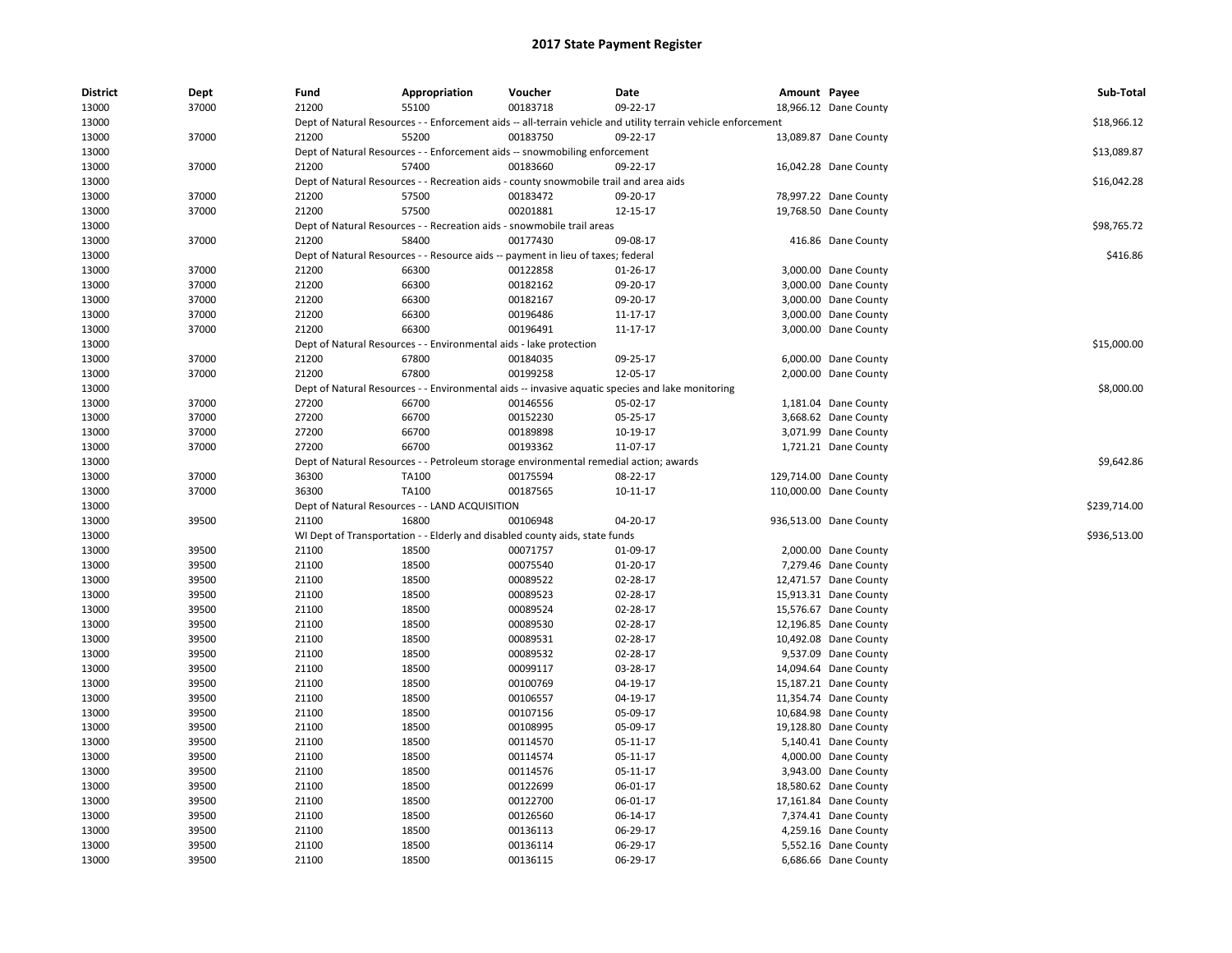| <b>District</b> | Dept  | Fund  | Appropriation                                                                 | Voucher  | Date           | Amount Payee |                          | Sub-Total      |
|-----------------|-------|-------|-------------------------------------------------------------------------------|----------|----------------|--------------|--------------------------|----------------|
| 13000           | 39500 | 21100 | 18500                                                                         | 00136117 | 06-29-17       |              | 19,427.56 Dane County    |                |
| 13000           | 39500 | 21100 | 18500                                                                         | 00136120 | 06-29-17       |              | 16,687.24 Dane County    |                |
| 13000           | 39500 | 21100 | 18500                                                                         | 00145318 | 08-14-17       |              | 16,963.97 Dane County    |                |
| 13000           | 39500 | 21100 | 18500                                                                         | 00145320 | 08-14-17       |              | 39,485.52 Dane County    |                |
| 13000           | 39500 | 21100 | 18500                                                                         | 00145925 | 08-14-17       |              | 15,048.44 Dane County    |                |
| 13000           | 39500 | 21100 | 18500                                                                         | 00145937 | 08-18-17       |              | 4,000.00 Dane County     |                |
| 13000           | 39500 | 21100 | 18500                                                                         | 00153120 | 08-14-17       |              | 9,179.21 Dane County     |                |
| 13000           | 39500 | 21100 | 18500                                                                         | 00159588 | 09-01-17       |              | 12,571.16 Dane County    |                |
| 13000           | 39500 | 21100 | 18500                                                                         | 00161046 | 09-05-17       |              | 6,574.16 Dane County     |                |
| 13000           | 39500 | 21100 | 18500                                                                         | 00162184 | 09-25-17       |              | 23,251.45 Dane County    |                |
| 13000           | 39500 | 21100 | 18500                                                                         | 00162189 | 09-25-17       |              | 36,612.07 Dane County    |                |
| 13000           | 39500 | 21100 | 18500                                                                         | 00167305 | 09-25-17       |              | 5,623.48 Dane County     |                |
| 13000           | 39500 | 21100 | 18500                                                                         | 00176714 | 10-12-17       |              | 20,583.79 Dane County    |                |
| 13000           | 39500 | 21100 | 18500                                                                         | 00176718 | 10-12-17       |              | 13,798.08 Dane County    |                |
| 13000           | 39500 | 21100 | 18500                                                                         | 00176725 | 10-12-17       |              | 31,101.01 Dane County    |                |
| 13000           | 39500 | 21100 | 18500                                                                         | 00180053 | 10-26-17       |              | 6,110.99 Dane County     |                |
| 13000           | 39500 | 21100 | 18500                                                                         | 00187873 | 11-06-17       |              | 16,422.10 Dane County    |                |
| 13000           | 39500 | 21100 | 18500                                                                         | 00187881 | 11-06-17       |              | 4,958.31 Dane County     |                |
| 13000           | 39500 | 21100 | 18500                                                                         | 00198003 | 12-11-17       |              | 14,735.65 Dane County    |                |
| 13000           | 39500 | 21100 | 18500                                                                         | 00198007 | 12-11-17       |              | 10,228.04 Dane County    |                |
| 13000           | 39500 | 21100 | 18500                                                                         | 00198482 | 12-11-17       |              | 6,118.16 Dane County     |                |
| 13000           | 39500 | 21100 | 18500                                                                         | 00202644 | 12-29-17       |              | 4,699.16 Dane County     |                |
| 13000           | 39500 | 21100 | 18500                                                                         | 00202646 | 12-29-17       |              | 12,118.51 Dane County    |                |
| 13000           | 39500 | 21100 | 18500                                                                         | 00202647 | 12-29-17       |              | 13,878.03 Dane County    |                |
| 13000           |       |       | WI Dept of Transportation - - Highway safety, local assistance, federal funds |          |                |              |                          | \$588,791.75   |
| 13000           | 39500 | 21100 | 19000                                                                         | 00065409 | 01-03-17       |              | 1,074,445.64 Dane County |                |
| 13000           | 39500 | 21100 | 19000                                                                         | 00133958 | 07-03-17       |              | 2,148,891.28 Dane County |                |
| 13000           | 39500 | 21100 | 19000                                                                         | 00169224 | 10-02-17       |              | 1,074,445.67 Dane County |                |
| 13000           |       |       | WI Dept of Transportation - - Transportation aids to counties, state funds    |          |                |              |                          | \$4,297,782.59 |
| 13000           | 39500 | 21100 | 27800                                                                         | 00072149 | $01-10-17$     |              | 153,152.83 Dane County   |                |
| 13000           | 39500 | 21100 | 27800                                                                         | 00072153 | $01-10-17$     |              | 200,000.00 Dane County   |                |
| 13000           | 39500 | 21100 | 27800                                                                         | 00072158 | $01-10-17$     |              | 65,016.12 Dane County    |                |
| 13000           | 39500 | 21100 | 27800                                                                         | 00072200 | 01-10-17       |              | 100,000.00 Dane County   |                |
| 13000           | 39500 | 21100 | 27800                                                                         | 00200740 | 12-13-17       |              | 14,916.18 Dane County    |                |
| 13000           |       |       | WI Dept of Transportation - - Local roads improvement program, state funds    |          |                |              |                          | \$533,085.13   |
| 13000           | 39500 | 21100 | 36300                                                                         | 00075829 | 01-19-17       |              | 25.00 Dane County        |                |
| 13000           | 39500 | 21100 | 36300                                                                         | 00084570 | 02-09-17       |              | 350.00 Dane County       |                |
| 13000           | 39500 | 21100 | 36300                                                                         | 00084571 | 02-09-17       |              | 30.00 Dane County        |                |
| 13000           | 39500 | 21100 | 36300                                                                         | 00110943 | 04-27-17       |              | 145.00 Dane County       |                |
| 13000           | 39500 | 21100 | 36300                                                                         | 00113714 | 05-05-17       |              | 420.00 Dane County       |                |
| 13000           | 39500 | 21100 | 36300                                                                         | 00127022 | 06-12-17       |              | 116.44 Dane County       |                |
| 13000           | 39500 | 21100 | 36300                                                                         | 00138658 | 06-30-17       |              | 4,881.57 Dane County     |                |
| 13000           |       |       | WI Dept of Transportation - - State highway rehabilitation, state funds       |          |                |              |                          | \$5,968.01     |
| 13000           | 39500 | 21100 | 36500                                                                         | 00087471 | 02-20-17       |              | 2,745.72 Dane County     |                |
| 13000           | 39500 | 21100 | 36500                                                                         | 00103023 | 04-05-17       |              | 2,498.47 Dane County     |                |
| 13000           | 39500 | 21100 | 36500                                                                         | 00154918 | 08-15-17       |              | 17,090.50 Dane County    |                |
| 13000           | 39500 | 21100 | 36500                                                                         | 00154919 | 08-15-17       |              | 19,339.18 Dane County    |                |
| 13000           | 39500 | 21100 | 36500                                                                         | 00193483 | 11-16-17       |              | 3,881.65 Dane County     |                |
| 13000           | 39500 | 21100 | 36500                                                                         | 00074877 | $01 - 17 - 17$ |              | 3,201.18 Dane County     |                |
| 13000           | 39500 | 21100 | 36500                                                                         | 00074881 | 01-17-17       |              | 3,750.64 Dane County     |                |
| 13000           | 39500 | 21100 | 36500                                                                         | 00079553 | 01-26-17       |              | 18,479.44 Dane County    |                |
|                 |       | 21100 |                                                                               | 00079555 |                |              |                          |                |
| 13000           | 39500 |       | 36500                                                                         |          | 01-26-17       |              | 19,553.10 Dane County    |                |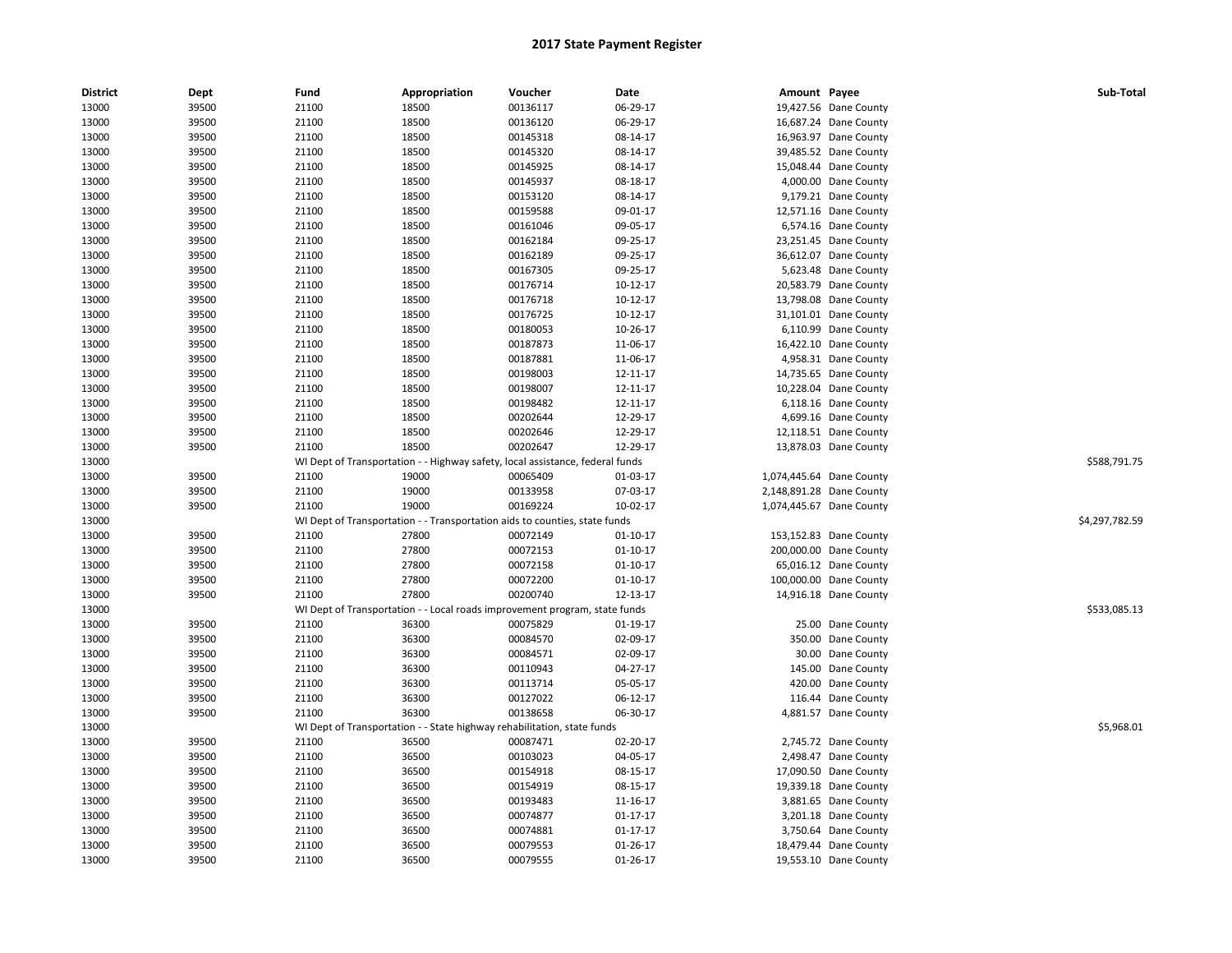| <b>District</b> | Dept           | Fund  | Appropriation  | Voucher                                                                             | Date           | Amount Payee |                          | Sub-Total      |
|-----------------|----------------|-------|----------------|-------------------------------------------------------------------------------------|----------------|--------------|--------------------------|----------------|
| 13000           | 39500          | 21100 | 36500          | 00079556                                                                            | 01-26-17       |              | 21,599.51 Dane County    |                |
| 13000           | 39500          | 21100 | 36500          | 00079565                                                                            | 01-26-17       |              | 18,129.60 Dane County    |                |
| 13000           | 39500          | 21100 | 36500          | 00079567                                                                            | 01-26-17       |              | 19,319.03 Dane County    |                |
| 13000           | 39500          | 21100 | 36500          | 00079571                                                                            | 01-26-17       |              | 17,422.14 Dane County    |                |
| 13000           | 39500          | 21100 | 36500          | 00099741                                                                            | 03-23-17       |              | 2,701.98 Dane County     |                |
| 13000           | 39500          | 21100 | 36500          | 00120591                                                                            | 05-24-17       |              | 2,419.44 Dane County     |                |
| 13000           | 39500          | 21100 | 36500          | 00120998                                                                            | 05-24-17       |              | 22,258.83 Dane County    |                |
| 13000           | 39500          | 21100 | 36500          | 00127022                                                                            | 06-12-17       |              | 2,621.19 Dane County     |                |
| 13000           | 39500          | 21100 | 36500          | 00133397                                                                            | 06-27-17       |              | 20,598.52 Dane County    |                |
| 13000           | 39500          | 21100 | 36500          | 00133398                                                                            | 06-27-17       |              | 18,185.93 Dane County    |                |
| 13000           | 39500          | 21100 | 36500          | 00133400                                                                            | 06-27-17       |              | 17,114.45 Dane County    |                |
| 13000           | 39500          | 21100 | 36500          | 00138658                                                                            | 06-30-17       |              | 2,548.80 Dane County     |                |
| 13000           | 39500          | 21100 | 36500          | 00167350                                                                            | 09-21-17       |              | 5,114.68 Dane County     |                |
| 13000           | 39500          | 21100 | 36500          | 00193489                                                                            | 11-16-17       |              | 2,515.20 Dane County     |                |
| 13000           | 39500          | 21100 | 36500          | 00200726                                                                            | 12-12-17       |              | 2,635.31 Dane County     |                |
| 13000           |                |       |                | WI Dept of Transportation - - Highway system management and operations, state funds |                |              |                          | \$265,724.49   |
| 13000           | 39500          | 21100 | 46100          | 00193483                                                                            | 11-22-17       |              | 331.87 Dane County       |                |
| 13000           |                |       |                | WI Dept of Transportation - - Departmental management and operations, state funds   |                |              |                          | \$331.87       |
| 13000           | 39500          | 21100 | 36800          | 00087471                                                                            | 02-20-17       |              | 1,460,229.11 Dane County |                |
| 13000           | 39500          | 21100 | 36800          | 00094141                                                                            | 03-14-17       |              | 50,729.64 Dane County    |                |
| 13000           | 39500          | 21100 | 36800          | 00103023                                                                            | 04-05-17       |              | 596,554.44 Dane County   |                |
| 13000           | 39500          | 21100 | 36800          | 00157242                                                                            | 08-22-17       |              | 2,801.26 Dane County     |                |
| 13000           | 39500          | 21100 | 36800          | 00158266                                                                            | 08-24-17       |              | 2,928.30 Dane County     |                |
| 13000           | 39500          | 21100 | 36800          | 00193483                                                                            | 11-16-17       |              | 290,123.33 Dane County   |                |
| 13000           | 39500          | 21100 | 36800          | 00074877                                                                            | $01 - 17 - 17$ |              | 257,670.61 Dane County   |                |
| 13000           | 39500          | 21100 | 36800          | 00074881                                                                            | $01 - 17 - 17$ |              | 553,719.71 Dane County   |                |
| 13000           | 39500          | 21100 | 36800          | 00099741                                                                            | 03-23-17       |              | 1,166,535.94 Dane County |                |
| 13000           | 39500          | 21100 | 36800          | 00120591                                                                            | 05-24-17       |              | 750,579.05 Dane County   |                |
| 13000           | 39500          | 21100 | 36800          | 00127022                                                                            | 06-12-17       |              | 688,465.38 Dane County   |                |
| 13000           | 39500          | 21100 | 36800          | 00136150                                                                            | 06-28-17       |              | 231,732.90 Dane County   |                |
| 13000           | 39500          | 21100 | 36800          | 00138658                                                                            | 06-30-17       |              | 421,622.70 Dane County   |                |
| 13000           | 39500          | 21100 | 36800          | 00146562                                                                            | 07-26-17       |              | 221,703.89 Dane County   |                |
| 13000           | 39500          | 21100 | 36800          | 00153112                                                                            | 08-09-17       |              | 390,274.16 Dane County   |                |
| 13000           | 39500          | 21100 | 36800          | 00167350                                                                            | 09-21-17       |              | 315,937.88 Dane County   |                |
| 13000           | 39500          | 21100 | 36800          | 00186676                                                                            | 11-01-17       |              | 129,172.09 Dane County   |                |
| 13000           | 39500          | 21100 | 36800          | 00191233                                                                            | 11-13-17       |              | 4,003.20 Dane County     |                |
| 13000           | 39500          | 21100 | 36800          | 00193489                                                                            | 11-16-17       |              | 444,000.71 Dane County   |                |
| 13000           | 39500          | 21100 | 36800          | 00200726                                                                            | 12-12-17       |              | 306,485.56 Dane County   |                |
| 13000           |                |       |                | WI Dept of Transportation - - Routine maintenance activities, state funds           |                |              |                          | \$8,285,269.86 |
| 13000           | 39500          | 21100 | 38000          | 00193483                                                                            | 11-16-17       |              | 25,125.37 Dane County    |                |
| 13000           | 39500          | 21100 | 38000          | 00074877                                                                            | $01 - 17 - 17$ |              | 2,587.82 Dane County     |                |
| 13000           | 39500          | 21100 | 38000          | 00074881                                                                            | $01 - 17 - 17$ |              | 21,167.70 Dane County    |                |
| 13000           | 39500          | 21100 | 38000          | 00120591                                                                            | 05-24-17       |              | 3,907.95 Dane County     |                |
| 13000           | 39500          | 21100 | 38000          | 00127022                                                                            | 06-12-17       |              | 7,691.73 Dane County     |                |
|                 |                |       |                |                                                                                     |                |              |                          |                |
| 13000           | 39500          | 21100 | 38000          | 00138658                                                                            | 06-30-17       |              | 39,494.51 Dane County    |                |
| 13000<br>13000  | 39500<br>39500 | 21100 | 38000<br>38000 | 00153112<br>00167350                                                                | 08-09-17       |              | 69,488.92 Dane County    |                |
|                 |                | 21100 |                |                                                                                     | 09-21-17       |              | 84,553.86 Dane County    |                |
| 13000           | 39500          | 21100 | 38000          | 00193489                                                                            | 11-16-17       |              | 29,816.40 Dane County    |                |
| 13000           | 39500          | 21100 | 38000          | 00200726                                                                            | 12-12-17       |              | 3,584.97 Dane County     |                |
| 13000           |                |       |                | WI Dept of Transportation - - Routine maintenance activities, federal funds         |                |              |                          | \$287,419.23   |
| 13000           | 39500          | 21100 | 27000          | 00072145                                                                            | $01 - 10 - 17$ |              | 80,875.38 Dane County    |                |
| 13000           | 39500          | 21100 | 27000          | 00072146                                                                            | $01-10-17$     |              | 333,437.31 Dane County   |                |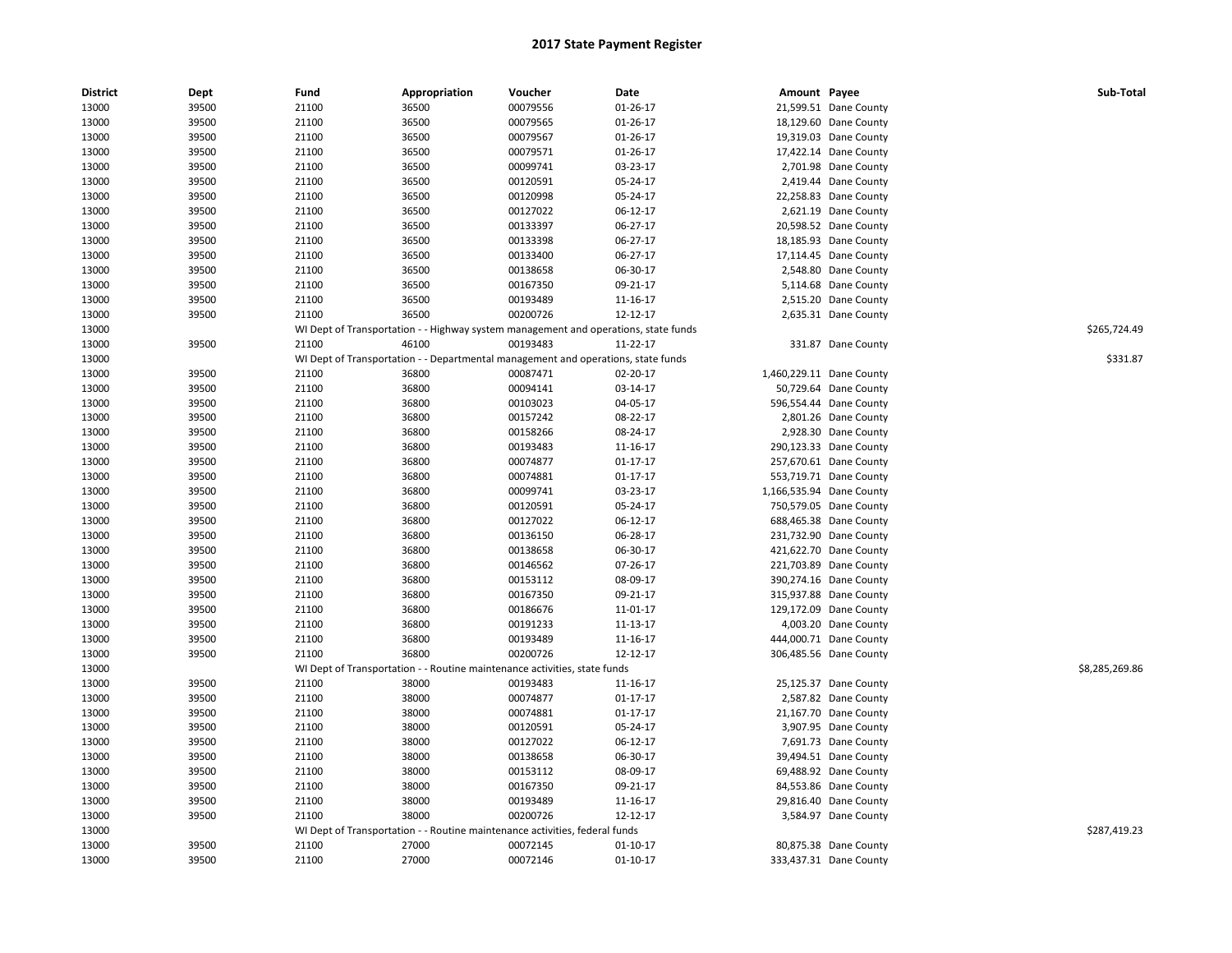| <b>District</b><br>13000 | Dept  | Fund           | Appropriation                                                                | Voucher  | Date<br>WI Dept of Transportation - - Local roads improvement program. discretionary grants, state funds | Amount Payee              |                          | Sub-Total<br>\$414,312.69 |
|--------------------------|-------|----------------|------------------------------------------------------------------------------|----------|----------------------------------------------------------------------------------------------------------|---------------------------|--------------------------|---------------------------|
| 13000                    | 39500 | 21100          | 36200                                                                        | 00136001 | 06-27-17                                                                                                 |                           | 6,370.00 Dane County     |                           |
| 13000                    |       |                | WI Dept of Transportation - - Major highway development, state funds         |          |                                                                                                          |                           |                          | \$6,370.00                |
| 13000                    | 39500 | 21100          | 38200                                                                        | 00136001 | 06-27-17                                                                                                 |                           | 2,730.00 Dane County     |                           |
| 13000                    | 39500 | 21100          | 38200                                                                        | 00167350 | 09-21-17                                                                                                 |                           | 1,045.60 Dane County     |                           |
| 13000                    |       |                | WI Dept of Transportation - - Major highway development, federal funds       |          |                                                                                                          |                           |                          | \$3,775.60                |
| 13000                    | 39500 | 36500          | 39200                                                                        | 00167350 | 09-21-17                                                                                                 |                           | 3,160.05 Dane County     |                           |
| 13000                    |       |                | WI Dept of Transportation - - Major highway development, service funds       |          |                                                                                                          |                           |                          | \$3,160.05                |
| 13000                    | 41000 | 10000          | 11600                                                                        | 00167859 | 11-07-17                                                                                                 |                           | 529,792.64 Dane County   |                           |
| 13000                    |       |                |                                                                              |          | Department of Corrections - - Reimbursing counties for probation, extended supervision and parole holds  |                           |                          | \$529,792.64              |
| 13000                    | 43300 | 10000          | 10100                                                                        | 00000944 | 09-20-17                                                                                                 |                           | 14,456.02 Dane County    |                           |
| 13000                    |       |                | Child Abuse & Neglect Prev Bd - - Grants to organizations                    |          |                                                                                                          |                           |                          | \$14,456.02               |
| 13000                    | 43500 | 10000          | 41400                                                                        | 00104890 | 02-02-17                                                                                                 |                           | 796,100.00 Dane County   |                           |
| 13000                    |       |                | Department of Health Services - - Income maintenance                         |          |                                                                                                          |                           |                          | \$796,100.00              |
| 13000                    | 43500 | 10000          | 46800                                                                        | 00165481 | 10-30-17                                                                                                 |                           | 1,270,963.00 Dane County |                           |
| 13000                    |       |                | Department of Health Services - - Interagency and intra-agency aids          |          |                                                                                                          |                           |                          | \$1,270,963.00            |
| 13000                    | 43500 | 10000          | 90300                                                                        | 00141834 | 07-12-17                                                                                                 |                           | 1,491,396.00 Dane County |                           |
| 13000                    | 43500 | 10000          | 90300                                                                        | 00143593 | 07-24-17                                                                                                 |                           | Dane County              |                           |
| 13000                    |       |                | Department of Health Services - - Local Assistance Clearing                  |          |                                                                                                          |                           |                          | \$1,491,396.00            |
| 13000                    | 43500 | 10000          | 00000                                                                        | 90708    | 01-02-17                                                                                                 |                           | 2,527,709.00 Dane County |                           |
| 13000                    | 43500 | 10000          | 00000                                                                        | 90710    | 02-01-17                                                                                                 |                           | 5,294,994.00 Dane County |                           |
| 13000                    | 43500 | 10000          | 00000                                                                        | 90711    | 03-01-17                                                                                                 |                           | 6,994,958.00 Dane County |                           |
| 13000                    | 43500 | 10000          | 00000                                                                        | 90715    | 05-01-17                                                                                                 | 10,329,998.00 Dane County |                          |                           |
| 13000                    | 43500 | 10000          | 00000                                                                        | 90716    | 06-01-17                                                                                                 |                           | 8,338,408.00 Dane County |                           |
| 13000                    | 43500 | 10000          | 00000                                                                        | 90717    | 06-15-17                                                                                                 |                           | 3,797,479.00 Dane County |                           |
| 13000                    | 43500 | 10000          | 00000                                                                        | 90800    | 07-01-17                                                                                                 |                           | 9,635,867.00 Dane County |                           |
| 13000                    | 43500 | 10000          | 00000                                                                        | 90801    | 08-01-17                                                                                                 | 18,364,309.00 Dane County |                          |                           |
| 13000                    | 43500 | 10000          | 00000                                                                        | 90802    | 09-01-17                                                                                                 |                           | 7,584,115.00 Dane County |                           |
| 13000                    | 43500 | 10000          | 00000                                                                        | 90805    | 10-02-17                                                                                                 |                           | 7,852,195.00 Dane County |                           |
| 13000                    | 43500 | 10000          | 00000                                                                        | 90806    | 11-01-17                                                                                                 |                           | 7,403,717.00 Dane County |                           |
| 13000                    | 43500 | 10000          | 00000                                                                        | 90807    | 12-01-17                                                                                                 |                           | 8,495,328.00 Dane County |                           |
| 13000                    | 43500 | 10000          | 00000                                                                        | 90713    | 04-01-17                                                                                                 | 11,362,629.00 Dane County |                          |                           |
| 13000                    | 43500 | 10000          | 00000                                                                        | 90712    | 03-07-17                                                                                                 |                           | 904,860.00 Dane County   |                           |
| 13000                    |       |                | Department of Health Services - - State/Federal Aids                         |          |                                                                                                          |                           |                          | \$108,886,566.00          |
| 13000                    | 45500 | 10000          | 20200                                                                        | 00025199 | 03-09-17                                                                                                 |                           | 11,671.57 Dane County    |                           |
| 13000                    | 45500 | 10000          | 20200                                                                        | 00030875 | 06-30-17                                                                                                 |                           | 10,960.00 Dane County    |                           |
| 13000                    |       |                | Department of Justice - - Officer training reimbursement                     |          |                                                                                                          |                           |                          | \$22,631.57               |
| 13000                    | 45500 | 10000          | 22100                                                                        | 00035890 | 10-13-17                                                                                                 |                           | 17,070.00 Dane County    |                           |
| 13000                    |       |                | Department of Justice - - Crime laboratories; deoxyribonucleic acid analysis |          |                                                                                                          |                           |                          | \$17,070.00               |
| 13000                    | 45500 | 10000          | 22500                                                                        | 00024810 | 03-02-17                                                                                                 |                           | 54,070.00 Dane County    |                           |
|                          |       |                |                                                                              |          |                                                                                                          |                           |                          |                           |
| 13000                    | 45500 | 10000          | 22500                                                                        | 00039377 | 12-21-17                                                                                                 |                           | 54,070.00 Dane County    |                           |
| 13000                    | 45500 |                | Department of Justice - - Drug crimes enforcement; local grants<br>23100     | 00021617 |                                                                                                          |                           |                          | \$108,140.00              |
| 13000<br>13000           | 45500 | 10000<br>10000 | 23100                                                                        | 00024608 | 01-03-17<br>02-28-17                                                                                     |                           | 320.00 Dane County       |                           |
|                          |       |                |                                                                              |          |                                                                                                          |                           | 10,960.00 Dane County    |                           |
| 13000                    | 45500 | 10000          | 23100                                                                        | 00032201 | 07-28-17                                                                                                 |                           | 4,500.00 Dane County     |                           |
| 13000                    | 45500 | 10000          | 23100                                                                        | 00032359 | 08-02-17                                                                                                 |                           | 8,285.31 Dane County     |                           |
| 13000                    | 45500 | 10000          | 23100                                                                        | 00036732 | 10-30-17                                                                                                 |                           | 64,000.00 Dane County    |                           |
| 13000                    | 45500 | 10000          | 23100                                                                        | 00038443 | 12-06-17                                                                                                 |                           | 320.00 Dane County       |                           |
| 13000                    | 45500 | 10000          | 23100                                                                        | 00038594 | 12-07-17                                                                                                 | 2,400.00                  | Dane County              |                           |
| 13000                    |       |                | Department of Justice - - Law enforcement training fund, local assistance    |          |                                                                                                          |                           |                          | \$90,785.31               |
| 13000                    | 45500 | 10000          | 23300                                                                        | 00036622 | 10-27-17                                                                                                 |                           | 494.91 Dane County       |                           |
| 13000                    | 45500 | 10000          | 23300                                                                        | 00036626 | $10-27-17$                                                                                               |                           | 1,826.93 Dane County     |                           |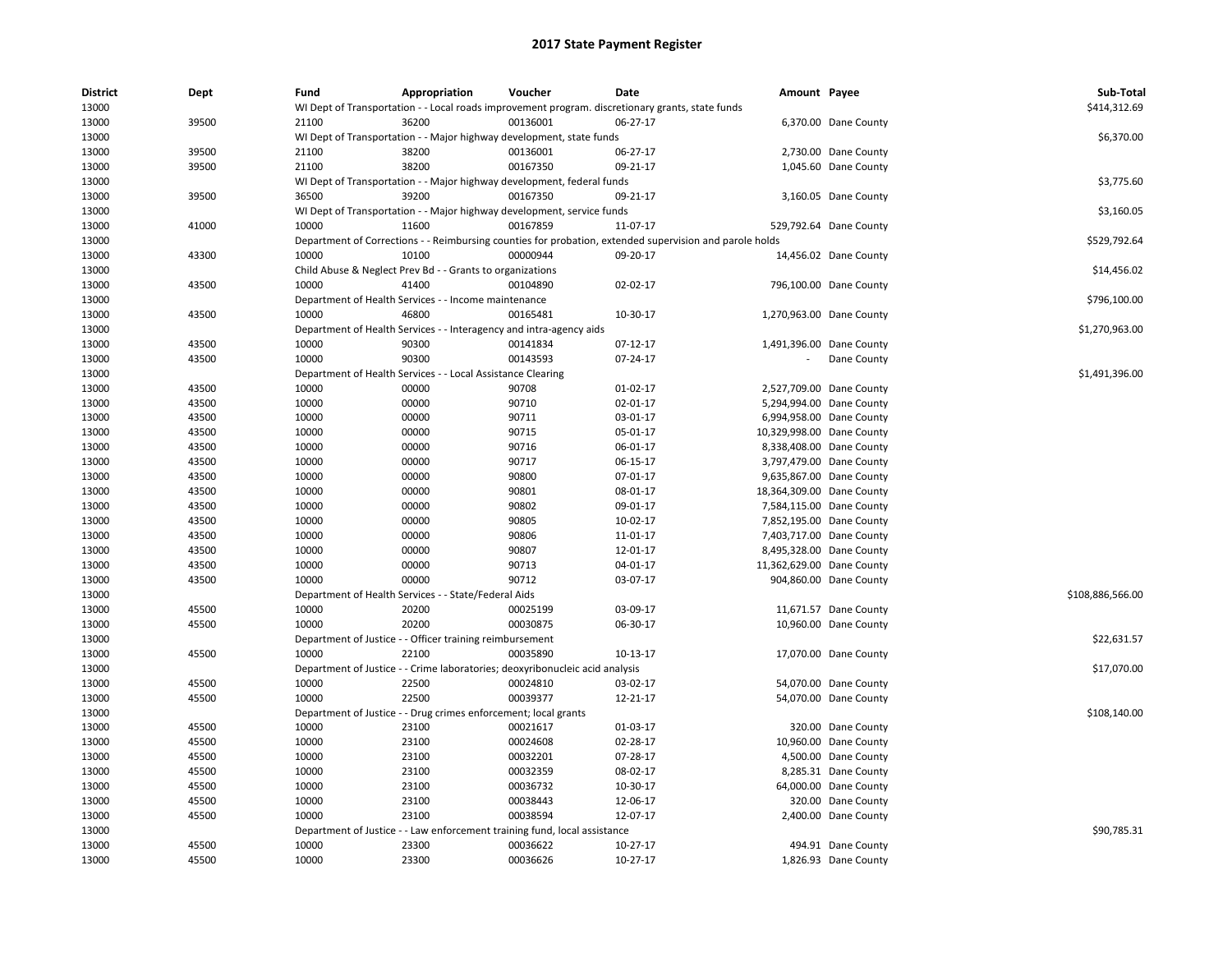| <b>District</b> | Dept  | Fund  | Appropriation                                                     | Voucher                                                                                   | Date                                                                                                                                        | Amount Payee |                        | Sub-Total    |
|-----------------|-------|-------|-------------------------------------------------------------------|-------------------------------------------------------------------------------------------|---------------------------------------------------------------------------------------------------------------------------------------------|--------------|------------------------|--------------|
| 13000           |       |       | Department of Justice - - Interagency and intra-agency assistance |                                                                                           |                                                                                                                                             |              |                        | \$2,321.84   |
| 13000           | 45500 | 10000 | 24100                                                             | 00027008                                                                                  | 04-21-17                                                                                                                                    |              | 1,235.39 Dane County   |              |
| 13000           |       |       | Department of Justice - - Federal aid, state operations           |                                                                                           |                                                                                                                                             |              |                        | \$1,235.39   |
| 13000           | 45500 | 10000 | 25100                                                             | 00023149                                                                                  | 02-06-17                                                                                                                                    |              | 5,937.00 Dane County   |              |
| 13000           | 45500 | 10000 | 25100                                                             | 00023620                                                                                  | 02-15-17                                                                                                                                    |              | 25,371.00 Dane County  |              |
| 13000           | 45500 | 10000 | 25100                                                             | 00023648                                                                                  | $02 - 10 - 17$                                                                                                                              |              | 18,299.00 Dane County  |              |
| 13000           | 45500 | 10000 | 25100                                                             | 00026508                                                                                  | 04-07-17                                                                                                                                    |              | 14,949.00 Dane County  |              |
| 13000           | 45500 | 10000 | 25100                                                             | 00028314                                                                                  | 05-18-17                                                                                                                                    |              | 3,182.00 Dane County   |              |
| 13000           | 45500 | 10000 | 25100                                                             | 00028726                                                                                  | 05-25-17                                                                                                                                    |              | 18,853.00 Dane County  |              |
| 13000           | 45500 | 10000 | 25100                                                             | 00033447                                                                                  | 08-31-17                                                                                                                                    |              | 20,994.00 Dane County  |              |
| 13000           | 45500 | 10000 | 25100                                                             | 00034359                                                                                  | 09-11-17                                                                                                                                    |              | 34,815.00 Dane County  |              |
| 13000           | 45500 | 10000 | 25100                                                             | 00037877                                                                                  | 11-21-17                                                                                                                                    |              | 16,634.00 Dane County  |              |
| 13000           | 45500 | 10000 | 25100                                                             | 00038906                                                                                  | 12-28-17                                                                                                                                    |              | 20,713.00 Dane County  |              |
| 13000           |       |       | Department of Justice - - Federal aid, local assistance           |                                                                                           |                                                                                                                                             |              |                        | \$179,747.00 |
| 13000           | 45500 | 10000 | 27900                                                             | 00023927                                                                                  | 02-21-17                                                                                                                                    |              | 37,356.00 Dane County  |              |
| 13000           | 45500 | 10000 | 27900                                                             | 00028145                                                                                  | 05-18-17                                                                                                                                    |              | 61,833.00 Dane County  |              |
| 13000           | 45500 | 10000 | 27900                                                             | 00033596                                                                                  | 08-24-17                                                                                                                                    |              | 51,881.00 Dane County  |              |
| 13000           | 45500 | 10000 | 27900                                                             | 00037095                                                                                  | 11-09-17                                                                                                                                    |              | 49,281.00 Dane County  |              |
| 13000           |       |       |                                                                   |                                                                                           | Department of Justice - - Alternatives to prosecution and incarceration for persons who use alcohol or other drugs; justice information fee |              |                        | \$200,351.00 |
| 13000           | 45500 | 10000 | 28400                                                             | 00023756                                                                                  | 02-10-17                                                                                                                                    |              | 976.04 Dane County     |              |
| 13000           | 45500 | 10000 | 28400                                                             | 00025387                                                                                  | 03-15-17                                                                                                                                    |              | 1,368.00 Dane County   |              |
| 13000           | 45500 | 10000 | 28400                                                             | 00028874                                                                                  | 06-02-17                                                                                                                                    |              | 4,626.10 Dane County   |              |
| 13000           | 45500 | 10000 | 28400                                                             | 00028882                                                                                  | 06-02-17                                                                                                                                    |              | 2,923.77 Dane County   |              |
| 13000           | 45500 | 10000 | 28400                                                             | 00028883                                                                                  | 06-02-17                                                                                                                                    |              | 2,766.62 Dane County   |              |
| 13000           | 45500 | 10000 | 28400                                                             | 00028884                                                                                  | 06-02-17                                                                                                                                    |              | 211.05 Dane County     |              |
| 13000           | 45500 | 10000 | 28400                                                             | 00028885                                                                                  | 06-02-17                                                                                                                                    |              | 412.37 Dane County     |              |
| 13000           | 45500 | 10000 | 28400                                                             | 00028886                                                                                  | 06-02-17                                                                                                                                    |              | 497.05 Dane County     |              |
| 13000           | 45500 | 10000 | 28400                                                             | 00028887                                                                                  | 06-02-17                                                                                                                                    |              | 108.10 Dane County     |              |
| 13000           | 45500 | 10000 | 28400                                                             | 00028888                                                                                  | 06-02-17                                                                                                                                    |              | 419.50 Dane County     |              |
| 13000           | 45500 | 10000 | 28400                                                             | 00028889                                                                                  | 06-02-17                                                                                                                                    |              | 54.05 Dane County      |              |
| 13000           | 45500 | 10000 | 28400                                                             | 00030980                                                                                  | 06-30-17                                                                                                                                    |              | 1,091.30 Dane County   |              |
| 13000           | 45500 | 10000 | 28400                                                             | 00037691                                                                                  | 11-16-17                                                                                                                                    |              | 1,701.74 Dane County   |              |
| 13000           | 45500 | 10000 | 28400                                                             | 00037705                                                                                  | 11-16-17                                                                                                                                    |              | 58.23 Dane County      |              |
| 13000           | 45500 | 10000 | 28400                                                             | 00037706                                                                                  | 11-16-17                                                                                                                                    |              | 1,459.16 Dane County   |              |
| 13000           | 45500 | 10000 | 28400                                                             | 00037709                                                                                  | 11-16-17                                                                                                                                    |              | 3,990.24 Dane County   |              |
| 13000           | 45500 | 10000 | 28400                                                             | 00037711                                                                                  | 11-16-17                                                                                                                                    |              | 153.78 Dane County     |              |
| 13000           | 45500 | 10000 | 28400                                                             | 00037712                                                                                  | 11-16-17                                                                                                                                    |              | 109.20 Dane County     |              |
| 13000           |       |       | Department of Justice - - Internet Crimes Against Childr          |                                                                                           |                                                                                                                                             |              |                        | \$22,926.30  |
| 13000           | 45500 | 10000 | 32100                                                             | 00038504                                                                                  | 12-15-17                                                                                                                                    |              | 1,890.06 Dane County   |              |
| 13000           |       |       | Department of Justice - - Gifts, grants and proceeds              |                                                                                           |                                                                                                                                             |              |                        | \$1,890.06   |
| 13000           | 45500 | 10000 | 53200                                                             | 00031691                                                                                  | 07-20-17                                                                                                                                    |              | 349,946.69 Dane County |              |
| 13000           |       |       |                                                                   | Department of Justice - - Crime victim and witness assistance surcharge, general services |                                                                                                                                             |              |                        | \$349.946.69 |
| 13000           | 45500 | 10000 | 53900                                                             | 00024947                                                                                  | 03-03-17                                                                                                                                    |              | 329,637.73 Dane County |              |
| 13000           |       |       |                                                                   | Department of Justice - - Reimbursement to counties for victim-witness services           |                                                                                                                                             |              |                        | \$329,637.73 |
| 13000           | 45500 | 10000 | 54200                                                             | 00022908                                                                                  | 02-01-17                                                                                                                                    |              | 12,900.00 Dane County  |              |
| 13000           | 45500 | 10000 | 54200                                                             | 00023851                                                                                  | 02-16-17                                                                                                                                    |              | 71,680.00 Dane County  |              |
| 13000           | 45500 | 10000 | 54200                                                             | 00023865                                                                                  | 02-21-17                                                                                                                                    |              | 26,377.00 Dane County  |              |
| 13000           | 45500 | 10000 | 54200                                                             | 00024193                                                                                  | 02-21-17                                                                                                                                    |              | 1,848.00 Dane County   |              |
| 13000           | 45500 | 10000 | 54200                                                             | 00027819                                                                                  | 05-09-17                                                                                                                                    |              | 22,710.00 Dane County  |              |
| 13000           | 45500 | 10000 | 54200                                                             | 00027820                                                                                  | 05-05-17                                                                                                                                    |              | 22,574.00 Dane County  |              |
| 13000           | 45500 | 10000 | 54200                                                             | 00028297                                                                                  | 05-19-17                                                                                                                                    |              | 72,625.00 Dane County  |              |
| 13000           | 45500 | 10000 | 54200                                                             | 00028298                                                                                  | 05-19-17                                                                                                                                    |              | 14,491.00 Dane County  |              |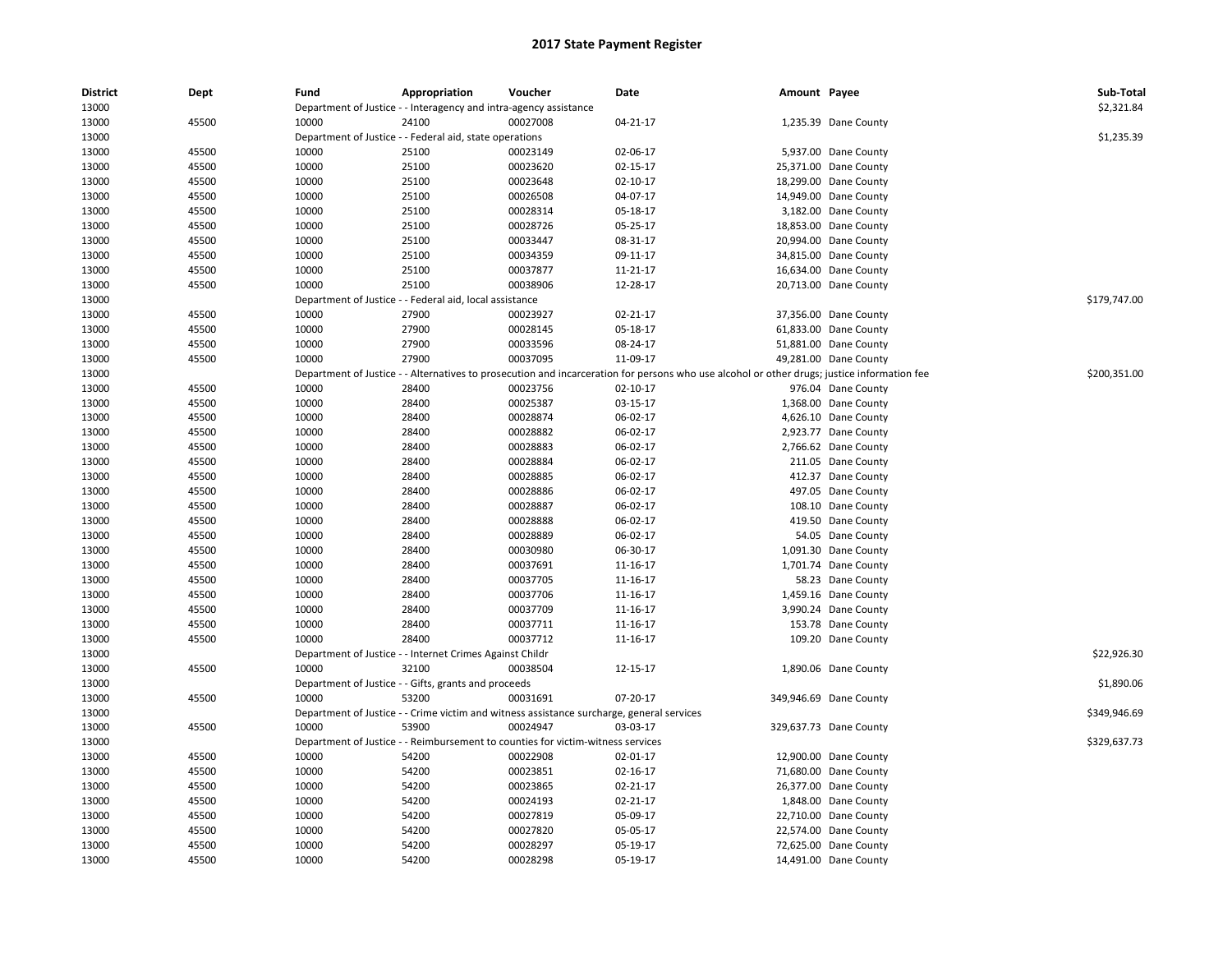| <b>District</b> | Dept  | Fund  | Appropriation                                                     | Voucher  | Date                                                                                               | Amount Payee |                        | Sub-Total    |
|-----------------|-------|-------|-------------------------------------------------------------------|----------|----------------------------------------------------------------------------------------------------|--------------|------------------------|--------------|
| 13000           | 45500 | 10000 | 54200                                                             | 00032326 | 08-02-17                                                                                           |              | 26,419.00 Dane County  |              |
| 13000           | 45500 | 10000 | 54200                                                             | 00032474 | 08-04-17                                                                                           |              | 22,574.00 Dane County  |              |
| 13000           | 45500 | 10000 | 54200                                                             | 00033934 | 08-31-17                                                                                           |              | 70,847.00 Dane County  |              |
| 13000           | 45500 | 10000 | 54200                                                             | 00034556 | 09-14-17                                                                                           |              | 27,295.00 Dane County  |              |
| 13000           | 45500 | 10000 | 54200                                                             | 00036004 | 10-19-17                                                                                           |              | 10,680.00 Dane County  |              |
| 13000           | 45500 | 10000 | 54200                                                             | 00036190 | 10-23-17                                                                                           |              | 154.00 Dane County     |              |
| 13000           | 45500 | 10000 | 54200                                                             | 00037862 | 11-21-17                                                                                           |              | 68,055.00 Dane County  |              |
| 13000           | 45500 | 10000 | 54200                                                             | 00037863 | 11-21-17                                                                                           |              | 38,018.00 Dane County  |              |
| 13000           | 45500 | 10000 | 54200                                                             | 00038908 | 12-21-17                                                                                           |              | 389.00 Dane County     |              |
| 13000           |       |       | Department of Justice - - Federal aid; victim assistance          |          |                                                                                                    |              |                        | \$509,636.00 |
| 13000           | 46500 | 10000 | 13300                                                             | 00035933 | 12-21-17                                                                                           |              | 5,605.00 Dane County   |              |
| 13000           |       |       | Department of Military Affairs - - Gifts and grants               |          |                                                                                                    |              |                        | \$5,605.00   |
| 13000           | 46500 | 10000 | 30500                                                             | 00035930 | 12-21-17                                                                                           |              | 4,222.13 Dane County   |              |
| 13000           |       |       |                                                                   |          | Department of Military Affairs - - Disaster recovery aid; public health emergency quarantine costs |              |                        | \$4,222.13   |
| 13000           | 46500 | 10000 | 30800                                                             | 00021615 | 02-06-17                                                                                           |              | 533.90 Dane County     |              |
| 13000           | 46500 | 10000 | 30800                                                             | 00035569 | 12-12-17                                                                                           |              | 8,193.78 Dane County   |              |
| 13000           |       |       | Department of Military Affairs - - Emergency response equipment   |          |                                                                                                    |              |                        | \$8,727.68   |
| 13000           | 46500 | 10000 | 34200                                                             | 00030305 | 08-11-17                                                                                           |              | 11,097.19 Dane County  |              |
| 13000           | 46500 | 10000 | 34200                                                             | 00030708 | 08-23-17                                                                                           |              | 124,458.35 Dane County |              |
| 13000           | 46500 | 10000 | 34200                                                             | 00035930 | 12-21-17                                                                                           |              | 25,332.75 Dane County  |              |
| 13000           |       |       | Department of Military Affairs - - Federal aid, local assistance  |          |                                                                                                    |              |                        | \$160,888.29 |
| 13000           | 46500 | 10000 | 35000                                                             | 00019830 | 01-05-17                                                                                           |              | 5,552.60 Dane County   |              |
| 13000           | 46500 | 10000 | 35000                                                             | 00020941 | 01-20-17                                                                                           |              | 12,737.80 Dane County  |              |
| 13000           | 46500 | 10000 | 35000                                                             | 00029028 | 07-10-17                                                                                           |              | 9,995.00 Dane County   |              |
| 13000           | 46500 | 10000 | 35000                                                             | 00029094 | $07-12-17$                                                                                         |              | 65,000.00 Dane County  |              |
| 13000           | 46500 | 10000 | 35000                                                             | 00030275 | 08-10-17                                                                                           |              | 4,113.25 Dane County   |              |
| 13000           | 46500 | 10000 | 35000                                                             | 00034860 | 11-24-17                                                                                           |              | 4,499.00 Dane County   |              |
| 13000           | 46500 | 10000 | 35000                                                             | 00035380 | 12-08-17                                                                                           |              | 225,000.00 Dane County |              |
| 13000           |       |       | Department of Military Affairs - - Federal aid, homeland security |          |                                                                                                    |              |                        | \$326,897.65 |
| 13000           | 46500 | 27200 | 36400                                                             | 00027666 | 06-14-17                                                                                           |              | 49,591.96 Dane County  |              |
| 13000           |       |       |                                                                   |          | Department of Military Affairs - - Division of emergency management; petroleum inspection fund     |              |                        | \$49,591.96  |
| 13000           | 48500 | 15200 | 12700                                                             | 00024182 | 01-24-17                                                                                           |              | 687.50 Dane County     |              |
| 13000           | 48500 | 15200 | 12700                                                             | 00031941 | 06-29-17                                                                                           |              | 612.50 Dane County     |              |
| 13000           |       |       | Department of Veterans Affairs - - Grants to counties             |          |                                                                                                    |              |                        | \$1,300.00   |
| 13000           | 48500 | 58200 | 26700                                                             | 00024182 | 01-24-17                                                                                           |              | 3,093.75 Dane County   |              |
| 13000           | 48500 | 58200 | 26700                                                             | 00031941 | 06-29-17                                                                                           |              | 2,756.25 Dane County   |              |
| 13000           |       |       | Department of Veterans Affairs - - County grants                  |          |                                                                                                    |              |                        | \$5,850.00   |
| 13000           | 48500 | 58300 | 37000                                                             | 00024182 | $01 - 24 - 17$                                                                                     |              | 3,093.75 Dane County   |              |
| 13000           | 48500 | 58300 | 37000                                                             | 00031941 | 06-29-17                                                                                           |              | 2,756.25 Dane County   |              |
| 13000           |       |       | Department of Veterans Affairs - - County grants                  |          |                                                                                                    |              |                        | \$5,850.00   |
| 13000           | 50500 | 10000 | 14200                                                             | 00053496 | $07-10-17$                                                                                         |              | 78,312.50 Dane County  |              |
| 13000           | 50500 | 10000 | 14200                                                             | 00066515 | 12-05-17                                                                                           |              | 39,156.25 Dane County  |              |
| 13000           |       |       | Department of Administration - - Federal aid                      |          |                                                                                                    |              |                        | \$117,468.75 |
| 13000           | 50500 | 10000 | 15500                                                             | 00041356 | 01-30-17                                                                                           |              | 14,095.52 Dane County  |              |
| 13000           | 50500 | 10000 | 15500                                                             | 00042605 | 02-14-17                                                                                           |              | 38,420.91 Dane County  |              |
| 13000           | 50500 | 10000 | 15500                                                             | 00043732 | 02-28-17                                                                                           |              | 31,751.00 Dane County  |              |
| 13000           | 50500 | 10000 | 15500                                                             | 00047634 | 04-14-17                                                                                           |              | 23,258.73 Dane County  |              |
| 13000           | 50500 | 10000 | 15500                                                             | 00048866 | 04-28-17                                                                                           |              | 43,398.57 Dane County  |              |
| 13000           | 50500 | 10000 | 15500                                                             | 00051804 | 05-30-17                                                                                           |              | 35,554.85 Dane County  |              |
| 13000           | 50500 | 10000 | 15500                                                             | 00054228 | 06-29-17                                                                                           |              | 18,290.64 Dane County  |              |
| 13000           | 50500 | 10000 | 15500                                                             | 00056678 | 07-28-17                                                                                           |              | 19,398.07 Dane County  |              |
| 13000           | 50500 | 10000 | 15500                                                             | 00058896 | 08-28-17                                                                                           |              | 8,969.64 Dane County   |              |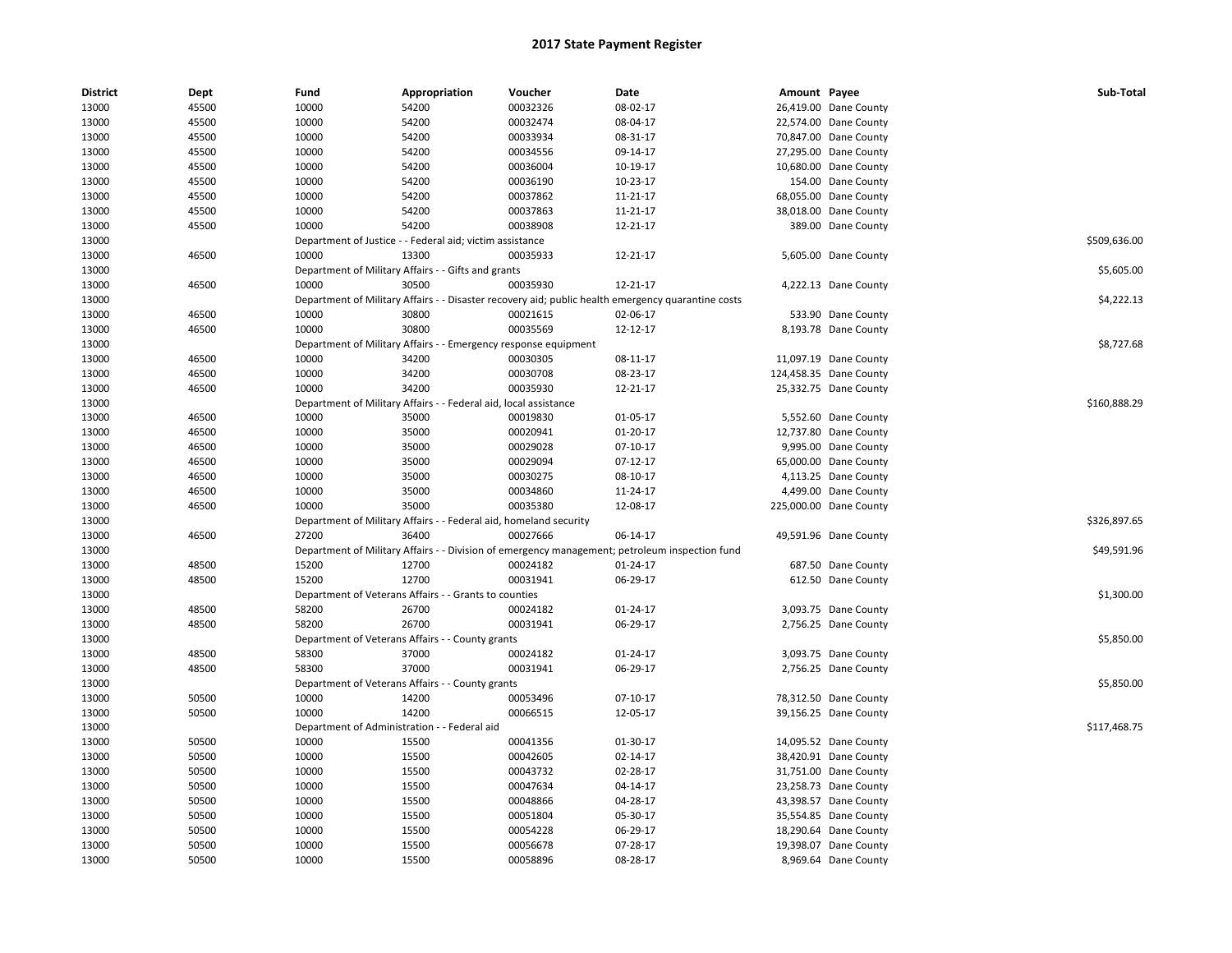| <b>District</b> | Dept  | Fund                                  | Appropriation                                                         | Voucher                                                                          | Date                                                         | Amount Payee |                           | Sub-Total        |
|-----------------|-------|---------------------------------------|-----------------------------------------------------------------------|----------------------------------------------------------------------------------|--------------------------------------------------------------|--------------|---------------------------|------------------|
| 13000           | 50500 | 10000                                 | 15500                                                                 | 00061456                                                                         | 09-28-17                                                     |              | 28,336.34 Dane County     |                  |
| 13000           | 50500 | 10000                                 | 15500                                                                 | 00066441                                                                         | 11-28-17                                                     |              | 4,623.46 Dane County      |                  |
| 13000           |       |                                       | Department of Administration - - Federal aid; local assistance        |                                                                                  |                                                              |              |                           | \$266,097.73     |
| 13000           | 50500 | 10000                                 | 45400                                                                 | 00040383                                                                         | $01 - 27 - 17$                                               |              | 46,452.47 Dane County     |                  |
| 13000           | 50500 | 10000                                 | 45400                                                                 | 00044451                                                                         | 03-14-17                                                     |              | 7,878.25 Dane County      |                  |
| 13000           | 50500 | 10000                                 | 45400                                                                 | 00045508                                                                         | 04-03-17                                                     |              | 24,950.01 Dane County     |                  |
| 13000           | 50500 | 10000                                 | 45400                                                                 | 00047592                                                                         | 04-24-17                                                     |              | 38,011.53 Dane County     |                  |
| 13000           | 50500 | 10000                                 | 45400                                                                 | 00049548                                                                         | 05-10-17                                                     |              | 821.00 Dane County        |                  |
| 13000           | 50500 | 10000                                 | 45400                                                                 | 00052122                                                                         | 06-12-17                                                     |              | 25,563.63 Dane County     |                  |
| 13000           | 50500 | 10000                                 | 45400                                                                 | 00054454                                                                         | 07-28-17                                                     |              | 25,361.99 Dane County     |                  |
| 13000           | 50500 | 10000                                 | 45400                                                                 | 00056809                                                                         | 08-11-17                                                     |              | 24,321.75 Dane County     |                  |
| 13000           | 50500 | 10000                                 | 45400                                                                 | 00058807                                                                         | 08-30-17                                                     |              | 40,613.65 Dane County     |                  |
| 13000           | 50500 | 10000                                 | 45400                                                                 | 00061876                                                                         | 10-25-17                                                     |              | 38,486.15 Dane County     |                  |
| 13000           | 50500 | 10000                                 | 45400                                                                 | 00062981                                                                         | 12-11-17                                                     |              | 19,132.22 Dane County     |                  |
| 13000           | 50500 | 10000                                 | 45400                                                                 | 00064541                                                                         | 11-30-17                                                     |              | 12,819.92 Dane County     |                  |
| 13000           | 50500 | 10000                                 | 45400                                                                 | 00066688                                                                         | 12-14-17                                                     |              | 22,967.04 Dane County     |                  |
| 13000           | 50500 | 10000                                 | 45400                                                                 | 00068072                                                                         | 12-28-17                                                     |              | 22,257.64 Dane County     |                  |
| 13000           |       | Department of Administration          |                                                                       |                                                                                  | National and community service board; federal aid for grants |              |                           | \$349,637.25     |
| 13000           | 50500 | 23500                                 | 37100                                                                 | 00041356                                                                         | 01-30-17                                                     |              | 11,786.08 Dane County     |                  |
| 13000           | 50500 | 23500                                 | 37100                                                                 | 00042605                                                                         | 02-14-17                                                     |              | 26,398.98 Dane County     |                  |
| 13000           | 50500 | 23500                                 | 37100                                                                 | 00043732                                                                         | 02-28-17                                                     |              | 21,498.06 Dane County     |                  |
| 13000           | 50500 | 23500                                 | 37100                                                                 | 00047634                                                                         | 04-14-17                                                     |              | 10,617.70 Dane County     |                  |
| 13000           | 50500 | 23500                                 | 37100                                                                 | 00048866                                                                         | 04-28-17                                                     |              | 8,376.43 Dane County      |                  |
| 13000           | 50500 | 23500                                 | 37100                                                                 | 00051804                                                                         | 05-30-17                                                     |              | 17,337.60 Dane County     |                  |
| 13000           | 50500 | 23500                                 | 37100                                                                 | 00054228                                                                         | 06-29-17                                                     |              | 8,510.66 Dane County      |                  |
| 13000           | 50500 | 23500                                 | 37100                                                                 | 00056678                                                                         | 07-28-17                                                     |              | 12,720.68 Dane County     |                  |
| 13000           | 50500 | 23500                                 | 37100                                                                 | 00058896                                                                         | 08-28-17                                                     |              | 10,119.26 Dane County     |                  |
| 13000           | 50500 | 23500                                 | 37100                                                                 | 00060291                                                                         | 09-14-17                                                     |              | 6,021.25 Dane County      |                  |
| 13000           | 50500 | 23500                                 | 37100                                                                 | 00061456                                                                         | 09-28-17                                                     |              | 39,648.09 Dane County     |                  |
| 13000           | 50500 | 23500                                 | 37100                                                                 | 00066441                                                                         | 11-28-17                                                     |              | 52,741.60 Dane County     |                  |
| 13000           |       |                                       | Department of Administration - - Low-income assistance grants         |                                                                                  |                                                              |              |                           | \$225,776.39     |
| 13000           | 50500 | 26900                                 | 16600                                                                 | 00041063                                                                         | 02-07-17                                                     |              | 1,000.00 Dane County      |                  |
| 13000           | 50500 | 26900                                 | 16600                                                                 | 00049577                                                                         | 05-12-17                                                     |              | 25,000.00 Dane County     |                  |
| 13000           | 50500 | 26900                                 | 16600                                                                 | 00064763                                                                         | 11-17-17                                                     |              | 25,000.00 Dane County     |                  |
| 13000           |       | Department of Administration - - Land |                                                                       |                                                                                  |                                                              |              |                           | \$51,000.00      |
| 13000           | 51000 | 10000                                 | 12000                                                                 | 00000250                                                                         | 01-13-17                                                     |              | 201,659.66 Dane County    |                  |
| 13000           |       | Elections Commission - - Recount fees |                                                                       |                                                                                  |                                                              |              |                           | \$201,659.66     |
| 13000           | 83500 | 10000                                 | 10500                                                                 | 00020587                                                                         | 07-24-17                                                     |              | 236,571.20 Dane County    |                  |
| 13000           | 83500 | 10000                                 | 10500                                                                 | 00023605                                                                         | 11-20-17                                                     |              | 1,340,570.15 Dane County  |                  |
| 13000           |       |                                       |                                                                       | Shared Revenue and Tax Relief - - County and municipal aid account               |                                                              |              |                           | \$1,577,141.35   |
| 13000           | 83500 | 10000                                 | 10900                                                                 | 00017327                                                                         | 07-24-17                                                     |              | 1,767,777.00 Dane County  |                  |
| 13000           |       |                                       | Shared Revenue and Tax Relief - - State aid; tax exempt property      |                                                                                  |                                                              |              |                           | \$1,767,777.00   |
| 13000           | 83500 | 10000                                 | 11000                                                                 | 00020587                                                                         | 07-24-17                                                     |              | 346,582.50 Dane County    |                  |
| 13000           | 83500 | 10000                                 | 11000                                                                 | 00023605                                                                         | 11-20-17                                                     |              | 2,150,464.49 Dane County  |                  |
| 13000           |       |                                       | Shared Revenue and Tax Relief - - Public utility distribution account |                                                                                  |                                                              |              |                           | \$2,497,046.99   |
| 13000           | 83500 | 10000                                 | 30200                                                                 | 00020082                                                                         | 07-24-17                                                     |              | 7,149,702.38 Dane County  |                  |
| 13000           | 83500 | 10000                                 | 30200                                                                 | 00022127                                                                         | 07-24-17                                                     |              | 58,029,712.34 Dane County |                  |
| 13000           |       |                                       |                                                                       | Shared Revenue and Tax Relief - - School levy tax credit and first dollar credit |                                                              |              |                           | \$65,179,414.72  |
| 13000           | 83500 | 52100                                 | 36300                                                                 | 00016132                                                                         | 03-27-17                                                     |              | 9,862,821.39 Dane County  |                  |
| 13000           |       |                                       | Shared Revenue and Tax Relief - - Lottery and gaming credit           |                                                                                  |                                                              |              |                           | \$9,862,821.39   |
| 13000 Total     |       |                                       |                                                                       |                                                                                  |                                                              |              |                           | \$214,034,714.51 |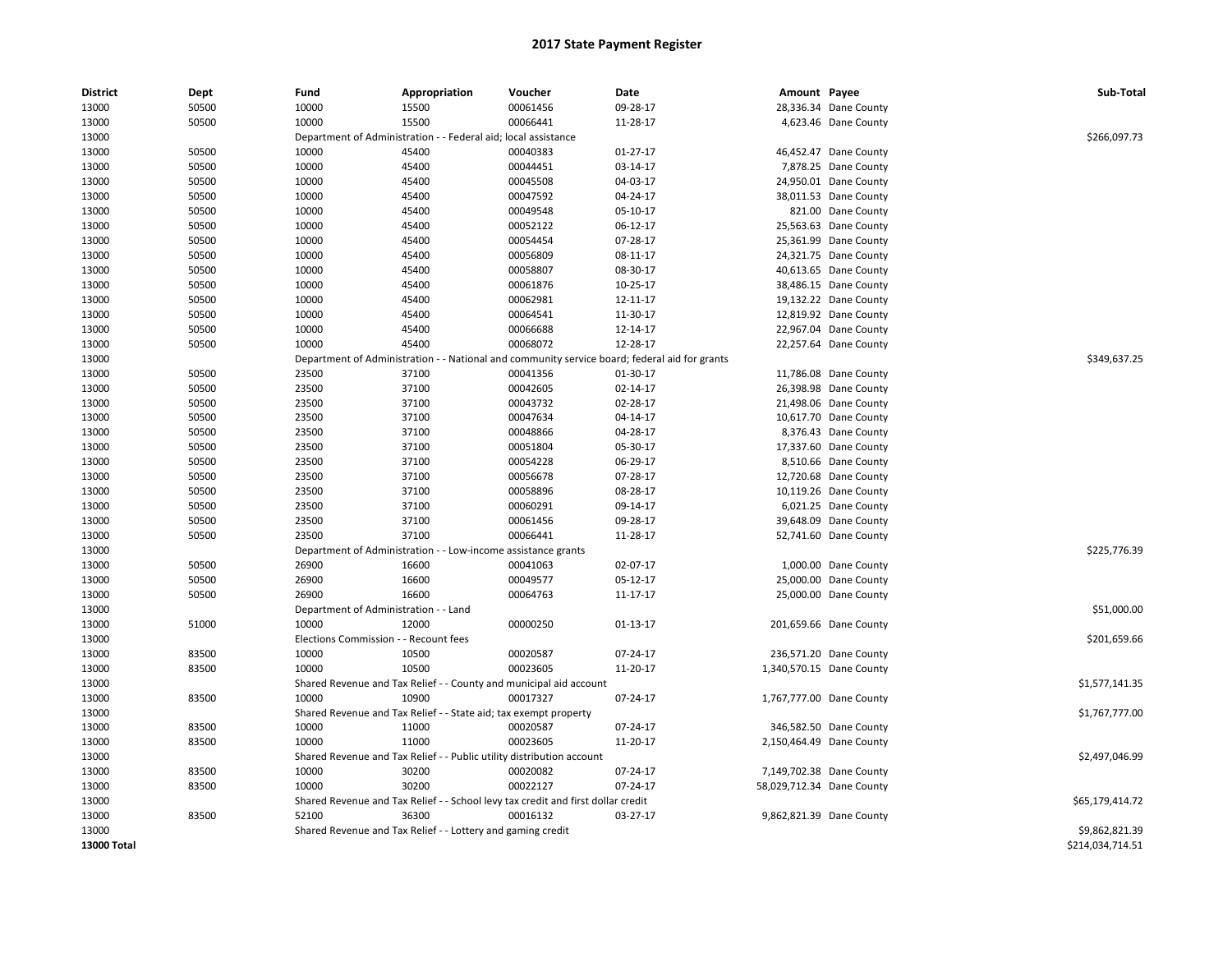| <b>District</b> | Dept  | Fund  | Appropriation                                                                                                | Voucher  | Date       | Amount Payee |                          | Sub-Total    |
|-----------------|-------|-------|--------------------------------------------------------------------------------------------------------------|----------|------------|--------------|--------------------------|--------------|
| 13002           | 16500 | 10000 | 22500                                                                                                        | 00010774 | 06-26-17   |              | 7,796.72 Town Of Albion  |              |
| 13002           |       |       | Dept of Safety & Prof Services - - Fire dues distribution                                                    |          |            |              |                          | \$7,796.72   |
| 13002           | 37000 | 10000 | 50300                                                                                                        | 00143354 | 04-21-17   |              | 19.31 Town Of Albion     |              |
| 13002           |       |       | Dept of Natural Resources - - Aids in lieu of taxes - general fund                                           |          |            |              |                          | \$19.31      |
| 13002           | 37000 | 21200 | 16600                                                                                                        | 00157196 | 06-19-17   |              | 26.66 Town Of Albion     |              |
| 13002           |       |       | Dept of Natural Resources - - General program operations - state funds; forestry                             |          |            |              |                          | \$26.66      |
| 13002           | 37000 | 21200 | 57100                                                                                                        | 00157196 | 06-19-17   |              | 12.20 Town Of Albion     |              |
| 13002           |       |       | Dept of Natural Resources - - Resource aids -- county forests, forest croplands and managed forest land aids |          |            |              |                          | \$12.20      |
| 13002           | 37000 | 21200 | 58900                                                                                                        | 00157196 | 06-19-17   |              | 122.62 Town Of Albion    |              |
| 13002           |       |       | Dept of Natural Resources - - Resource aids - distribution of closed acreage fees.                           |          | \$122.62   |              |                          |              |
| 13002           | 37000 | 27400 | 67000                                                                                                        | 00154727 | 06-01-17   |              | 4,965.01 Town Of Albion  |              |
| 13002           |       |       | Dept of Natural Resources - - Financial assistance for responsible units                                     |          | \$4,965.01 |              |                          |              |
| 13002           | 39500 | 21100 | 19100                                                                                                        | 00065785 | 01-03-17   |              | 27,888.33 Town Of Albion |              |
| 13002           | 39500 | 21100 | 19100                                                                                                        | 00096908 | 04-03-17   |              | 27,888.33 Town Of Albion |              |
| 13002           | 39500 | 21100 | 19100                                                                                                        | 00134334 | 07-03-17   |              | 27,888.33 Town Of Albion |              |
| 13002           | 39500 | 21100 | 19100                                                                                                        | 00169600 | 10-02-17   |              | 27,888.33 Town Of Albion |              |
| 13002           |       |       | WI Dept of Transportation - - Transportation aids to municipalities, state funds                             |          |            |              |                          | \$111,553.32 |
| 13002           | 50500 | 10000 | 17400                                                                                                        | 00047408 | 04-28-17   |              | 78,451.00 Town Of Albion |              |
| 13002           |       |       | Department of Administration - - High-voltage transmission line annual impact fee distributions              |          |            |              |                          | \$78,451.00  |
| 13002           | 83500 | 10000 | 10500                                                                                                        | 00020528 | 07-24-17   |              | 5,681.04 Town Of Albion  |              |
| 13002           | 83500 | 10000 | 10500                                                                                                        | 00023546 | 11-20-17   |              | 32,321.40 Town Of Albion |              |
| 13002           |       |       | Shared Revenue and Tax Relief - - County and municipal aid account                                           |          |            |              |                          | \$38,002.44  |
| 13002           | 83500 | 10000 | 10900                                                                                                        | 00017687 | 07-24-17   |              | 121.00 Town Of Albion    |              |
| 13002           |       |       | Shared Revenue and Tax Relief - - State aid; tax exempt property                                             |          |            |              |                          | \$121.00     |
| 13002           | 83500 | 10000 | 11000                                                                                                        | 00020528 | 07-24-17   |              | 0.03 Town Of Albion      |              |
| 13002           | 83500 | 10000 | 11000                                                                                                        | 00023546 | 11-20-17   |              | 0.15 Town Of Albion      |              |
| 13002           |       |       | Shared Revenue and Tax Relief - - Public utility distribution account                                        |          |            |              |                          | \$0.18       |
| 13002 Total     |       |       |                                                                                                              |          |            |              |                          | \$241.070.46 |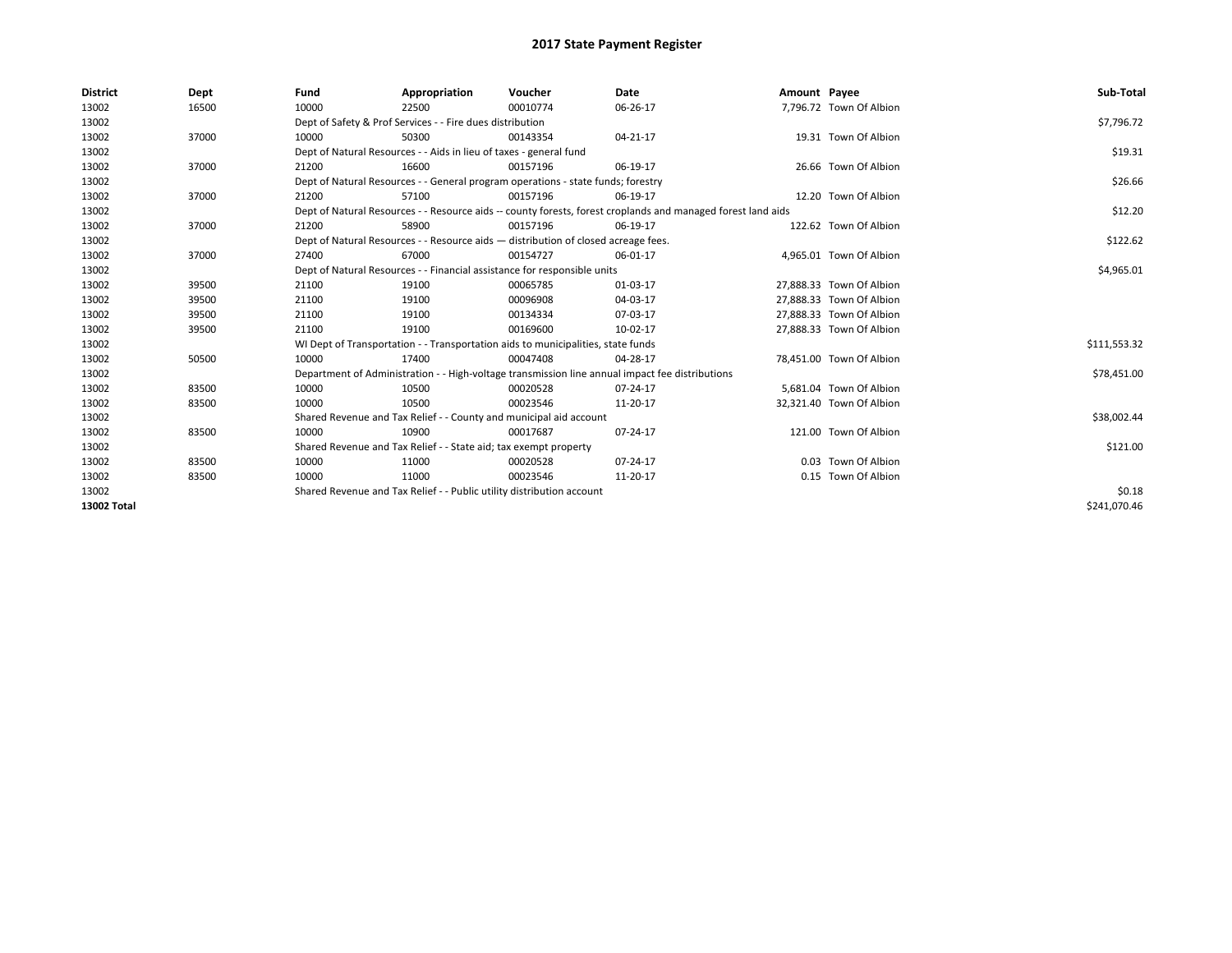| <b>District</b> | Dept  | Fund  | Appropriation                                                                                                | Voucher  | Date     | Amount Payee |                         | Sub-Total    |  |  |
|-----------------|-------|-------|--------------------------------------------------------------------------------------------------------------|----------|----------|--------------|-------------------------|--------------|--|--|
| 13004           | 16500 | 10000 | 22500                                                                                                        | 00010775 | 06-26-17 |              | 6,935.70 Town Of Berry  |              |  |  |
| 13004           |       |       | Dept of Safety & Prof Services - - Fire dues distribution                                                    |          |          |              |                         | \$6,935.70   |  |  |
| 13004           | 37000 | 10000 | 50300                                                                                                        | 00126553 | 02-07-17 |              | 5,293.81 Town Of Berry  |              |  |  |
| 13004           | 37000 | 10000 | 50300                                                                                                        | 00142900 | 04-21-17 |              | 27.82 Town Of Berry     |              |  |  |
| 13004           |       |       | Dept of Natural Resources - - Aids in lieu of taxes - general fund                                           |          |          |              |                         |              |  |  |
| 13004           | 37000 | 21200 | 16600                                                                                                        | 00157197 | 06-19-17 |              | 868.29 Town Of Berry    |              |  |  |
| 13004           |       |       | Dept of Natural Resources - - General program operations - state funds; forestry                             |          |          |              |                         | \$868.29     |  |  |
| 13004           | 37000 | 21200 | 57100                                                                                                        | 00157197 | 06-19-17 |              | 397.40 Town Of Berry    |              |  |  |
| 13004           |       |       | Dept of Natural Resources - - Resource aids -- county forests, forest croplands and managed forest land aids |          | \$397.40 |              |                         |              |  |  |
| 13004           | 37000 | 21200 | 57900                                                                                                        | 00142899 | 04-21-17 |              | 6.93 Town Of Berry      |              |  |  |
| 13004           |       |       | Dept of Natural Resources - - Aids in lieu of taxes - sum sufficient                                         |          | \$6.93   |              |                         |              |  |  |
| 13004           | 37000 | 21200 | 58900                                                                                                        | 00157197 | 06-19-17 |              | 3,994.15 Town Of Berry  |              |  |  |
| 13004           |       |       | Dept of Natural Resources - - Resource aids - distribution of closed acreage fees.                           |          |          |              |                         |              |  |  |
| 13004           | 37000 | 27400 | 67000                                                                                                        | 00154033 | 06-01-17 |              | 3,287.58 Town Of Berry  |              |  |  |
| 13004           |       |       | Dept of Natural Resources - - Financial assistance for responsible units                                     |          |          |              |                         | \$3,287.58   |  |  |
| 13004           | 39500 | 21100 | 19100                                                                                                        | 00065786 | 01-03-17 |              | 25,350.52 Town Of Berry |              |  |  |
| 13004           | 39500 | 21100 | 19100                                                                                                        | 00096909 | 04-03-17 |              | 25,350.52 Town Of Berry |              |  |  |
| 13004           | 39500 | 21100 | 19100                                                                                                        | 00134335 | 07-03-17 |              | 25,350.52 Town Of Berry |              |  |  |
| 13004           | 39500 | 21100 | 19100                                                                                                        | 00169601 | 10-02-17 |              | 25,350.54 Town Of Berry |              |  |  |
| 13004           |       |       | WI Dept of Transportation - - Transportation aids to municipalities, state funds                             |          |          |              |                         | \$101,402.10 |  |  |
| 13004           | 83500 | 10000 | 10500                                                                                                        | 00020529 | 07-24-17 |              | 3,101.07 Town Of Berry  |              |  |  |
| 13004           | 83500 | 10000 | 10500                                                                                                        | 00023547 | 11-20-17 |              | 17,572.72 Town Of Berry |              |  |  |
| 13004           |       |       | Shared Revenue and Tax Relief - - County and municipal aid account                                           |          |          |              |                         |              |  |  |
| 13004           | 83500 | 10000 | 10900                                                                                                        | 00017688 | 07-24-17 |              | 34.00 Town Of Berry     |              |  |  |
| 13004           |       |       | Shared Revenue and Tax Relief - - State aid; tax exempt property                                             |          |          |              |                         |              |  |  |
| 13004 Total     |       |       |                                                                                                              |          |          |              |                         | \$142,921.57 |  |  |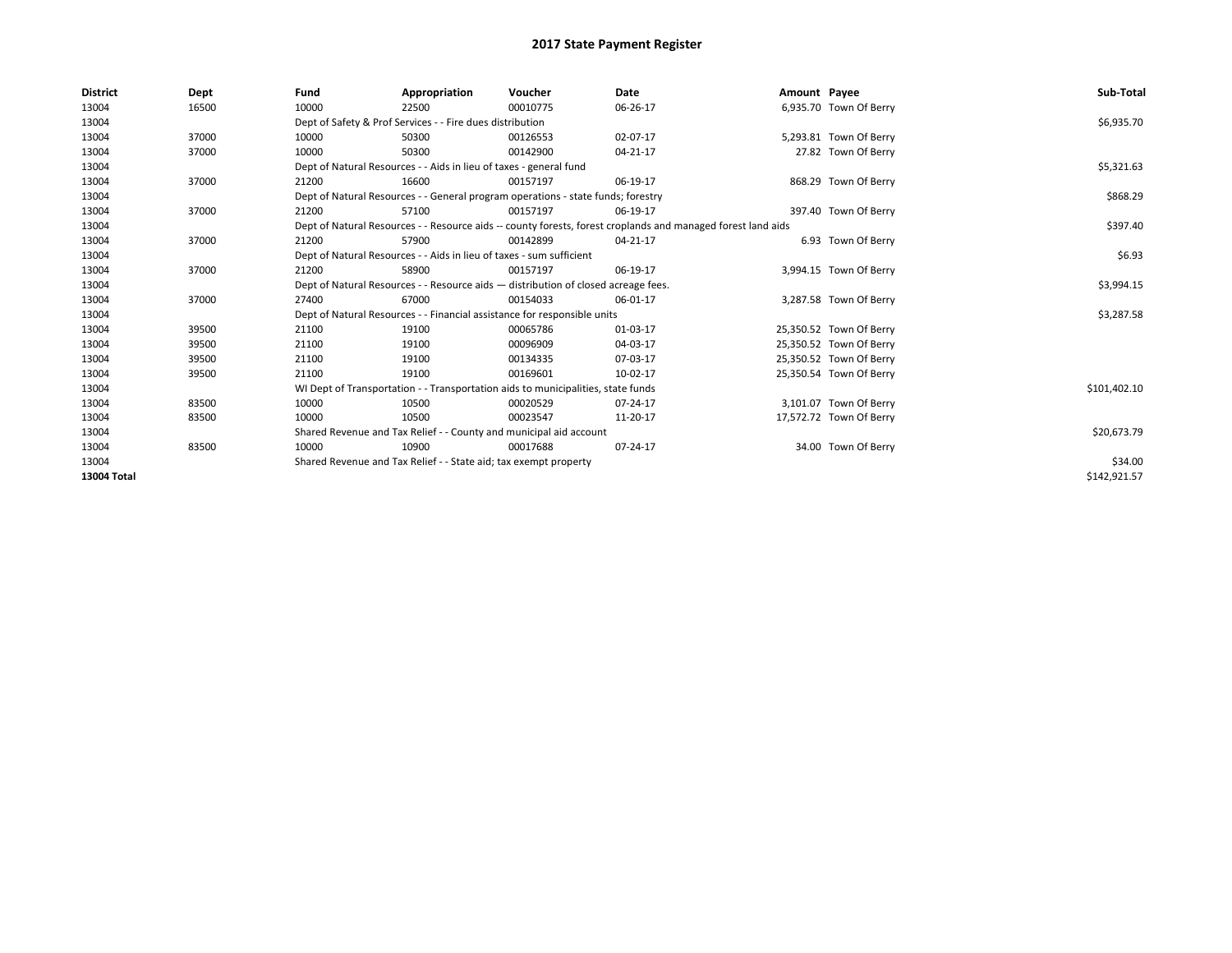| <b>District</b> | Dept  | Fund  | Appropriation                                                                                                | Voucher  | Date       | Amount Payee |                               | Sub-Total   |
|-----------------|-------|-------|--------------------------------------------------------------------------------------------------------------|----------|------------|--------------|-------------------------------|-------------|
| 13006           | 16500 | 10000 | 22500                                                                                                        | 00010776 | 06-26-17   |              | 2,292.32 Town Of Black Earth  |             |
| 13006           |       |       | Dept of Safety & Prof Services - - Fire dues distribution                                                    |          |            |              |                               | \$2,292.32  |
| 13006           | 37000 | 10000 | 50300                                                                                                        | 00126534 | 02-07-17   |              | 3,491.20 Town Of Black Earth  |             |
| 13006           |       |       | Dept of Natural Resources - - Aids in lieu of taxes - general fund                                           |          |            |              |                               | \$3,491.20  |
| 13006           | 37000 | 21200 | 16600                                                                                                        | 00157198 | 06-19-17   |              | 563.44 Town Of Black Earth    |             |
| 13006           |       |       | Dept of Natural Resources - - General program operations - state funds; forestry                             |          |            |              |                               | \$563.44    |
| 13006           | 37000 | 21200 | 57100                                                                                                        | 00157198 | 06-19-17   |              | 261.88 Town Of Black Earth    |             |
| 13006           |       |       | Dept of Natural Resources - - Resource aids -- county forests, forest croplands and managed forest land aids |          | \$261.88   |              |                               |             |
| 13006           | 37000 | 21200 | 58900                                                                                                        | 00157198 | 06-19-17   |              | 2,591.82 Town Of Black Earth  |             |
| 13006           |       |       | Dept of Natural Resources - - Resource aids - distribution of closed acreage fees.                           |          | \$2,591.82 |              |                               |             |
| 13006           | 39500 | 21100 | 19100                                                                                                        | 00065787 | 01-03-17   |              | 10,855.86 Town Of Black Earth |             |
| 13006           | 39500 | 21100 | 19100                                                                                                        | 00096910 | 04-03-17   |              | 10,855.86 Town Of Black Earth |             |
| 13006           | 39500 | 21100 | 19100                                                                                                        | 00134336 | 07-03-17   |              | 10,855.86 Town Of Black Earth |             |
| 13006           | 39500 | 21100 | 19100                                                                                                        | 00169602 | 10-02-17   |              | 10,855.86 Town Of Black Earth |             |
| 13006           |       |       | WI Dept of Transportation - - Transportation aids to municipalities, state funds                             |          |            |              |                               | \$43,423.44 |
| 13006           | 83500 | 10000 | 10500                                                                                                        | 00020530 | 07-24-17   |              | 1.088.97 Town Of Black Earth  |             |
| 13006           | 83500 | 10000 | 10500                                                                                                        | 00023548 | 11-20-17   |              | 6,170.81 Town Of Black Earth  |             |
| 13006           |       |       | Shared Revenue and Tax Relief - - County and municipal aid account                                           |          |            |              |                               | \$7,259.78  |
| 13006           | 83500 | 10000 | 10900                                                                                                        | 00017689 | 07-24-17   |              | 4.00 Town Of Black Earth      |             |
| 13006           |       |       | Shared Revenue and Tax Relief - - State aid; tax exempt property                                             |          |            |              |                               | \$4.00      |
| 13006 Total     |       |       |                                                                                                              |          |            |              |                               | \$59,887.88 |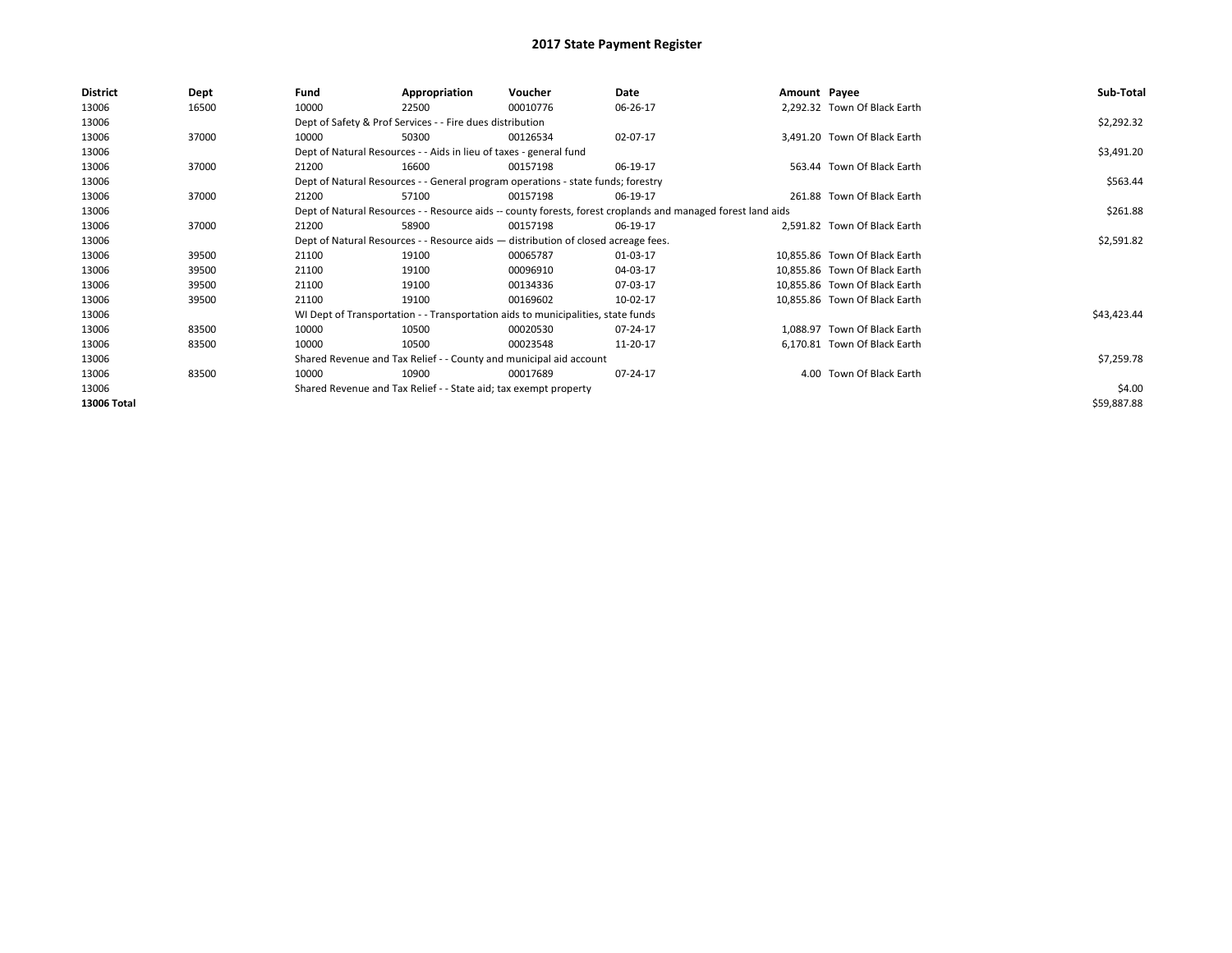| <b>District</b>    | Dept  | Fund  | Appropriation                                                                      | Voucher  | Date                                                                                                         | Amount Payee |                                  | Sub-Total    |  |  |  |
|--------------------|-------|-------|------------------------------------------------------------------------------------|----------|--------------------------------------------------------------------------------------------------------------|--------------|----------------------------------|--------------|--|--|--|
| 13008              | 16500 | 10000 | 22500                                                                              | 00010777 | 06-26-17                                                                                                     |              | 7,081.11 Town Of Blooming Grove  |              |  |  |  |
| 13008              |       |       | Dept of Safety & Prof Services - - Fire dues distribution                          |          |                                                                                                              |              |                                  | \$7,081.11   |  |  |  |
| 13008              | 37000 | 10000 | 50300                                                                              | 00126588 | 02-07-17                                                                                                     |              | 93,723.50 Town Of Blooming Grove |              |  |  |  |
| 13008              | 37000 | 10000 | 50300                                                                              | 00143400 | $04 - 21 - 17$                                                                                               |              | 144.55 Town Of Blooming Grove    |              |  |  |  |
| 13008              |       |       | Dept of Natural Resources - - Aids in lieu of taxes - general fund                 |          |                                                                                                              |              |                                  | \$93,868.05  |  |  |  |
| 13008              | 37000 | 21200 | 16600                                                                              | 00157199 | 06-19-17                                                                                                     |              | 4.37 Town Of Blooming Grove      |              |  |  |  |
| 13008              |       |       | Dept of Natural Resources - - General program operations - state funds; forestry   |          |                                                                                                              |              |                                  | \$4.37       |  |  |  |
| 13008              | 37000 | 21200 | 57100                                                                              | 00157199 | 06-19-17                                                                                                     |              | 2.00 Town Of Blooming Grove      |              |  |  |  |
| 13008              |       |       |                                                                                    |          | Dept of Natural Resources - - Resource aids -- county forests, forest croplands and managed forest land aids |              |                                  | \$2.00       |  |  |  |
| 13008              | 37000 | 21200 | 57900                                                                              | 00143399 | 04-21-17                                                                                                     |              | 7.03 Town Of Blooming Grove      |              |  |  |  |
| 13008              |       |       | Dept of Natural Resources - - Aids in lieu of taxes - sum sufficient               |          |                                                                                                              |              |                                  | \$7.03       |  |  |  |
| 13008              | 37000 | 21200 | 58900                                                                              | 00157199 | 06-19-17                                                                                                     |              | 20.10 Town Of Blooming Grove     |              |  |  |  |
| 13008              |       |       | Dept of Natural Resources - - Resource aids - distribution of closed acreage fees. |          |                                                                                                              |              |                                  |              |  |  |  |
| 13008              | 37000 | 27400 | 67000                                                                              | 00154007 | 06-01-17                                                                                                     |              | 10,236.74 Town Of Blooming Grove |              |  |  |  |
| 13008              |       |       | Dept of Natural Resources - - Financial assistance for responsible units           |          |                                                                                                              |              |                                  |              |  |  |  |
| 13008              | 39500 | 21100 | 19100                                                                              | 00065788 | 01-03-17                                                                                                     |              | 14,677.62 Town Of Blooming Grove |              |  |  |  |
| 13008              | 39500 | 21100 | 19100                                                                              | 00096911 | 04-03-17                                                                                                     |              | 14,677.62 Town Of Blooming Grove |              |  |  |  |
| 13008              | 39500 | 21100 | 19100                                                                              | 00134337 | 07-03-17                                                                                                     |              | 14,677.62 Town Of Blooming Grove |              |  |  |  |
| 13008              | 39500 | 21100 | 19100                                                                              | 00169603 | 10-02-17                                                                                                     |              | 14,677.62 Town Of Blooming Grove |              |  |  |  |
| 13008              |       |       | WI Dept of Transportation - - Transportation aids to municipalities, state funds   |          |                                                                                                              |              |                                  | \$58,710.48  |  |  |  |
| 13008              | 50500 | 10000 | 17400                                                                              | 00047409 | 04-28-17                                                                                                     |              | 23,366.00 Town Of Blooming Grove |              |  |  |  |
| 13008              |       |       |                                                                                    |          | Department of Administration - - High-voltage transmission line annual impact fee distributions              |              |                                  | \$23,366.00  |  |  |  |
| 13008              | 83500 | 10000 | 10500                                                                              | 00020531 | 07-24-17                                                                                                     |              | 3,802.11 Town Of Blooming Grove  |              |  |  |  |
| 13008              | 83500 | 10000 | 10500                                                                              | 00023549 | 11-20-17                                                                                                     |              | 21,545.26 Town Of Blooming Grove |              |  |  |  |
| 13008              |       |       | Shared Revenue and Tax Relief - - County and municipal aid account                 |          |                                                                                                              |              |                                  | \$25,347.37  |  |  |  |
| 13008              | 83500 | 10000 | 10900                                                                              | 00017690 | 07-24-17                                                                                                     |              | 245.00 Town Of Blooming Grove    |              |  |  |  |
| 13008              |       |       | Shared Revenue and Tax Relief - - State aid; tax exempt property                   |          |                                                                                                              |              |                                  | \$245.00     |  |  |  |
| 13008              | 83500 | 10000 | 11000                                                                              | 00020531 | 07-24-17                                                                                                     |              | 1,639.34 Town Of Blooming Grove  |              |  |  |  |
| 13008              | 83500 | 10000 | 11000                                                                              | 00023549 | 11-20-17                                                                                                     |              | 9,504.31 Town Of Blooming Grove  |              |  |  |  |
| 13008              |       |       | Shared Revenue and Tax Relief - - Public utility distribution account              |          |                                                                                                              |              |                                  |              |  |  |  |
| <b>13008 Total</b> |       |       |                                                                                    |          |                                                                                                              |              |                                  | \$230,031.90 |  |  |  |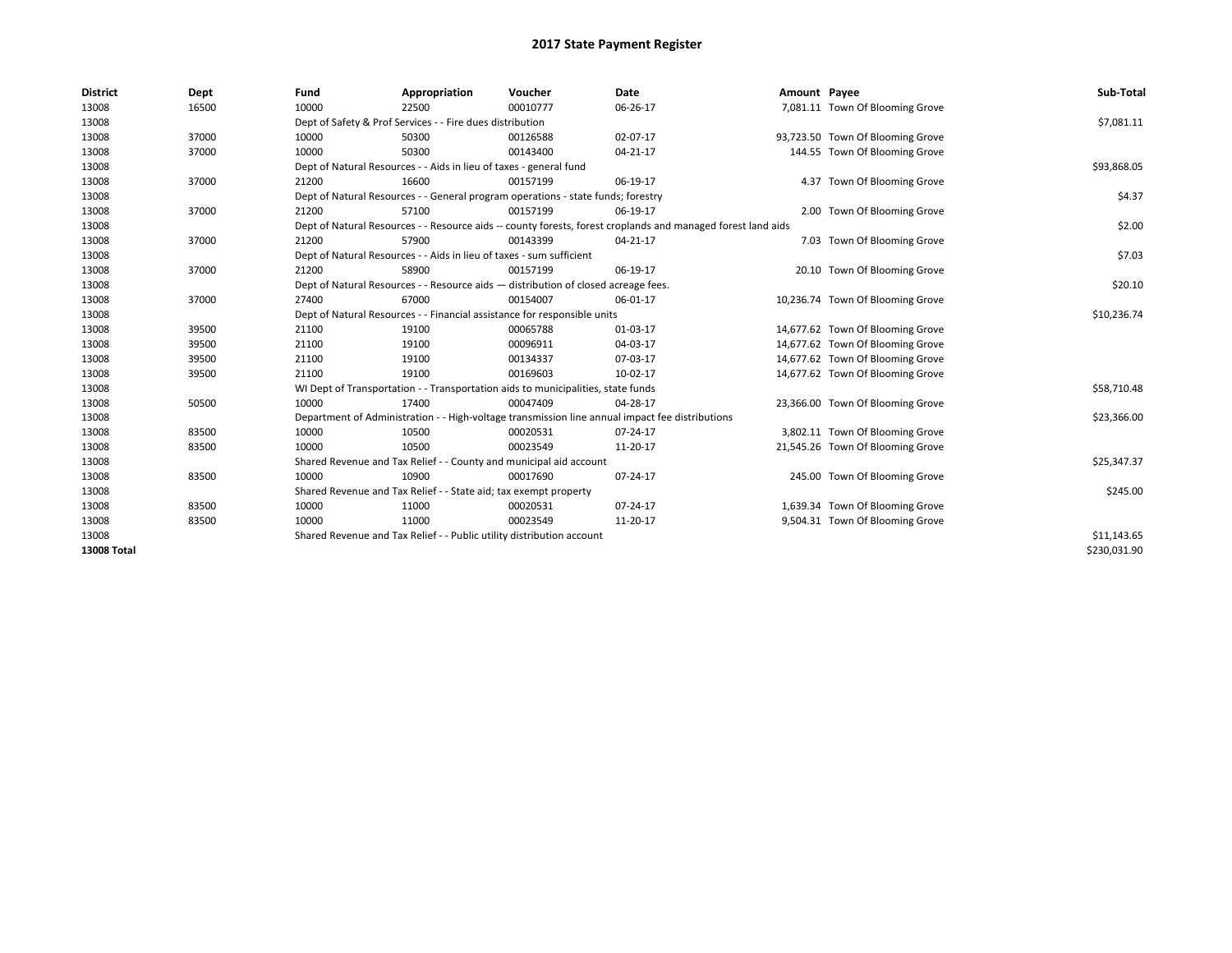| <b>District</b> | Dept  | Fund  | Appropriation                                                                      | Voucher  | Date                                                                                                         | Amount Payee |                               | Sub-Total    |
|-----------------|-------|-------|------------------------------------------------------------------------------------|----------|--------------------------------------------------------------------------------------------------------------|--------------|-------------------------------|--------------|
| 13010           | 16500 | 10000 | 22500                                                                              | 00010778 | 06-26-17                                                                                                     |              | 5,272.45 Town Of Blue Mounds  |              |
| 13010           |       |       | Dept of Safety & Prof Services - - Fire dues distribution                          |          |                                                                                                              |              |                               | \$5,272.45   |
| 13010           | 37000 | 10000 | 50300                                                                              | 00143401 | 04-21-17                                                                                                     |              | 167.48 Town Of Blue Mounds    |              |
| 13010           |       |       | Dept of Natural Resources - - Aids in lieu of taxes - general fund                 |          |                                                                                                              |              |                               | \$167.48     |
| 13010           | 37000 | 21200 | 16600                                                                              | 00157200 | 06-19-17                                                                                                     |              | 353.96 Town Of Blue Mounds    |              |
| 13010           |       |       | Dept of Natural Resources - - General program operations - state funds; forestry   |          |                                                                                                              |              |                               | \$353.96     |
| 13010           | 37000 | 21200 | 57100                                                                              | 00157200 | 06-19-17                                                                                                     |              | 162.00 Town Of Blue Mounds    |              |
| 13010           |       |       |                                                                                    |          | Dept of Natural Resources - - Resource aids -- county forests, forest croplands and managed forest land aids |              |                               | \$162.00     |
| 13010           | 37000 | 21200 | 58900                                                                              | 00157200 | 06-19-17                                                                                                     |              | 1.628.20 Town Of Blue Mounds  |              |
| 13010           |       |       | Dept of Natural Resources - - Resource aids - distribution of closed acreage fees. |          | \$1,628.20                                                                                                   |              |                               |              |
| 13010           | 37000 | 27400 | 67000                                                                              | 00154163 | 06-01-17                                                                                                     |              | 4.032.02 Town Of Blue Mounds  |              |
| 13010           |       |       | Dept of Natural Resources - - Financial assistance for responsible units           |          |                                                                                                              |              |                               | \$4,032.02   |
| 13010           | 39500 | 21100 | 19100                                                                              | 00065789 | 01-03-17                                                                                                     |              | 20.852.94 Town Of Blue Mounds |              |
| 13010           | 39500 | 21100 | 19100                                                                              | 00096912 | 04-03-17                                                                                                     |              | 20.852.94 Town Of Blue Mounds |              |
| 13010           | 39500 | 21100 | 19100                                                                              | 00134338 | 07-03-17                                                                                                     |              | 20.852.94 Town Of Blue Mounds |              |
| 13010           | 39500 | 21100 | 19100                                                                              | 00169604 | 10-02-17                                                                                                     |              | 20,852.94 Town Of Blue Mounds |              |
| 13010           |       |       | WI Dept of Transportation - - Transportation aids to municipalities, state funds   |          |                                                                                                              |              |                               | \$83,411.76  |
| 13010           | 83500 | 10000 | 10500                                                                              | 00020532 | 07-24-17                                                                                                     |              | 1.391.93 Town Of Blue Mounds  |              |
| 13010           | 83500 | 10000 | 10500                                                                              | 00023550 | 11-20-17                                                                                                     |              | 7,887.62 Town Of Blue Mounds  |              |
| 13010           |       |       | Shared Revenue and Tax Relief - - County and municipal aid account                 |          |                                                                                                              |              |                               | \$9,279.55   |
| 13010           | 83500 | 10000 | 10900                                                                              | 00017691 | 07-24-17                                                                                                     |              | 467.00 Town Of Blue Mounds    |              |
| 13010           |       |       | Shared Revenue and Tax Relief - - State aid; tax exempt property                   |          |                                                                                                              |              |                               | \$467.00     |
| 13010 Total     |       |       |                                                                                    |          |                                                                                                              |              |                               | \$104,774.42 |
|                 |       |       |                                                                                    |          |                                                                                                              |              |                               |              |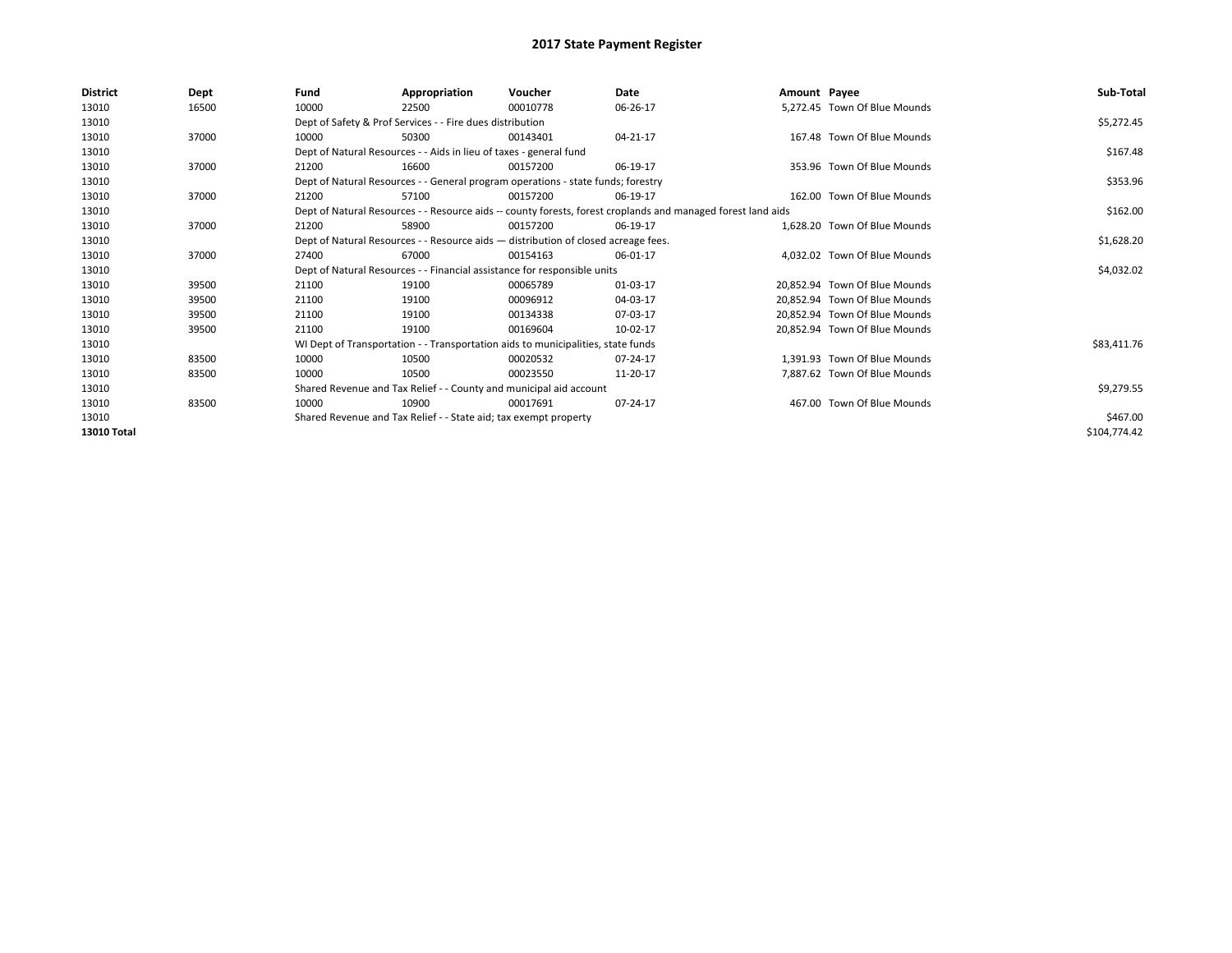| District           | Dept  | Fund  | Appropriation                                                                    | Voucher  | Date       | Amount Payee |                            | Sub-Total    |
|--------------------|-------|-------|----------------------------------------------------------------------------------|----------|------------|--------------|----------------------------|--------------|
| 13012              | 16500 | 10000 | 22500                                                                            | 00010779 | 06-26-17   |              | 19,658.74 Bristol, Town of |              |
| 13012              |       |       | Dept of Safety & Prof Services - - Fire dues distribution                        |          |            |              |                            | \$19,658.74  |
| 13012              | 37000 | 10000 | 50300                                                                            | 00143405 | 04-21-17   |              | 796.57 Bristol, Town of    |              |
| 13012              |       |       | Dept of Natural Resources - - Aids in lieu of taxes - general fund               |          |            |              |                            | \$796.57     |
| 13012              | 37000 | 21200 | 57900                                                                            | 00143404 | 04-21-17   |              | 6.00 Bristol, Town of      |              |
| 13012              |       |       | Dept of Natural Resources - - Aids in lieu of taxes - sum sufficient             |          |            |              |                            | \$6.00       |
| 13012              | 37000 | 27400 | 67000                                                                            | 00154820 | 06-01-17   |              | 8,006.19 Bristol, Town of  |              |
| 13012              |       |       | Dept of Natural Resources - - Financial assistance for responsible units         |          | \$8,006.19 |              |                            |              |
| 13012              | 39500 | 21100 | 19100                                                                            | 00065790 | 01-03-17   |              | 41,595.78 Bristol, Town of |              |
| 13012              | 39500 | 21100 | 19100                                                                            | 00096913 | 04-03-17   |              | 41,595.78 Bristol, Town of |              |
| 13012              | 39500 | 21100 | 19100                                                                            | 00134339 | 07-03-17   |              | 41,595.78 Bristol, Town of |              |
| 13012              | 39500 | 21100 | 19100                                                                            | 00169605 | 10-02-17   |              | 41,595.78 Bristol, Town of |              |
| 13012              |       |       | WI Dept of Transportation - - Transportation aids to municipalities, state funds |          |            |              |                            | \$166,383.12 |
| 13012              | 83500 | 10000 | 10500                                                                            | 00020533 | 07-24-17   |              | 4,457.06 Bristol, Town of  |              |
| 13012              | 83500 | 10000 | 10500                                                                            | 00023551 | 11-20-17   |              | 25,256.69 Bristol, Town of |              |
| 13012              |       |       | Shared Revenue and Tax Relief - - County and municipal aid account               |          |            |              |                            | \$29,713.75  |
| 13012              | 83500 | 10000 | 10900                                                                            | 00017692 | 07-24-17   |              | 70.00 Bristol, Town of     |              |
| 13012              |       |       | Shared Revenue and Tax Relief - - State aid; tax exempt property                 |          |            |              |                            | \$70.00      |
| 13012              | 83500 | 10000 | 11000                                                                            | 00020533 | 07-24-17   |              | 1,154.74 Bristol, Town of  |              |
| 13012              | 83500 | 10000 | 11000                                                                            | 00023551 | 11-20-17   |              | 6,788.64 Bristol, Town of  |              |
| 13012              |       |       | Shared Revenue and Tax Relief - - Public utility distribution account            |          |            |              |                            | \$7,943.38   |
| <b>13012 Total</b> |       |       |                                                                                  |          |            |              |                            | \$232,577.75 |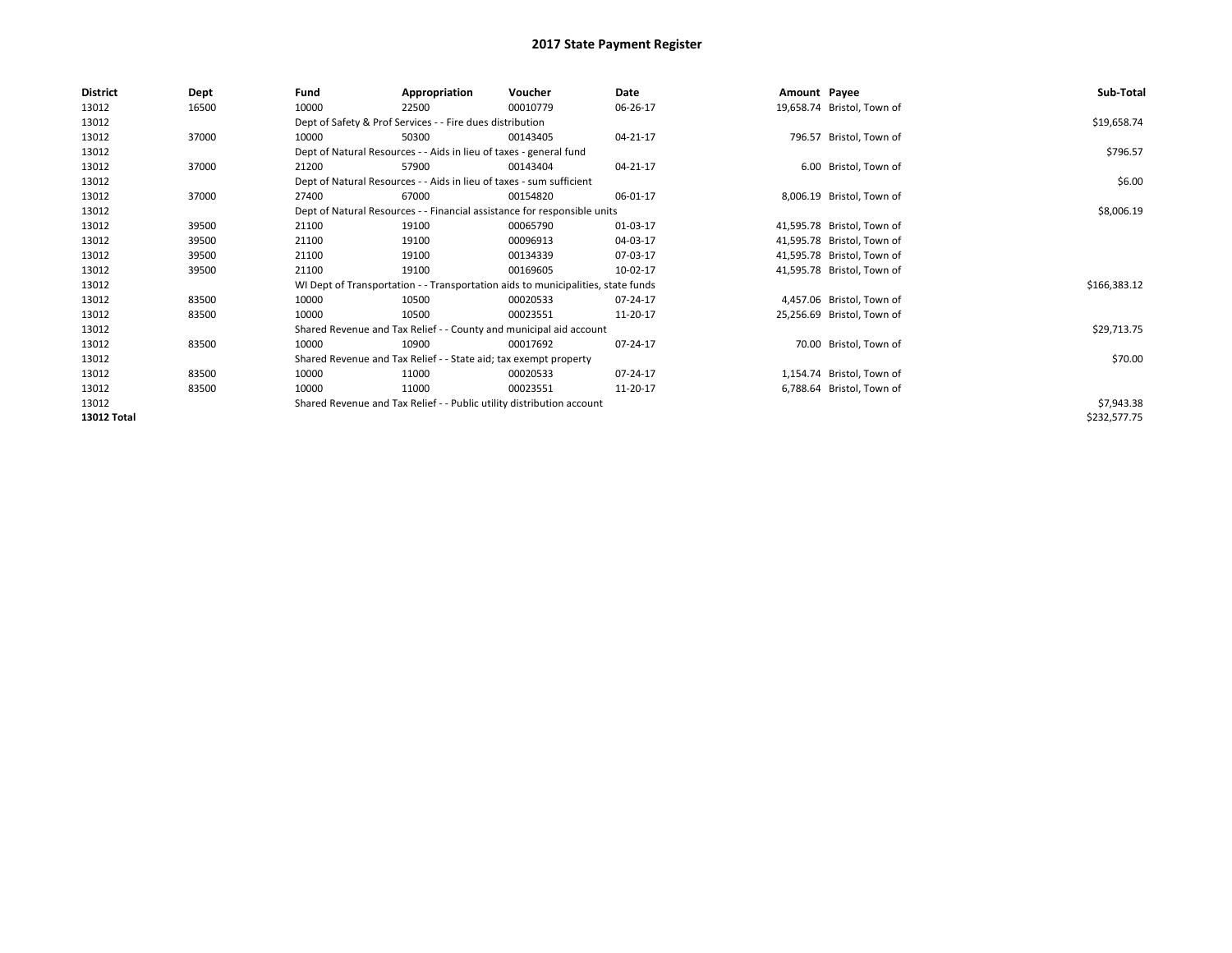| <b>District</b> | Dept  | Fund  | Appropriation                                                                                                | Voucher  | Date        | Amount Payee |                         | Sub-Total    |
|-----------------|-------|-------|--------------------------------------------------------------------------------------------------------------|----------|-------------|--------------|-------------------------|--------------|
| 13014           | 16500 | 10000 | 22500                                                                                                        | 00010780 | 06-26-17    |              | 17,531.13 Town Of Burke |              |
| 13014           |       |       | Dept of Safety & Prof Services - - Fire dues distribution                                                    |          |             |              |                         | \$17,531.13  |
| 13014           | 37000 | 10000 | 50300                                                                                                        | 00126589 | 02-07-17    |              | 6.10 Town Of Burke      |              |
| 13014           | 37000 | 10000 | 50300                                                                                                        | 00143407 | 04-21-17    |              | 635.82 Town Of Burke    |              |
| 13014           |       |       | Dept of Natural Resources - - Aids in lieu of taxes - general fund                                           |          |             |              |                         | \$641.92     |
| 13014           | 37000 | 21200 | 16600                                                                                                        | 00157201 | 06-19-17    |              | 11.36 Town Of Burke     |              |
| 13014           |       |       | Dept of Natural Resources - - General program operations - state funds; forestry                             |          |             |              |                         | \$11.36      |
| 13014           | 37000 | 21200 | 57100                                                                                                        | 00157201 | 06-19-17    |              | 5.20 Town Of Burke      |              |
| 13014           |       |       | Dept of Natural Resources - - Resource aids -- county forests, forest croplands and managed forest land aids |          |             |              |                         | \$5.20       |
| 13014           | 37000 | 21200 | 57900                                                                                                        | 00143406 | 04-21-17    |              | 21.22 Town Of Burke     |              |
| 13014           |       |       | Dept of Natural Resources - - Aids in lieu of taxes - sum sufficient                                         |          |             |              |                         | \$21.22      |
| 13014           | 37000 | 21200 | 58900                                                                                                        | 00157201 | 06-19-17    |              | 52.26 Town Of Burke     |              |
| 13014           |       |       | Dept of Natural Resources - - Resource aids - distribution of closed acreage fees.                           |          |             |              |                         | \$52.26      |
| 13014           | 37000 | 27400 | 67000                                                                                                        | 00154739 | 06-01-17    |              | 11,049.72 Town Of Burke |              |
| 13014           |       |       | Dept of Natural Resources - - Financial assistance for responsible units                                     |          | \$11,049.72 |              |                         |              |
| 13014           | 39500 | 21100 | 19100                                                                                                        | 00065791 | 01-03-17    |              | 27,046.51 Town Of Burke |              |
| 13014           | 39500 | 21100 | 19100                                                                                                        | 00096914 | 04-03-17    |              | 27,046.51 Town Of Burke |              |
| 13014           | 39500 | 21100 | 19100                                                                                                        | 00134340 | 07-03-17    |              | 27,046.51 Town Of Burke |              |
| 13014           | 39500 | 21100 | 19100                                                                                                        | 00169606 | 10-02-17    |              | 27,046.53 Town Of Burke |              |
| 13014           |       |       | WI Dept of Transportation - - Transportation aids to municipalities, state funds                             |          |             |              |                         | \$108,186.06 |
| 13014           | 39500 | 21100 | 36500                                                                                                        | 00088894 | 03-01-17    |              | 500.00 Town Of Burke    |              |
| 13014           | 39500 | 21100 | 36500                                                                                                        | 00088897 | 03-01-17    |              | 500.00 Town Of Burke    |              |
| 13014           | 39500 | 21100 | 36500                                                                                                        | 00094702 | 03-14-17    |              | 500.00 Town Of Burke    |              |
| 13014           |       |       | WI Dept of Transportation - - Highway system management and operations, state funds                          |          |             |              |                         | \$1,500.00   |
| 13014           | 83500 | 10000 | 10500                                                                                                        | 00020534 | 07-24-17    |              | 5,731.01 Town Of Burke  |              |
| 13014           | 83500 | 10000 | 10500                                                                                                        | 00023552 | 11-20-17    |              | 32,475.70 Town Of Burke |              |
| 13014           |       |       | Shared Revenue and Tax Relief - - County and municipal aid account                                           |          |             |              |                         | \$38,206.71  |
| 13014           | 83500 | 10000 | 10900                                                                                                        | 00017693 | 07-24-17    |              | 3,800.00 Town Of Burke  |              |
| 13014           |       |       | Shared Revenue and Tax Relief - - State aid; tax exempt property                                             |          |             |              |                         | \$3,800.00   |
| 13014           | 83500 | 10000 | 11000                                                                                                        | 00020534 | 07-24-17    |              | 6.199.72 Town Of Burke  |              |
| 13014           | 83500 | 10000 | 11000                                                                                                        | 00023552 | 11-20-17    |              | 35,614.81 Town Of Burke |              |
| 13014           |       |       | Shared Revenue and Tax Relief - - Public utility distribution account                                        |          |             |              |                         | \$41,814.53  |
| 13014 Total     |       |       |                                                                                                              |          |             |              |                         | \$222,820.11 |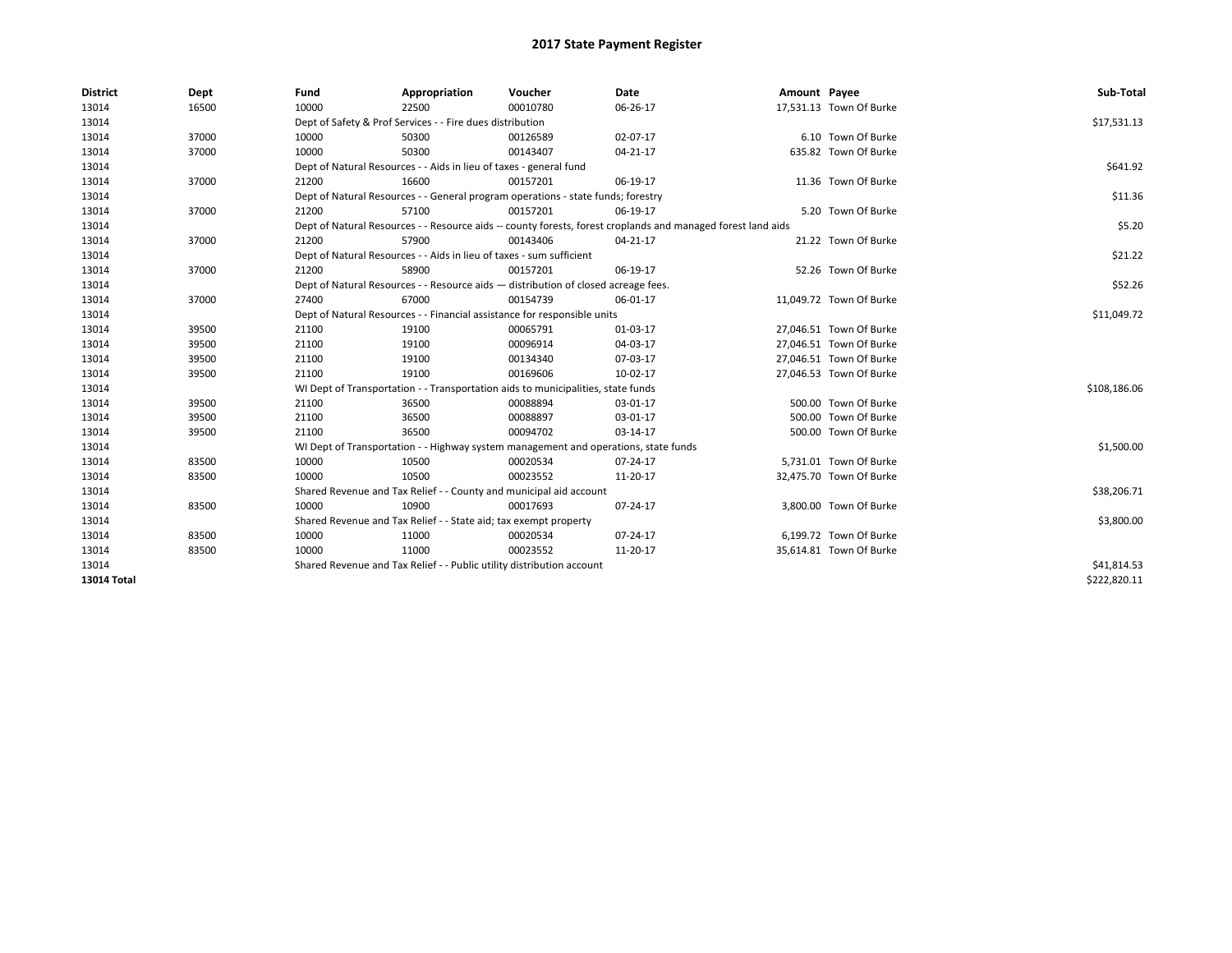| <b>District</b> | Dept  | Fund  | Appropriation                                                                                                | Voucher  | Date           | Amount Payee |                               | Sub-Total    |
|-----------------|-------|-------|--------------------------------------------------------------------------------------------------------------|----------|----------------|--------------|-------------------------------|--------------|
| 13016           | 16500 | 10000 | 22500                                                                                                        | 00010781 | 06-26-17       |              | 4,242.81 Town Of Christiana   |              |
| 13016           |       |       | Dept of Safety & Prof Services - - Fire dues distribution                                                    |          |                |              |                               | \$4,242.81   |
| 13016           | 37000 | 10000 | 50300                                                                                                        | 00143417 | $04 - 21 - 17$ |              | 120.05 Town Of Christiana     |              |
| 13016           |       |       | Dept of Natural Resources - - Aids in lieu of taxes - general fund                                           |          |                |              |                               | \$120.05     |
| 13016           | 37000 | 21200 | 16600                                                                                                        | 00157202 | 06-19-17       |              | 97.01 Town Of Christiana      |              |
| 13016           |       |       | Dept of Natural Resources - - General program operations - state funds; forestry                             |          |                |              |                               | \$97.01      |
| 13016           | 37000 | 21200 | 57100                                                                                                        | 00157202 | 06-19-17       |              | 44.40 Town Of Christiana      |              |
| 13016           |       |       | Dept of Natural Resources - - Resource aids -- county forests, forest croplands and managed forest land aids |          |                |              |                               | \$44.40      |
| 13016           | 37000 | 21200 | 58900                                                                                                        | 00157202 | 06-19-17       |              | 446.25 Town Of Christiana     |              |
| 13016           |       |       | Dept of Natural Resources - - Resource aids - distribution of closed acreage fees.                           |          |                |              |                               | \$446.25     |
| 13016           | 37000 | 27400 | 67000                                                                                                        | 00154084 | 06-01-17       |              | 4.071.24 Town Of Christiana   |              |
| 13016           |       |       | Dept of Natural Resources - - Financial assistance for responsible units                                     |          | \$4,071.24     |              |                               |              |
| 13016           | 39500 | 21100 | 19100                                                                                                        | 00065792 | 01-03-17       |              | 25,455.12 Town Of Christiana  |              |
| 13016           | 39500 | 21100 | 19100                                                                                                        | 00096915 | 04-03-17       |              | 25,455.12 Town Of Christiana  |              |
| 13016           | 39500 | 21100 | 19100                                                                                                        | 00134341 | 07-03-17       |              | 25,455.12 Town Of Christiana  |              |
| 13016           | 39500 | 21100 | 19100                                                                                                        | 00169607 | 10-02-17       |              | 25,455.12 Town Of Christiana  |              |
| 13016           |       |       | WI Dept of Transportation - - Transportation aids to municipalities, state funds                             |          |                |              |                               | \$101,820.48 |
| 13016           | 50500 | 10000 | 17400                                                                                                        | 00047410 | 04-28-17       |              | 82,610.00 Town Of Christiana  |              |
| 13016           |       |       | Department of Administration - - High-voltage transmission line annual impact fee distributions              |          |                |              |                               | \$82,610.00  |
| 13016           | 83500 | 10000 | 10500                                                                                                        | 00020535 | 07-24-17       |              | 2.886.20 Town Of Christiana   |              |
| 13016           | 83500 | 10000 | 10500                                                                                                        | 00023553 | 11-20-17       |              | 16,355.12 Town Of Christiana  |              |
| 13016           |       |       | Shared Revenue and Tax Relief - - County and municipal aid account                                           |          |                |              |                               | \$19,241.32  |
| 13016           | 83500 | 10000 | 11000                                                                                                        | 00020535 | 07-24-17       |              | 55.597.29 Town Of Christiana  |              |
| 13016           | 83500 | 10000 | 11000                                                                                                        | 00023553 | 11-20-17       |              | 390,905.11 Town Of Christiana |              |
| 13016           |       |       | Shared Revenue and Tax Relief - - Public utility distribution account                                        |          |                |              |                               | \$446,502.40 |
| 13016 Total     |       |       |                                                                                                              |          |                |              |                               | \$659,195.96 |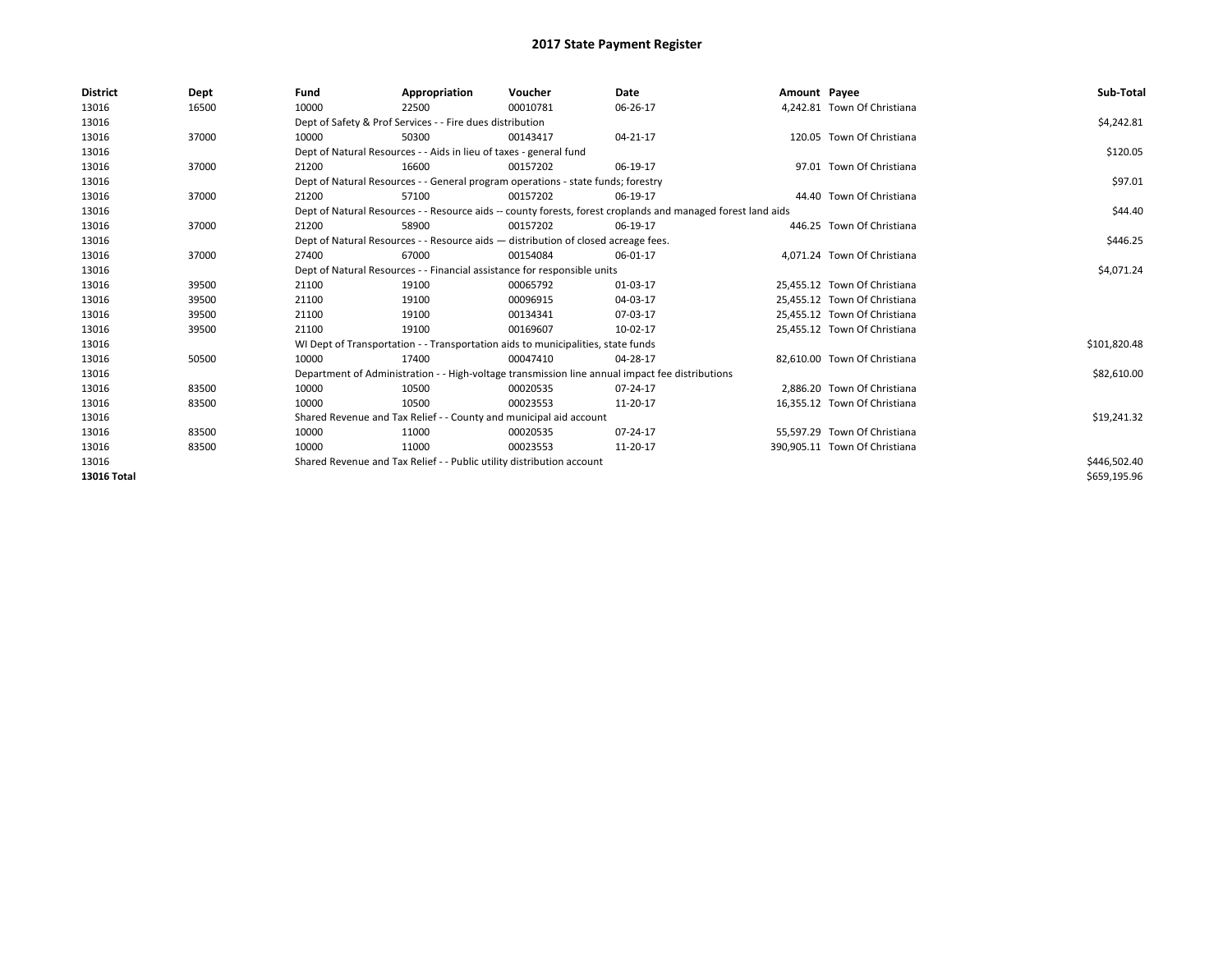| <b>District</b>    | Dept  | Fund                                                                          | Appropriation                                                                      | Voucher    | <b>Date</b>                                                                                                  | Amount Payee |                                  | Sub-Total    |
|--------------------|-------|-------------------------------------------------------------------------------|------------------------------------------------------------------------------------|------------|--------------------------------------------------------------------------------------------------------------|--------------|----------------------------------|--------------|
| 13018              | 16500 | 10000                                                                         | 22500                                                                              | 00010782   | 06-26-17                                                                                                     |              | 15,706.04 Cottage Grove, Town of |              |
| 13018              |       |                                                                               | Dept of Safety & Prof Services - - Fire dues distribution                          |            |                                                                                                              |              |                                  | \$15,706.04  |
| 13018              | 37000 | 10000                                                                         | 50300                                                                              | 00126590   | 02-07-17                                                                                                     |              | 772.76 Cottage Grove, Town of    |              |
| 13018              | 37000 | 10000                                                                         | 50300                                                                              | 00143430   | 04-21-17                                                                                                     |              | 55.43 Cottage Grove, Town of     |              |
| 13018              | 37000 | 10000                                                                         | 50300                                                                              | 00143431   | 04-21-17                                                                                                     |              | 41.46 Cottage Grove, Town of     |              |
| 13018              |       |                                                                               | Dept of Natural Resources - - Aids in lieu of taxes - general fund                 |            |                                                                                                              |              |                                  | \$869.65     |
| 13018              | 37000 | 21200                                                                         | 16600                                                                              | 00157203   | 06-19-17                                                                                                     |              | 29.28 Cottage Grove, Town of     |              |
| 13018              |       |                                                                               | Dept of Natural Resources - - General program operations - state funds; forestry   |            |                                                                                                              |              |                                  | \$29.28      |
| 13018              | 37000 | 21200                                                                         | 57100                                                                              | 00157203   | 06-19-17                                                                                                     |              | 13.40 Cottage Grove, Town of     |              |
| 13018              |       |                                                                               |                                                                                    |            | Dept of Natural Resources - - Resource aids -- county forests, forest croplands and managed forest land aids |              |                                  | \$13.40      |
| 13018              | 37000 | 21200                                                                         | 58900                                                                              | 00157203   | 06-19-17                                                                                                     |              | 134.68 Cottage Grove, Town of    |              |
| 13018              |       |                                                                               | Dept of Natural Resources - - Resource aids - distribution of closed acreage fees. |            |                                                                                                              |              |                                  | \$134.68     |
| 13018              | 37000 | 27400                                                                         | 67000                                                                              | 00154716   | 06-01-17                                                                                                     |              | 7,426.96 Cottage Grove, Town of  |              |
| 13018              |       |                                                                               | Dept of Natural Resources - - Financial assistance for responsible units           |            |                                                                                                              |              |                                  | \$7,426.96   |
| 13018              | 39500 | 21100                                                                         | 18500                                                                              | 00089537   | 02-28-17                                                                                                     |              | 4,000.00 Cottage Grove, Town of  |              |
| 13018              |       | WI Dept of Transportation - - Highway safety, local assistance, federal funds |                                                                                    | \$4,000.00 |                                                                                                              |              |                                  |              |
| 13018              | 39500 | 21100                                                                         | 19100                                                                              | 00065793   | 01-03-17                                                                                                     |              | 38,902.02 Cottage Grove, Town of |              |
| 13018              | 39500 | 21100                                                                         | 19100                                                                              | 00096916   | 04-03-17                                                                                                     |              | 38,902.02 Cottage Grove, Town of |              |
| 13018              | 39500 | 21100                                                                         | 19100                                                                              | 00134342   | 07-03-17                                                                                                     |              | 38,902.02 Cottage Grove, Town of |              |
| 13018              | 39500 | 21100                                                                         | 19100                                                                              | 00169608   | 10-02-17                                                                                                     |              | 38,902.02 Cottage Grove, Town of |              |
| 13018              |       |                                                                               | WI Dept of Transportation - - Transportation aids to municipalities, state funds   |            |                                                                                                              |              |                                  | \$155,608.08 |
| 13018              | 45500 | 10000                                                                         | 22100                                                                              | 00035887   | 10-13-17                                                                                                     |              | 20.00 Cottage Grove, Town of     |              |
| 13018              |       |                                                                               | Department of Justice - - Crime laboratories; deoxyribonucleic acid analysis       |            |                                                                                                              |              |                                  | \$20.00      |
| 13018              | 50500 | 10000                                                                         | 17400                                                                              | 00047411   | 04-28-17                                                                                                     |              | 232.00 Cottage Grove, Town of    |              |
| 13018              |       |                                                                               |                                                                                    |            | Department of Administration - - High-voltage transmission line annual impact fee distributions              |              |                                  | \$232.00     |
| 13018              | 83500 | 10000                                                                         | 10500                                                                              | 00020536   | 07-24-17                                                                                                     |              | 7,878.15 Cottage Grove, Town of  |              |
| 13018              | 83500 | 10000                                                                         | 10500                                                                              | 00023554   | 11-20-17                                                                                                     |              | 44,642.86 Cottage Grove, Town of |              |
| 13018              |       |                                                                               | Shared Revenue and Tax Relief - - County and municipal aid account                 |            |                                                                                                              |              |                                  | \$52,521.01  |
| 13018              | 83500 | 10000                                                                         | 10900                                                                              | 00017694   | 07-24-17                                                                                                     |              | 343.00 Cottage Grove, Town of    |              |
| 13018              |       |                                                                               | Shared Revenue and Tax Relief - - State aid; tax exempt property                   |            |                                                                                                              |              |                                  | \$343.00     |
| 13018              | 83500 | 10000                                                                         | 11000                                                                              | 00020536   | 07-24-17                                                                                                     |              | 424.26 Cottage Grove, Town of    |              |
| 13018              | 83500 | 10000                                                                         | 11000                                                                              | 00023554   | 11-20-17                                                                                                     |              | 2,456.73 Cottage Grove, Town of  |              |
| 13018              |       |                                                                               | Shared Revenue and Tax Relief - - Public utility distribution account              |            |                                                                                                              |              |                                  | \$2,880.99   |
| <b>13018 Total</b> |       |                                                                               |                                                                                    |            |                                                                                                              |              |                                  | \$239,785.09 |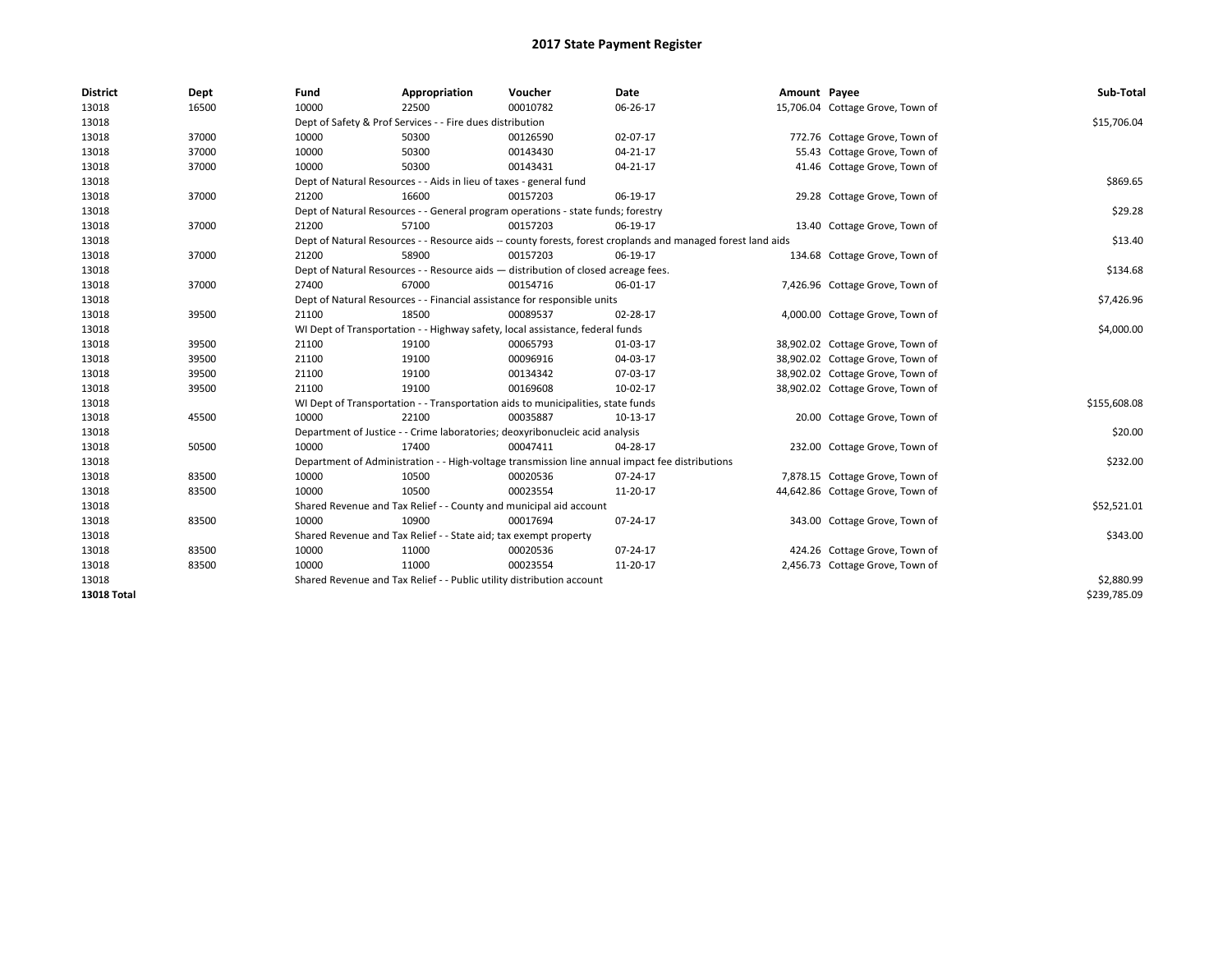| <b>District</b> | Dept  | Fund                                                                               | Appropriation                                                                                                | Voucher                                                                          | <b>Date</b> | Amount Payee |                                | Sub-Total    |  |  |
|-----------------|-------|------------------------------------------------------------------------------------|--------------------------------------------------------------------------------------------------------------|----------------------------------------------------------------------------------|-------------|--------------|--------------------------------|--------------|--|--|
| 13020           | 16500 | 10000                                                                              | 22500                                                                                                        | 00010783                                                                         | 06-26-17    |              | 8,194.63 Town Of Cross Plains  |              |  |  |
| 13020           |       |                                                                                    | Dept of Safety & Prof Services - - Fire dues distribution                                                    |                                                                                  |             |              |                                | \$8,194.63   |  |  |
| 13020           | 37000 | 10000                                                                              | 50300                                                                                                        | 00126625                                                                         | 02-07-17    |              | 7,871.62 Town Of Cross Plains  |              |  |  |
| 13020           | 37000 | 10000                                                                              | 50300                                                                                                        | 00126626                                                                         | 02-07-17    |              | 52,311.15 Town Of Cross Plains |              |  |  |
| 13020           | 37000 | 10000                                                                              | 50300                                                                                                        | 00143903                                                                         | 04-21-17    |              | 86.50 Town Of Cross Plains     |              |  |  |
| 13020           | 37000 | 10000                                                                              | 50300                                                                                                        | 00143904                                                                         | 04-21-17    |              | 84.96 Town Of Cross Plains     |              |  |  |
| 13020           |       |                                                                                    | Dept of Natural Resources - - Aids in lieu of taxes - general fund                                           |                                                                                  |             |              |                                | \$60,354.23  |  |  |
| 13020           | 37000 | 21200                                                                              | 16600                                                                                                        | 00157204                                                                         | 06-19-17    |              | 403.66 Town Of Cross Plains    |              |  |  |
| 13020           |       |                                                                                    |                                                                                                              | Dept of Natural Resources - - General program operations - state funds; forestry |             |              |                                | \$403.66     |  |  |
| 13020           | 37000 | 21200                                                                              | 57100                                                                                                        | 00157204                                                                         | 06-19-17    |              | 184.75 Town Of Cross Plains    |              |  |  |
| 13020           |       |                                                                                    | Dept of Natural Resources - - Resource aids -- county forests, forest croplands and managed forest land aids |                                                                                  |             |              |                                |              |  |  |
| 13020           | 37000 | 21200                                                                              | 57900                                                                                                        | 00143902                                                                         | 04-21-17    |              | 5.31 Town Of Cross Plains      |              |  |  |
| 13020           |       |                                                                                    | Dept of Natural Resources - - Aids in lieu of taxes - sum sufficient                                         |                                                                                  |             |              |                                | \$5.31       |  |  |
| 13020           | 37000 | 21200                                                                              | 58900                                                                                                        | 00157204                                                                         | 06-19-17    |              | 1,856.86 Town Of Cross Plains  |              |  |  |
| 13020           |       | Dept of Natural Resources - - Resource aids - distribution of closed acreage fees. |                                                                                                              | \$1,856.86                                                                       |             |              |                                |              |  |  |
| 13020           | 37000 | 27400                                                                              | 67000                                                                                                        | 00154179                                                                         | 06-01-17    |              | 3,312.93 Town Of Cross Plains  |              |  |  |
| 13020           |       | Dept of Natural Resources - - Financial assistance for responsible units           |                                                                                                              | \$3,312.93                                                                       |             |              |                                |              |  |  |
| 13020           | 39500 | 21100                                                                              | 19100                                                                                                        | 00065794                                                                         | 01-03-17    |              | 24,877.09 Town Of Cross Plains |              |  |  |
| 13020           | 39500 | 21100                                                                              | 19100                                                                                                        | 00096917                                                                         | 04-03-17    |              | 24,877.09 Town Of Cross Plains |              |  |  |
| 13020           | 39500 | 21100                                                                              | 19100                                                                                                        | 00134343                                                                         | 07-03-17    |              | 24,877.09 Town Of Cross Plains |              |  |  |
| 13020           | 39500 | 21100                                                                              | 19100                                                                                                        | 00169609                                                                         | 10-02-17    |              | 24,877.11 Town Of Cross Plains |              |  |  |
| 13020           |       |                                                                                    |                                                                                                              | WI Dept of Transportation - - Transportation aids to municipalities, state funds |             |              |                                | \$99,508.38  |  |  |
| 13020           | 83500 | 10000                                                                              | 10500                                                                                                        | 00020537                                                                         | 07-24-17    |              | 2,642.97 Town Of Cross Plains  |              |  |  |
| 13020           | 83500 | 10000                                                                              | 10500                                                                                                        | 00023555                                                                         | 11-20-17    |              | 14,976.83 Town Of Cross Plains |              |  |  |
| 13020           |       |                                                                                    |                                                                                                              | Shared Revenue and Tax Relief - - County and municipal aid account               |             |              |                                | \$17,619.80  |  |  |
| 13020           | 83500 | 10000                                                                              | 10900                                                                                                        | 00017695                                                                         | 07-24-17    |              | 13.00 Town Of Cross Plains     |              |  |  |
| 13020           |       |                                                                                    | Shared Revenue and Tax Relief - - State aid; tax exempt property                                             |                                                                                  |             |              |                                | \$13.00      |  |  |
| 13020           | 83500 | 10000                                                                              | 11000                                                                                                        | 00020537                                                                         | 07-24-17    |              | 391.80 Town Of Cross Plains    |              |  |  |
| 13020           | 83500 | 10000                                                                              | 11000                                                                                                        | 00023555                                                                         | 11-20-17    |              | 2,254.89 Town Of Cross Plains  |              |  |  |
| 13020           |       |                                                                                    | Shared Revenue and Tax Relief - - Public utility distribution account                                        |                                                                                  |             |              |                                | \$2,646.69   |  |  |
| 13020           | 83500 | 10000                                                                              | 50100                                                                                                        | 00015198                                                                         | 01-31-17    |              | 312.67 Town Of Cross Plains    |              |  |  |
| 13020           |       |                                                                                    | Shared Revenue and Tax Relief - - Payments for municipal services                                            |                                                                                  |             |              |                                | \$312.67     |  |  |
| 13020 Total     |       |                                                                                    |                                                                                                              |                                                                                  |             |              |                                | \$194,412.91 |  |  |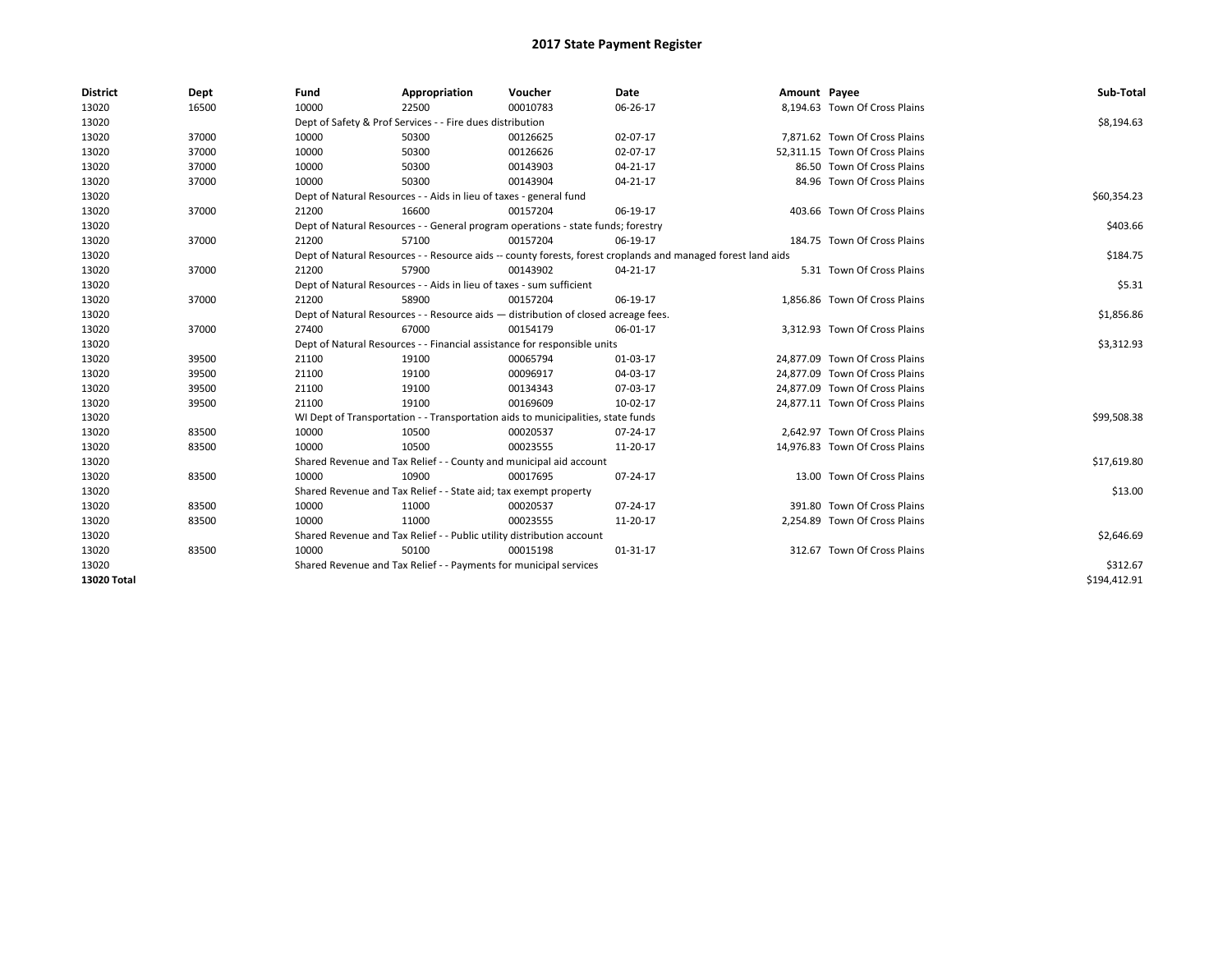| <b>District</b> | Dept  | Fund                                                                               | Appropriation                                                                                                | Voucher    | Date                                                                                            | Amount Payee |                        | Sub-Total    |
|-----------------|-------|------------------------------------------------------------------------------------|--------------------------------------------------------------------------------------------------------------|------------|-------------------------------------------------------------------------------------------------|--------------|------------------------|--------------|
| 13022           | 16500 | 10000                                                                              | 22500                                                                                                        | 00010784   | 06-26-17                                                                                        |              | 4,472.47 Town Of Dane  |              |
| 13022           |       |                                                                                    | Dept of Safety & Prof Services - - Fire dues distribution                                                    |            |                                                                                                 |              |                        | \$4,472.47   |
| 13022           | 37000 | 10000                                                                              | 50300                                                                                                        | 00126627   | 02-07-17                                                                                        |              | 1,381.63 Town Of Dane  |              |
| 13022           | 37000 | 10000                                                                              | 50300                                                                                                        | 00126628   | 02-07-17                                                                                        |              | 4.354.14 Town Of Dane  |              |
| 13022           | 37000 | 10000                                                                              | 50300                                                                                                        | 00143946   | 04-21-17                                                                                        |              | 553.05 Town Of Dane    |              |
| 13022           |       |                                                                                    | Dept of Natural Resources - - Aids in lieu of taxes - general fund                                           |            |                                                                                                 |              |                        | \$6,288.82   |
| 13022           | 37000 | 21200                                                                              | 16600                                                                                                        | 00157205   | 06-19-17                                                                                        |              | 315.52 Town Of Dane    |              |
| 13022           |       |                                                                                    | Dept of Natural Resources - - General program operations - state funds; forestry                             |            |                                                                                                 |              |                        | \$315.52     |
| 13022           | 37000 | 21200                                                                              | 57100                                                                                                        | 00157205   | 06-19-17                                                                                        |              | 149.78 Town Of Dane    |              |
| 13022           |       |                                                                                    | Dept of Natural Resources - - Resource aids -- county forests, forest croplands and managed forest land aids |            | \$149.78                                                                                        |              |                        |              |
| 13022           | 37000 | 21200                                                                              | 57900                                                                                                        | 00143945   | 04-21-17                                                                                        |              | 149.32 Town Of Dane    |              |
| 13022           |       |                                                                                    | Dept of Natural Resources - - Aids in lieu of taxes - sum sufficient                                         |            |                                                                                                 |              |                        | \$149.32     |
| 13022           | 37000 | 21200                                                                              | 58900                                                                                                        | 00157205   | 06-19-17                                                                                        |              | 1,451.41 Town Of Dane  |              |
| 13022           |       | Dept of Natural Resources - - Resource aids - distribution of closed acreage fees. |                                                                                                              | \$1,451.41 |                                                                                                 |              |                        |              |
| 13022           | 37000 | 27400                                                                              | 67000                                                                                                        | 00154063   | 06-01-17                                                                                        |              | 363.70 Town Of Dane    |              |
| 13022           |       |                                                                                    | Dept of Natural Resources - - Financial assistance for responsible units                                     |            |                                                                                                 |              |                        | \$363.70     |
| 13022           | 39500 | 21100                                                                              | 19100                                                                                                        | 00065795   | 01-03-17                                                                                        |              | 27,365.35 Town Of Dane |              |
| 13022           | 39500 | 21100                                                                              | 19100                                                                                                        | 00096918   | 04-03-17                                                                                        |              | 27,365.35 Town Of Dane |              |
| 13022           | 39500 | 21100                                                                              | 19100                                                                                                        | 00134344   | 07-03-17                                                                                        |              | 27,365.35 Town Of Dane |              |
| 13022           | 39500 | 21100                                                                              | 19100                                                                                                        | 00169610   | 10-02-17                                                                                        |              | 27,365.37 Town Of Dane |              |
| 13022           |       |                                                                                    | WI Dept of Transportation - - Transportation aids to municipalities, state funds                             |            |                                                                                                 |              |                        | \$109,461.42 |
| 13022           | 50500 | 10000                                                                              | 17400                                                                                                        | 00047412   | 04-28-17                                                                                        |              | 49,918.00 Town Of Dane |              |
| 13022           |       |                                                                                    |                                                                                                              |            | Department of Administration - - High-voltage transmission line annual impact fee distributions |              |                        | \$49,918.00  |
| 13022           | 83500 | 10000                                                                              | 10500                                                                                                        | 00020538   | 07-24-17                                                                                        |              | 1.875.15 Town Of Dane  |              |
| 13022           | 83500 | 10000                                                                              | 10500                                                                                                        | 00023556   | 11-20-17                                                                                        |              | 10,625.83 Town Of Dane |              |
| 13022           |       |                                                                                    | Shared Revenue and Tax Relief - - County and municipal aid account                                           |            |                                                                                                 |              |                        | \$12,500.98  |
| 13022           | 83500 | 10000                                                                              | 10900                                                                                                        | 00017696   | 07-24-17                                                                                        |              | 3.00 Town Of Dane      |              |
| 13022           |       |                                                                                    | Shared Revenue and Tax Relief - - State aid; tax exempt property                                             |            |                                                                                                 |              |                        | \$3.00       |
| 13022 Total     |       |                                                                                    |                                                                                                              |            |                                                                                                 |              |                        | \$185,074.42 |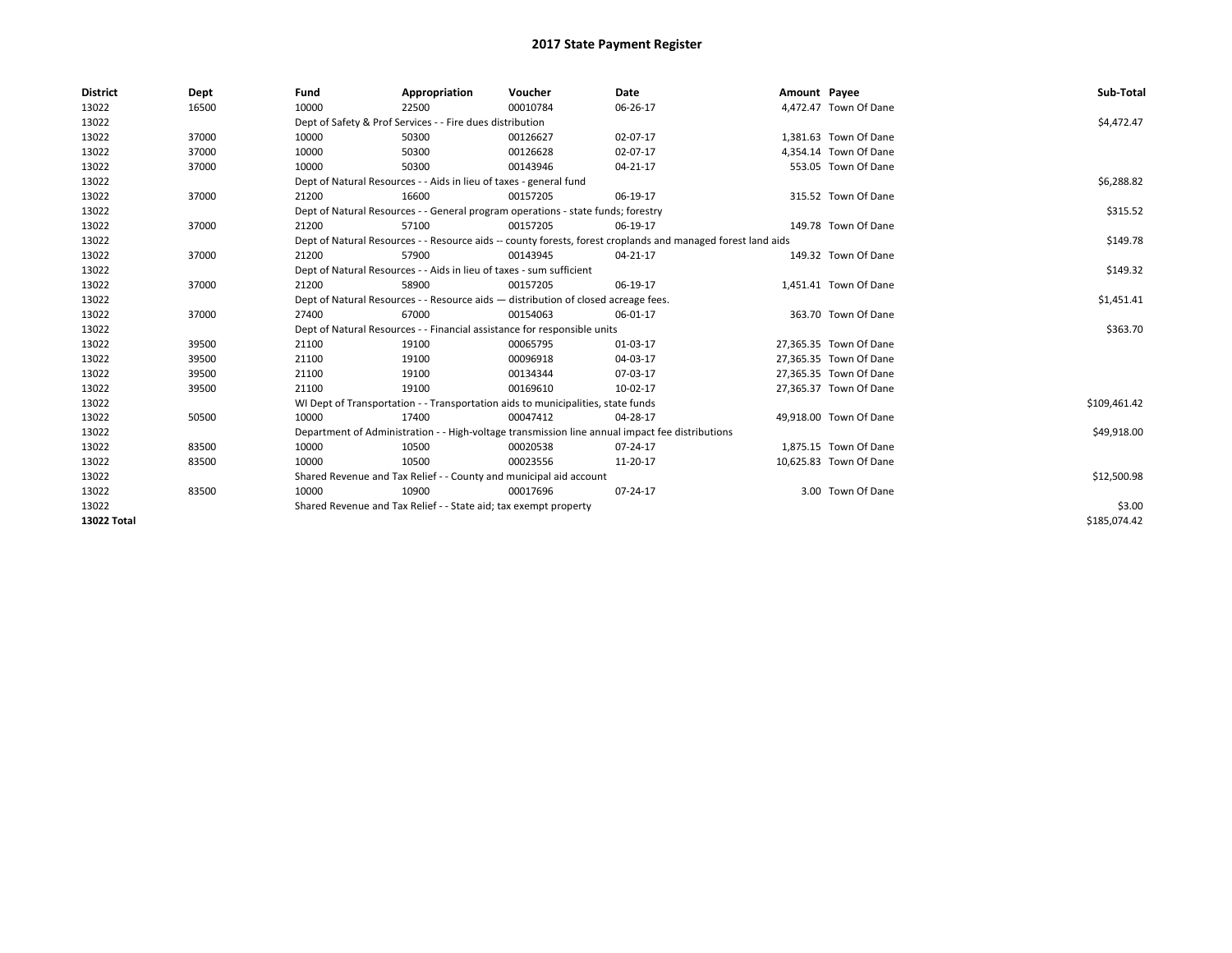| <b>District</b> | Dept  | Fund                                                                     | Appropriation                                                                      | Voucher    | <b>Date</b>                                                                                                  | Amount Payee |                             | Sub-Total    |  |  |
|-----------------|-------|--------------------------------------------------------------------------|------------------------------------------------------------------------------------|------------|--------------------------------------------------------------------------------------------------------------|--------------|-----------------------------|--------------|--|--|
| 13024           | 16500 | 10000                                                                    | 22500                                                                              | 00010785   | 06-26-17                                                                                                     |              | 6,743.17 Town Of Deerfield  |              |  |  |
| 13024           |       |                                                                          | Dept of Safety & Prof Services - - Fire dues distribution                          |            |                                                                                                              |              |                             | \$6,743.17   |  |  |
| 13024           | 37000 | 10000                                                                    | 50300                                                                              | 00126591   | 02-07-17                                                                                                     |              | 36.399.53 Town Of Deerfield |              |  |  |
| 13024           | 37000 | 10000                                                                    | 50300                                                                              | 00143444   | 04-21-17                                                                                                     |              | 199.74 Town Of Deerfield    |              |  |  |
| 13024           | 37000 | 10000                                                                    | 50300                                                                              | 00143445   | 04-21-17                                                                                                     |              | 1,554.58 Town Of Deerfield  |              |  |  |
| 13024           |       |                                                                          | Dept of Natural Resources - - Aids in lieu of taxes - general fund                 |            |                                                                                                              |              |                             | \$38,153.85  |  |  |
| 13024           | 37000 | 21200                                                                    | 16600                                                                              | 00157206   | 06-19-17                                                                                                     |              | 114.05 Town Of Deerfield    |              |  |  |
| 13024           |       |                                                                          | Dept of Natural Resources - - General program operations - state funds; forestry   |            |                                                                                                              |              |                             | \$114.05     |  |  |
| 13024           | 37000 | 21200                                                                    | 57100                                                                              | 00157206   | 06-19-17                                                                                                     |              | 52.20 Town Of Deerfield     |              |  |  |
| 13024           |       |                                                                          |                                                                                    |            | Dept of Natural Resources - - Resource aids -- county forests, forest croplands and managed forest land aids |              |                             | \$52.20      |  |  |
| 13024           | 37000 | 21200                                                                    | 57900                                                                              | 00143443   | 04-21-17                                                                                                     |              | 347.98 Town Of Deerfield    |              |  |  |
| 13024           |       |                                                                          | Dept of Natural Resources - - Aids in lieu of taxes - sum sufficient               |            |                                                                                                              |              |                             | \$347.98     |  |  |
| 13024           | 37000 | 21200                                                                    | 58900                                                                              | 00157206   | 06-19-17                                                                                                     |              | 524.64 Town Of Deerfield    |              |  |  |
| 13024           |       |                                                                          | Dept of Natural Resources - - Resource aids - distribution of closed acreage fees. |            |                                                                                                              |              |                             |              |  |  |
| 13024           | 37000 | 27400                                                                    | 67000                                                                              | 00154936   | 06-01-17                                                                                                     |              | 4.668.69 Town Of Deerfield  |              |  |  |
| 13024           |       | Dept of Natural Resources - - Financial assistance for responsible units |                                                                                    | \$4,668.69 |                                                                                                              |              |                             |              |  |  |
| 13024           | 39500 | 21100                                                                    | 19100                                                                              | 00065796   | 01-03-17                                                                                                     |              | 26.231.32 Town Of Deerfield |              |  |  |
| 13024           | 39500 | 21100                                                                    | 19100                                                                              | 00096919   | 04-03-17                                                                                                     |              | 26,231.32 Town Of Deerfield |              |  |  |
| 13024           | 39500 | 21100                                                                    | 19100                                                                              | 00134345   | 07-03-17                                                                                                     |              | 26,231.32 Town Of Deerfield |              |  |  |
| 13024           | 39500 | 21100                                                                    | 19100                                                                              | 00169611   | 10-02-17                                                                                                     |              | 26,231.34 Town Of Deerfield |              |  |  |
| 13024           |       |                                                                          | WI Dept of Transportation - - Transportation aids to municipalities, state funds   |            |                                                                                                              |              |                             | \$104,925.30 |  |  |
| 13024           | 83500 | 10000                                                                    | 10500                                                                              | 00020539   | 07-24-17                                                                                                     |              | 2.678.61 Town Of Deerfield  |              |  |  |
| 13024           | 83500 | 10000                                                                    | 10500                                                                              | 00023557   | 11-20-17                                                                                                     |              | 15,178.81 Town Of Deerfield |              |  |  |
| 13024           |       |                                                                          | Shared Revenue and Tax Relief - - County and municipal aid account                 |            |                                                                                                              |              |                             | \$17,857.42  |  |  |
| 13024           | 83500 | 10000                                                                    | 10900                                                                              | 00017697   | 07-24-17                                                                                                     |              | 45.00 Town Of Deerfield     |              |  |  |
| 13024           |       |                                                                          | Shared Revenue and Tax Relief - - State aid; tax exempt property                   |            |                                                                                                              |              |                             | \$45.00      |  |  |
| 13024           | 83500 | 10000                                                                    | 11000                                                                              | 00020539   | 07-24-17                                                                                                     |              | 559.68 Town Of Deerfield    |              |  |  |
| 13024           | 83500 | 10000                                                                    | 11000                                                                              | 00023557   | 11-20-17                                                                                                     |              | 3,322.24 Town Of Deerfield  |              |  |  |
| 13024           |       |                                                                          | Shared Revenue and Tax Relief - - Public utility distribution account              |            |                                                                                                              |              |                             | \$3,881.92   |  |  |
| 13024           | 83500 | 10000                                                                    | 50100                                                                              | 00015199   | 01-31-17                                                                                                     |              | 728.71 Town Of Deerfield    |              |  |  |
| 13024           |       |                                                                          | Shared Revenue and Tax Relief - - Payments for municipal services                  |            |                                                                                                              |              |                             | \$728.71     |  |  |
| 13024 Total     |       |                                                                          |                                                                                    |            |                                                                                                              |              |                             | \$178,042.93 |  |  |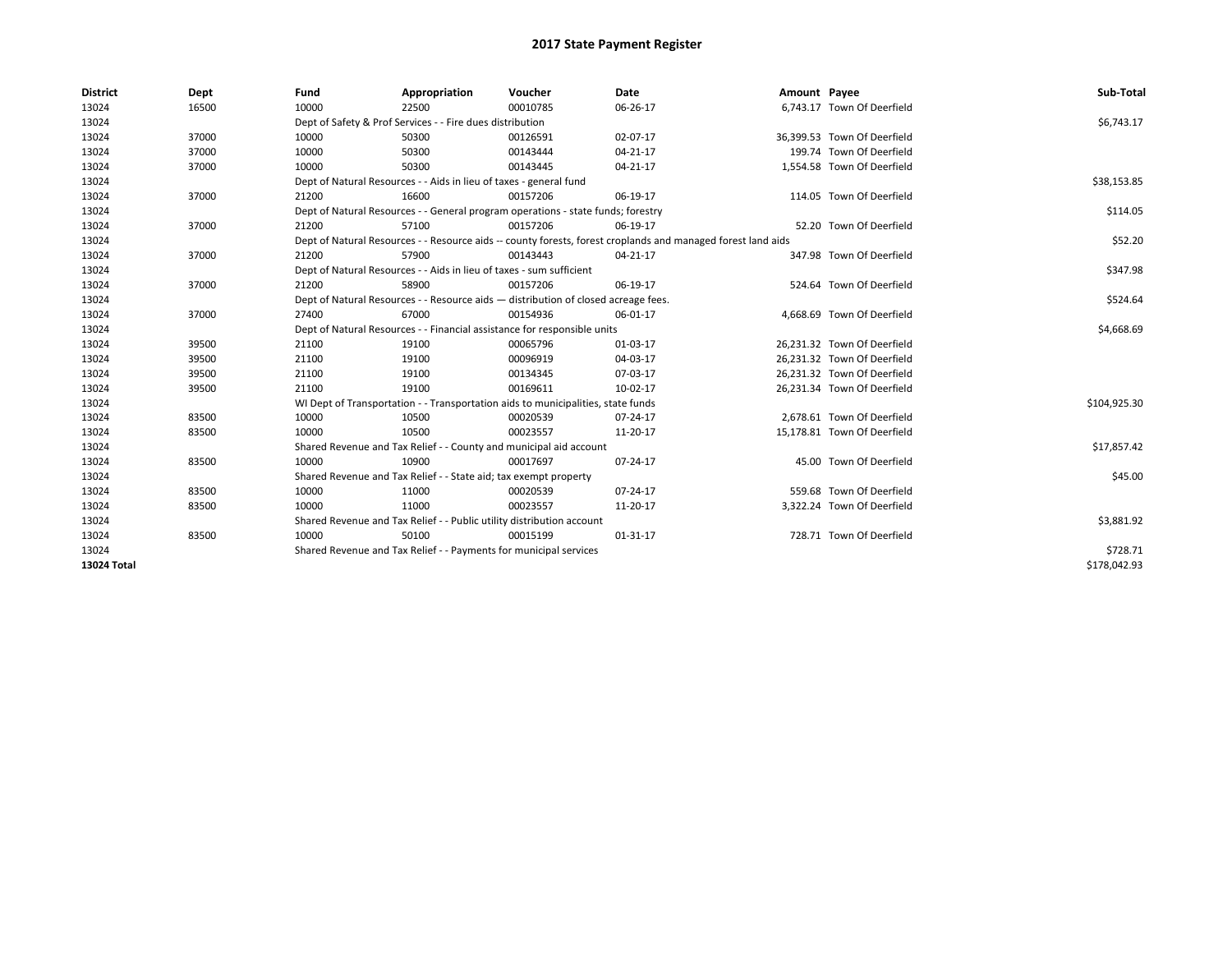| <b>District</b> | Dept  | Fund  | Appropriation                                                                                                | Voucher  | Date     | Amount Payee |                            | Sub-Total    |  |  |  |
|-----------------|-------|-------|--------------------------------------------------------------------------------------------------------------|----------|----------|--------------|----------------------------|--------------|--|--|--|
| 13026           | 16500 | 10000 | 22500                                                                                                        | 00010786 | 06-26-17 |              | 7,391.22 Dunkirk, Town of  |              |  |  |  |
| 13026           |       |       | Dept of Safety & Prof Services - - Fire dues distribution                                                    |          |          |              |                            | \$7,391.22   |  |  |  |
| 13026           | 37000 | 10000 | 50300                                                                                                        | 00143466 | 04-21-17 |              | 73.15 Dunkirk, Town of     |              |  |  |  |
| 13026           | 37000 | 10000 | 50300                                                                                                        | 00143467 | 04-21-17 |              | 7.76 Dunkirk, Town of      |              |  |  |  |
| 13026           |       |       | Dept of Natural Resources - - Aids in lieu of taxes - general fund                                           |          |          |              |                            | \$80.91      |  |  |  |
| 13026           | 37000 | 21200 | 16600                                                                                                        | 00157207 | 06-19-17 |              | 59.17 Dunkirk, Town of     |              |  |  |  |
| 13026           |       |       | Dept of Natural Resources - - General program operations - state funds; forestry                             |          |          |              |                            | \$59.17      |  |  |  |
| 13026           | 37000 | 21200 | 57100                                                                                                        | 00157207 | 06-19-17 |              | 27.08 Dunkirk, Town of     |              |  |  |  |
| 13026           |       |       | Dept of Natural Resources - - Resource aids -- county forests, forest croplands and managed forest land aids |          | \$27.08  |              |                            |              |  |  |  |
| 13026           | 37000 | 21200 | 58900                                                                                                        | 00157207 | 06-19-17 |              | 272.17 Dunkirk, Town of    |              |  |  |  |
| 13026           |       |       | Dept of Natural Resources - - Resource aids - distribution of closed acreage fees.                           |          |          |              |                            | \$272.17     |  |  |  |
| 13026           | 37000 | 27400 | 67000                                                                                                        | 00154646 | 06-01-17 |              | 7,364.36 Dunkirk, Town of  |              |  |  |  |
| 13026           |       |       | Dept of Natural Resources - - Financial assistance for responsible units                                     |          |          |              |                            |              |  |  |  |
| 13026           | 39500 | 21100 | 19100                                                                                                        | 00065797 | 01-03-17 |              | 28,774.63 Dunkirk, Town of |              |  |  |  |
| 13026           | 39500 | 21100 | 19100                                                                                                        | 00096920 | 04-03-17 |              | 28,774.63 Dunkirk, Town of |              |  |  |  |
| 13026           | 39500 | 21100 | 19100                                                                                                        | 00134346 | 07-03-17 |              | 28,774.63 Dunkirk, Town of |              |  |  |  |
| 13026           | 39500 | 21100 | 19100                                                                                                        | 00169612 | 10-02-17 |              | 28,774.65 Dunkirk, Town of |              |  |  |  |
| 13026           |       |       | WI Dept of Transportation - - Transportation aids to municipalities, state funds                             |          |          |              |                            | \$115,098.54 |  |  |  |
| 13026           | 39500 | 21100 | 27800                                                                                                        | 00167870 | 09-22-17 |              | 15,388.25 Dunkirk, Town of |              |  |  |  |
| 13026           |       |       | WI Dept of Transportation - - Local roads improvement program, state funds                                   |          |          |              |                            | \$15,388.25  |  |  |  |
| 13026           | 83500 | 10000 | 10500                                                                                                        | 00020540 | 07-24-17 |              | 4,223.77 Dunkirk, Town of  |              |  |  |  |
| 13026           | 83500 | 10000 | 10500                                                                                                        | 00023558 | 11-20-17 |              | 23,934.71 Dunkirk, Town of |              |  |  |  |
| 13026           |       |       | Shared Revenue and Tax Relief - - County and municipal aid account                                           |          |          |              |                            | \$28,158.48  |  |  |  |
| 13026           | 83500 | 10000 | 10900                                                                                                        | 00017698 | 07-24-17 |              | 58.00 Dunkirk, Town of     |              |  |  |  |
| 13026           |       |       | Shared Revenue and Tax Relief - - State aid; tax exempt property                                             |          |          |              |                            | \$58.00      |  |  |  |
| 13026           | 83500 | 10000 | 11000                                                                                                        | 00020540 | 07-24-17 |              | 33.74 Dunkirk, Town of     |              |  |  |  |
| 13026           | 83500 | 10000 | 11000                                                                                                        | 00023558 | 11-20-17 |              | 300.88 Dunkirk, Town of    |              |  |  |  |
| 13026           |       |       | Shared Revenue and Tax Relief - - Public utility distribution account                                        |          |          |              |                            | \$334.62     |  |  |  |
| 13026 Total     |       |       |                                                                                                              |          |          |              |                            | \$174,232.80 |  |  |  |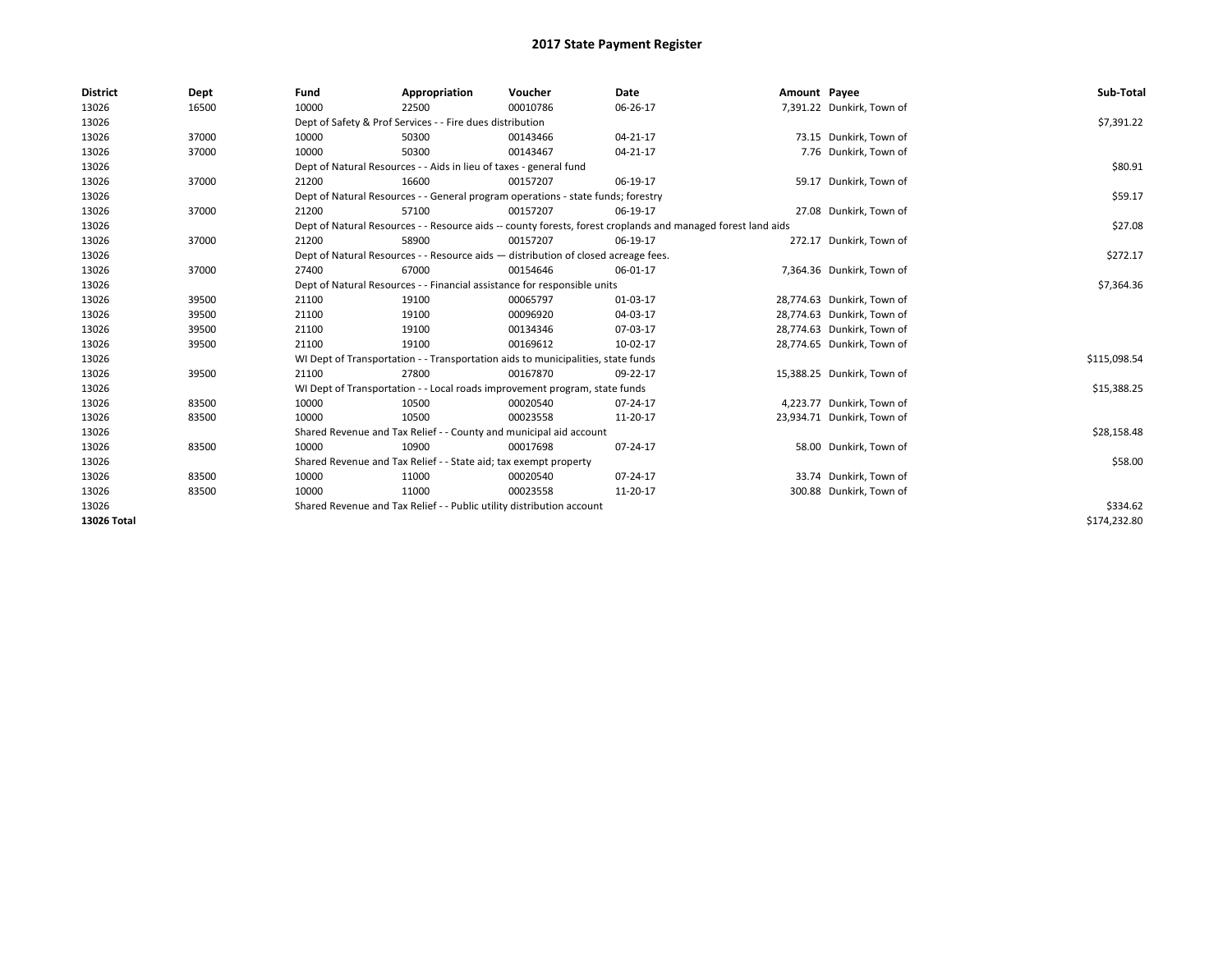| <b>District</b>    | Dept  | Fund  | Appropriation                                                                                                | Voucher  | Date           | Amount Payee |                        | Sub-Total    |  |  |
|--------------------|-------|-------|--------------------------------------------------------------------------------------------------------------|----------|----------------|--------------|------------------------|--------------|--|--|
| 13028              | 16500 | 10000 | 22500                                                                                                        | 00010787 | 06-26-17       |              | 22,287.57 Town Of Dunn |              |  |  |
| 13028              |       |       | Dept of Safety & Prof Services - - Fire dues distribution                                                    |          |                |              |                        | \$22,287.57  |  |  |
| 13028              | 37000 | 10000 | 50300                                                                                                        | 00126593 | 02-07-17       |              | 9,238.91 Town Of Dunn  |              |  |  |
| 13028              | 37000 | 10000 | 50300                                                                                                        | 00126594 | 02-07-17       |              | 1,583.47 Town Of Dunn  |              |  |  |
| 13028              | 37000 | 10000 | 50300                                                                                                        | 00126595 | 02-07-17       |              | 43,114.44 Town Of Dunn |              |  |  |
| 13028              | 37000 | 10000 | 50300                                                                                                        | 00143470 | $04 - 21 - 17$ |              | 414.67 Town Of Dunn    |              |  |  |
| 13028              | 37000 | 10000 | 50300                                                                                                        | 00143471 | 04-21-17       |              | 1,420.28 Town Of Dunn  |              |  |  |
| 13028              | 37000 | 10000 | 50300                                                                                                        | 00143472 | $04 - 21 - 17$ |              | 258.17 Town Of Dunn    |              |  |  |
| 13028              |       |       | Dept of Natural Resources - - Aids in lieu of taxes - general fund                                           |          |                |              |                        | \$56,029.94  |  |  |
| 13028              | 37000 | 21200 | 16600                                                                                                        | 00157208 | 06-19-17       |              | 81.72 Town Of Dunn     |              |  |  |
| 13028              |       |       | Dept of Natural Resources - - General program operations - state funds; forestry                             |          |                |              |                        | \$81.72      |  |  |
| 13028              | 37000 | 21200 | 57100                                                                                                        | 00157208 | 06-19-17       |              | 37.40 Town Of Dunn     |              |  |  |
| 13028              |       |       | Dept of Natural Resources - - Resource aids -- county forests, forest croplands and managed forest land aids |          | \$37.40        |              |                        |              |  |  |
| 13028              | 37000 | 21200 | 57900                                                                                                        | 00143468 | 04-21-17       |              | 153.82 Town Of Dunn    |              |  |  |
| 13028              | 37000 | 21200 | 57900                                                                                                        | 00143469 | $04 - 21 - 17$ |              | 124.52 Town Of Dunn    |              |  |  |
| 13028              |       |       | Dept of Natural Resources - - Aids in lieu of taxes - sum sufficient                                         |          | \$278.34       |              |                        |              |  |  |
| 13028              | 37000 | 21200 | 58900                                                                                                        | 00157208 | 06-19-17       |              | 375.89 Town Of Dunn    |              |  |  |
| 13028              |       |       | Dept of Natural Resources - - Resource aids - distribution of closed acreage fees.                           |          |                |              |                        |              |  |  |
| 13028              | 37000 | 27400 | 67000                                                                                                        | 00154188 | 06-01-17       |              | 34,826.75 Town Of Dunn |              |  |  |
| 13028              |       |       | Dept of Natural Resources - - Financial assistance for responsible units                                     |          |                |              |                        | \$34,826.75  |  |  |
| 13028              | 39500 | 21100 | 19100                                                                                                        | 00065798 | 01-03-17       |              | 35,232.00 Town Of Dunn |              |  |  |
| 13028              | 39500 | 21100 | 19100                                                                                                        | 00096921 | 04-03-17       |              | 35,232.00 Town Of Dunn |              |  |  |
| 13028              | 39500 | 21100 | 19100                                                                                                        | 00134347 | 07-03-17       |              | 35,232.00 Town Of Dunn |              |  |  |
| 13028              | 39500 | 21100 | 19100                                                                                                        | 00169613 | 10-02-17       |              | 35,232.00 Town Of Dunn |              |  |  |
| 13028              |       |       | WI Dept of Transportation - - Transportation aids to municipalities, state funds                             |          |                |              |                        | \$140,928.00 |  |  |
| 13028              | 83500 | 10000 | 10500                                                                                                        | 00020541 | 07-24-17       |              | 10,629.77 Town Of Dunn |              |  |  |
| 13028              | 83500 | 10000 | 10500                                                                                                        | 00023559 | 11-20-17       |              | 60,235.37 Town Of Dunn |              |  |  |
| 13028              |       |       | Shared Revenue and Tax Relief - - County and municipal aid account                                           |          |                |              |                        | \$70,865.14  |  |  |
| 13028              | 83500 | 10000 | 10900                                                                                                        | 00017699 | 07-24-17       |              | 97.00 Town Of Dunn     |              |  |  |
| 13028              |       |       | Shared Revenue and Tax Relief - - State aid; tax exempt property                                             |          |                |              |                        | \$97.00      |  |  |
| 13028              | 83500 | 10000 | 11000                                                                                                        | 00020541 | 07-24-17       |              | 760.84 Town Of Dunn    |              |  |  |
| 13028              | 83500 | 10000 | 11000                                                                                                        | 00023559 | 11-20-17       |              | 4,576.30 Town Of Dunn  |              |  |  |
| 13028              |       |       | Shared Revenue and Tax Relief - - Public utility distribution account                                        |          |                |              |                        | \$5,337.14   |  |  |
| 13028              | 83500 | 10000 | 50100                                                                                                        | 00015200 | 01-31-17       |              | 2,135.71 Town Of Dunn  |              |  |  |
| 13028              |       |       | Shared Revenue and Tax Relief - - Payments for municipal services                                            |          |                |              |                        | \$2,135.71   |  |  |
| 13028              | 83500 | 52100 | 36300                                                                                                        | 00015736 | 03-27-17       |              | 24,308.28 Town Of Dunn |              |  |  |
| 13028              |       |       | Shared Revenue and Tax Relief - - Lottery and gaming credit                                                  |          |                |              |                        | \$24,308.28  |  |  |
| <b>13028 Total</b> |       |       |                                                                                                              |          |                |              |                        | \$357.588.88 |  |  |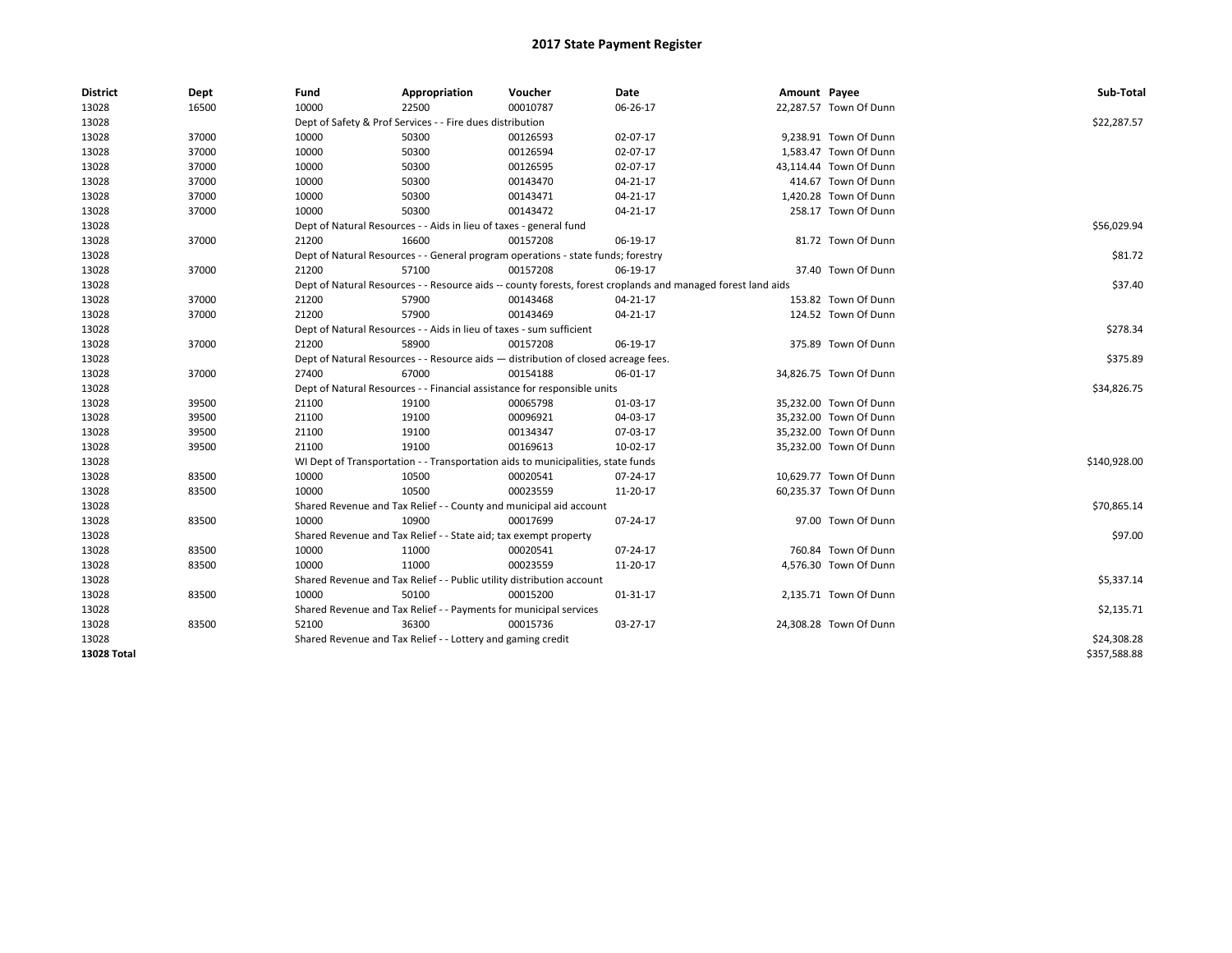| <b>District</b> | Dept           | Fund           | Appropriation                                                      | Voucher                                                                             | Date                                                                                            | Amount Payee |                                                  | Sub-Total    |
|-----------------|----------------|----------------|--------------------------------------------------------------------|-------------------------------------------------------------------------------------|-------------------------------------------------------------------------------------------------|--------------|--------------------------------------------------|--------------|
| 13032           | 16500          | 10000          | 22500                                                              | 00010788                                                                            | 06-26-17                                                                                        |              | 16,539.31 Town Of Madison                        |              |
| 13032           |                |                | Dept of Safety & Prof Services - - Fire dues distribution          |                                                                                     |                                                                                                 |              |                                                  | \$16,539.31  |
| 13032           | 37000          | 27400          | 67000                                                              | 00154719                                                                            | 06-01-17                                                                                        |              | 23,453.60 Town Of Madison                        |              |
| 13032           |                |                |                                                                    | Dept of Natural Resources - - Financial assistance for responsible units            |                                                                                                 |              |                                                  | \$23,453.60  |
| 13032           | 39500          | 21100          | 18500                                                              | 00089535                                                                            | 05-02-17                                                                                        |              | 8,001.37 Town Of Madison                         |              |
| 13032           | 39500          | 21100          | 18500                                                              | 00089536                                                                            | 05-02-17                                                                                        |              | 6,867.96 Town Of Madison                         |              |
| 13032           | 39500          | 21100          | 18500                                                              | 00101104                                                                            | 04-19-17                                                                                        |              | 10,373.92 Town Of Madison                        |              |
| 13032           | 39500          | 21100          | 18500                                                              | 00121888                                                                            | 06-01-17                                                                                        |              | 12,927.64 Town Of Madison                        |              |
| 13032           | 39500          | 21100          | 18500                                                              | 00130300                                                                            | 06-28-17                                                                                        |              | 14,078.23 Town Of Madison                        |              |
| 13032           | 39500          | 21100          | 18500                                                              | 00130301                                                                            | 06-28-17                                                                                        |              | 13,130.77 Town Of Madison                        |              |
| 13032           | 39500          | 21100          | 18500                                                              | 00159590                                                                            | 09-01-17                                                                                        |              | 20,038.61 Town Of Madison                        |              |
| 13032           | 39500          | 21100          | 18500                                                              | 00161018                                                                            | 09-05-17                                                                                        |              | 24,356.94 Town Of Madison                        |              |
| 13032           | 39500          | 21100          | 18500                                                              | 00176719                                                                            | 10-12-17                                                                                        |              | 13,477.32 Town Of Madison                        |              |
| 13032           | 39500          | 21100          | 18500                                                              | 00187882                                                                            | 11-06-17                                                                                        |              | 8,866.76 Town Of Madison                         |              |
| 13032           |                |                |                                                                    | WI Dept of Transportation - - Highway safety, local assistance, federal funds       |                                                                                                 |              |                                                  | \$132,119.52 |
| 13032           | 39500          | 21100          | 19100                                                              | 00065799                                                                            | 01-03-17                                                                                        |              | 67,454.54 Town Of Madison                        |              |
| 13032           | 39500          | 21100          | 19100                                                              | 00096922                                                                            | 04-03-17                                                                                        |              | 67,454.54 Town Of Madison                        |              |
| 13032           | 39500          | 21100          | 19100                                                              | 00134348                                                                            | 07-03-17                                                                                        |              | 67,454.54 Town Of Madison                        |              |
| 13032           | 39500          | 21100          | 19100                                                              | 00169614                                                                            | 10-02-17                                                                                        |              | 67,454.57 Town Of Madison                        |              |
| 13032           |                |                |                                                                    | WI Dept of Transportation - - Transportation aids to municipalities, state funds    |                                                                                                 |              |                                                  | \$269,818.19 |
| 13032           | 39500          | 21100          | 36500                                                              | 00028044                                                                            | $01 - 01 - 17$                                                                                  |              | 500.00 Town Of Madison                           |              |
| 13032           | 39500          | 21100          | 36500                                                              | 00090471                                                                            | 03-01-17                                                                                        |              | 250.00 Town Of Madison                           |              |
| 13032           | 39500          | 21100          | 36500                                                              | 00090475                                                                            | 03-01-17                                                                                        |              | 500.00 Town Of Madison                           |              |
| 13032           | 39500          | 21100          | 36500                                                              | 00090477                                                                            | 03-01-17                                                                                        |              | 500.00 Town Of Madison                           |              |
| 13032           | 39500          | 21100          | 36500                                                              | 00113196                                                                            | 05-04-17                                                                                        |              | 500.00 Town Of Madison                           |              |
| 13032           | 39500          | 21100          | 36500                                                              | 00158622                                                                            | 08-25-17                                                                                        |              | 500.00 Town Of Madison                           |              |
|                 |                |                |                                                                    |                                                                                     |                                                                                                 |              |                                                  |              |
| 13032           | 39500          | 21100          | 36500                                                              | 00158623<br>00162256                                                                | 08-25-17                                                                                        |              | 500.00 Town Of Madison                           |              |
| 13032           | 39500<br>39500 | 21100<br>21100 | 36500<br>36500                                                     | 00167323                                                                            | 09-07-17<br>10-01-17                                                                            |              | 500.00 Town Of Madison<br>500.00 Town Of Madison |              |
| 13032           |                |                |                                                                    |                                                                                     |                                                                                                 |              | 500.00 Town Of Madison                           |              |
| 13032           | 39500          | 21100          | 36500                                                              | 00196869                                                                            | 11-29-17                                                                                        |              |                                                  |              |
| 13032           | 39500          | 21100          | 36500                                                              | 00196888                                                                            | 11-29-17                                                                                        |              | 500.00 Town Of Madison                           |              |
| 13032           |                |                |                                                                    | WI Dept of Transportation - - Highway system management and operations, state funds |                                                                                                 |              |                                                  | \$5,250.00   |
| 13032           | 43500          | 10000          | 11900                                                              | 00152482                                                                            | 09-01-17                                                                                        |              | 5,566.55 Town Of Madison                         |              |
| 13032           |                |                | Department of Health Services - - Emergency medical services; aids |                                                                                     |                                                                                                 |              |                                                  | \$5,566.55   |
| 13032           | 43500          | 00005          | 16300                                                              | 01LGS                                                                               | 11-17-17                                                                                        |              | 15,396.23 Town Of Madison                        |              |
| 13032           |                |                | Department of Health Services - - Guardianship grant program       |                                                                                     |                                                                                                 |              |                                                  | \$15,396.23  |
| 13032           | 45500          | 10000          | 23100                                                              | 00021558                                                                            | 01-03-17                                                                                        |              | 800.00 Town Of Madison                           |              |
| 13032           | 45500          | 10000          | 23100                                                              | 00033840                                                                            | 08-31-17                                                                                        |              | 2,240.00 Town Of Madison                         |              |
| 13032           |                |                |                                                                    | Department of Justice - - Law enforcement training fund, local assistance           |                                                                                                 |              |                                                  | \$3,040.00   |
| 13032           | 45500          | 10000          | 24100                                                              | 00014605                                                                            | 02-13-17                                                                                        |              | 675.02 Town Of Madison                           |              |
| 13032           |                |                | Department of Justice - - Federal aid, state operations            |                                                                                     |                                                                                                 |              |                                                  | \$675.02     |
| 13032           | 50500          | 10000          | 17400                                                              | 00047413                                                                            | 04-28-17                                                                                        |              | 21,230.00 Town Of Madison                        |              |
| 13032           |                |                |                                                                    |                                                                                     | Department of Administration - - High-voltage transmission line annual impact fee distributions |              |                                                  | \$21,230.00  |
| 13032           | 83500          | 10000          | 10100                                                              | 00020542                                                                            | 07-24-17                                                                                        |              | 33,355.72 Town Of Madison                        |              |
| 13032           |                |                |                                                                    | Shared Revenue and Tax Relief - - Expenditure restraint program account             |                                                                                                 |              |                                                  | \$33,355.72  |
| 13032           | 83500          | 10000          | 10500                                                              | 00020542                                                                            | 07-24-17                                                                                        |              | 92,026.18 Town Of Madison                        |              |
| 13032           | 83500          | 10000          | 10500                                                              | 00023560                                                                            | 11-20-17                                                                                        |              | 506,085.44 Town Of Madison                       |              |
| 13032           |                |                |                                                                    | Shared Revenue and Tax Relief - - County and municipal aid account                  |                                                                                                 |              |                                                  | \$598,111.62 |
| 13032           | 83500          | 10000          | 10900                                                              | 00017700                                                                            | 07-24-17                                                                                        |              | 28,293.00 Town Of Madison                        |              |
| 13032           | 83500          | 10000          | 10900                                                              | 00019716                                                                            | 07-24-17                                                                                        |              | 9.042.00 Town Of Madison                         |              |
| 13032           |                |                | Shared Revenue and Tax Relief - - State aid; tax exempt property   |                                                                                     |                                                                                                 |              |                                                  | \$37,335.00  |
| 13032           | 83500          | 10000          | 11000                                                              | 00020542                                                                            | 07-24-17                                                                                        |              | 65.42 Town Of Madison                            |              |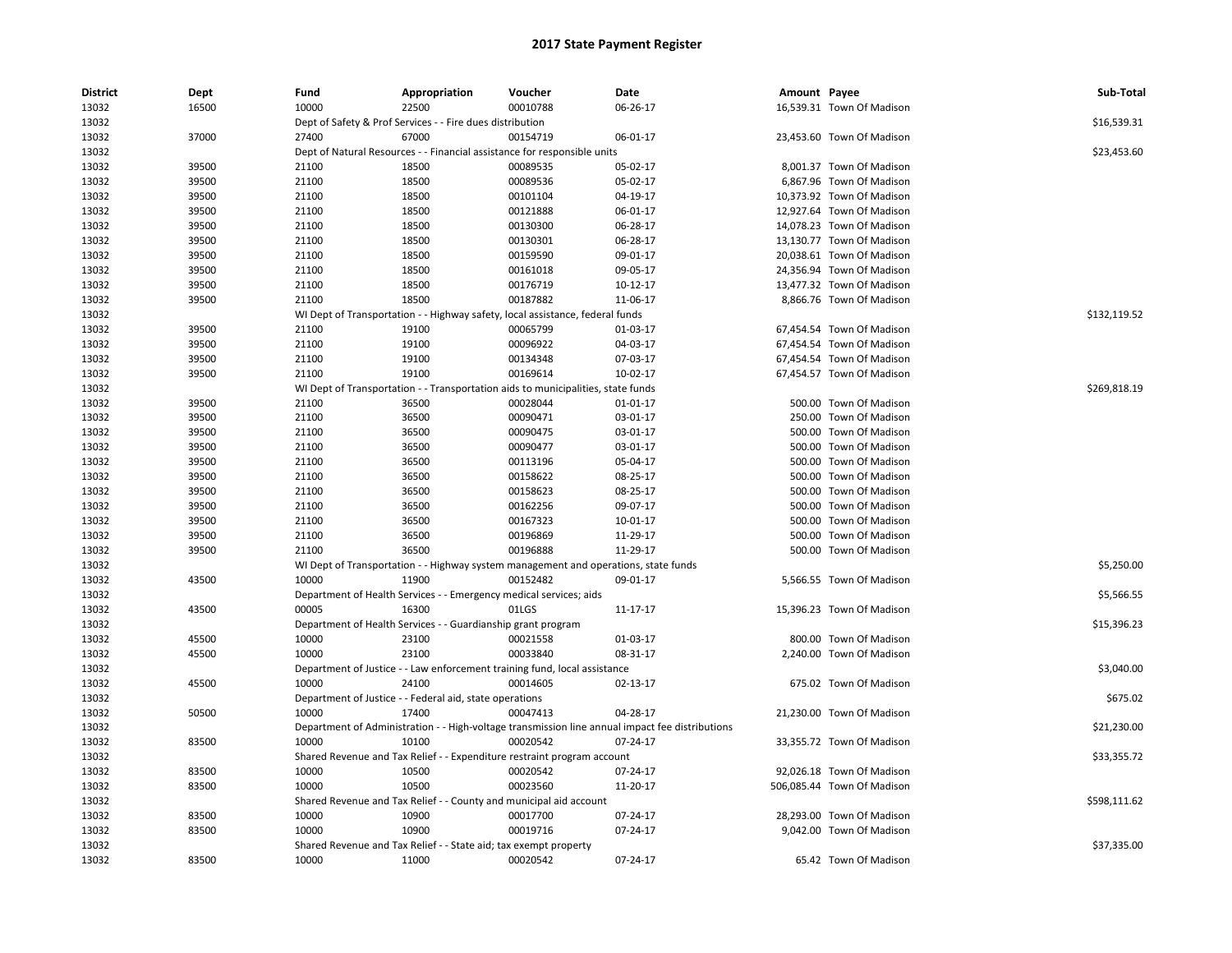| <b>District</b> | Dept  | Fund  | Appropriation                                                         | <b>Voucher</b> | Date     | Amount Pavee |                            | Sub-Total      |
|-----------------|-------|-------|-----------------------------------------------------------------------|----------------|----------|--------------|----------------------------|----------------|
| 13032           | 83500 | 10000 | 11000                                                                 | 00023560       | 11-20-17 |              | 351.93 Town Of Madison     |                |
| 13032           |       |       | Shared Revenue and Tax Relief - - Public utility distribution account |                |          |              |                            | \$417.35       |
| 13032           | 83500 | 10000 | 50100                                                                 | 00015201       | 01-31-17 |              | 126,968.55 Town Of Madison |                |
| 13032           |       |       | Shared Revenue and Tax Relief - - Payments for municipal services     |                |          |              |                            | \$126,968.55   |
| 13032           | 83500 | 52100 | 36300                                                                 | 00015737       | 03-27-17 |              | 3,308.73 Town Of Madison   |                |
| 13032           |       |       | Shared Revenue and Tax Relief - - Lottery and gaming credit           |                |          |              |                            | \$3,308.73     |
| 13032 Total     |       |       |                                                                       |                |          |              |                            | \$1,292,585.39 |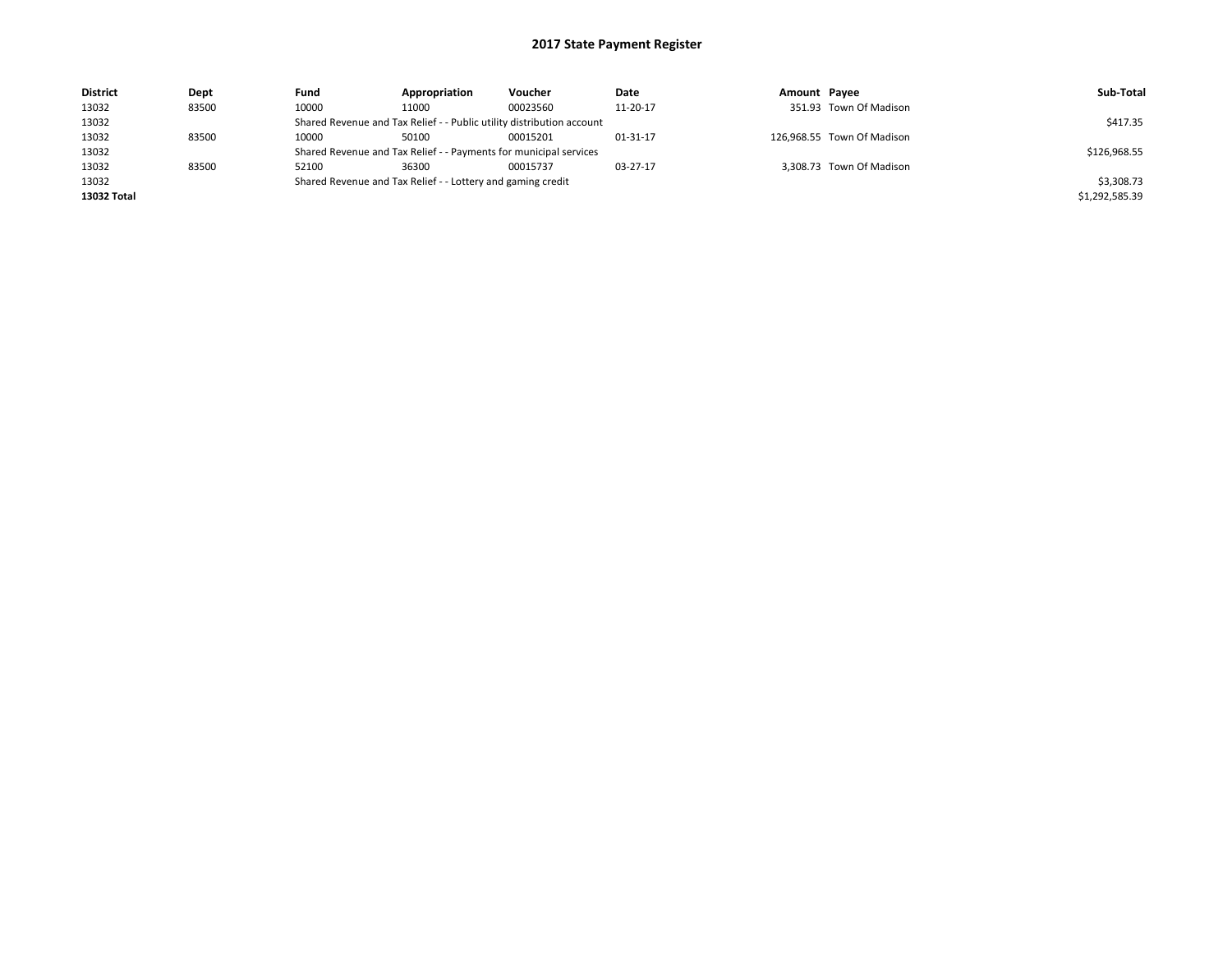| <b>District</b> | Dept  | Fund                                                                     | Appropriation                                                         | Voucher                                                                            | <b>Date</b>                                                                                                  | Amount Payee |                             | Sub-Total    |
|-----------------|-------|--------------------------------------------------------------------------|-----------------------------------------------------------------------|------------------------------------------------------------------------------------|--------------------------------------------------------------------------------------------------------------|--------------|-----------------------------|--------------|
| 13034           | 16500 | 10000                                                                    | 22500                                                                 | 00010789                                                                           | 06-26-17                                                                                                     |              | 4,284.63 Town Of Mazomanie  |              |
| 13034           |       |                                                                          | Dept of Safety & Prof Services - - Fire dues distribution             |                                                                                    |                                                                                                              |              |                             | \$4,284.63   |
| 13034           | 37000 | 10000                                                                    | 50300                                                                 | 00126542                                                                           | 02-07-17                                                                                                     |              | 9.42 Town Of Mazomanie      |              |
| 13034           | 37000 | 10000                                                                    | 50300                                                                 | 00126543                                                                           | 02-07-17                                                                                                     |              | 53.391.22 Town Of Mazomanie |              |
| 13034           | 37000 | 10000                                                                    | 50300                                                                 | 00142664                                                                           | $04 - 21 - 17$                                                                                               |              | 2.012.45 Town Of Mazomanie  |              |
| 13034           |       | Dept of Natural Resources - - Aids in lieu of taxes - general fund       |                                                                       | \$55,413.09                                                                        |                                                                                                              |              |                             |              |
| 13034           | 37000 | 21200                                                                    | 16600                                                                 | 00157209                                                                           | 06-19-17                                                                                                     |              | 359.49 Town Of Mazomanie    |              |
| 13034           |       |                                                                          |                                                                       | Dept of Natural Resources - - General program operations - state funds; forestry   |                                                                                                              |              |                             | \$359.49     |
| 13034           | 37000 | 21200                                                                    | 57100                                                                 | 00157209                                                                           | 06-19-17                                                                                                     |              | 164.53 Town Of Mazomanie    |              |
| 13034           |       |                                                                          |                                                                       |                                                                                    | Dept of Natural Resources - - Resource aids -- county forests, forest croplands and managed forest land aids |              |                             | \$164.53     |
| 13034           | 37000 | 21200                                                                    | 57900                                                                 | 00142665                                                                           | 04-21-17                                                                                                     |              | 1,959.34 Town Of Mazomanie  |              |
| 13034           |       |                                                                          | Dept of Natural Resources - - Aids in lieu of taxes - sum sufficient  |                                                                                    |                                                                                                              |              |                             | \$1,959.34   |
| 13034           | 37000 | 21200                                                                    | 58900                                                                 | 00157209                                                                           | 06-19-17                                                                                                     |              | 1,653.63 Town Of Mazomanie  |              |
| 13034           |       |                                                                          |                                                                       | Dept of Natural Resources - - Resource aids - distribution of closed acreage fees. |                                                                                                              |              |                             | \$1,653.63   |
| 13034           | 37000 | 27400                                                                    | 67000                                                                 | 00154494                                                                           | 06-01-17                                                                                                     |              | 7,846.92 Town Of Mazomanie  |              |
| 13034           |       | Dept of Natural Resources - - Financial assistance for responsible units |                                                                       | \$7,846.92                                                                         |                                                                                                              |              |                             |              |
| 13034           | 39500 | 21100                                                                    | 19100                                                                 | 00065800                                                                           | 01-03-17                                                                                                     |              | 16,845.30 Town Of Mazomanie |              |
| 13034           | 39500 | 21100                                                                    | 19100                                                                 | 00096923                                                                           | 04-03-17                                                                                                     |              | 16.845.30 Town Of Mazomanie |              |
| 13034           | 39500 | 21100                                                                    | 19100                                                                 | 00134349                                                                           | 07-03-17                                                                                                     |              | 16,845.30 Town Of Mazomanie |              |
| 13034           | 39500 | 21100                                                                    | 19100                                                                 | 00169615                                                                           | 10-02-17                                                                                                     |              | 16,845.30 Town Of Mazomanie |              |
| 13034           |       |                                                                          |                                                                       | WI Dept of Transportation - - Transportation aids to municipalities, state funds   |                                                                                                              |              |                             | \$67,381.20  |
| 13034           | 83500 | 10000                                                                    | 10500                                                                 | 00020543                                                                           | 07-24-17                                                                                                     |              | 2,119.86 Town Of Mazomanie  |              |
| 13034           | 83500 | 10000                                                                    | 10500                                                                 | 00023561                                                                           | 11-20-17                                                                                                     |              | 12.012.53 Town Of Mazomanie |              |
| 13034           |       |                                                                          |                                                                       | Shared Revenue and Tax Relief - - County and municipal aid account                 |                                                                                                              |              |                             | \$14,132.39  |
| 13034           | 83500 | 10000                                                                    | 10900                                                                 | 00017701                                                                           | 07-24-17                                                                                                     |              | 24.00 Town Of Mazomanie     |              |
| 13034           |       |                                                                          | Shared Revenue and Tax Relief - - State aid; tax exempt property      |                                                                                    |                                                                                                              |              |                             | \$24.00      |
| 13034           | 83500 | 10000                                                                    | 11000                                                                 | 00020543                                                                           | 07-24-17                                                                                                     |              | 31.84 Town Of Mazomanie     |              |
| 13034           | 83500 | 10000                                                                    | 11000                                                                 | 00023561                                                                           | 11-20-17                                                                                                     |              | 190.91 Town Of Mazomanie    |              |
| 13034           |       |                                                                          | Shared Revenue and Tax Relief - - Public utility distribution account |                                                                                    |                                                                                                              |              |                             | \$222.75     |
| 13034           | 83500 | 10000                                                                    | 50100                                                                 | 00015202                                                                           | 01-31-17                                                                                                     |              | 200.50 Town Of Mazomanie    |              |
| 13034           |       |                                                                          | Shared Revenue and Tax Relief - - Payments for municipal services     |                                                                                    |                                                                                                              |              |                             | \$200.50     |
| 13034           | 83500 | 52100                                                                    | 36300                                                                 | 00015738                                                                           | 03-27-17                                                                                                     |              | 384.93 Town Of Mazomanie    |              |
| 13034           |       | Shared Revenue and Tax Relief - - Lottery and gaming credit              |                                                                       | \$384.93                                                                           |                                                                                                              |              |                             |              |
| 13034 Total     |       |                                                                          |                                                                       |                                                                                    |                                                                                                              |              |                             | \$154,027.40 |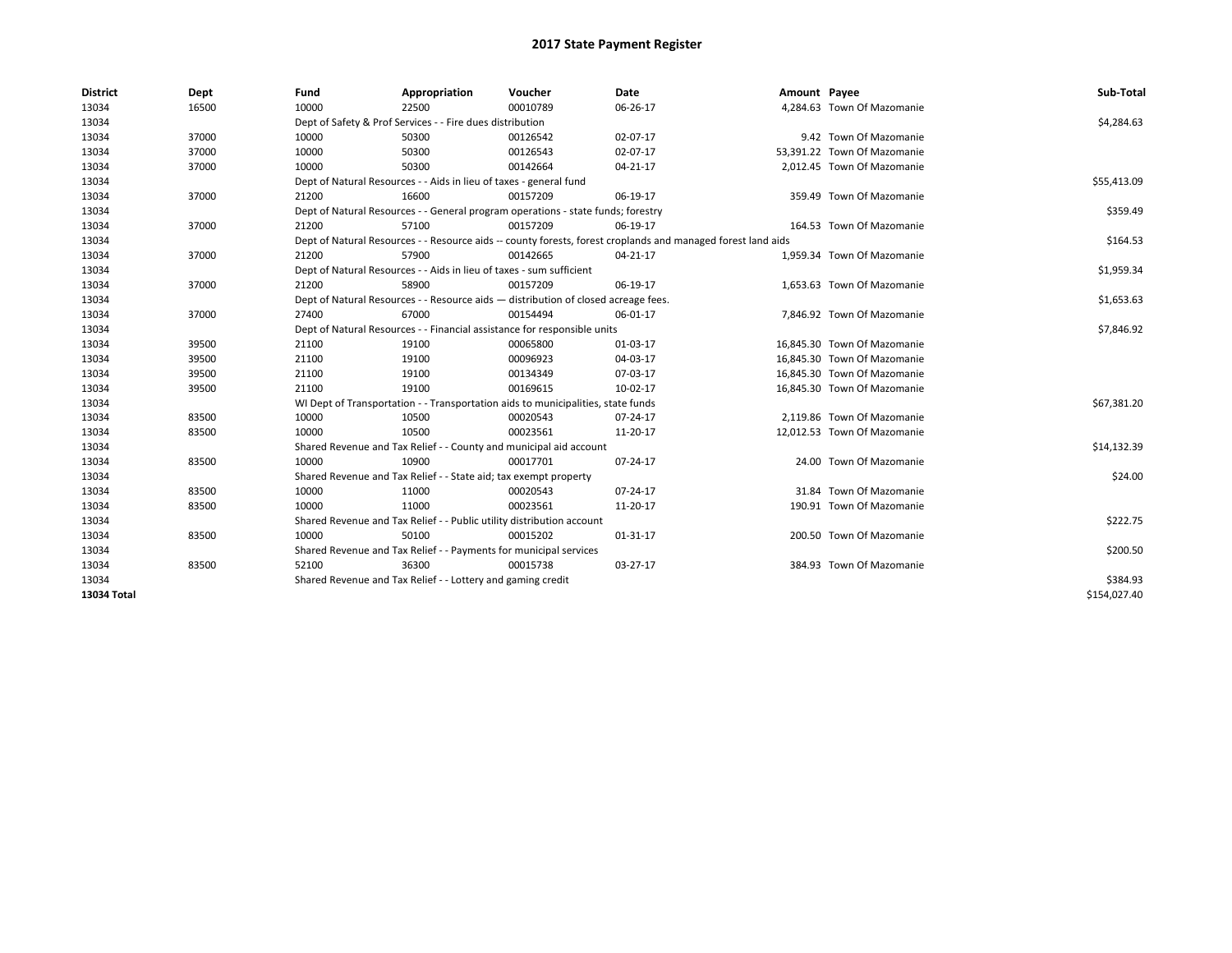| <b>District</b> | Dept  | Fund                                                                     | Appropriation                                                                                                | Voucher  | Date     | Amount Payee |                          | Sub-Total    |  |  |
|-----------------|-------|--------------------------------------------------------------------------|--------------------------------------------------------------------------------------------------------------|----------|----------|--------------|--------------------------|--------------|--|--|
| 13036           | 16500 | 10000                                                                    | 22500                                                                                                        | 00010790 | 06-26-17 |              | 4,943.08 Town Of Medina  |              |  |  |
| 13036           |       |                                                                          | Dept of Safety & Prof Services - - Fire dues distribution                                                    |          |          |              |                          | \$4,943.08   |  |  |
| 13036           | 37000 | 10000                                                                    | 50300                                                                                                        | 00143606 | 04-21-17 |              | 38.64 Town Of Medina     |              |  |  |
| 13036           |       |                                                                          | Dept of Natural Resources - - Aids in lieu of taxes - general fund                                           |          |          |              |                          | \$38.64      |  |  |
| 13036           | 37000 | 21200                                                                    | 16600                                                                                                        | 00157210 | 06-19-17 |              | 110.34 Town Of Medina    |              |  |  |
| 13036           |       |                                                                          | Dept of Natural Resources - - General program operations - state funds; forestry                             |          |          |              |                          |              |  |  |
| 13036           | 37000 | 21200                                                                    | 57100                                                                                                        | 00157210 | 06-19-17 |              | 50.50 Town Of Medina     |              |  |  |
| 13036           |       |                                                                          | Dept of Natural Resources - - Resource aids -- county forests, forest croplands and managed forest land aids |          |          |              |                          |              |  |  |
| 13036           | 37000 | 21200                                                                    | 57900                                                                                                        | 00143607 | 04-21-17 |              | 0.03 Town Of Medina      |              |  |  |
| 13036           |       |                                                                          | Dept of Natural Resources - - Aids in lieu of taxes - sum sufficient                                         |          |          |              |                          | \$0.03       |  |  |
| 13036           | 37000 | 21200                                                                    | 58900                                                                                                        | 00157210 | 06-19-17 |              | 507.56 Town Of Medina    |              |  |  |
| 13036           |       |                                                                          | Dept of Natural Resources - - Resource aids - distribution of closed acreage fees.                           |          |          |              |                          |              |  |  |
| 13036           | 37000 | 27400                                                                    | 67000                                                                                                        | 00154639 | 06-01-17 |              | 3,690.08 Town Of Medina  |              |  |  |
| 13036           |       | Dept of Natural Resources - - Financial assistance for responsible units | \$3,690.08                                                                                                   |          |          |              |                          |              |  |  |
| 13036           | 39500 | 21100                                                                    | 19100                                                                                                        | 00065801 | 01-03-17 |              | 24,563.31 Town Of Medina |              |  |  |
| 13036           | 39500 | 21100                                                                    | 19100                                                                                                        | 00096924 | 04-03-17 |              | 24,563.31 Town Of Medina |              |  |  |
| 13036           | 39500 | 21100                                                                    | 19100                                                                                                        | 00134350 | 07-03-17 |              | 24,563.31 Town Of Medina |              |  |  |
| 13036           | 39500 | 21100                                                                    | 19100                                                                                                        | 00169616 | 10-02-17 |              | 24,563.31 Town Of Medina |              |  |  |
| 13036           |       |                                                                          | WI Dept of Transportation - - Transportation aids to municipalities, state funds                             |          |          |              |                          | \$98,253.24  |  |  |
| 13036           | 39500 | 21100                                                                    | 27800                                                                                                        | 00131229 | 06-21-17 |              | 13.292.94 Town Of Medina |              |  |  |
| 13036           |       |                                                                          | WI Dept of Transportation - - Local roads improvement program, state funds                                   |          |          |              |                          | \$13,292.94  |  |  |
| 13036           | 83500 | 10000                                                                    | 10500                                                                                                        | 00020544 | 07-24-17 |              | 2,423.65 Town Of Medina  |              |  |  |
| 13036           | 83500 | 10000                                                                    | 10500                                                                                                        | 00023562 | 11-20-17 |              | 13,734.02 Town Of Medina |              |  |  |
| 13036           |       |                                                                          | Shared Revenue and Tax Relief - - County and municipal aid account                                           |          |          |              |                          | \$16,157.67  |  |  |
| 13036           | 83500 | 10000                                                                    | 10900                                                                                                        | 00017702 | 07-24-17 |              | 26.00 Town Of Medina     |              |  |  |
| 13036           |       | Shared Revenue and Tax Relief - - State aid; tax exempt property         | \$26.00                                                                                                      |          |          |              |                          |              |  |  |
| 13036           | 83500 | 10000                                                                    | 11000                                                                                                        | 00020544 | 07-24-17 |              | 1.782.91 Town Of Medina  |              |  |  |
| 13036           | 83500 | 10000                                                                    | 11000                                                                                                        | 00023562 | 11-20-17 |              | 10,370.11 Town Of Medina |              |  |  |
| 13036           |       |                                                                          | Shared Revenue and Tax Relief - - Public utility distribution account                                        |          |          |              |                          | \$12,153.02  |  |  |
| 13036 Total     |       |                                                                          |                                                                                                              |          |          |              |                          | \$149,223.10 |  |  |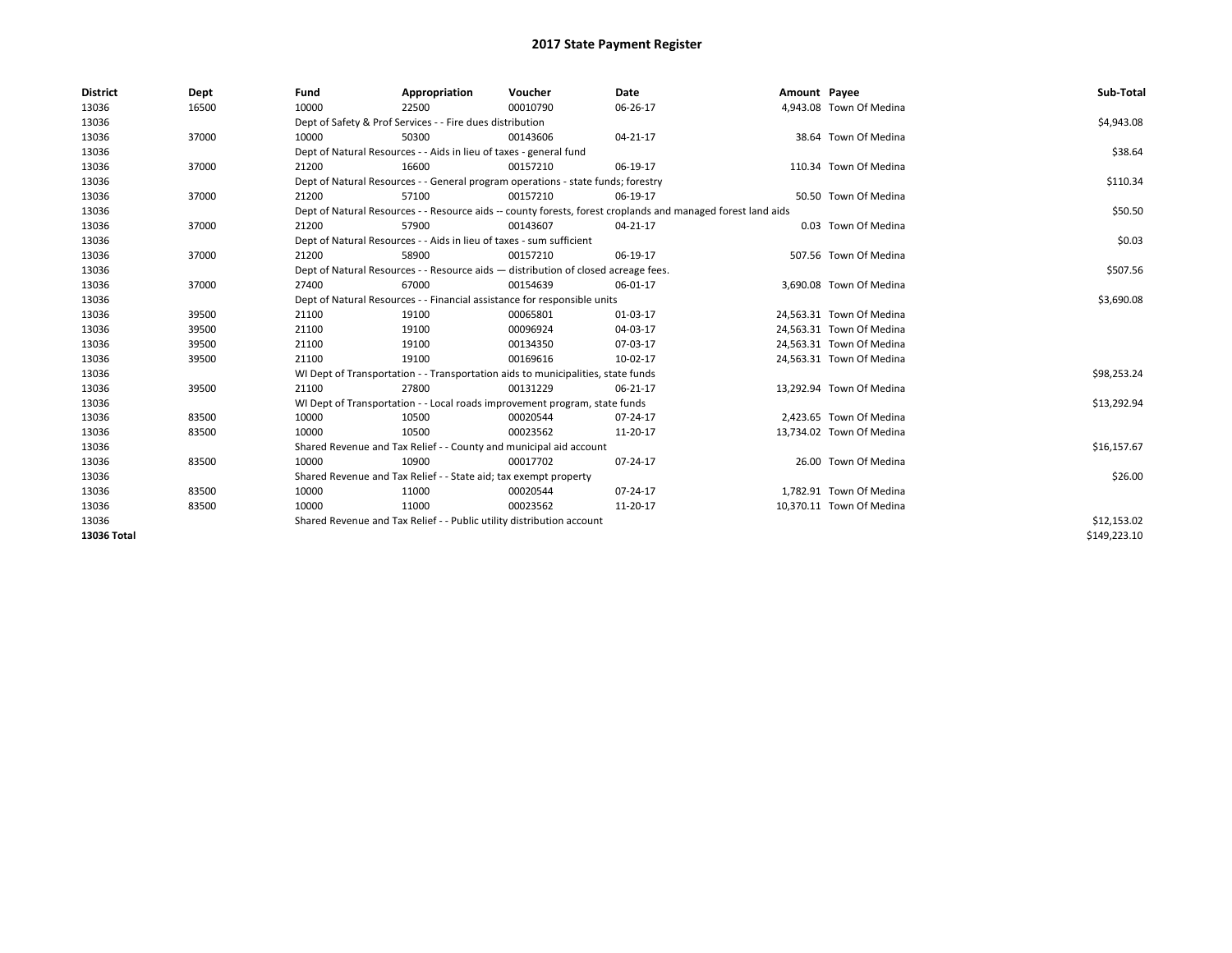| <b>District</b>    | Dept  | Fund                                                                     | Appropriation                                                                                                | Voucher     | <b>Date</b>                                                                                     | Amount Payee |                             | Sub-Total    |  |
|--------------------|-------|--------------------------------------------------------------------------|--------------------------------------------------------------------------------------------------------------|-------------|-------------------------------------------------------------------------------------------------|--------------|-----------------------------|--------------|--|
| 13038              | 16500 | 10000                                                                    | 22500                                                                                                        | 00010791    | 06-26-17                                                                                        |              | 47,095.17 Town Of Middleton |              |  |
| 13038              |       |                                                                          | Dept of Safety & Prof Services - - Fire dues distribution                                                    |             |                                                                                                 |              |                             | \$47,095.17  |  |
| 13038              | 37000 | 10000                                                                    | 50300                                                                                                        | 00126599    | 02-07-17                                                                                        |              | 2,014.84 Town Of Middleton  |              |  |
| 13038              |       |                                                                          | Dept of Natural Resources - - Aids in lieu of taxes - general fund                                           |             |                                                                                                 |              |                             | \$2,014.84   |  |
| 13038              | 37000 | 21200                                                                    | 16600                                                                                                        | 00157211    | 06-19-17                                                                                        |              | 185.08 Town Of Middleton    |              |  |
| 13038              |       |                                                                          | Dept of Natural Resources - - General program operations - state funds; forestry                             |             |                                                                                                 |              |                             |              |  |
| 13038              | 37000 | 21200                                                                    | 57100                                                                                                        | 00157211    | 06-19-17                                                                                        |              | 84.71 Town Of Middleton     |              |  |
| 13038              |       |                                                                          | Dept of Natural Resources - - Resource aids -- county forests, forest croplands and managed forest land aids |             |                                                                                                 |              |                             |              |  |
| 13038              | 37000 | 21200                                                                    | 58400                                                                                                        | 00177480    | 09-08-17                                                                                        |              | 45.14 Town Of Middleton     |              |  |
| 13038              |       |                                                                          | Dept of Natural Resources - - Resource aids -- payment in lieu of taxes; federal                             |             |                                                                                                 |              |                             | \$45.14      |  |
| 13038              | 37000 | 21200                                                                    | 58900                                                                                                        | 00157211    | 06-19-17                                                                                        |              | 851.35 Town Of Middleton    |              |  |
| 13038              |       |                                                                          | Dept of Natural Resources - - Resource aids - distribution of closed acreage fees.                           |             |                                                                                                 |              |                             |              |  |
| 13038              | 37000 | 27400                                                                    | 67000                                                                                                        | 00154862    | 06-01-17                                                                                        |              | 14,573.42 Town Of Middleton |              |  |
| 13038              |       | Dept of Natural Resources - - Financial assistance for responsible units |                                                                                                              | \$14,573.42 |                                                                                                 |              |                             |              |  |
| 13038              | 39500 | 21100                                                                    | 19100                                                                                                        | 00065802    | 01-03-17                                                                                        |              | 61.089.73 Town Of Middleton |              |  |
| 13038              | 39500 | 21100                                                                    | 19100                                                                                                        | 00096925    | 04-03-17                                                                                        |              | 61,089.73 Town Of Middleton |              |  |
| 13038              | 39500 | 21100                                                                    | 19100                                                                                                        | 00134351    | 07-03-17                                                                                        |              | 61,089.73 Town Of Middleton |              |  |
| 13038              | 39500 | 21100                                                                    | 19100                                                                                                        | 00169617    | 10-02-17                                                                                        |              | 61,089.75 Town Of Middleton |              |  |
| 13038              |       |                                                                          | WI Dept of Transportation - - Transportation aids to municipalities, state funds                             |             |                                                                                                 |              |                             | \$244,358.94 |  |
| 13038              | 39500 | 21100                                                                    | 27800                                                                                                        | 00189003    | 11-07-17                                                                                        |              | 15,388.25 Town Of Middleton |              |  |
| 13038              |       |                                                                          | WI Dept of Transportation - - Local roads improvement program, state funds                                   |             |                                                                                                 |              |                             | \$15,388.25  |  |
| 13038              | 50500 | 10000                                                                    | 17400                                                                                                        | 00047414    | 04-28-17                                                                                        |              | 35,436.00 Town Of Middleton |              |  |
| 13038              |       |                                                                          |                                                                                                              |             | Department of Administration - - High-voltage transmission line annual impact fee distributions |              |                             | \$35,436.00  |  |
| 13038              | 83500 | 10000                                                                    | 10500                                                                                                        | 00020545    | 07-24-17                                                                                        |              | 8,236.23 Town Of Middleton  |              |  |
| 13038              | 83500 | 10000                                                                    | 10500                                                                                                        | 00023563    | 11-20-17                                                                                        |              | 47,552.52 Town Of Middleton |              |  |
| 13038              |       |                                                                          | Shared Revenue and Tax Relief - - County and municipal aid account                                           |             |                                                                                                 |              |                             | \$55,788.75  |  |
| 13038              | 83500 | 10000                                                                    | 10900                                                                                                        | 00017703    | 07-24-17                                                                                        |              | 498.00 Town Of Middleton    |              |  |
| 13038              |       | Shared Revenue and Tax Relief - - State aid; tax exempt property         |                                                                                                              | \$498.00    |                                                                                                 |              |                             |              |  |
| 13038              | 83500 | 10000                                                                    | 11000                                                                                                        | 00020545    | 07-24-17                                                                                        |              | 14.042.26 Town Of Middleton |              |  |
| 13038              | 83500 | 10000                                                                    | 11000                                                                                                        | 00023563    | 11-20-17                                                                                        |              | 80,687.46 Town Of Middleton |              |  |
| 13038              |       |                                                                          | Shared Revenue and Tax Relief - - Public utility distribution account                                        |             |                                                                                                 |              |                             | \$94,729.72  |  |
| <b>13038 Total</b> |       |                                                                          |                                                                                                              |             |                                                                                                 |              |                             | \$511,049.37 |  |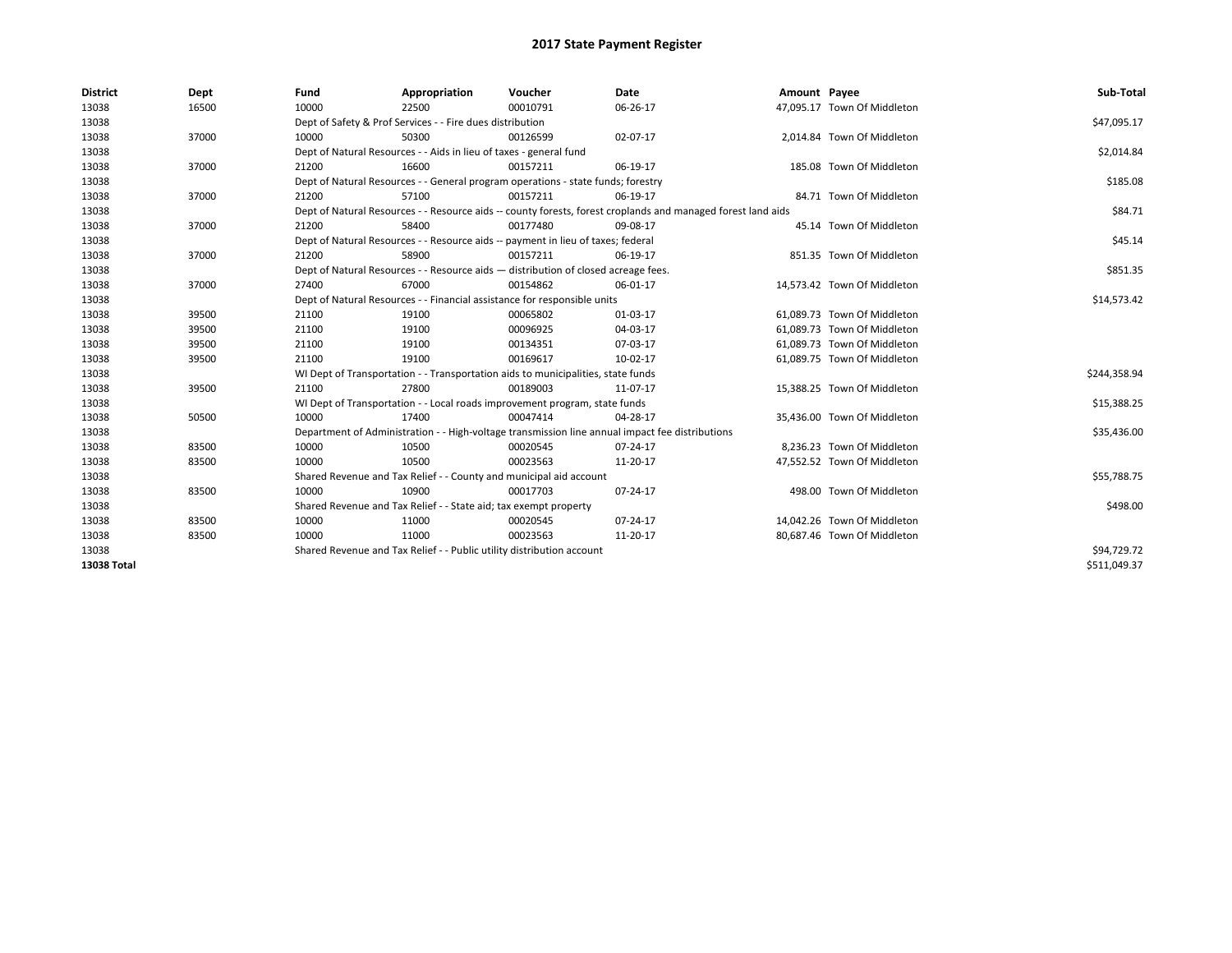| <b>District</b> | Dept  | Fund                                                                                                         | Appropriation                                                                      | Voucher  | Date     | Amount Payee |                            | Sub-Total    |
|-----------------|-------|--------------------------------------------------------------------------------------------------------------|------------------------------------------------------------------------------------|----------|----------|--------------|----------------------------|--------------|
| 13040           | 16500 | 10000                                                                                                        | 22500                                                                              | 00010792 | 06-26-17 |              | 4,958.07 Town Of Montrose  |              |
| 13040           |       |                                                                                                              | Dept of Safety & Prof Services - - Fire dues distribution                          |          |          |              |                            | \$4,958.07   |
| 13040           | 37000 | 10000                                                                                                        | 50300                                                                              | 00126600 | 02-07-17 |              | 21.120.01 Town Of Montrose |              |
| 13040           | 37000 | 10000                                                                                                        | 50300                                                                              | 00126601 | 02-07-17 |              | 59.63 Town Of Montrose     |              |
| 13040           | 37000 | 10000                                                                                                        | 50300                                                                              | 00143627 | 04-21-17 |              | 372.42 Town Of Montrose    |              |
| 13040           |       |                                                                                                              | Dept of Natural Resources - - Aids in lieu of taxes - general fund                 |          |          |              |                            | \$21,552.06  |
| 13040           | 37000 | 21200                                                                                                        | 16600                                                                              | 00157212 | 06-19-17 |              | 135.99 Town Of Montrose    |              |
| 13040           |       | Dept of Natural Resources - - General program operations - state funds; forestry                             |                                                                                    | \$135.99 |          |              |                            |              |
| 13040           | 37000 | 21200                                                                                                        | 57100                                                                              | 00157212 | 06-19-17 |              | 62.84 Town Of Montrose     |              |
| 13040           |       | Dept of Natural Resources - - Resource aids -- county forests, forest croplands and managed forest land aids |                                                                                    | \$62.84  |          |              |                            |              |
| 13040           | 37000 | 21200                                                                                                        | 57900                                                                              | 00143626 | 04-21-17 |              | 11.28 Town Of Montrose     |              |
| 13040           |       | Dept of Natural Resources - - Aids in lieu of taxes - sum sufficient                                         |                                                                                    | \$11.28  |          |              |                            |              |
| 13040           | 37000 | 21200                                                                                                        | 58900                                                                              | 00157212 | 06-19-17 |              | 625.55 Town Of Montrose    |              |
| 13040           |       |                                                                                                              | Dept of Natural Resources - - Resource aids - distribution of closed acreage fees. |          |          |              |                            | \$625.55     |
| 13040           | 37000 | 27400                                                                                                        | 67000                                                                              | 00154124 | 06-01-17 |              | 5.299.39 Town Of Montrose  |              |
| 13040           |       |                                                                                                              | Dept of Natural Resources - - Financial assistance for responsible units           |          |          |              |                            | \$5,299.39   |
| 13040           | 39500 | 21100                                                                                                        | 19100                                                                              | 00065803 | 01-03-17 |              | 22,807.21 Town Of Montrose |              |
| 13040           | 39500 | 21100                                                                                                        | 19100                                                                              | 00096926 | 04-03-17 |              | 22,807.21 Town Of Montrose |              |
| 13040           | 39500 | 21100                                                                                                        | 19100                                                                              | 00134352 | 07-03-17 |              | 22,807.21 Town Of Montrose |              |
| 13040           | 39500 | 21100                                                                                                        | 19100                                                                              | 00169618 | 10-02-17 |              | 22,807.23 Town Of Montrose |              |
| 13040           |       |                                                                                                              | WI Dept of Transportation - - Transportation aids to municipalities, state funds   |          |          |              |                            | \$91,228.86  |
| 13040           | 83500 | 10000                                                                                                        | 10500                                                                              | 00020546 | 07-24-17 |              | 2.110.64 Town Of Montrose  |              |
| 13040           | 83500 | 10000                                                                                                        | 10500                                                                              | 00023564 | 11-20-17 |              | 11,960.28 Town Of Montrose |              |
| 13040           |       |                                                                                                              | Shared Revenue and Tax Relief - - County and municipal aid account                 |          |          |              |                            | \$14,070.92  |
| 13040           | 83500 | 10000                                                                                                        | 10900                                                                              | 00017704 | 07-24-17 |              | 42.00 Town Of Montrose     |              |
| 13040           |       |                                                                                                              | Shared Revenue and Tax Relief - - State aid; tax exempt property                   |          |          |              |                            | \$42.00      |
| 13040 Total     |       |                                                                                                              |                                                                                    |          |          |              |                            | \$137,986.96 |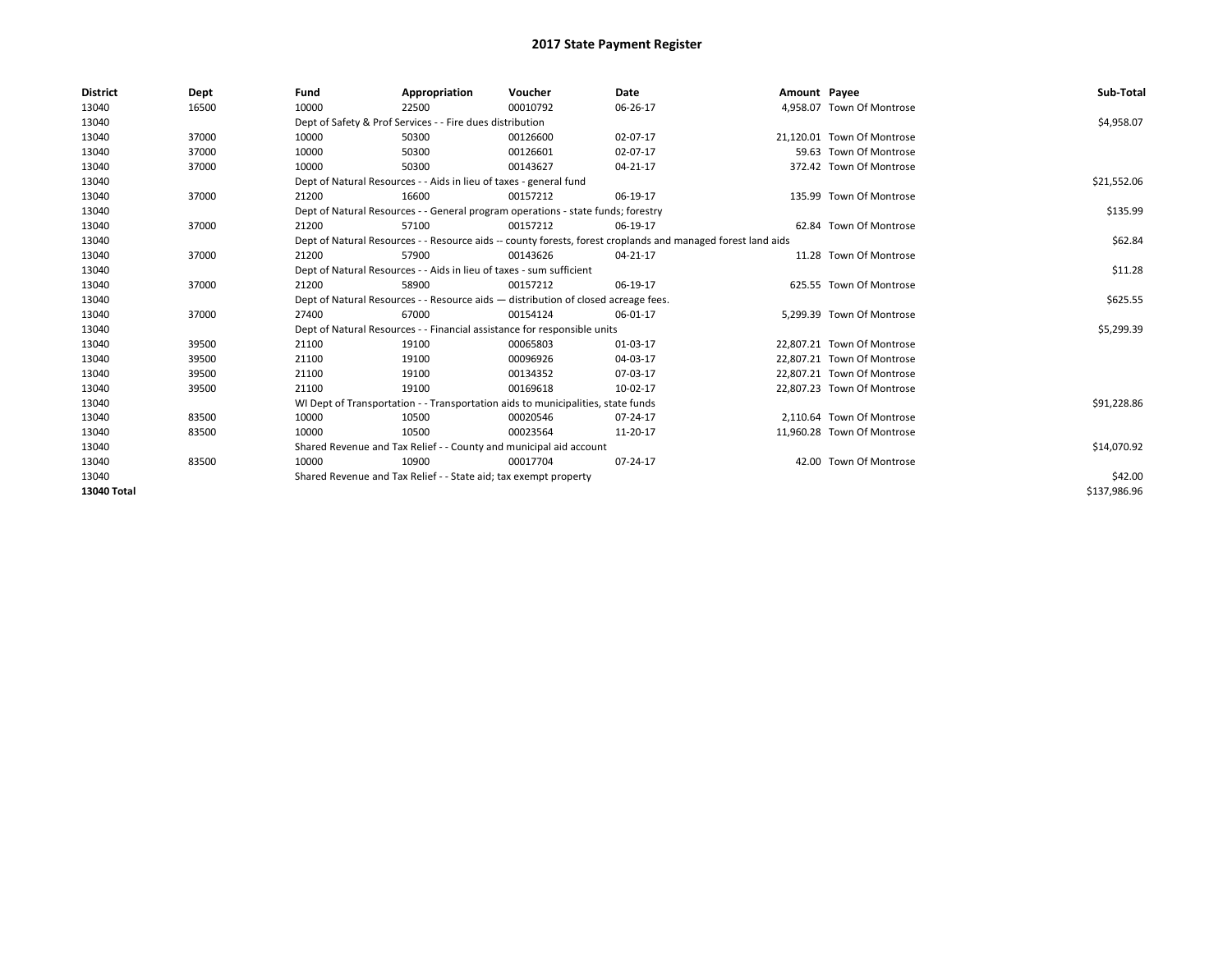| <b>District</b> | Dept  | Fund  | Appropriation                                                                                                | Voucher  | Date           | Amount Payee |                          | Sub-Total    |  |  |  |
|-----------------|-------|-------|--------------------------------------------------------------------------------------------------------------|----------|----------------|--------------|--------------------------|--------------|--|--|--|
| 13042           | 16500 | 10000 | 22500                                                                                                        | 00010793 | 06-26-17       |              | 15,553.91 Town Of Oregon |              |  |  |  |
| 13042           |       |       | Dept of Safety & Prof Services - - Fire dues distribution                                                    |          |                |              |                          | \$15,553.91  |  |  |  |
| 13042           | 37000 | 10000 | 50300                                                                                                        | 00126185 | 02-06-17       |              | 16,926.87 Town Of Oregon |              |  |  |  |
| 13042           | 37000 | 10000 | 50300                                                                                                        | 00126186 | 02-06-17       |              | 17,020.99 Town Of Oregon |              |  |  |  |
| 13042           | 37000 | 10000 | 50300                                                                                                        | 00143658 | $04 - 21 - 17$ |              | 518.45 Town Of Oregon    |              |  |  |  |
| 13042           | 37000 | 10000 | 50300                                                                                                        | 00143659 | $04 - 21 - 17$ |              | 47.49 Town Of Oregon     |              |  |  |  |
| 13042           |       |       | Dept of Natural Resources - - Aids in lieu of taxes - general fund                                           |          |                |              |                          |              |  |  |  |
| 13042           | 37000 | 21200 | 16600                                                                                                        | 00157213 | 06-19-17       |              | 174.92 Town Of Oregon    |              |  |  |  |
| 13042           |       |       | Dept of Natural Resources - - General program operations - state funds; forestry                             |          |                |              |                          | \$174.92     |  |  |  |
| 13042           | 37000 | 21200 | 57100                                                                                                        | 00157213 | 06-19-17       |              | 80.06 Town Of Oregon     |              |  |  |  |
| 13042           |       |       | Dept of Natural Resources - - Resource aids -- county forests, forest croplands and managed forest land aids |          |                |              |                          | \$80.06      |  |  |  |
| 13042           | 37000 | 21200 | 57900                                                                                                        | 00143660 | $04 - 21 - 17$ |              | 177.76 Town Of Oregon    |              |  |  |  |
| 13042           |       |       | Dept of Natural Resources - - Aids in lieu of taxes - sum sufficient                                         |          |                |              |                          |              |  |  |  |
| 13042           | 37000 | 21200 | 58900                                                                                                        | 00157213 | 06-19-17       |              | 804.61 Town Of Oregon    |              |  |  |  |
| 13042           |       |       | Dept of Natural Resources - - Resource aids - distribution of closed acreage fees.                           |          |                |              |                          |              |  |  |  |
| 13042           | 37000 | 27400 | 67000                                                                                                        | 00154196 | 06-01-17       |              | 17,817.94 Town Of Oregon |              |  |  |  |
| 13042           |       |       | Dept of Natural Resources - - Financial assistance for responsible units                                     |          |                |              |                          | \$17,817.94  |  |  |  |
| 13042           | 39500 | 21100 | 19100                                                                                                        | 00065804 | 01-03-17       |              | 29,000.34 Town Of Oregon |              |  |  |  |
| 13042           | 39500 | 21100 | 19100                                                                                                        | 00096927 | 04-03-17       |              | 29,000.34 Town Of Oregon |              |  |  |  |
| 13042           | 39500 | 21100 | 19100                                                                                                        | 00134353 | 07-03-17       |              | 29,000.34 Town Of Oregon |              |  |  |  |
| 13042           | 39500 | 21100 | 19100                                                                                                        | 00169619 | 10-02-17       |              | 29,000.34 Town Of Oregon |              |  |  |  |
| 13042           |       |       | WI Dept of Transportation - - Transportation aids to municipalities, state funds                             |          |                |              |                          | \$116,001.36 |  |  |  |
| 13042           | 83500 | 10000 | 10500                                                                                                        | 00020547 | 07-24-17       |              | 5,599.70 Town Of Oregon  |              |  |  |  |
| 13042           | 83500 | 10000 | 10500                                                                                                        | 00023565 | 11-20-17       |              | 31,731.65 Town Of Oregon |              |  |  |  |
| 13042           |       |       | Shared Revenue and Tax Relief - - County and municipal aid account                                           |          |                |              |                          | \$37,331.35  |  |  |  |
| 13042           | 83500 | 10000 | 10900                                                                                                        | 00017705 | 07-24-17       |              | 384.00 Town Of Oregon    |              |  |  |  |
| 13042           |       |       | Shared Revenue and Tax Relief - - State aid; tax exempt property                                             |          |                |              |                          |              |  |  |  |
| 13042           | 83500 | 10000 | 11000                                                                                                        | 00020547 | 07-24-17       |              | 976.93 Town Of Oregon    |              |  |  |  |
| 13042           | 83500 | 10000 | 11000                                                                                                        | 00023565 | 11-20-17       |              | 5,756.94 Town Of Oregon  |              |  |  |  |
| 13042           |       |       | Shared Revenue and Tax Relief - - Public utility distribution account                                        |          |                |              |                          | \$6,733.87   |  |  |  |
| 13042 Total     |       |       |                                                                                                              |          |                |              |                          | \$229,573.58 |  |  |  |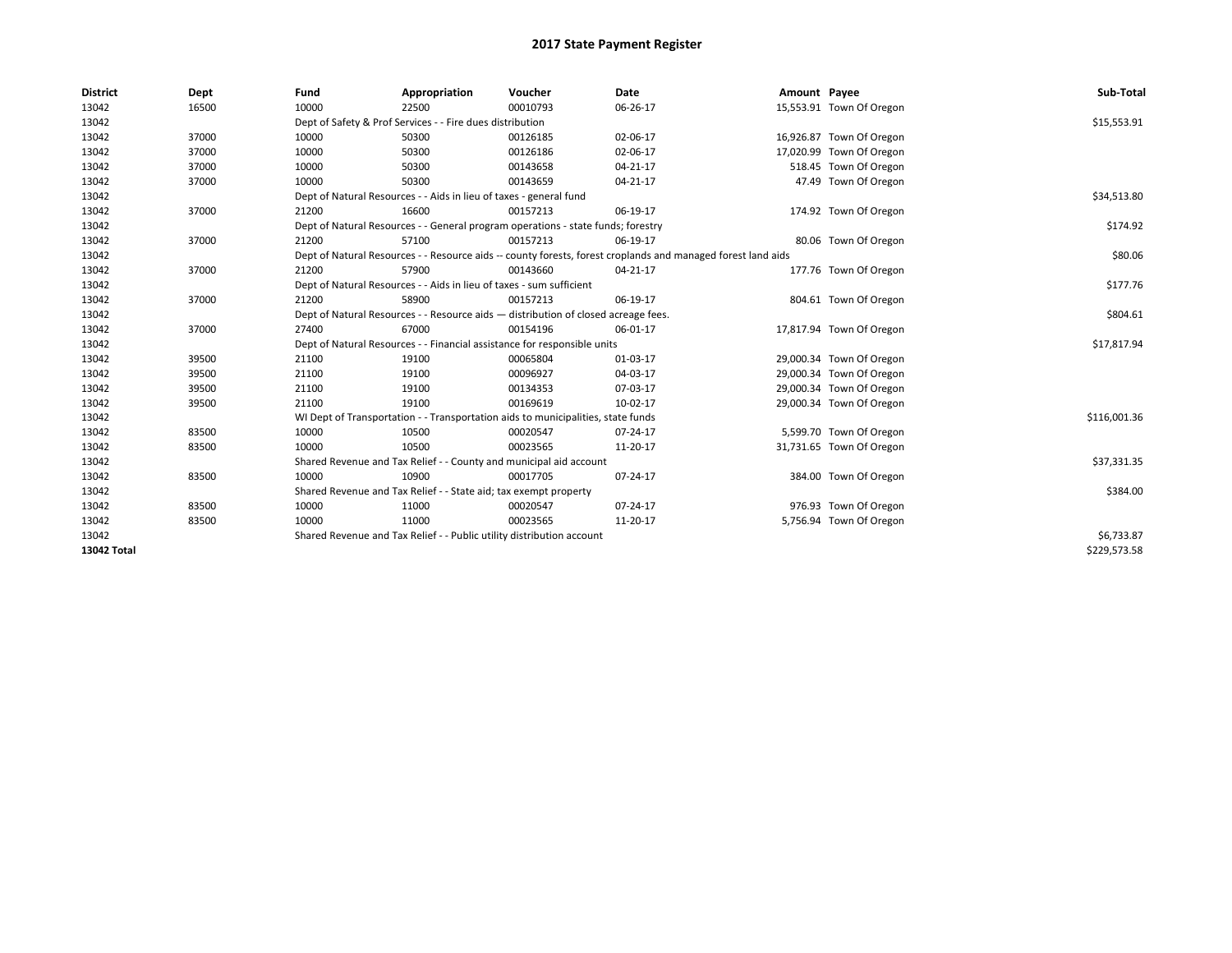| <b>District</b>    | Dept  | Fund                                                                     | Appropriation                                                                                                | Voucher  | Date     | Amount Payee |                          | Sub-Total    |  |  |  |
|--------------------|-------|--------------------------------------------------------------------------|--------------------------------------------------------------------------------------------------------------|----------|----------|--------------|--------------------------|--------------|--|--|--|
| 13044              | 16500 | 10000                                                                    | 22500                                                                                                        | 00010794 | 06-26-17 |              | 3,002.80 Perry, Town of  |              |  |  |  |
| 13044              |       |                                                                          | Dept of Safety & Prof Services - - Fire dues distribution                                                    |          |          |              |                          | \$3,002.80   |  |  |  |
| 13044              | 37000 | 10000                                                                    | 50300                                                                                                        | 00126603 | 02-07-17 |              | 888.33 Perry, Town of    |              |  |  |  |
| 13044              |       |                                                                          | Dept of Natural Resources - - Aids in lieu of taxes - general fund                                           |          |          |              |                          | \$888.33     |  |  |  |
| 13044              | 37000 | 21200                                                                    | 16600                                                                                                        | 00157214 | 06-19-17 |              | 439.69 Perry, Town of    |              |  |  |  |
| 13044              |       |                                                                          | Dept of Natural Resources - - General program operations - state funds; forestry                             |          |          |              |                          |              |  |  |  |
| 13044              | 37000 | 21200                                                                    | 57100                                                                                                        | 00157214 | 06-19-17 |              | 203.64 Perry, Town of    |              |  |  |  |
| 13044              |       |                                                                          | Dept of Natural Resources - - Resource aids -- county forests, forest croplands and managed forest land aids |          |          |              |                          |              |  |  |  |
| 13044              | 37000 | 21200                                                                    | 58900                                                                                                        | 00157214 | 06-19-17 |              | 2,022.59 Perry, Town of  |              |  |  |  |
| 13044              |       |                                                                          | Dept of Natural Resources - - Resource aids - distribution of closed acreage fees.                           |          |          |              |                          | \$2,022.59   |  |  |  |
| 13044              | 37000 | 27200                                                                    | 66700                                                                                                        | 00144660 | 04-26-17 |              | 2,099.90 Perry, Town of  |              |  |  |  |
| 13044              |       |                                                                          | Dept of Natural Resources - - Petroleum storage environmental remedial action; awards                        |          |          |              |                          |              |  |  |  |
| 13044              | 37000 | 27400                                                                    | 67000                                                                                                        | 00154828 | 06-01-17 |              | 1,980.15 Perry, Town of  |              |  |  |  |
| 13044              |       | Dept of Natural Resources - - Financial assistance for responsible units | \$1,980.15                                                                                                   |          |          |              |                          |              |  |  |  |
| 13044              | 39500 | 21100                                                                    | 19100                                                                                                        | 00065805 | 01-03-17 |              | 21,915.40 Perry, Town of |              |  |  |  |
| 13044              | 39500 | 21100                                                                    | 19100                                                                                                        | 00096928 | 04-03-17 |              | 21,915.40 Perry, Town of |              |  |  |  |
| 13044              | 39500 | 21100                                                                    | 19100                                                                                                        | 00134354 | 07-03-17 |              | 21,915.40 Perry, Town of |              |  |  |  |
| 13044              | 39500 | 21100                                                                    | 19100                                                                                                        | 00169620 | 10-02-17 |              | 21,915.42 Perry, Town of |              |  |  |  |
| 13044              |       |                                                                          | WI Dept of Transportation - - Transportation aids to municipalities, state funds                             |          |          |              |                          | \$87,661.62  |  |  |  |
| 13044              | 83500 | 10000                                                                    | 10500                                                                                                        | 00020548 | 07-24-17 |              | 1,431.19 Perry, Town of  |              |  |  |  |
| 13044              | 83500 | 10000                                                                    | 10500                                                                                                        | 00023566 | 11-20-17 |              | 8,111.09 Perry, Town of  |              |  |  |  |
| 13044              |       |                                                                          | Shared Revenue and Tax Relief - - County and municipal aid account                                           |          |          |              |                          | \$9,542.28   |  |  |  |
| 13044              | 83500 | 10000                                                                    | 10900                                                                                                        | 00017706 | 07-24-17 |              | 12.00 Perry, Town of     |              |  |  |  |
| 13044              |       |                                                                          | Shared Revenue and Tax Relief - - State aid; tax exempt property                                             |          |          |              |                          | \$12.00      |  |  |  |
| 13044              | 83500 | 10000                                                                    | 11000                                                                                                        | 00020548 | 07-24-17 |              | 123.41 Perry, Town of    |              |  |  |  |
| 13044              | 83500 | 10000                                                                    | 11000                                                                                                        | 00023566 | 11-20-17 |              | 716.60 Perry, Town of    |              |  |  |  |
| 13044              |       |                                                                          | Shared Revenue and Tax Relief - - Public utility distribution account                                        |          |          |              |                          | \$840.01     |  |  |  |
| <b>13044 Total</b> |       |                                                                          |                                                                                                              |          |          |              |                          | \$108.693.01 |  |  |  |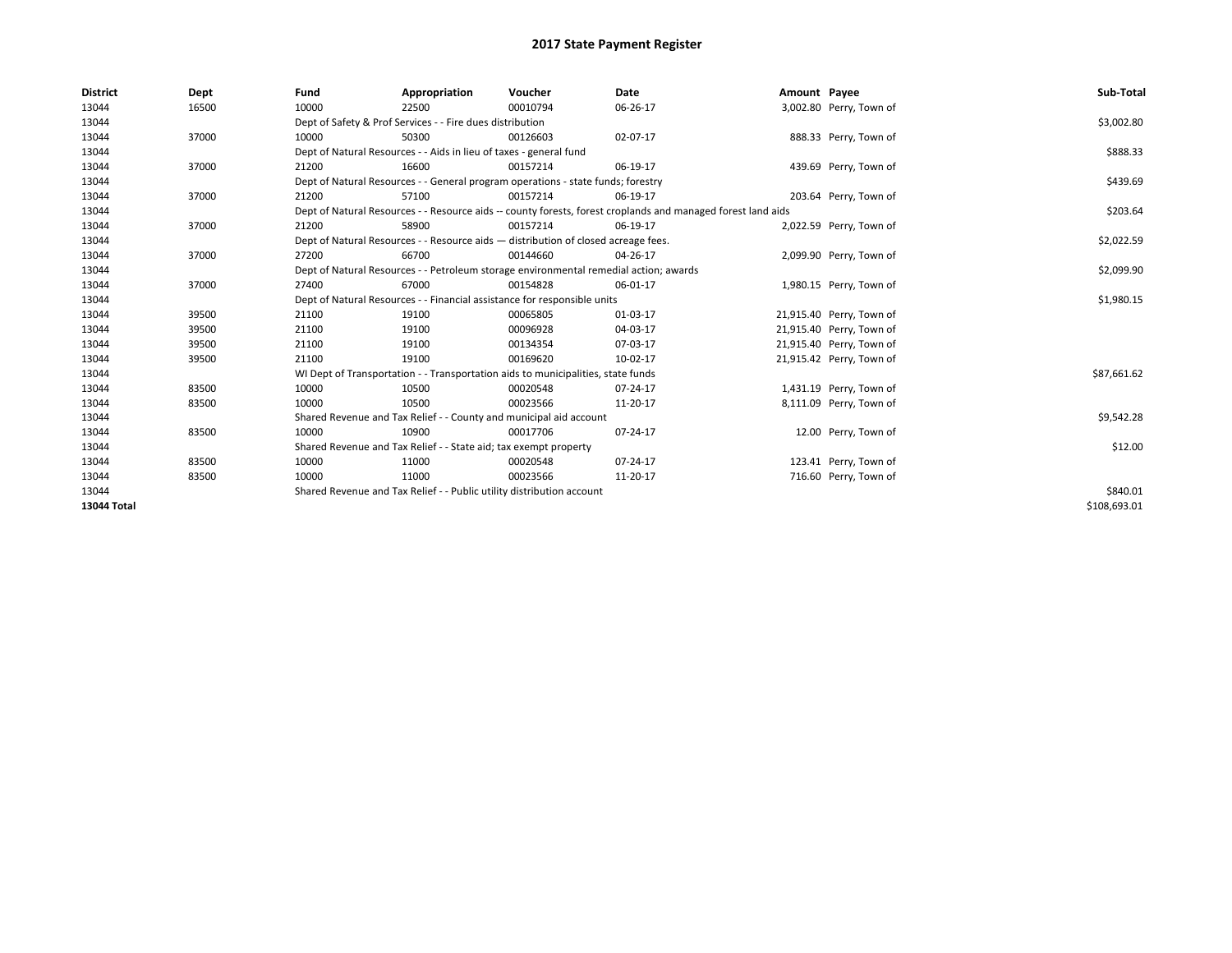| <b>District</b> | Dept  | Fund                                                                     | Appropriation                                                                      | Voucher  | Date                                                                                                         | Amount Payee |                                     | Sub-Total    |
|-----------------|-------|--------------------------------------------------------------------------|------------------------------------------------------------------------------------|----------|--------------------------------------------------------------------------------------------------------------|--------------|-------------------------------------|--------------|
| 13046           | 16500 | 10000                                                                    | 22500                                                                              | 00010795 | 06-26-17                                                                                                     |              | 16,294.24 Pleasant Springs, Town of |              |
| 13046           |       |                                                                          | Dept of Safety & Prof Services - - Fire dues distribution                          |          |                                                                                                              |              |                                     | \$16,294.24  |
| 13046           | 37000 | 10000                                                                    | 50300                                                                              | 00126604 | 02-07-17                                                                                                     |              | 640.98 Pleasant Springs, Town of    |              |
| 13046           | 37000 | 10000                                                                    | 50300                                                                              | 00126605 | 02-07-17                                                                                                     |              | 505.86 Pleasant Springs, Town of    |              |
| 13046           | 37000 | 10000                                                                    | 50300                                                                              | 00143674 | 04-21-17                                                                                                     |              | 120.47 Pleasant Springs, Town of    |              |
| 13046           | 37000 | 10000                                                                    | 50300                                                                              | 00143677 | 04-21-17                                                                                                     |              | 274.25 Pleasant Springs, Town of    |              |
| 13046           |       |                                                                          | Dept of Natural Resources - - Aids in lieu of taxes - general fund                 |          |                                                                                                              |              |                                     | \$1,541.56   |
| 13046           | 37000 | 21200                                                                    | 16600                                                                              | 00157215 | 06-19-17                                                                                                     |              | 36.71 Pleasant Springs, Town of     |              |
| 13046           |       |                                                                          | Dept of Natural Resources - - General program operations - state funds; forestry   |          |                                                                                                              |              |                                     | \$36.71      |
| 13046           | 37000 | 21200                                                                    | 57100                                                                              | 00157215 | 06-19-17                                                                                                     |              | 16.80 Pleasant Springs, Town of     |              |
| 13046           |       |                                                                          |                                                                                    |          | Dept of Natural Resources - - Resource aids -- county forests, forest croplands and managed forest land aids |              |                                     | \$16.80      |
| 13046           | 37000 | 21200                                                                    | 57900                                                                              | 00143675 | 04-21-17                                                                                                     |              | 4.77 Pleasant Springs, Town of      |              |
| 13046           | 37000 | 21200                                                                    | 57900                                                                              | 00143676 | $04 - 21 - 17$                                                                                               |              | 27.42 Pleasant Springs, Town of     |              |
| 13046           |       |                                                                          | Dept of Natural Resources - - Aids in lieu of taxes - sum sufficient               |          |                                                                                                              |              |                                     | \$32.19      |
| 13046           | 37000 | 21200                                                                    | 58900                                                                              | 00157215 | 06-19-17                                                                                                     |              | 168.85 Pleasant Springs, Town of    |              |
| 13046           |       |                                                                          | Dept of Natural Resources - - Resource aids - distribution of closed acreage fees. |          |                                                                                                              |              |                                     | \$168.85     |
| 13046           | 37000 | 27400                                                                    | 67000                                                                              | 00154264 | 06-01-17                                                                                                     |              | 10,353.21 Pleasant Springs, Town of |              |
| 13046           |       | Dept of Natural Resources - - Financial assistance for responsible units | \$10,353.21                                                                        |          |                                                                                                              |              |                                     |              |
| 13046           | 39500 | 21100                                                                    | 19100                                                                              | 00065806 | 01-03-17                                                                                                     |              | 38,402.88 Pleasant Springs, Town of |              |
| 13046           | 39500 | 21100                                                                    | 19100                                                                              | 00096929 | 04-03-17                                                                                                     |              | 38,402.88 Pleasant Springs, Town of |              |
| 13046           | 39500 | 21100                                                                    | 19100                                                                              | 00134355 | 07-03-17                                                                                                     |              | 38,402.88 Pleasant Springs, Town of |              |
| 13046           | 39500 | 21100                                                                    | 19100                                                                              | 00169621 | 10-02-17                                                                                                     |              | 38,402.88 Pleasant Springs, Town of |              |
| 13046           |       |                                                                          | WI Dept of Transportation - - Transportation aids to municipalities, state funds   |          |                                                                                                              |              |                                     | \$153,611.52 |
| 13046           | 39500 | 21100                                                                    | 27800                                                                              | 00190598 | 11-09-17                                                                                                     |              | 15,388.25 Pleasant Springs, Town of |              |
| 13046           |       |                                                                          | WI Dept of Transportation - - Local roads improvement program, state funds         |          |                                                                                                              |              |                                     | \$15,388.25  |
| 13046           | 50500 | 10000                                                                    | 17400                                                                              | 00047415 | 04-28-17                                                                                                     |              | 80,537.00 Pleasant Springs, Town of |              |
| 13046           |       |                                                                          |                                                                                    |          | Department of Administration - - High-voltage transmission line annual impact fee distributions              |              |                                     | \$80,537.00  |
| 13046           | 83500 | 10000                                                                    | 10500                                                                              | 00020549 | 07-24-17                                                                                                     |              | 5,972.97 Pleasant Springs, Town of  |              |
| 13046           | 83500 | 10000                                                                    | 10500                                                                              | 00023567 | 11-20-17                                                                                                     |              | 33,846.82 Pleasant Springs, Town of |              |
| 13046           |       |                                                                          | Shared Revenue and Tax Relief - - County and municipal aid account                 |          |                                                                                                              |              |                                     | \$39,819.79  |
| 13046           | 83500 | 10000                                                                    | 10900                                                                              | 00017707 | 07-24-17                                                                                                     |              | 48.00 Pleasant Springs, Town of     |              |
| 13046           |       |                                                                          | Shared Revenue and Tax Relief - - State aid; tax exempt property                   |          |                                                                                                              |              |                                     | \$48.00      |
| 13046           | 83500 | 10000                                                                    | 11000                                                                              | 00020549 | 07-24-17                                                                                                     |              | 5,616.50 Pleasant Springs, Town of  |              |
| 13046           | 83500 | 10000                                                                    | 11000                                                                              | 00023567 | 11-20-17                                                                                                     |              | 33,681.76 Pleasant Springs, Town of |              |
| 13046           |       |                                                                          | Shared Revenue and Tax Relief - - Public utility distribution account              |          |                                                                                                              |              |                                     | \$39,298.26  |
| 13046           | 83500 | 10000                                                                    | 50100                                                                              | 00015203 | 01-31-17                                                                                                     |              | 385.90 Pleasant Springs, Town of    |              |
| 13046           |       |                                                                          | Shared Revenue and Tax Relief - - Payments for municipal services                  |          |                                                                                                              |              |                                     | \$385.90     |
| 13046 Total     |       |                                                                          |                                                                                    |          |                                                                                                              |              |                                     | \$357,532.28 |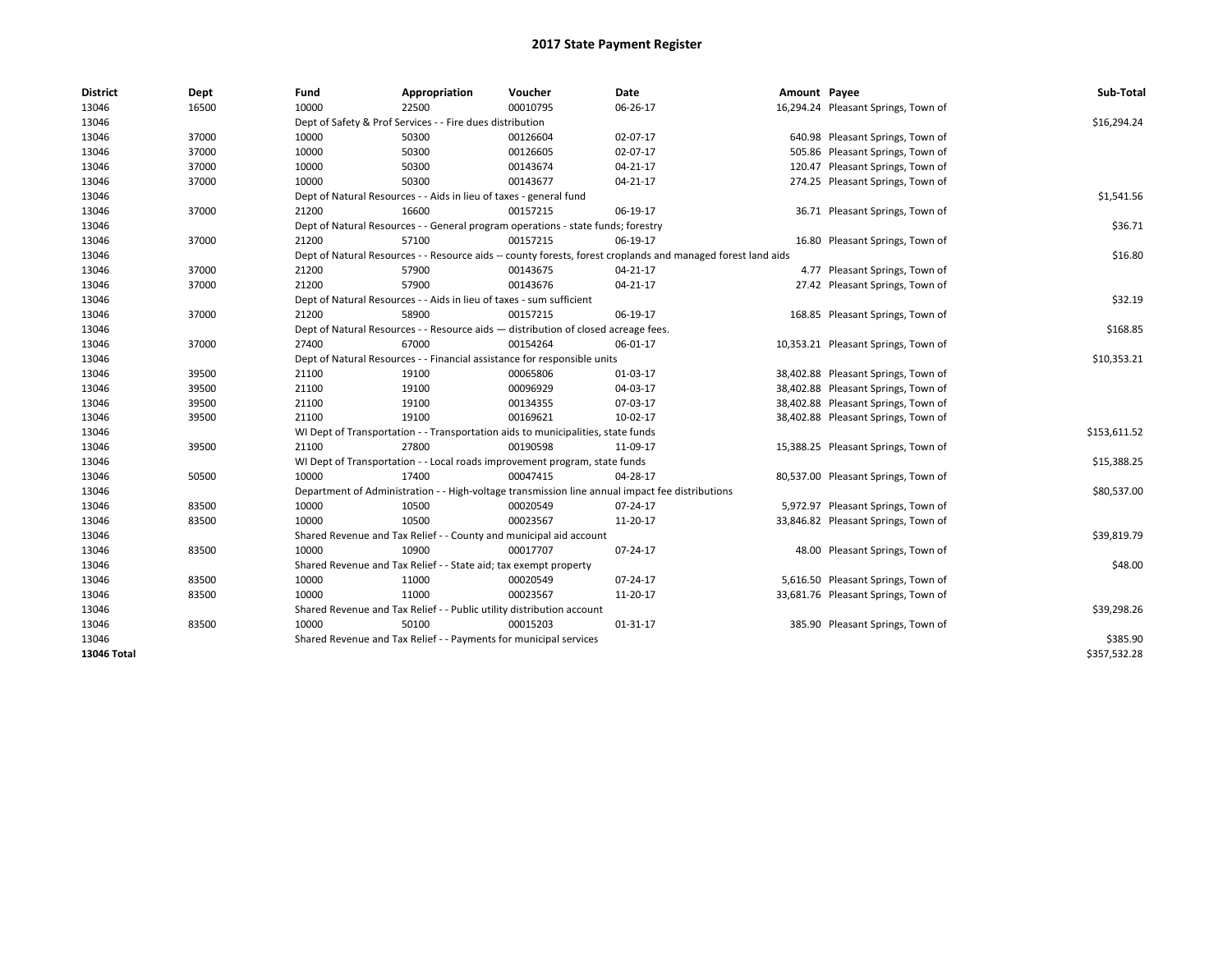| <b>District</b> | Dept  | Fund                                                                               | Appropriation                                                                                                | Voucher    | <b>Date</b> | Amount Payee |                            | Sub-Total    |  |  |  |
|-----------------|-------|------------------------------------------------------------------------------------|--------------------------------------------------------------------------------------------------------------|------------|-------------|--------------|----------------------------|--------------|--|--|--|
| 13048           | 16500 | 10000                                                                              | 22500                                                                                                        | 00010796   | 06-26-17    |              | 3,210.37 Town Of Primrose  |              |  |  |  |
| 13048           |       |                                                                                    | Dept of Safety & Prof Services - - Fire dues distribution                                                    |            |             |              |                            | \$3,210.37   |  |  |  |
| 13048           | 37000 | 10000                                                                              | 50300                                                                                                        | 00126606   | 02-07-17    |              | 1.226.38 Town Of Primrose  |              |  |  |  |
| 13048           | 37000 | 10000                                                                              | 50300                                                                                                        | 00143697   | 04-21-17    |              | 207.76 Town Of Primrose    |              |  |  |  |
| 13048           |       |                                                                                    | Dept of Natural Resources - - Aids in lieu of taxes - general fund                                           |            |             |              |                            |              |  |  |  |
| 13048           | 37000 | 21200                                                                              | 16600                                                                                                        | 00157216   | 06-19-17    |              | 283.71 Town Of Primrose    |              |  |  |  |
| 13048           |       |                                                                                    | Dept of Natural Resources - - General program operations - state funds; forestry                             |            |             |              |                            |              |  |  |  |
| 13048           | 37000 | 21200                                                                              | 57100                                                                                                        | 00157216   | 06-19-17    |              | 129.85 Town Of Primrose    |              |  |  |  |
| 13048           |       |                                                                                    | Dept of Natural Resources - - Resource aids -- county forests, forest croplands and managed forest land aids |            |             |              |                            |              |  |  |  |
| 13048           | 37000 | 21200                                                                              | 57900                                                                                                        | 00143696   | 04-21-17    |              | 49.84 Town Of Primrose     |              |  |  |  |
| 13048           |       |                                                                                    | Dept of Natural Resources - - Aids in lieu of taxes - sum sufficient                                         |            |             |              |                            |              |  |  |  |
| 13048           | 37000 | 21200                                                                              | 58900                                                                                                        | 00157216   | 06-19-17    |              | 1,305.08 Town Of Primrose  |              |  |  |  |
| 13048           |       | Dept of Natural Resources - - Resource aids - distribution of closed acreage fees. | \$1,305.08                                                                                                   |            |             |              |                            |              |  |  |  |
| 13048           | 37000 | 27400                                                                              | 67000                                                                                                        | 00154035   | 06-01-17    |              | 1,455.60 Town Of Primrose  |              |  |  |  |
| 13048           |       |                                                                                    | Dept of Natural Resources - - Financial assistance for responsible units                                     |            |             |              |                            | \$1,455.60   |  |  |  |
| 13048           | 39500 | 21100                                                                              | 19100                                                                                                        | 00065807   | 01-03-17    |              | 23.445.79 Town Of Primrose |              |  |  |  |
| 13048           | 39500 | 21100                                                                              | 19100                                                                                                        | 00096930   | 04-03-17    |              | 23.445.79 Town Of Primrose |              |  |  |  |
| 13048           | 39500 | 21100                                                                              | 19100                                                                                                        | 00134356   | 07-03-17    |              | 23.445.79 Town Of Primrose |              |  |  |  |
| 13048           | 39500 | 21100                                                                              | 19100                                                                                                        | 00169622   | 10-02-17    |              | 23,445.81 Town Of Primrose |              |  |  |  |
| 13048           |       |                                                                                    | WI Dept of Transportation - - Transportation aids to municipalities, state funds                             |            |             |              |                            | \$93,783.18  |  |  |  |
| 13048           | 83500 | 10000                                                                              | 10500                                                                                                        | 00020550   | 07-24-17    |              | 1.247.73 Town Of Primrose  |              |  |  |  |
| 13048           | 83500 | 10000                                                                              | 10500                                                                                                        | 00023568   | 11-20-17    |              | 7,070.48 Town Of Primrose  |              |  |  |  |
| 13048           |       | Shared Revenue and Tax Relief - - County and municipal aid account                 |                                                                                                              | \$8,318.21 |             |              |                            |              |  |  |  |
| 13048           | 83500 | 10000                                                                              | 10900                                                                                                        | 00017708   | 07-24-17    |              | 17.00 Town Of Primrose     |              |  |  |  |
| 13048           |       | Shared Revenue and Tax Relief - - State aid; tax exempt property                   |                                                                                                              | \$17.00    |             |              |                            |              |  |  |  |
| 13048 Total     |       |                                                                                    |                                                                                                              |            |             |              |                            | \$109,986.98 |  |  |  |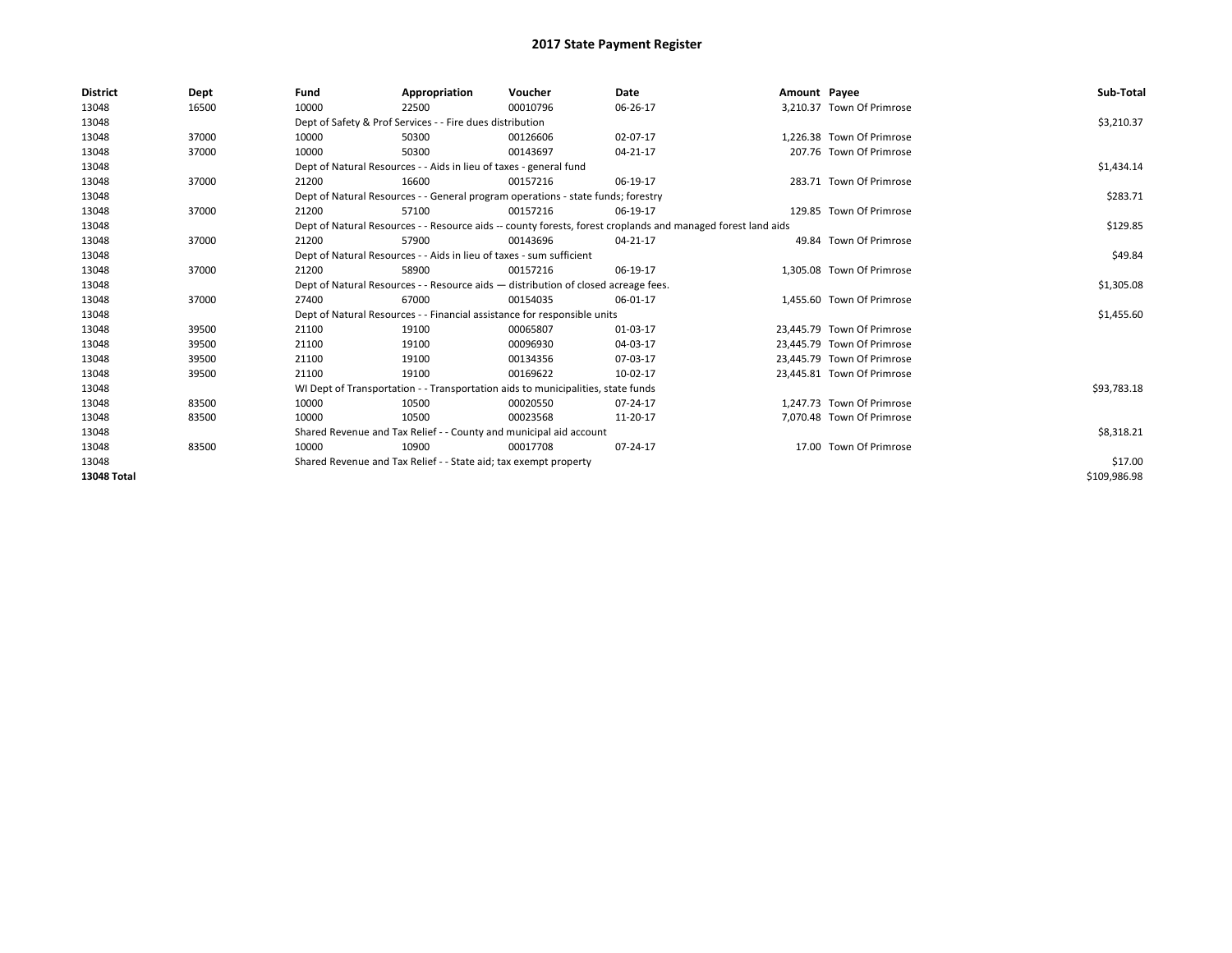| <b>District</b> | Dept  | Fund                                                                               | Appropriation                                                                    | Voucher    | Date                                                                                                         | Amount Payee |                           | Sub-Total    |
|-----------------|-------|------------------------------------------------------------------------------------|----------------------------------------------------------------------------------|------------|--------------------------------------------------------------------------------------------------------------|--------------|---------------------------|--------------|
| 13050           | 16500 | 10000                                                                              | 22500                                                                            | 00010797   | 06-26-17                                                                                                     |              | 8,175.23 Town Of Roxbury  |              |
| 13050           |       |                                                                                    | Dept of Safety & Prof Services - - Fire dues distribution                        |            |                                                                                                              |              |                           | \$8,175.23   |
| 13050           | 37000 | 10000                                                                              | 50300                                                                            | 00126608   | 02-07-17                                                                                                     |              | 9,753.77 Town Of Roxbury  |              |
| 13050           | 37000 | 10000                                                                              | 50300                                                                            | 00143718   | 04-21-17                                                                                                     |              | 37.74 Town Of Roxbury     |              |
| 13050           | 37000 | 10000                                                                              | 50300                                                                            | 00143719   | 04-21-17                                                                                                     |              | 20.50 Town Of Roxbury     |              |
| 13050           |       |                                                                                    | Dept of Natural Resources - - Aids in lieu of taxes - general fund               |            |                                                                                                              |              |                           | \$9,812.01   |
| 13050           | 37000 | 21200                                                                              | 16600                                                                            | 00157217   | 06-19-17                                                                                                     |              | 625.67 Town Of Roxbury    |              |
| 13050           |       |                                                                                    | Dept of Natural Resources - - General program operations - state funds; forestry |            |                                                                                                              |              |                           | \$625.67     |
| 13050           | 37000 | 21200                                                                              | 57100                                                                            | 00157217   | 06-19-17                                                                                                     |              | 294.54 Town Of Roxbury    |              |
| 13050           |       |                                                                                    |                                                                                  |            | Dept of Natural Resources - - Resource aids -- county forests, forest croplands and managed forest land aids |              |                           | \$294.54     |
| 13050           | 37000 | 21200                                                                              | 58900                                                                            | 00157217   | 06-19-17                                                                                                     |              | 2,878.10 Town Of Roxbury  |              |
| 13050           |       | Dept of Natural Resources - - Resource aids - distribution of closed acreage fees. |                                                                                  | \$2,878.10 |                                                                                                              |              |                           |              |
| 13050           | 37000 | 27400                                                                              | 67000                                                                            | 00154975   | 06-01-17                                                                                                     |              | 3,696.44 Town Of Roxbury  |              |
| 13050           |       |                                                                                    | Dept of Natural Resources - - Financial assistance for responsible units         |            |                                                                                                              |              |                           | \$3,696.44   |
| 13050           | 39500 | 21100                                                                              | 19100                                                                            | 00065808   | 01-03-17                                                                                                     |              | 27,189.19 Town Of Roxbury |              |
| 13050           | 39500 | 21100                                                                              | 19100                                                                            | 00096931   | 04-03-17                                                                                                     |              | 27,189.19 Town Of Roxbury |              |
| 13050           | 39500 | 21100                                                                              | 19100                                                                            | 00134357   | 07-03-17                                                                                                     |              | 27,189.19 Town Of Roxbury |              |
| 13050           | 39500 | 21100                                                                              | 19100                                                                            | 00169623   | 10-02-17                                                                                                     |              | 27,189.21 Town Of Roxbury |              |
| 13050           |       |                                                                                    | WI Dept of Transportation - - Transportation aids to municipalities, state funds |            |                                                                                                              |              |                           | \$108,756.78 |
| 13050           | 83500 | 10000                                                                              | 10500                                                                            | 00020551   | 07-24-17                                                                                                     |              | 3,159.46 Town Of Roxbury  |              |
| 13050           | 83500 | 10000                                                                              | 10500                                                                            | 00023569   | 11-20-17                                                                                                     |              | 18,576.75 Town Of Roxbury |              |
| 13050           |       |                                                                                    | Shared Revenue and Tax Relief - - County and municipal aid account               |            |                                                                                                              |              |                           | \$21,736.21  |
| 13050           | 83500 | 10000                                                                              | 10900                                                                            | 00017709   | 07-24-17                                                                                                     |              | 13.00 Town Of Roxbury     |              |
| 13050           |       |                                                                                    | Shared Revenue and Tax Relief - - State aid; tax exempt property                 |            |                                                                                                              |              |                           | \$13.00      |
| 13050           | 83500 | 52100                                                                              | 36300                                                                            | 00015739   | 03-27-17                                                                                                     |              | 604.32 Town Of Roxbury    |              |
| 13050           |       | Shared Revenue and Tax Relief - - Lottery and gaming credit                        |                                                                                  | \$604.32   |                                                                                                              |              |                           |              |
| 13050 Total     |       |                                                                                    |                                                                                  |            |                                                                                                              |              |                           | \$156,592.30 |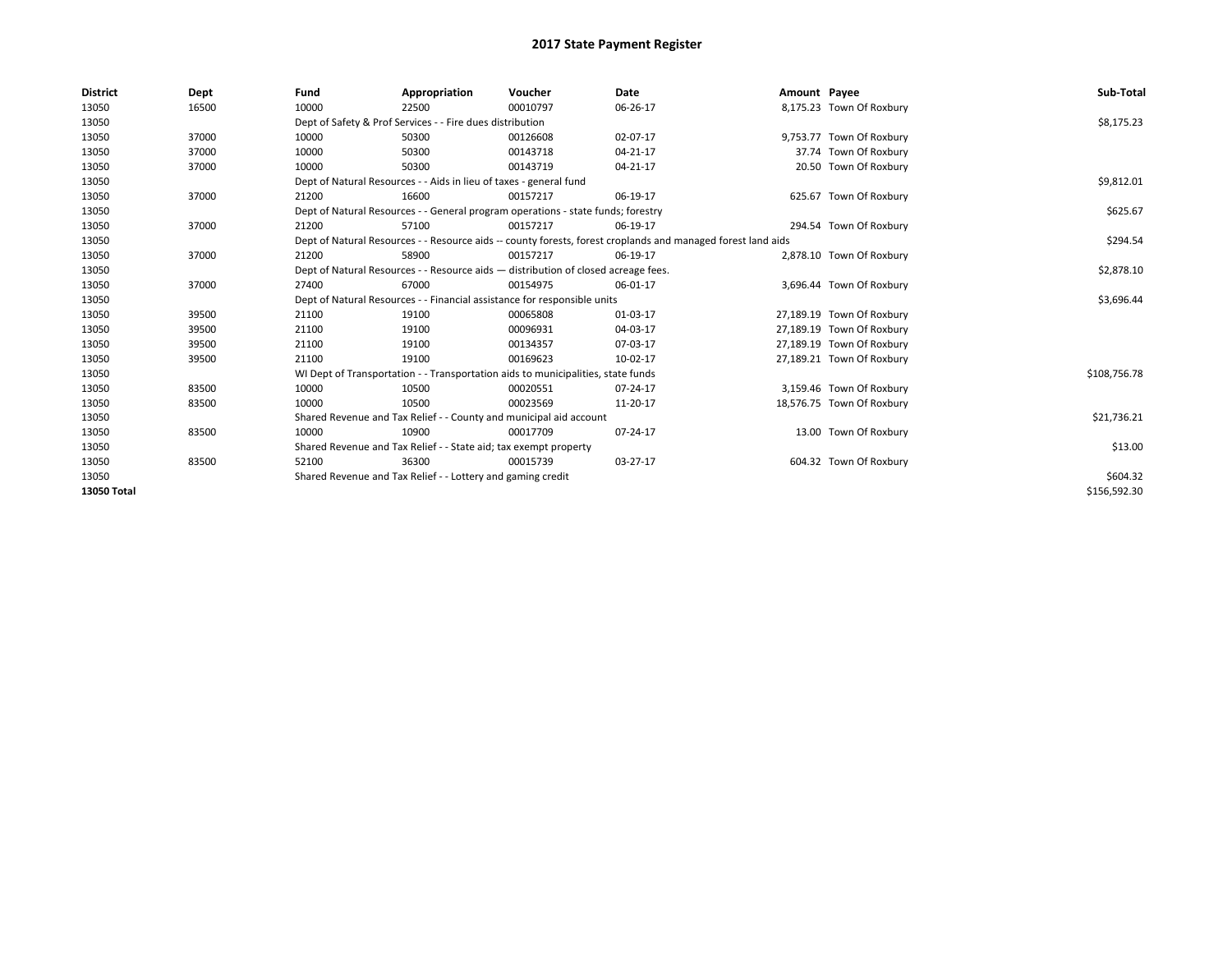| <b>District</b> | Dept  | Fund  | Appropriation                                                                      | Voucher  | Date                                                                                                         | Amount Payee |                           | Sub-Total    |  |  |  |
|-----------------|-------|-------|------------------------------------------------------------------------------------|----------|--------------------------------------------------------------------------------------------------------------|--------------|---------------------------|--------------|--|--|--|
| 13052           | 16500 | 10000 | 22500                                                                              | 00010798 | 06-26-17                                                                                                     |              | 9,037.02 Town Of Rutland  |              |  |  |  |
| 13052           |       |       | Dept of Safety & Prof Services - - Fire dues distribution                          |          |                                                                                                              |              |                           | \$9,037.02   |  |  |  |
| 13052           | 37000 | 10000 | 50300                                                                              | 00126609 | 02-07-17                                                                                                     |              | 34,592.54 Town Of Rutland |              |  |  |  |
| 13052           | 37000 | 10000 | 50300                                                                              | 00126610 | 02-07-17                                                                                                     |              | 883.02 Town Of Rutland    |              |  |  |  |
| 13052           | 37000 | 10000 | 50300                                                                              | 00143721 | 04-21-17                                                                                                     |              | 707.79 Town Of Rutland    |              |  |  |  |
| 13052           | 37000 | 10000 | 50300                                                                              | 00143722 | $04 - 21 - 17$                                                                                               |              | 336.53 Town Of Rutland    |              |  |  |  |
| 13052           |       |       | Dept of Natural Resources - - Aids in lieu of taxes - general fund                 |          |                                                                                                              |              |                           |              |  |  |  |
| 13052           | 37000 | 21200 | 16600                                                                              | 00157218 | 06-19-17                                                                                                     |              | 120.17 Town Of Rutland    |              |  |  |  |
| 13052           |       |       | Dept of Natural Resources - - General program operations - state funds; forestry   |          |                                                                                                              |              |                           | \$120.17     |  |  |  |
| 13052           | 37000 | 21200 | 57100                                                                              | 00157218 | 06-19-17                                                                                                     |              | 55.00 Town Of Rutland     |              |  |  |  |
| 13052           |       |       |                                                                                    |          | Dept of Natural Resources - - Resource aids -- county forests, forest croplands and managed forest land aids |              |                           | \$55.00      |  |  |  |
| 13052           | 37000 | 21200 | 58900                                                                              | 00157218 | 06-19-17                                                                                                     |              | 552.79 Town Of Rutland    |              |  |  |  |
| 13052           |       |       | Dept of Natural Resources - - Resource aids - distribution of closed acreage fees. |          |                                                                                                              |              |                           |              |  |  |  |
| 13052           | 37000 | 27400 | 67000                                                                              | 00154490 | 06-01-17                                                                                                     |              | 9,497.41 Town Of Rutland  |              |  |  |  |
| 13052           |       |       | Dept of Natural Resources - - Financial assistance for responsible units           |          |                                                                                                              |              |                           |              |  |  |  |
| 13052           | 39500 | 21100 | 19100                                                                              | 00065809 | 01-03-17                                                                                                     |              | 25,124.82 Town Of Rutland |              |  |  |  |
| 13052           | 39500 | 21100 | 19100                                                                              | 00096932 | 04-03-17                                                                                                     |              | 25,124.82 Town Of Rutland |              |  |  |  |
| 13052           | 39500 | 21100 | 19100                                                                              | 00134358 | 07-03-17                                                                                                     |              | 25,124.82 Town Of Rutland |              |  |  |  |
| 13052           | 39500 | 21100 | 19100                                                                              | 00169624 | 10-02-17                                                                                                     |              | 25,124.82 Town Of Rutland |              |  |  |  |
| 13052           |       |       | WI Dept of Transportation - - Transportation aids to municipalities, state funds   |          |                                                                                                              |              |                           | \$100,499.28 |  |  |  |
| 13052           | 39500 | 21100 | 27800                                                                              | 00190733 | 11-10-17                                                                                                     |              | 15,388.25 Town Of Rutland |              |  |  |  |
| 13052           |       |       | WI Dept of Transportation - - Local roads improvement program, state funds         |          |                                                                                                              |              |                           | \$15,388.25  |  |  |  |
| 13052           | 83500 | 10000 | 10500                                                                              | 00020552 | $07 - 24 - 17$                                                                                               |              | 3,411.92 Town Of Rutland  |              |  |  |  |
| 13052           | 83500 | 10000 | 10500                                                                              | 00023570 | 11-20-17                                                                                                     |              | 19,334.21 Town Of Rutland |              |  |  |  |
| 13052           |       |       | Shared Revenue and Tax Relief - - County and municipal aid account                 |          |                                                                                                              |              |                           | \$22,746.13  |  |  |  |
| 13052           | 83500 | 10000 | 10900                                                                              | 00017710 | 07-24-17                                                                                                     |              | 90.00 Town Of Rutland     |              |  |  |  |
| 13052           |       |       | Shared Revenue and Tax Relief - - State aid; tax exempt property                   |          |                                                                                                              |              |                           | \$90.00      |  |  |  |
| 13052           | 83500 | 10000 | 11000                                                                              | 00020552 | 07-24-17                                                                                                     |              | 29.68 Town Of Rutland     |              |  |  |  |
| 13052           | 83500 | 10000 | 11000                                                                              | 00023570 | 11-20-17                                                                                                     |              | 172.89 Town Of Rutland    |              |  |  |  |
| 13052           |       |       | Shared Revenue and Tax Relief - - Public utility distribution account              |          |                                                                                                              |              |                           | \$202.57     |  |  |  |
| 13052 Total     |       |       |                                                                                    |          |                                                                                                              |              |                           | \$194,708.50 |  |  |  |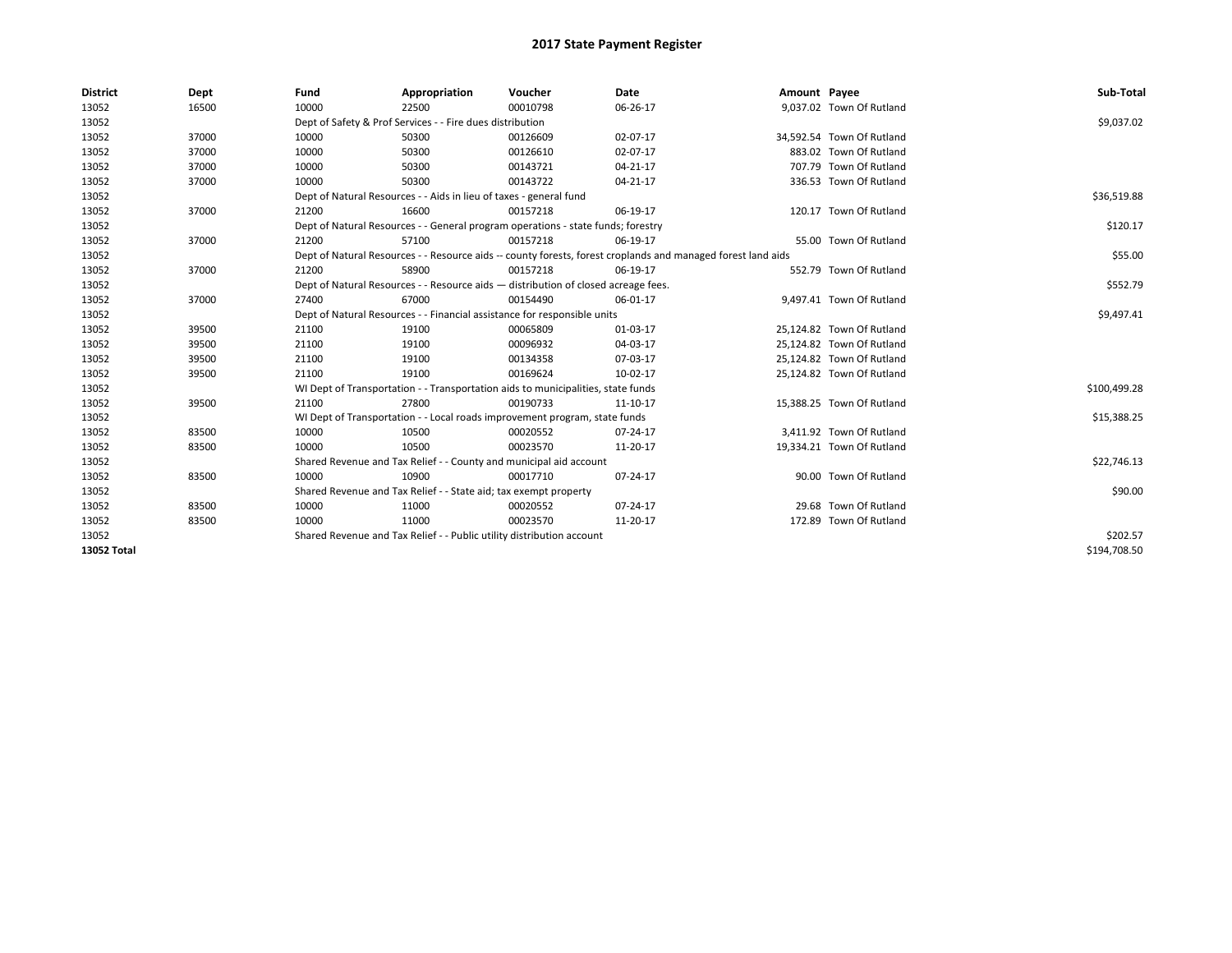| <b>District</b> | Dept  | Fund                                                                                                         | Appropriation                                                                    | Voucher    | <b>Date</b> | Amount Payee |                              | Sub-Total    |
|-----------------|-------|--------------------------------------------------------------------------------------------------------------|----------------------------------------------------------------------------------|------------|-------------|--------------|------------------------------|--------------|
| 13054           | 16500 | 10000                                                                                                        | 22500                                                                            | 00010799   | 06-26-17    |              | 10,404.20 Town Of Springdale |              |
| 13054           |       |                                                                                                              | Dept of Safety & Prof Services - - Fire dues distribution                        |            |             |              |                              | \$10,404.20  |
| 13054           | 37000 | 10000                                                                                                        | 50300                                                                            | 00126613   | 02-07-17    |              | 703.55 Town Of Springdale    |              |
| 13054           | 37000 | 10000                                                                                                        | 50300                                                                            | 00126614   | 02-07-17    |              | 154.22 Town Of Springdale    |              |
| 13054           | 37000 | 10000                                                                                                        | 50300                                                                            | 00143749   | 04-21-17    |              | 136.23 Town Of Springdale    |              |
| 13054           | 37000 | 10000                                                                                                        | 50300                                                                            | 00143751   | 04-21-17    |              | 48.77 Town Of Springdale     |              |
| 13054           |       | Dept of Natural Resources - - Aids in lieu of taxes - general fund                                           |                                                                                  | \$1,042.77 |             |              |                              |              |
| 13054           | 37000 | 21200                                                                                                        | 16600                                                                            | 00157219   | 06-19-17    |              | 324.33 Town Of Springdale    |              |
| 13054           |       |                                                                                                              | Dept of Natural Resources - - General program operations - state funds; forestry |            |             |              |                              | \$324.33     |
| 13054           | 37000 | 21200                                                                                                        | 57100                                                                            | 00157219   | 06-19-17    |              | 154.84 Town Of Springdale    |              |
| 13054           |       | Dept of Natural Resources - - Resource aids -- county forests, forest croplands and managed forest land aids |                                                                                  | \$154.84   |             |              |                              |              |
| 13054           | 37000 | 21200                                                                                                        | 57900                                                                            | 00143750   | 04-21-17    |              | 3.74 Town Of Springdale      |              |
| 13054           |       | Dept of Natural Resources - - Aids in lieu of taxes - sum sufficient                                         |                                                                                  | \$3.74     |             |              |                              |              |
| 13054           | 37000 | 21200                                                                                                        | 58900                                                                            | 00157219   | 06-19-17    |              | 1,491.92 Town Of Springdale  |              |
| 13054           |       | Dept of Natural Resources - - Resource aids - distribution of closed acreage fees.                           |                                                                                  | \$1,491.92 |             |              |                              |              |
| 13054           | 37000 | 27400                                                                                                        | 67000                                                                            | 00154401   | 06-01-17    |              | 7,706.62 Town Of Springdale  |              |
| 13054           |       |                                                                                                              | Dept of Natural Resources - - Financial assistance for responsible units         |            |             |              |                              | \$7,706.62   |
| 13054           | 39500 | 21100                                                                                                        | 19100                                                                            | 00065810   | 01-03-17    |              | 26,980.00 Town Of Springdale |              |
| 13054           | 39500 | 21100                                                                                                        | 19100                                                                            | 00096933   | 04-03-17    |              | 26,980.00 Town Of Springdale |              |
| 13054           | 39500 | 21100                                                                                                        | 19100                                                                            | 00134359   | 07-03-17    |              | 26,980.00 Town Of Springdale |              |
| 13054           | 39500 | 21100                                                                                                        | 19100                                                                            | 00169625   | 10-02-17    |              | 26,980.02 Town Of Springdale |              |
| 13054           |       |                                                                                                              | WI Dept of Transportation - - Transportation aids to municipalities, state funds |            |             |              |                              | \$107,920.02 |
| 13054           | 39500 | 21100                                                                                                        | 27800                                                                            | 00201168   | 12-13-17    |              | 15,388.25 Town Of Springdale |              |
| 13054           |       |                                                                                                              | WI Dept of Transportation - - Local roads improvement program, state funds       |            |             |              |                              | \$15,388.25  |
| 13054           | 83500 | 10000                                                                                                        | 10500                                                                            | 00020553   | 07-24-17    |              | 2,915.13 Town Of Springdale  |              |
| 13054           | 83500 | 10000                                                                                                        | 10500                                                                            | 00023571   | 11-20-17    |              | 16,519.09 Town Of Springdale |              |
| 13054           |       |                                                                                                              | Shared Revenue and Tax Relief - - County and municipal aid account               |            |             |              |                              | \$19,434.22  |
| 13054           | 83500 | 10000                                                                                                        | 10900                                                                            | 00017711   | 07-24-17    |              | 3.00 Town Of Springdale      |              |
| 13054           |       |                                                                                                              | Shared Revenue and Tax Relief - - State aid; tax exempt property                 |            |             |              |                              | \$3.00       |
| 13054 Total     |       |                                                                                                              |                                                                                  |            |             |              |                              | \$163,873.91 |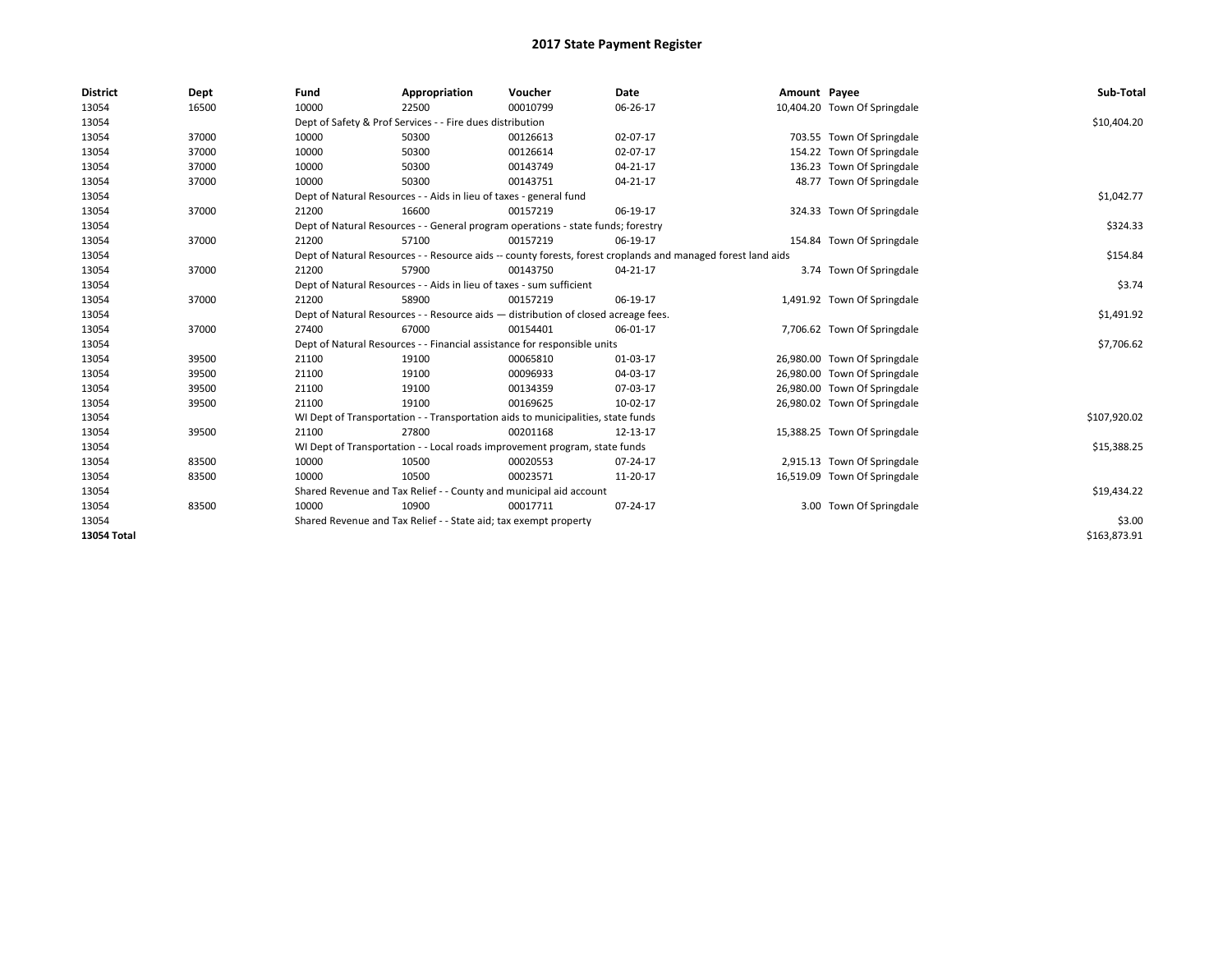| <b>District</b> | Dept  | Fund  | Appropriation                                                                      | Voucher  | Date                                                                                                         | Amount Payee |                               | Sub-Total    |  |  |  |
|-----------------|-------|-------|------------------------------------------------------------------------------------|----------|--------------------------------------------------------------------------------------------------------------|--------------|-------------------------------|--------------|--|--|--|
| 13056           | 16500 | 10000 | 22500                                                                              | 00010800 | 06-26-17                                                                                                     |              | 13,529.21 Town Of Springfield |              |  |  |  |
| 13056           |       |       | Dept of Safety & Prof Services - - Fire dues distribution                          |          |                                                                                                              |              |                               | \$13,529.21  |  |  |  |
| 13056           | 37000 | 10000 | 50300                                                                              | 00126216 | 02-06-17                                                                                                     |              | 23,903.09 Town Of Springfield |              |  |  |  |
| 13056           | 37000 | 10000 | 50300                                                                              | 00126217 | 02-06-17                                                                                                     |              | 2,700.84 Town Of Springfield  |              |  |  |  |
| 13056           | 37000 | 10000 | 50300                                                                              | 00126218 | 02-06-17                                                                                                     |              | 671.41 Town Of Springfield    |              |  |  |  |
| 13056           | 37000 | 10000 | 50300                                                                              | 00143753 | 04-21-17                                                                                                     |              | 159.46 Town Of Springfield    |              |  |  |  |
| 13056           |       |       | Dept of Natural Resources - - Aids in lieu of taxes - general fund                 |          |                                                                                                              |              |                               | \$27,434.80  |  |  |  |
| 13056           | 37000 | 21200 | 16600                                                                              | 00157220 | 06-19-17                                                                                                     |              | 72.54 Town Of Springfield     |              |  |  |  |
| 13056           |       |       | Dept of Natural Resources - - General program operations - state funds; forestry   |          |                                                                                                              |              |                               |              |  |  |  |
| 13056           | 37000 | 21200 | 57100                                                                              | 00157220 | 06-19-17                                                                                                     |              | 36.20 Town Of Springfield     |              |  |  |  |
| 13056           |       |       |                                                                                    |          | Dept of Natural Resources - - Resource aids -- county forests, forest croplands and managed forest land aids |              |                               | \$36.20      |  |  |  |
| 13056           | 37000 | 21200 | 57900                                                                              | 00143752 | 04-21-17                                                                                                     |              | 216.93 Town Of Springfield    |              |  |  |  |
| 13056           |       |       | Dept of Natural Resources - - Aids in lieu of taxes - sum sufficient               |          |                                                                                                              |              |                               | \$216.93     |  |  |  |
| 13056           | 37000 | 21200 | 58900                                                                              | 00157220 | 06-19-17                                                                                                     |              | 333.68 Town Of Springfield    |              |  |  |  |
| 13056           |       |       | Dept of Natural Resources - - Resource aids - distribution of closed acreage fees. |          |                                                                                                              |              |                               |              |  |  |  |
| 13056           | 37000 | 27400 | 67000                                                                              | 00154626 | 06-01-17                                                                                                     |              | 7,709.65 Town Of Springfield  |              |  |  |  |
| 13056           |       |       | Dept of Natural Resources - - Financial assistance for responsible units           |          |                                                                                                              |              |                               |              |  |  |  |
| 13056           | 39500 | 21100 | 19100                                                                              | 00065811 | 01-03-17                                                                                                     |              | 33,619.03 Town Of Springfield |              |  |  |  |
| 13056           | 39500 | 21100 | 19100                                                                              | 00096934 | 04-03-17                                                                                                     |              | 33,619.03 Town Of Springfield |              |  |  |  |
| 13056           | 39500 | 21100 | 19100                                                                              | 00134360 | 07-03-17                                                                                                     |              | 33,619.03 Town Of Springfield |              |  |  |  |
| 13056           | 39500 | 21100 | 19100                                                                              | 00169626 | 10-02-17                                                                                                     |              | 33,619.05 Town Of Springfield |              |  |  |  |
| 13056           |       |       | WI Dept of Transportation - - Transportation aids to municipalities, state funds   |          |                                                                                                              |              |                               | \$134,476.14 |  |  |  |
| 13056           | 50500 | 10000 | 17400                                                                              | 00047416 | 04-28-17                                                                                                     |              | 43,931.00 Town Of Springfield |              |  |  |  |
| 13056           |       |       |                                                                                    |          | Department of Administration - - High-voltage transmission line annual impact fee distributions              |              |                               | \$43,931.00  |  |  |  |
| 13056           | 83500 | 10000 | 10500                                                                              | 00020554 | 07-24-17                                                                                                     |              | 5,454.99 Town Of Springfield  |              |  |  |  |
| 13056           | 83500 | 10000 | 10500                                                                              | 00023572 | 11-20-17                                                                                                     |              | 30,911.59 Town Of Springfield |              |  |  |  |
| 13056           |       |       | Shared Revenue and Tax Relief - - County and municipal aid account                 |          |                                                                                                              |              |                               | \$36,366.58  |  |  |  |
| 13056           | 83500 | 10000 | 10900                                                                              | 00017712 | 07-24-17                                                                                                     |              | 130.00 Town Of Springfield    |              |  |  |  |
| 13056           | 83500 | 10000 | 10900                                                                              | 00019717 | 07-24-17                                                                                                     |              | 381.00 Town Of Springfield    |              |  |  |  |
| 13056           |       |       | Shared Revenue and Tax Relief - - State aid; tax exempt property                   |          |                                                                                                              |              |                               | \$511.00     |  |  |  |
| 13056           | 83500 | 10000 | 11000                                                                              | 00020554 | 07-24-17                                                                                                     |              | 65.53 Town Of Springfield     |              |  |  |  |
| 13056           | 83500 | 10000 | 11000                                                                              | 00023572 | 11-20-17                                                                                                     |              | 358.55 Town Of Springfield    |              |  |  |  |
| 13056           |       |       | Shared Revenue and Tax Relief - - Public utility distribution account              |          |                                                                                                              |              |                               | \$424.08     |  |  |  |
| 13056           | 83500 | 52100 | 36300                                                                              | 00015740 | 03-27-17                                                                                                     |              | 6,944.80 Town Of Springfield  |              |  |  |  |
| 13056           |       |       | Shared Revenue and Tax Relief - - Lottery and gaming credit                        |          |                                                                                                              |              |                               | \$6,944.80   |  |  |  |
| 13056 Total     |       |       |                                                                                    |          |                                                                                                              |              |                               | \$271,986.61 |  |  |  |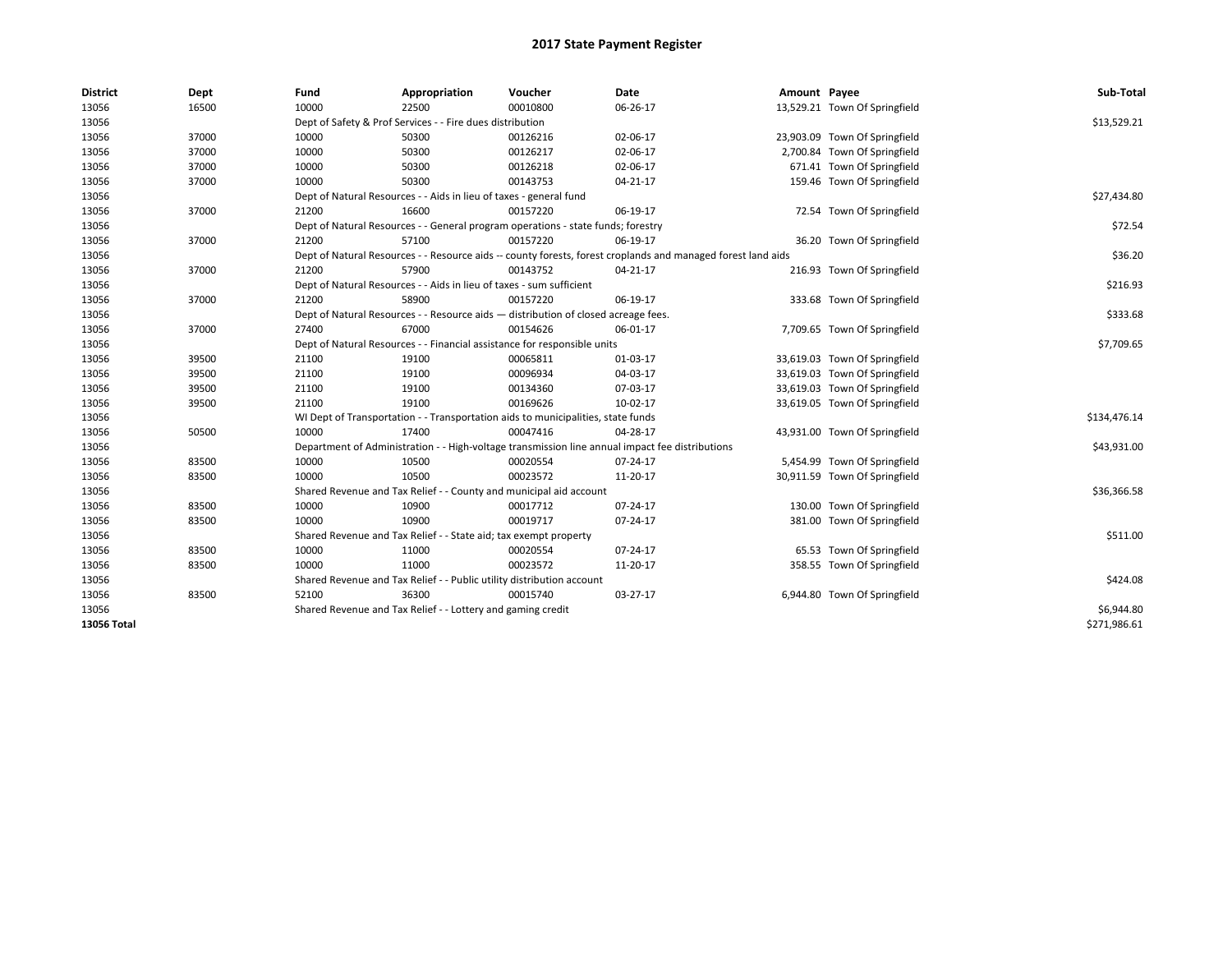| <b>District</b> | Dept  | Fund  | Appropriation                                                                      | Voucher  | Date                                                                                                         | Amount Payee |                               | Sub-Total    |
|-----------------|-------|-------|------------------------------------------------------------------------------------|----------|--------------------------------------------------------------------------------------------------------------|--------------|-------------------------------|--------------|
| 13058           | 16500 | 10000 | 22500                                                                              | 00010801 | 06-26-17                                                                                                     |              | 10,372.49 Town Of Sun Prairie |              |
| 13058           |       |       | Dept of Safety & Prof Services - - Fire dues distribution                          |          |                                                                                                              |              |                               | \$10,372.49  |
| 13058           | 37000 | 21200 | 16600                                                                              | 00157221 | 06-19-17                                                                                                     |              | 17.04 Town Of Sun Prairie     |              |
| 13058           |       |       | Dept of Natural Resources - - General program operations - state funds; forestry   |          |                                                                                                              |              |                               | \$17.04      |
| 13058           | 37000 | 21200 | 57100                                                                              | 00157221 | 06-19-17                                                                                                     |              | 7.80 Town Of Sun Prairie      |              |
| 13058           |       |       |                                                                                    |          | Dept of Natural Resources - - Resource aids -- county forests, forest croplands and managed forest land aids |              |                               | \$7.80       |
| 13058           | 37000 | 21200 | 58900                                                                              | 00157221 | 06-19-17                                                                                                     |              | 78.40 Town Of Sun Prairie     |              |
| 13058           |       |       | Dept of Natural Resources - - Resource aids - distribution of closed acreage fees. |          |                                                                                                              |              |                               | \$78.40      |
| 13058           | 37000 | 27400 | 67000                                                                              | 00154212 | 06-01-17                                                                                                     |              | 13,648.58 Town Of Sun Prairie |              |
| 13058           |       |       | Dept of Natural Resources - - Financial assistance for responsible units           |          |                                                                                                              |              |                               | \$13,648.58  |
| 13058           | 39500 | 21100 | 19100                                                                              | 00065812 | 01-03-17                                                                                                     |              | 21,552.07 Town Of Sun Prairie |              |
| 13058           | 39500 | 21100 | 19100                                                                              | 00096935 | 04-03-17                                                                                                     |              | 21,552.07 Town Of Sun Prairie |              |
| 13058           | 39500 | 21100 | 19100                                                                              | 00134361 | 07-03-17                                                                                                     |              | 21.552.07 Town Of Sun Prairie |              |
| 13058           | 39500 | 21100 | 19100                                                                              | 00169627 | 10-02-17                                                                                                     |              | 21,552.09 Town Of Sun Prairie |              |
| 13058           |       |       | WI Dept of Transportation - - Transportation aids to municipalities, state funds   |          |                                                                                                              |              |                               | \$86,208.30  |
| 13058           | 83500 | 10000 | 10500                                                                              | 00020555 | 07-24-17                                                                                                     |              | 4.081.88 Town Of Sun Prairie  |              |
| 13058           | 83500 | 10000 | 10500                                                                              | 00023573 | 11-20-17                                                                                                     |              | 23,130.68 Town Of Sun Prairie |              |
| 13058           |       |       | Shared Revenue and Tax Relief - - County and municipal aid account                 |          |                                                                                                              |              |                               | \$27,212.56  |
| 13058           | 83500 | 10000 | 10900                                                                              | 00017713 | 07-24-17                                                                                                     |              | 143.00 Town Of Sun Prairie    |              |
| 13058           |       |       | Shared Revenue and Tax Relief - - State aid; tax exempt property                   |          |                                                                                                              |              |                               | \$143.00     |
| 13058           | 83500 | 10000 | 11000                                                                              | 00020555 | 07-24-17                                                                                                     |              | 105.60 Town Of Sun Prairie    |              |
| 13058           | 83500 | 10000 | 11000                                                                              | 00023573 | 11-20-17                                                                                                     |              | 603.72 Town Of Sun Prairie    |              |
| 13058           |       |       | Shared Revenue and Tax Relief - - Public utility distribution account              |          |                                                                                                              |              |                               | \$709.32     |
| 13058 Total     |       |       |                                                                                    |          |                                                                                                              |              |                               | \$138,397.49 |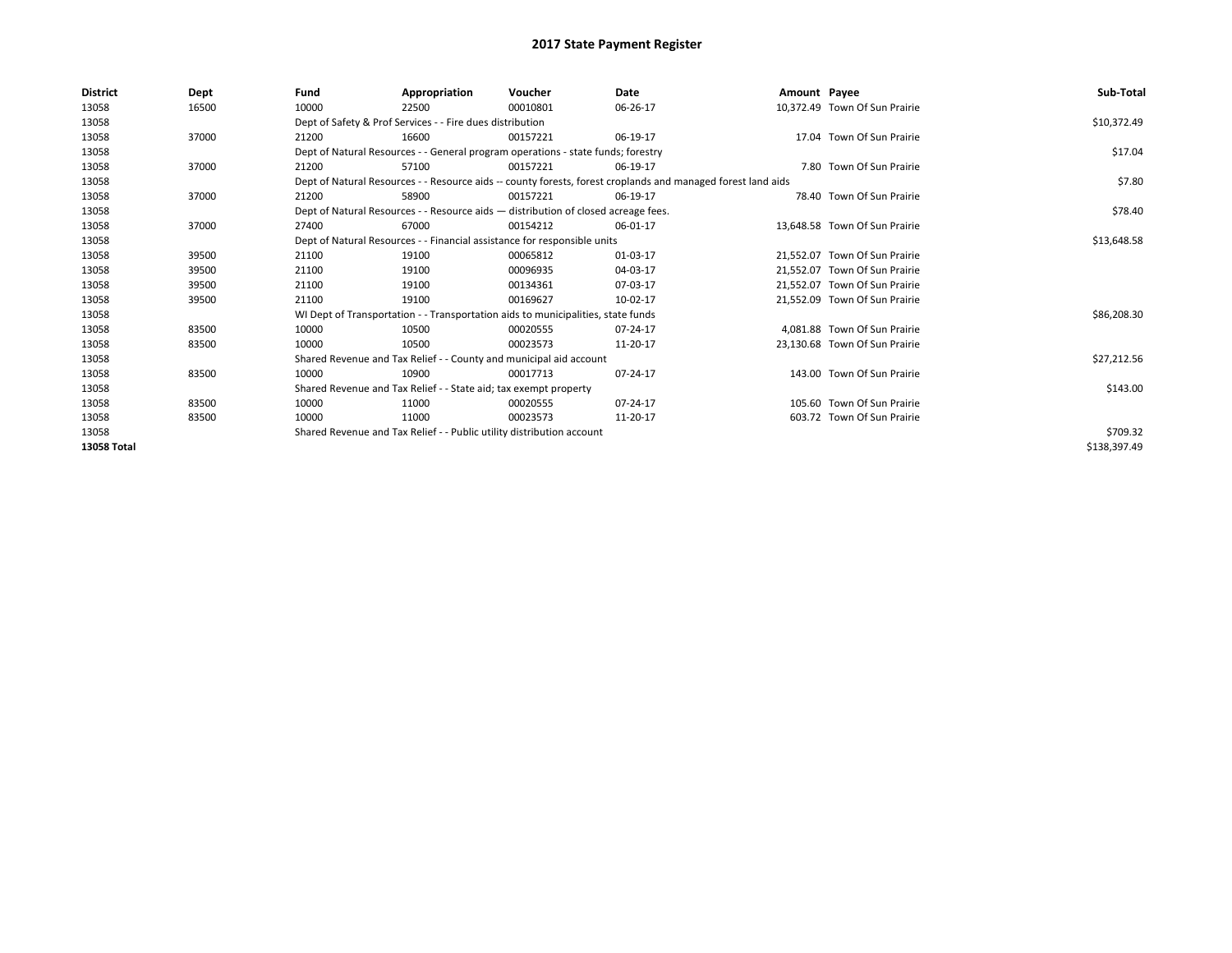| <b>District</b> | Dept  | Fund  | Appropriation                                                                                                | Voucher  | Date     | Amount Payee |                           | Sub-Total    |
|-----------------|-------|-------|--------------------------------------------------------------------------------------------------------------|----------|----------|--------------|---------------------------|--------------|
| 13060           | 16500 | 10000 | 22500                                                                                                        | 00010802 | 06-26-17 |              | 4,654.95 Town Of Vermont  |              |
| 13060           |       |       | Dept of Safety & Prof Services - - Fire dues distribution                                                    |          |          |              |                           | \$4,654.95   |
| 13060           | 37000 | 10000 | 50300                                                                                                        | 00126618 | 02-07-17 |              | 2,987.90 Town Of Vermont  |              |
| 13060           | 37000 | 10000 | 50300                                                                                                        | 00143799 | 04-21-17 |              | 204.70 Town Of Vermont    |              |
| 13060           |       |       | Dept of Natural Resources - - Aids in lieu of taxes - general fund                                           |          |          |              |                           | \$3,192.60   |
| 13060           | 37000 | 21200 | 16600                                                                                                        | 00157222 | 06-19-17 |              | 1,730.66 Town Of Vermont  |              |
| 13060           |       |       | Dept of Natural Resources - - General program operations - state funds; forestry                             |          |          |              |                           | \$1,730.66   |
| 13060           | 37000 | 21200 | 57100                                                                                                        | 00157222 | 06-19-17 |              | 806.23 Town Of Vermont    |              |
| 13060           |       |       | Dept of Natural Resources - - Resource aids -- county forests, forest croplands and managed forest land aids |          |          |              |                           | \$806.23     |
| 13060           | 37000 | 21200 | 58900                                                                                                        | 00157222 | 06-19-17 |              | 7.961.05 Town Of Vermont  |              |
| 13060           |       |       | Dept of Natural Resources - - Resource aids - distribution of closed acreage fees.                           |          |          |              |                           | \$7,961.05   |
| 13060           | 39500 | 21100 | 19100                                                                                                        | 00065813 | 01-03-17 |              | 21,084.15 Town Of Vermont |              |
| 13060           | 39500 | 21100 | 19100                                                                                                        | 00096936 | 04-03-17 |              | 21,084.15 Town Of Vermont |              |
| 13060           | 39500 | 21100 | 19100                                                                                                        | 00134362 | 07-03-17 |              | 21,084.15 Town Of Vermont |              |
| 13060           | 39500 | 21100 | 19100                                                                                                        | 00169628 | 10-02-17 |              | 21,084.15 Town Of Vermont |              |
| 13060           |       |       | WI Dept of Transportation - - Transportation aids to municipalities, state funds                             |          |          |              |                           | \$84,336.60  |
| 13060           | 83500 | 10000 | 10500                                                                                                        | 00020556 | 07-24-17 |              | 1,444.20 Town Of Vermont  |              |
| 13060           | 83500 | 10000 | 10500                                                                                                        | 00023574 | 11-20-17 |              | 8.183.83 Town Of Vermont  |              |
| 13060           |       |       | Shared Revenue and Tax Relief - - County and municipal aid account                                           |          |          |              |                           | \$9,628.03   |
| 13060           | 83500 | 10000 | 10900                                                                                                        | 00017714 | 07-24-17 |              | 87.00 Town Of Vermont     |              |
| 13060           |       |       | Shared Revenue and Tax Relief - - State aid; tax exempt property                                             |          |          |              |                           | \$87.00      |
| 13060 Total     |       |       |                                                                                                              |          |          |              |                           | \$112,397.12 |
|                 |       |       |                                                                                                              |          |          |              |                           |              |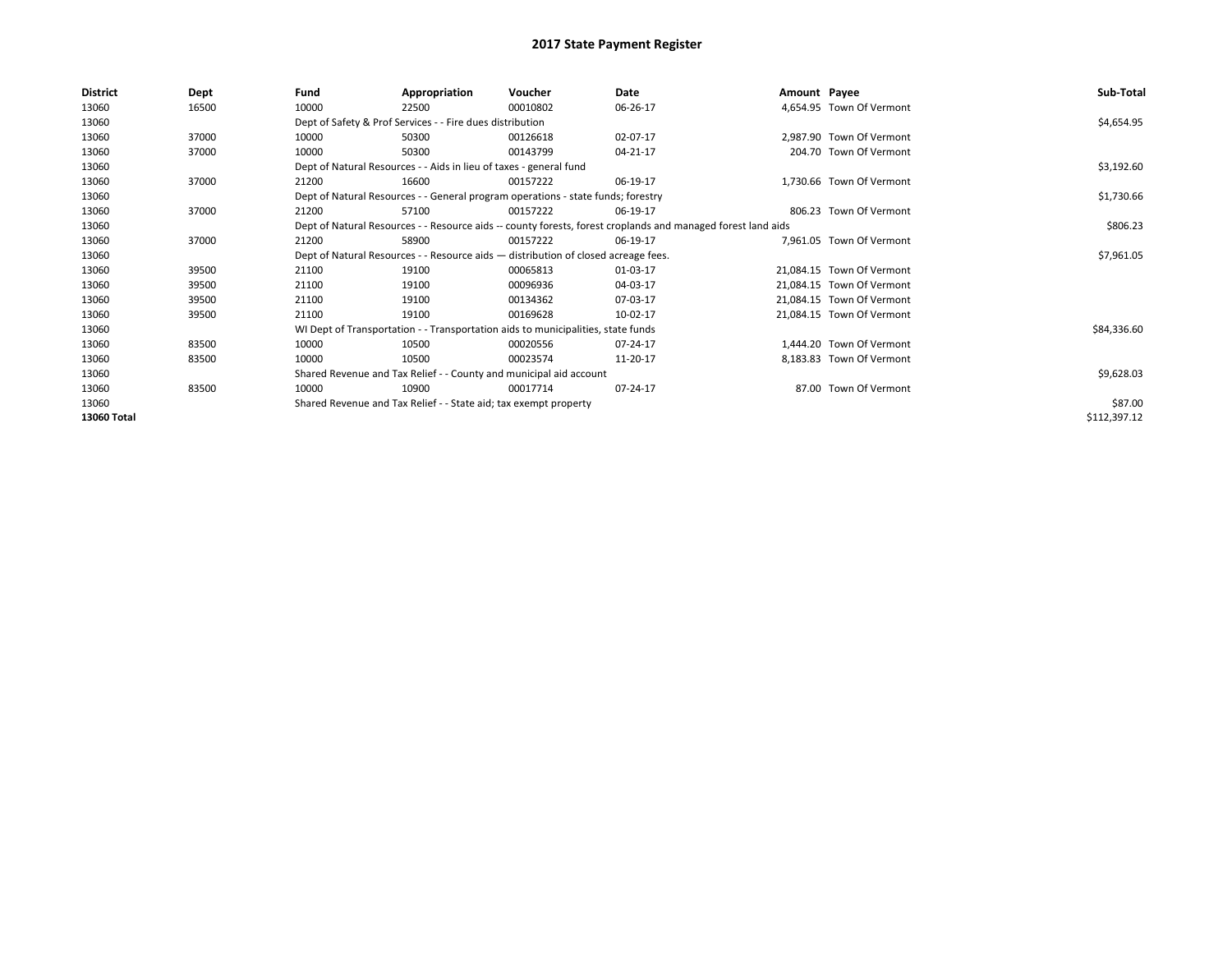| <b>District</b> | Dept  | Fund  | Appropriation                                                                      | Voucher  | Date                                                                                                         | Amount Payee |                          | Sub-Total    |  |
|-----------------|-------|-------|------------------------------------------------------------------------------------|----------|--------------------------------------------------------------------------------------------------------------|--------------|--------------------------|--------------|--|
| 13062           | 16500 | 10000 | 22500                                                                              | 00010803 | 06-27-17                                                                                                     |              | 9,887.54 Town Of Verona  |              |  |
| 13062           |       |       | Dept of Safety & Prof Services - - Fire dues distribution                          |          |                                                                                                              |              |                          | \$9,887.54   |  |
| 13062           | 37000 | 10000 | 50300                                                                              | 00126236 | 02-06-17                                                                                                     |              | 19,416.30 Town Of Verona |              |  |
| 13062           | 37000 | 10000 | 50300                                                                              | 00143802 | 04-21-17                                                                                                     |              | 190.87 Town Of Verona    |              |  |
| 13062           |       |       | Dept of Natural Resources - - Aids in lieu of taxes - general fund                 |          |                                                                                                              |              |                          | \$19,607.17  |  |
| 13062           | 37000 | 21200 | 16600                                                                              | 00157223 | 06-19-17                                                                                                     |              | 168.72 Town Of Verona    |              |  |
| 13062           |       |       | Dept of Natural Resources - - General program operations - state funds; forestry   |          |                                                                                                              |              |                          |              |  |
| 13062           | 37000 | 21200 | 57100                                                                              | 00157223 | 06-19-17                                                                                                     |              | 77.22 Town Of Verona     |              |  |
| 13062           |       |       |                                                                                    |          | Dept of Natural Resources - - Resource aids -- county forests, forest croplands and managed forest land aids |              |                          | \$77.22      |  |
| 13062           | 37000 | 21200 | 57900                                                                              | 00143803 | 04-21-17                                                                                                     |              | 0.03 Town Of Verona      |              |  |
| 13062           |       |       | Dept of Natural Resources - - Aids in lieu of taxes - sum sufficient               |          |                                                                                                              |              |                          | \$0.03       |  |
| 13062           | 37000 | 21200 | 58900                                                                              | 00157223 | 06-19-17                                                                                                     |              | 776.11 Town Of Verona    |              |  |
| 13062           |       |       | Dept of Natural Resources - - Resource aids - distribution of closed acreage fees. |          |                                                                                                              |              |                          | \$776.11     |  |
| 13062           | 37000 | 27400 | 67000                                                                              | 00154881 | 06-01-17                                                                                                     |              | 9,805.31 Town Of Verona  |              |  |
| 13062           |       |       | Dept of Natural Resources - - Financial assistance for responsible units           |          |                                                                                                              |              |                          | \$9,805.31   |  |
| 13062           | 39500 | 21100 | 19100                                                                              | 00065814 | 01-03-17                                                                                                     |              | 23,732.05 Town Of Verona |              |  |
| 13062           | 39500 | 21100 | 19100                                                                              | 00096937 | 04-03-17                                                                                                     |              | 23,732.05 Town Of Verona |              |  |
| 13062           | 39500 | 21100 | 19100                                                                              | 00134363 | 07-03-17                                                                                                     |              | 23,732.05 Town Of Verona |              |  |
| 13062           | 39500 | 21100 | 19100                                                                              | 00169629 | 10-02-17                                                                                                     |              | 23,732.07 Town Of Verona |              |  |
| 13062           |       |       | WI Dept of Transportation - - Transportation aids to municipalities, state funds   |          |                                                                                                              |              |                          | \$94,928.22  |  |
| 13062           | 43500 | 00005 | 16300                                                                              | 01LGS    | 11-17-17                                                                                                     |              | 32,547.17 Town Of Verona |              |  |
| 13062           |       |       | Department of Health Services - - Guardianship grant program                       |          |                                                                                                              |              |                          | \$32,547.17  |  |
| 13062           | 83500 | 10000 | 10500                                                                              | 00020557 | 07-24-17                                                                                                     |              | 4,037.44 Town Of Verona  |              |  |
| 13062           |       |       | Shared Revenue and Tax Relief - - County and municipal aid account                 |          |                                                                                                              |              |                          | \$4,037.44   |  |
| 13062           | 83500 | 10000 | 10900                                                                              | 00017715 | 07-24-17                                                                                                     |              | 30.00 Town Of Verona     |              |  |
| 13062           |       |       | Shared Revenue and Tax Relief - - State aid; tax exempt property                   |          |                                                                                                              |              |                          | \$30.00      |  |
| 13062           | 83500 | 10000 | 11000                                                                              | 00020557 | 07-24-17                                                                                                     |              | 5.024.57 Town Of Verona  |              |  |
| 13062           | 83500 | 10000 | 11000                                                                              | 00023575 | 11-20-17                                                                                                     |              | 20,893.33 Town Of Verona |              |  |
| 13062           |       |       | Shared Revenue and Tax Relief - - Public utility distribution account              |          |                                                                                                              |              |                          |              |  |
| 13062 Total     |       |       |                                                                                    |          |                                                                                                              |              |                          | \$197,782.83 |  |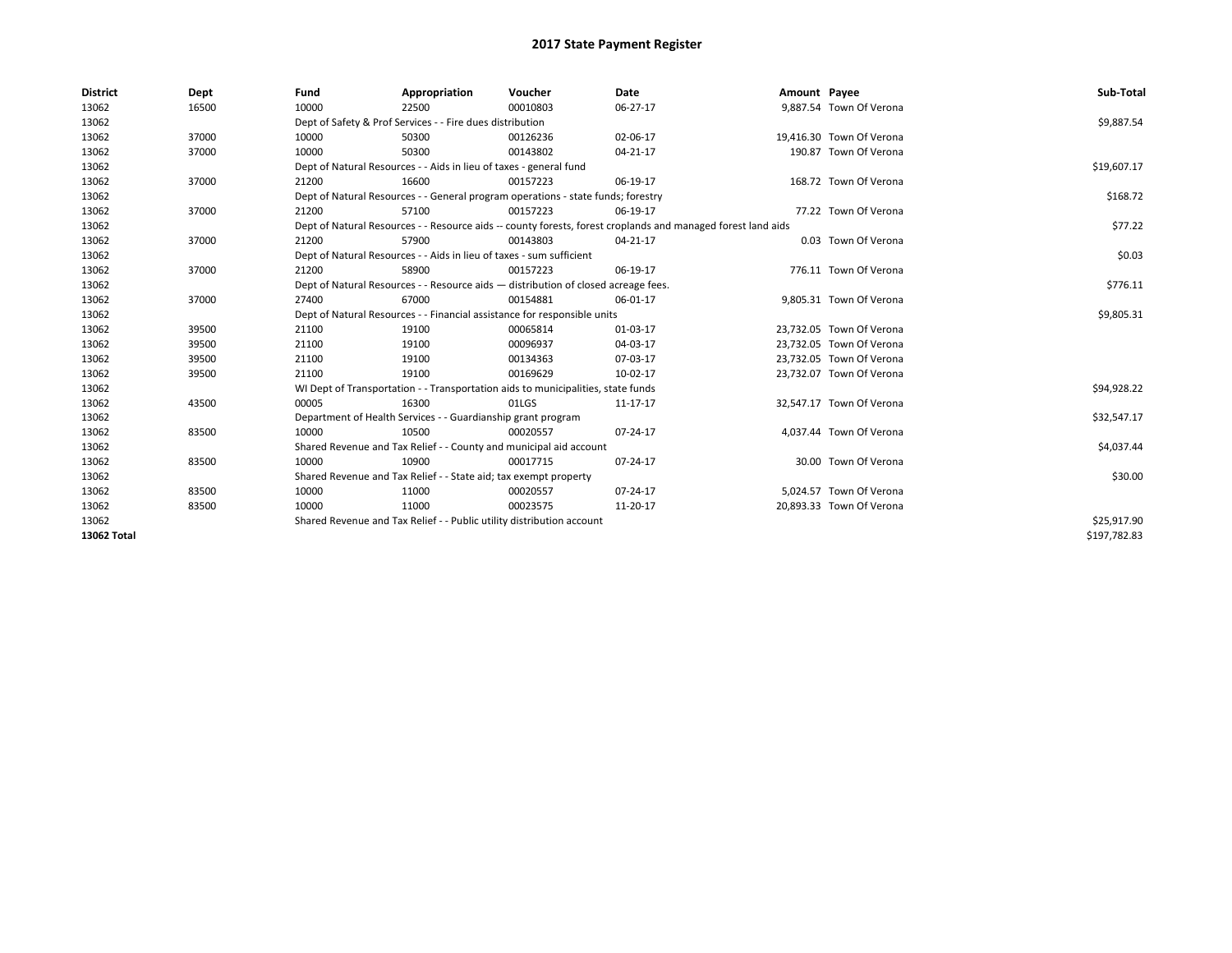| <b>District</b> | Dept  | Fund                                                                             | Appropriation                                                                      | Voucher      | Date                                                                                                         | Amount Payee |                          | Sub-Total    |
|-----------------|-------|----------------------------------------------------------------------------------|------------------------------------------------------------------------------------|--------------|--------------------------------------------------------------------------------------------------------------|--------------|--------------------------|--------------|
| 13064           | 16500 | 10000                                                                            | 22500                                                                              | 00010804     | 06-26-17                                                                                                     |              | 8,309.79 Town Of Vienna  |              |
| 13064           |       |                                                                                  | Dept of Safety & Prof Services - - Fire dues distribution                          |              |                                                                                                              |              |                          | \$8,309.79   |
| 13064           | 37000 | 21200                                                                            | 16600                                                                              | 00157224     | 06-19-17                                                                                                     |              | 73.50 Town Of Vienna     |              |
| 13064           |       |                                                                                  | Dept of Natural Resources - - General program operations - state funds; forestry   |              |                                                                                                              |              |                          | \$73.50      |
| 13064           | 37000 | 21200                                                                            | 57100                                                                              | 00157224     | 06-19-17                                                                                                     |              | 33.64 Town Of Vienna     |              |
| 13064           |       |                                                                                  |                                                                                    |              | Dept of Natural Resources - - Resource aids -- county forests, forest croplands and managed forest land aids |              |                          | \$33.64      |
| 13064           | 37000 | 21200                                                                            | 58900                                                                              | 00157224     | 06-19-17                                                                                                     |              | 338.10 Town Of Vienna    |              |
| 13064           |       |                                                                                  | Dept of Natural Resources - - Resource aids - distribution of closed acreage fees. |              |                                                                                                              |              |                          | \$338.10     |
| 13064           | 37000 | 27400                                                                            | 67000                                                                              | 00154773     | 06-01-17                                                                                                     |              | 4,923.84 Town Of Vienna  |              |
| 13064           |       |                                                                                  | Dept of Natural Resources - - Financial assistance for responsible units           |              |                                                                                                              |              |                          | \$4,923.84   |
| 13064           | 39500 | 21100                                                                            | 19100                                                                              | 00065815     | 01-03-17                                                                                                     |              | 32,765.76 Town Of Vienna |              |
| 13064           | 39500 | 21100                                                                            | 19100                                                                              | 00096938     | 04-03-17                                                                                                     |              | 32,765.76 Town Of Vienna |              |
| 13064           | 39500 | 21100                                                                            | 19100                                                                              | 00134364     | 07-03-17                                                                                                     |              | 32.765.76 Town Of Vienna |              |
| 13064           | 39500 | 21100                                                                            | 19100                                                                              | 00169630     | 10-02-17                                                                                                     |              | 32,765.76 Town Of Vienna |              |
| 13064           |       | WI Dept of Transportation - - Transportation aids to municipalities, state funds |                                                                                    | \$131,063.04 |                                                                                                              |              |                          |              |
| 13064           | 39500 | 21100                                                                            | 27800                                                                              | 00086044     | 02-15-17                                                                                                     |              | 15,388.25 Town Of Vienna |              |
| 13064           |       |                                                                                  | WI Dept of Transportation - - Local roads improvement program, state funds         |              |                                                                                                              |              |                          | \$15,388.25  |
| 13064           | 50500 | 10000                                                                            | 17400                                                                              | 00047417     | 04-28-17                                                                                                     |              | 51,766.00 Town Of Vienna |              |
| 13064           |       |                                                                                  |                                                                                    |              | Department of Administration - - High-voltage transmission line annual impact fee distributions              |              |                          | \$51,766.00  |
| 13064           | 83500 | 10000                                                                            | 10500                                                                              | 00020558     | 07-24-17                                                                                                     |              | 2.712.56 Town Of Vienna  |              |
| 13064           | 83500 | 10000                                                                            | 10500                                                                              | 00023576     | 11-20-17                                                                                                     |              | 15,371.17 Town Of Vienna |              |
| 13064           |       |                                                                                  | Shared Revenue and Tax Relief - - County and municipal aid account                 |              |                                                                                                              |              |                          | \$18,083.73  |
| 13064           | 83500 | 10000                                                                            | 10900                                                                              | 00017716     | 07-24-17                                                                                                     |              | 364.00 Town Of Vienna    |              |
| 13064           |       |                                                                                  | Shared Revenue and Tax Relief - - State aid; tax exempt property                   |              |                                                                                                              |              |                          | \$364.00     |
| 13064           | 83500 | 10000                                                                            | 11000                                                                              | 00020558     | 07-24-17                                                                                                     |              | 5.976.79 Town Of Vienna  |              |
| 13064           | 83500 | 10000                                                                            | 11000                                                                              | 00023576     | 11-20-17                                                                                                     |              | 34,229.13 Town Of Vienna |              |
| 13064           |       |                                                                                  | Shared Revenue and Tax Relief - - Public utility distribution account              |              |                                                                                                              |              |                          | \$40,205.92  |
| 13064           | 83500 | 10000                                                                            | 50100                                                                              | 00015204     | 01-31-17                                                                                                     |              | 323.88 Town Of Vienna    |              |
| 13064           |       | Shared Revenue and Tax Relief - - Payments for municipal services                |                                                                                    | \$323.88     |                                                                                                              |              |                          |              |
| 13064 Total     |       |                                                                                  |                                                                                    |              |                                                                                                              |              |                          | \$270,873.69 |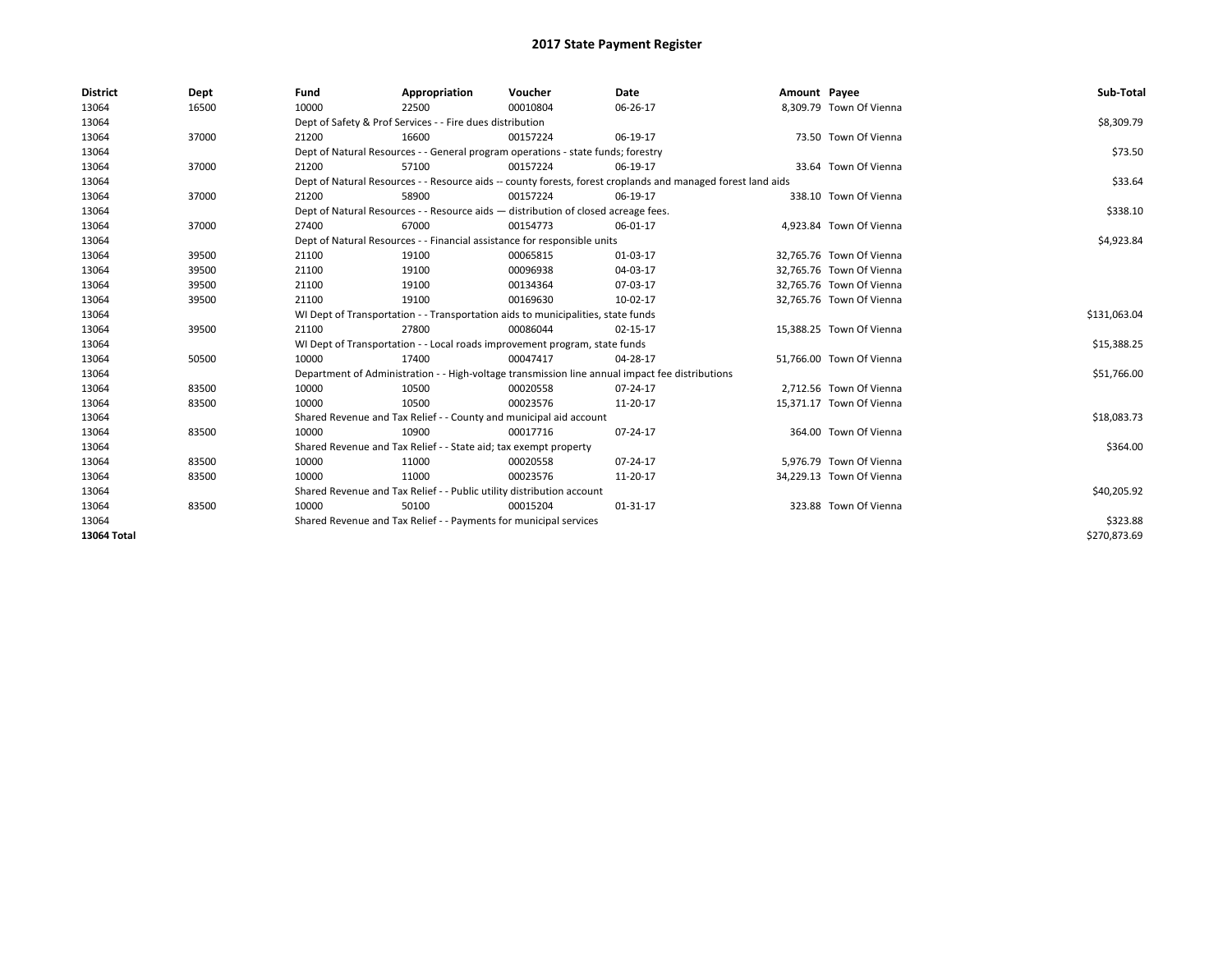| <b>District</b> | Dept  | Fund  | Appropriation                                                                                                | Voucher  | Date     | Amount Payee |                             | Sub-Total    |  |  |
|-----------------|-------|-------|--------------------------------------------------------------------------------------------------------------|----------|----------|--------------|-----------------------------|--------------|--|--|
| 13066           | 16500 | 10000 | 22500                                                                                                        | 00010805 | 06-26-17 |              | 26,953.50 Town Of Westport  |              |  |  |
| 13066           |       |       | Dept of Safety & Prof Services - - Fire dues distribution                                                    |          |          |              |                             | \$26,953.50  |  |  |
| 13066           | 37000 | 10000 | 50300                                                                                                        | 00126620 | 02-07-17 |              | 40,977.84 Town Of Westport  |              |  |  |
| 13066           | 37000 | 10000 | 50300                                                                                                        | 00126621 | 02-07-17 |              | 48.50 Town Of Westport      |              |  |  |
| 13066           | 37000 | 10000 | 50300                                                                                                        | 00143813 | 04-21-17 |              | 700.33 Town Of Westport     |              |  |  |
| 13066           | 37000 | 10000 | 50300                                                                                                        | 00143815 | 04-21-17 |              | 2,978.01 Town Of Westport   |              |  |  |
| 13066           |       |       | Dept of Natural Resources - - Aids in lieu of taxes - general fund                                           |          |          |              |                             | \$44,704.68  |  |  |
| 13066           | 37000 | 21200 | 16600                                                                                                        | 00157225 | 06-19-17 |              | 10.49 Town Of Westport      |              |  |  |
| 13066           |       |       | Dept of Natural Resources - - General program operations - state funds; forestry                             |          |          |              |                             | \$10.49      |  |  |
| 13066           | 37000 | 21200 | 57100                                                                                                        | 00157225 | 06-19-17 |              | 4.80 Town Of Westport       |              |  |  |
| 13066           |       |       | Dept of Natural Resources - - Resource aids -- county forests, forest croplands and managed forest land aids |          |          |              |                             | \$4.80       |  |  |
| 13066           | 37000 | 21200 | 57900                                                                                                        | 00143814 | 04-21-17 |              | 58.29 Town Of Westport      |              |  |  |
| 13066           | 37000 | 21200 | 57900                                                                                                        | 00143816 | 04-21-17 |              | 2.82 Town Of Westport       |              |  |  |
| 13066           |       |       | Dept of Natural Resources - - Aids in lieu of taxes - sum sufficient                                         |          |          |              |                             | \$61.11      |  |  |
| 13066           | 37000 | 21200 | 58900                                                                                                        | 00157225 | 06-19-17 |              | 48.24 Town Of Westport      |              |  |  |
| 13066           |       |       | Dept of Natural Resources - - Resource aids - distribution of closed acreage fees.                           |          |          |              |                             | \$48.24      |  |  |
| 13066           | 37000 | 27400 | 67000                                                                                                        | 00154082 | 06-01-17 |              | 6,657.56 Town Of Westport   |              |  |  |
| 13066           |       |       | Dept of Natural Resources - - Financial assistance for responsible units                                     |          |          |              |                             |              |  |  |
| 13066           | 39500 | 21100 | 19100                                                                                                        | 00065816 | 01-03-17 |              | 34,372.75 Town Of Westport  |              |  |  |
| 13066           | 39500 | 21100 | 19100                                                                                                        | 00096939 | 04-03-17 |              | 34,372.75 Town Of Westport  |              |  |  |
| 13066           | 39500 | 21100 | 19100                                                                                                        | 00134365 | 07-03-17 |              | 34,372.75 Town Of Westport  |              |  |  |
| 13066           | 39500 | 21100 | 19100                                                                                                        | 00169631 | 10-02-17 |              | 34,372.75 Town Of Westport  |              |  |  |
| 13066           |       |       | WI Dept of Transportation - - Transportation aids to municipalities, state funds                             |          |          |              |                             | \$137,491.00 |  |  |
| 13066           | 39500 | 21100 | 27800                                                                                                        | 00191885 | 11-14-17 |              | 15,388.25 Town Of Westport  |              |  |  |
| 13066           |       |       | WI Dept of Transportation - - Local roads improvement program, state funds                                   |          |          |              |                             | \$15,388.25  |  |  |
| 13066           | 39500 | 21100 | 27000                                                                                                        | 00091733 | 03-06-17 |              | 339,224.35 Town Of Westport |              |  |  |
| 13066           |       |       | WI Dept of Transportation - - Local roads improvement program. discretionary grants, state funds             |          |          |              |                             | \$339,224.35 |  |  |
| 13066           | 83500 | 10000 | 10500                                                                                                        | 00020559 | 07-24-17 |              | 6,138.73 Town Of Westport   |              |  |  |
| 13066           | 83500 | 10000 | 10500                                                                                                        | 00023577 | 11-20-17 |              | 38,616.28 Town Of Westport  |              |  |  |
| 13066           |       |       | Shared Revenue and Tax Relief - - County and municipal aid account                                           |          |          |              |                             | \$44,755.01  |  |  |
| 13066           | 83500 | 10000 | 10900                                                                                                        | 00017717 | 07-24-17 |              | 856.00 Town Of Westport     |              |  |  |
| 13066           |       |       | Shared Revenue and Tax Relief - - State aid; tax exempt property                                             |          |          |              |                             | \$856.00     |  |  |
| 13066           | 83500 | 10000 | 11000                                                                                                        | 00020559 | 07-24-17 |              | 3,238.86 Town Of Westport   |              |  |  |
| 13066           | 83500 | 10000 | 11000                                                                                                        | 00023577 | 11-20-17 |              | 17,326.43 Town Of Westport  |              |  |  |
| 13066           |       |       | Shared Revenue and Tax Relief - - Public utility distribution account                                        |          |          |              |                             | \$20,565.29  |  |  |
| 13066           | 83500 | 10000 | 50100                                                                                                        | 00015205 | 01-31-17 |              | 284.64 Town Of Westport     |              |  |  |
| 13066           |       |       | Shared Revenue and Tax Relief - - Payments for municipal services                                            |          |          |              |                             | \$284.64     |  |  |
| 13066 Total     |       |       |                                                                                                              |          |          |              |                             | \$637,004.92 |  |  |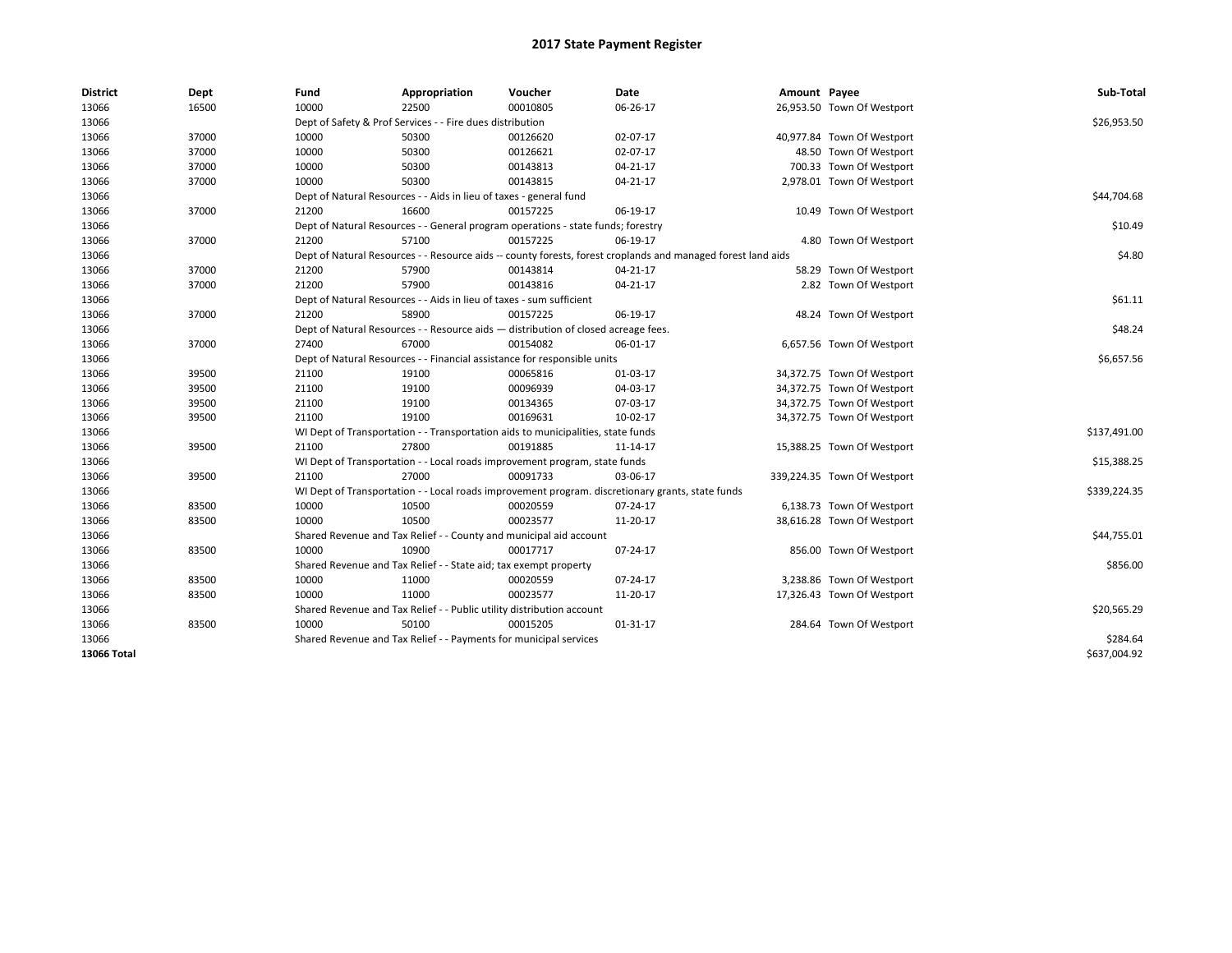| <b>District</b> | Dept  | Fund  | Appropriation                                                                                                | Voucher  | Date     | Amount Payee |                        | Sub-Total    |
|-----------------|-------|-------|--------------------------------------------------------------------------------------------------------------|----------|----------|--------------|------------------------|--------------|
| 13070           | 16500 | 10000 | 22500                                                                                                        | 00010806 | 06-26-17 |              | 2,447.23 Town Of York  |              |
| 13070           |       |       | Dept of Safety & Prof Services - - Fire dues distribution                                                    |          |          |              |                        | \$2,447.23   |
| 13070           | 37000 | 10000 | 50300                                                                                                        | 00143846 | 04-21-17 |              | 969.11 Town Of York    |              |
| 13070           |       |       | Dept of Natural Resources - - Aids in lieu of taxes - general fund                                           |          |          |              |                        | \$969.11     |
| 13070           | 37000 | 21200 | 16600                                                                                                        | 00157226 | 06-19-17 |              | 50.69 Town Of York     |              |
| 13070           |       |       | Dept of Natural Resources - - General program operations - state funds; forestry                             |          |          |              |                        | \$50.69      |
| 13070           | 37000 | 21200 | 57100                                                                                                        | 00157226 | 06-19-17 |              | 23.20 Town Of York     |              |
| 13070           |       |       | Dept of Natural Resources - - Resource aids -- county forests, forest croplands and managed forest land aids |          |          |              |                        | \$23.20      |
| 13070           | 37000 | 21200 | 57900                                                                                                        | 00143847 | 04-21-17 |              | 155.20 Town Of York    |              |
| 13070           |       |       | Dept of Natural Resources - - Aids in lieu of taxes - sum sufficient                                         |          |          |              |                        | \$155.20     |
| 13070           | 37000 | 21200 | 58900                                                                                                        | 00157226 | 06-19-17 |              | 233.18 Town Of York    |              |
| 13070           |       |       | Dept of Natural Resources - - Resource aids - distribution of closed acreage fees.                           |          |          |              |                        | \$233.18     |
| 13070           | 37000 | 27400 | 67000                                                                                                        | 00154413 | 06-01-17 |              | 1,640.22 Town Of York  |              |
| 13070           |       |       | Dept of Natural Resources - - Financial assistance for responsible units                                     |          |          |              |                        | \$1,640.22   |
| 13070           | 39500 | 21100 | 19100                                                                                                        | 00065817 | 01-03-17 |              | 25,504.66 Town Of York |              |
| 13070           | 39500 | 21100 | 19100                                                                                                        | 00096940 | 04-03-17 |              | 25,504.66 Town Of York |              |
| 13070           | 39500 | 21100 | 19100                                                                                                        | 00134366 | 07-03-17 |              | 25,504.66 Town Of York |              |
| 13070           | 39500 | 21100 | 19100                                                                                                        | 00169632 | 10-02-17 |              | 25,504.68 Town Of York |              |
| 13070           |       |       | WI Dept of Transportation - - Transportation aids to municipalities, state funds                             |          |          |              |                        | \$102,018.66 |
| 13070           | 83500 | 10000 | 10500                                                                                                        | 00020560 | 07-24-17 |              | 1,441.50 Town Of York  |              |
| 13070           | 83500 | 10000 | 10500                                                                                                        | 00023578 | 11-20-17 |              | 8,168.51 Town Of York  |              |
| 13070           |       |       | Shared Revenue and Tax Relief - - County and municipal aid account                                           |          |          |              |                        | \$9,610.01   |
| 13070           | 83500 | 10000 | 10900                                                                                                        | 00017718 | 07-24-17 |              | 55.00 Town Of York     |              |
| 13070           |       |       | Shared Revenue and Tax Relief - - State aid; tax exempt property                                             |          |          |              |                        | \$55.00      |
| 13070           | 83500 | 10000 | 11000                                                                                                        | 00020560 | 07-24-17 |              | 15.48 Town Of York     |              |
| 13070           | 83500 | 10000 | 11000                                                                                                        | 00023578 | 11-20-17 |              | 85.35 Town Of York     |              |
| 13070           |       |       | Shared Revenue and Tax Relief - - Public utility distribution account                                        |          |          |              |                        | \$100.83     |
| 13070 Total     |       |       |                                                                                                              |          |          |              |                        | \$117.303.33 |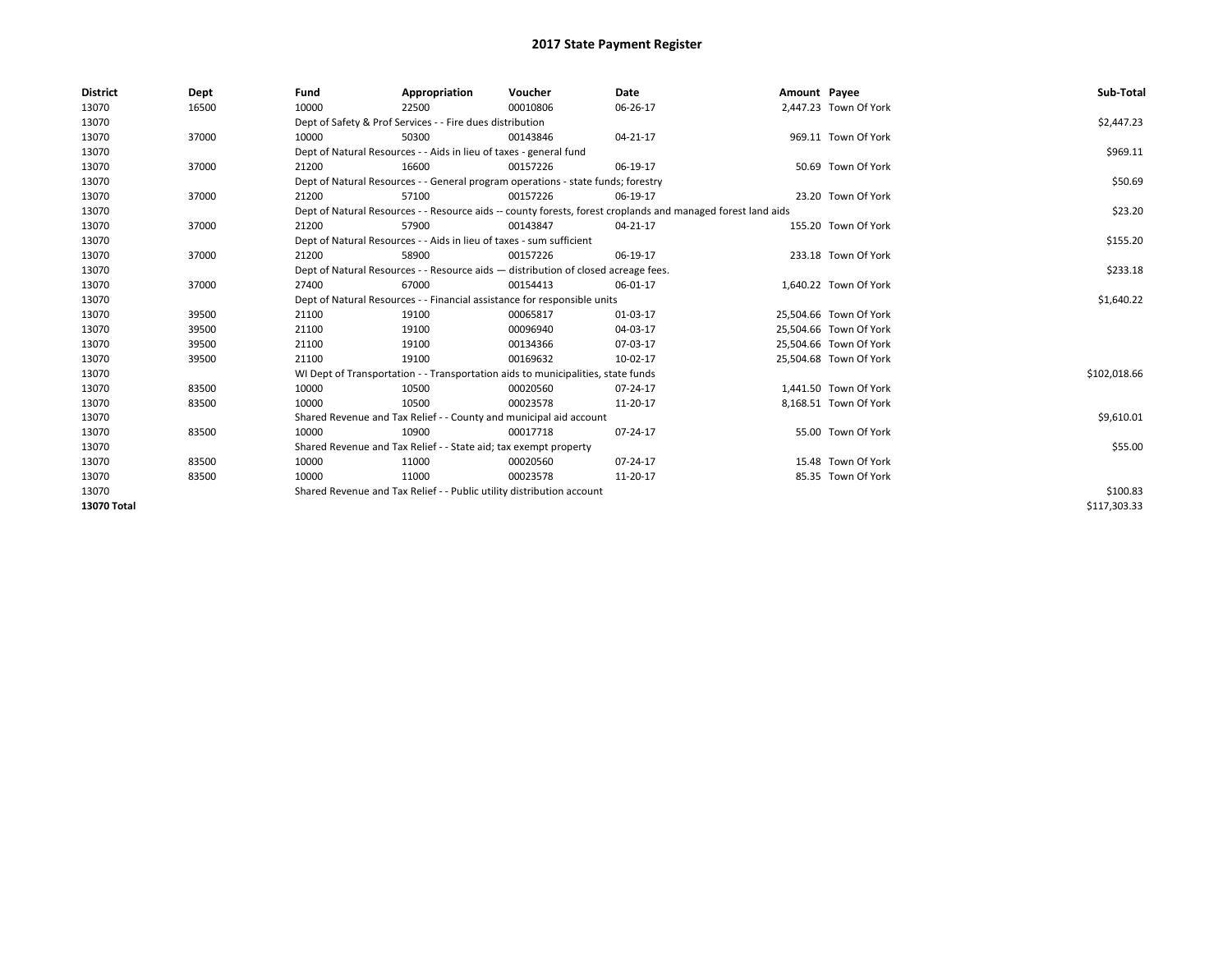| <b>District</b> | Dept  | Fund  | Appropriation                                                                    | Voucher  | <b>Date</b> | Amount Payee |                                  | Sub-Total    |  |  |
|-----------------|-------|-------|----------------------------------------------------------------------------------|----------|-------------|--------------|----------------------------------|--------------|--|--|
| 13106           | 16500 | 10000 | 22500                                                                            | 00010807 | 06-26-17    |              | 8,313.56 Village Of Belleville   |              |  |  |
| 13106           |       |       | Dept of Safety & Prof Services - - Fire dues distribution                        |          |             |              |                                  | \$8,313.56   |  |  |
| 13106           | 37000 | 27400 | 67000                                                                            | 00154887 | 06-01-17    |              | 11,959.30 Village Of Belleville  |              |  |  |
| 13106           |       |       | Dept of Natural Resources - - Financial assistance for responsible units         |          |             |              |                                  | \$11,959.30  |  |  |
| 13106           | 39500 | 21100 | 18500                                                                            | 00115547 | 06-07-17    |              | 3,945.01 Village Of Belleville   |              |  |  |
| 13106           |       |       | WI Dept of Transportation - - Highway safety, local assistance, federal funds    |          |             |              |                                  | \$3,945.01   |  |  |
| 13106           | 39500 | 21100 | 19100                                                                            | 00065818 | 01-03-17    |              | 31,357.21 Village Of Belleville  |              |  |  |
| 13106           | 39500 | 21100 | 19100                                                                            | 00096941 | 04-03-17    |              | 31,357.21 Village Of Belleville  |              |  |  |
| 13106           | 39500 | 21100 | 19100                                                                            | 00134367 | 07-03-17    |              | 31,357.21 Village Of Belleville  |              |  |  |
| 13106           | 39500 | 21100 | 19100                                                                            | 00169633 | 10-02-17    |              | 31,357.23 Village Of Belleville  |              |  |  |
| 13106           |       |       | WI Dept of Transportation - - Transportation aids to municipalities, state funds |          |             |              |                                  |              |  |  |
| 13106           | 39500 | 21100 | 27800                                                                            | 00133411 | 06-27-17    |              | 18,936.35 Village Of Belleville  |              |  |  |
| 13106           |       |       | WI Dept of Transportation - - Local roads improvement program, state funds       |          |             |              |                                  | \$18,936.35  |  |  |
| 13106           | 45500 | 10000 | 23100                                                                            | 00039651 | 12-22-17    |              | 960.00 Village Of Belleville     |              |  |  |
| 13106           |       |       | Department of Justice - - Law enforcement training fund, local assistance        |          |             |              |                                  | \$960.00     |  |  |
| 13106           | 83500 | 10000 | 10500                                                                            | 00020561 | 07-24-17    |              | 19,270.53 Village Of Belleville  |              |  |  |
| 13106           | 83500 | 10000 | 10500                                                                            | 00023579 | 11-20-17    |              | 109,199.64 Village Of Belleville |              |  |  |
| 13106           |       |       | Shared Revenue and Tax Relief - - County and municipal aid account               |          |             |              |                                  | \$128,470.17 |  |  |
| 13106           | 83500 | 10000 | 10900                                                                            | 00017719 | 07-24-17    |              | 32,831.00 Village Of Belleville  |              |  |  |
| 13106           | 83500 | 10000 | 10900                                                                            | 00019718 | 07-24-17    |              | 596.00 Village Of Belleville     |              |  |  |
| 13106           |       |       | Shared Revenue and Tax Relief - - State aid; tax exempt property                 |          |             |              |                                  | \$33,427.00  |  |  |
| 13106           | 83500 | 10000 | 11000                                                                            | 00020561 | 07-24-17    |              | 246.49 Village Of Belleville     |              |  |  |
| 13106           | 83500 | 10000 | 11000                                                                            | 00023579 | 11-20-17    |              | 1,141.68 Village Of Belleville   |              |  |  |
| 13106           |       |       | Shared Revenue and Tax Relief - - Public utility distribution account            |          |             |              |                                  |              |  |  |
| 13106 Total     |       |       |                                                                                  |          |             |              |                                  | \$332,828.42 |  |  |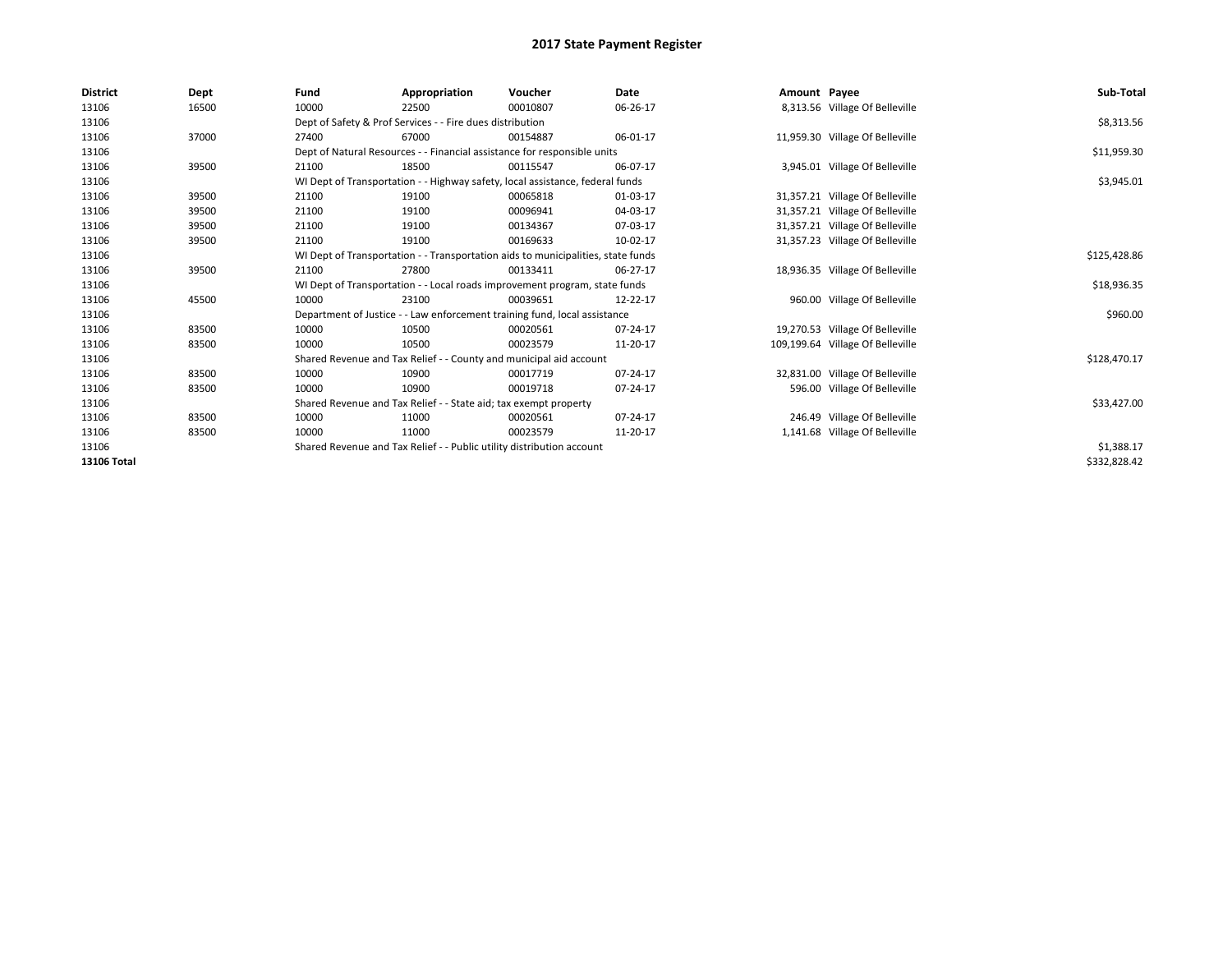| <b>District</b>    | Dept  | Fund  | Appropriation                                                                       | Voucher  | Date     | Amount Payee |                                   | Sub-Total    |
|--------------------|-------|-------|-------------------------------------------------------------------------------------|----------|----------|--------------|-----------------------------------|--------------|
| 13107              | 16500 | 10000 | 22500                                                                               | 00010808 | 06-26-17 |              | 4,350.69 Black Earth, Village of  |              |
| 13107              |       |       | Dept of Safety & Prof Services - - Fire dues distribution                           |          |          |              |                                   | \$4,350.69   |
| 13107              | 37000 | 10000 | 50300                                                                               | 00143853 | 04-21-17 |              | 30.97 Black Earth, Village of     |              |
| 13107              |       |       | Dept of Natural Resources - - Aids in lieu of taxes - general fund                  |          |          |              |                                   | \$30.97      |
| 13107              | 37000 | 27400 | 67000                                                                               | 00154510 | 06-01-17 |              | 4,842.22 Black Earth, Village of  |              |
| 13107              |       |       | Dept of Natural Resources - - Financial assistance for responsible units            |          |          |              |                                   | \$4,842.22   |
| 13107              | 39500 | 21100 | 19100                                                                               | 00065819 | 01-03-17 |              | 18,888.99 Black Earth, Village of |              |
| 13107              | 39500 | 21100 | 19100                                                                               | 00096942 | 04-03-17 |              | 18,888.99 Black Earth, Village of |              |
| 13107              | 39500 | 21100 | 19100                                                                               | 00134368 | 07-03-17 |              | 18,888.99 Black Earth, Village of |              |
| 13107              | 39500 | 21100 | 19100                                                                               | 00169634 | 10-02-17 |              | 18,888.99 Black Earth, Village of |              |
| 13107              |       |       | WI Dept of Transportation - - Transportation aids to municipalities, state funds    |          |          |              |                                   | \$75,555.96  |
| 13107              | 39500 | 21100 | 36500                                                                               | 00073301 | 01-12-17 |              | 164.26 Black Earth, Village of    |              |
| 13107              | 39500 | 21100 | 36500                                                                               | 00084026 | 02-08-17 |              | 173.09 Black Earth, Village of    |              |
| 13107              | 39500 | 21100 | 36500                                                                               | 00092121 | 03-07-17 |              | 269.73 Black Earth, Village of    |              |
| 13107              | 39500 | 21100 | 36500                                                                               | 00103704 | 04-07-17 |              | 6.12 Black Earth, Village of      |              |
| 13107              | 39500 | 21100 | 36500                                                                               | 00112597 | 05-03-17 |              | 182.91 Black Earth, Village of    |              |
| 13107              | 39500 | 21100 | 36500                                                                               | 00124239 | 06-05-17 |              | 126.62 Black Earth, Village of    |              |
| 13107              | 39500 | 21100 | 36500                                                                               | 00138665 | 06-30-17 |              | 138.95 Black Earth, Village of    |              |
| 13107              | 39500 | 21100 | 36500                                                                               | 00155129 | 08-16-17 |              | 123.27 Black Earth, Village of    |              |
| 13107              | 39500 | 21100 | 36500                                                                               | 00165382 | 09-15-17 | 147.17       | Black Earth, Village of           |              |
| 13107              | 39500 | 21100 | 36500                                                                               | 00175971 | 10-06-17 |              | 147.19 Black Earth, Village of    |              |
| 13107              | 39500 | 21100 | 36500                                                                               | 00189653 | 11-08-17 |              | 177.14 Black Earth, Village of    |              |
| 13107              | 39500 | 21100 | 36500                                                                               | 00198172 | 12-05-17 |              | 171.14 Black Earth, Village of    |              |
| 13107              |       |       | WI Dept of Transportation - - Highway system management and operations, state funds |          |          |              |                                   | \$1,827.59   |
| 13107              | 83500 | 10000 | 10500                                                                               | 00020562 | 07-24-17 |              | 11,681.95 Black Earth, Village of |              |
| 13107              | 83500 | 10000 | 10500                                                                               | 00023580 | 11-20-17 |              | 66,197.71 Black Earth, Village of |              |
| 13107              |       |       | Shared Revenue and Tax Relief - - County and municipal aid account                  |          |          |              |                                   | \$77,879.66  |
| 13107              | 83500 | 10000 | 10900                                                                               | 00017720 | 07-24-17 |              | 30.00 Black Earth, Village of     |              |
| 13107              | 83500 | 10000 | 10900                                                                               | 00019719 | 07-24-17 |              | 1,859.00 Black Earth, Village of  |              |
| 13107              |       |       | Shared Revenue and Tax Relief - - State aid; tax exempt property                    |          |          |              |                                   | \$1,889.00   |
| 13107              | 83500 | 10000 | 11000                                                                               | 00020562 | 07-24-17 |              | 0.02 Black Earth, Village of      |              |
| 13107              | 83500 | 10000 | 11000                                                                               | 00023580 | 11-20-17 |              | 0.14 Black Earth, Village of      |              |
| 13107              |       |       | Shared Revenue and Tax Relief - - Public utility distribution account               |          |          |              |                                   | \$0.16       |
| <b>13107 Total</b> |       |       |                                                                                     |          |          |              |                                   | \$166,376.25 |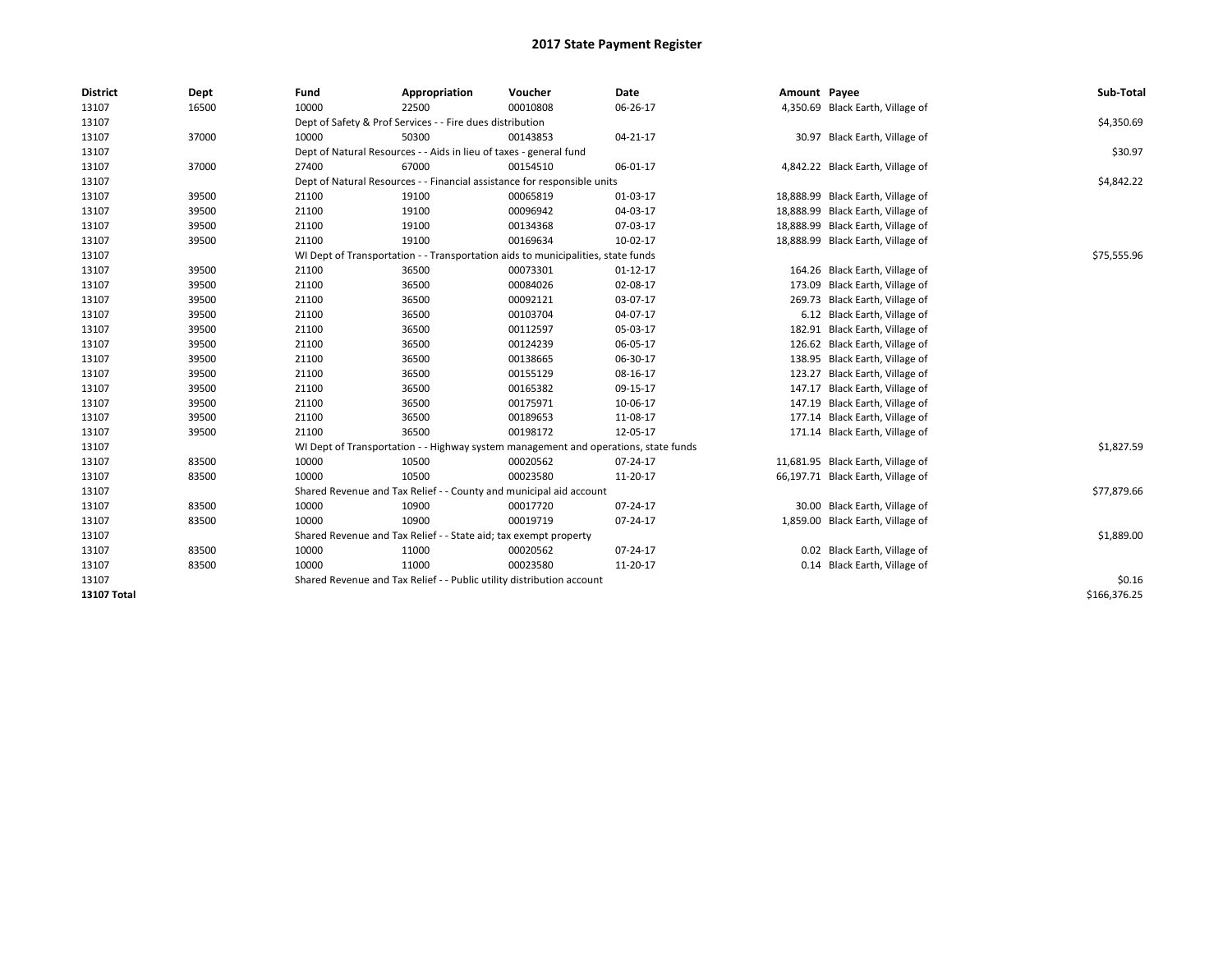| <b>District</b>    | Dept  | Fund  | Appropriation                                                                    | Voucher  | <b>Date</b> | Amount Payee |                                  | Sub-Total    |
|--------------------|-------|-------|----------------------------------------------------------------------------------|----------|-------------|--------------|----------------------------------|--------------|
| 13108              | 11500 | 27400 | 77800                                                                            | 00019102 | 02-24-17    |              | 984.00 Village Of Blue Mounds    |              |
| 13108              |       |       | Dept of Ag, Trade & Cons Protc - - CLEAN SWEEP GRANTS                            |          |             |              |                                  | \$984.00     |
| 13108              | 16500 | 10000 | 22500                                                                            | 00010809 | 06-26-17    |              | 2,877.31 Village Of Blue Mounds  |              |
| 13108              |       |       | Dept of Safety & Prof Services - - Fire dues distribution                        |          |             |              |                                  | \$2,877.31   |
| 13108              | 37000 | 10000 | 50300                                                                            | 00142790 | 04-21-17    |              | 192.81 Village Of Blue Mounds    |              |
| 13108              |       |       | Dept of Natural Resources - - Aids in lieu of taxes - general fund               |          |             |              |                                  | \$192.81     |
| 13108              | 37000 | 27400 | 67000                                                                            | 00154285 | 06-01-17    |              | 2,205.98 Village Of Blue Mounds  |              |
| 13108              |       |       | Dept of Natural Resources - - Financial assistance for responsible units         |          |             |              |                                  | \$2,205.98   |
| 13108              | 39500 | 21100 | 19100                                                                            | 00065820 | 01-03-17    |              | 13,795.42 Village Of Blue Mounds |              |
| 13108              | 39500 | 21100 | 19100                                                                            | 00096943 | 04-03-17    |              | 13,795.42 Village Of Blue Mounds |              |
| 13108              | 39500 | 21100 | 19100                                                                            | 00134369 | 07-03-17    |              | 13,795.42 Village Of Blue Mounds |              |
| 13108              | 39500 | 21100 | 19100                                                                            | 00169635 | 10-02-17    |              | 13,795.43 Village Of Blue Mounds |              |
| 13108              |       |       | WI Dept of Transportation - - Transportation aids to municipalities, state funds |          |             |              |                                  | \$55,181.69  |
| 13108              | 45500 | 10000 | 23100                                                                            | 00026685 | 04-14-17    |              | 320.00 Village Of Blue Mounds    |              |
| 13108              |       |       | Department of Justice - - Law enforcement training fund, local assistance        |          |             |              |                                  | \$320.00     |
| 13108              | 83500 | 10000 | 10500                                                                            | 00020563 | 07-24-17    |              | 17,447.08 Village Of Blue Mounds |              |
| 13108              | 83500 | 10000 | 10500                                                                            | 00023581 | 11-20-17    |              | 98,866.80 Village Of Blue Mounds |              |
| 13108              |       |       | Shared Revenue and Tax Relief - - County and municipal aid account               |          |             |              |                                  | \$116,313.88 |
| 13108              | 83500 | 10000 | 10900                                                                            | 00017721 | 07-24-17    |              | 341.00 Village Of Blue Mounds    |              |
| 13108              | 83500 | 10000 | 10900                                                                            | 00019720 | 07-24-17    |              | 3,686.00 Village Of Blue Mounds  |              |
| 13108              |       |       | Shared Revenue and Tax Relief - - State aid; tax exempt property                 |          |             |              |                                  | \$4,027.00   |
| 13108              | 83500 | 52100 | 36300                                                                            | 00015741 | 03-27-17    |              | 6,231.02 Village Of Blue Mounds  |              |
| 13108              |       |       | Shared Revenue and Tax Relief - - Lottery and gaming credit                      |          |             |              |                                  | \$6,231.02   |
| <b>13108 Total</b> |       |       |                                                                                  |          |             |              |                                  | \$188,333.69 |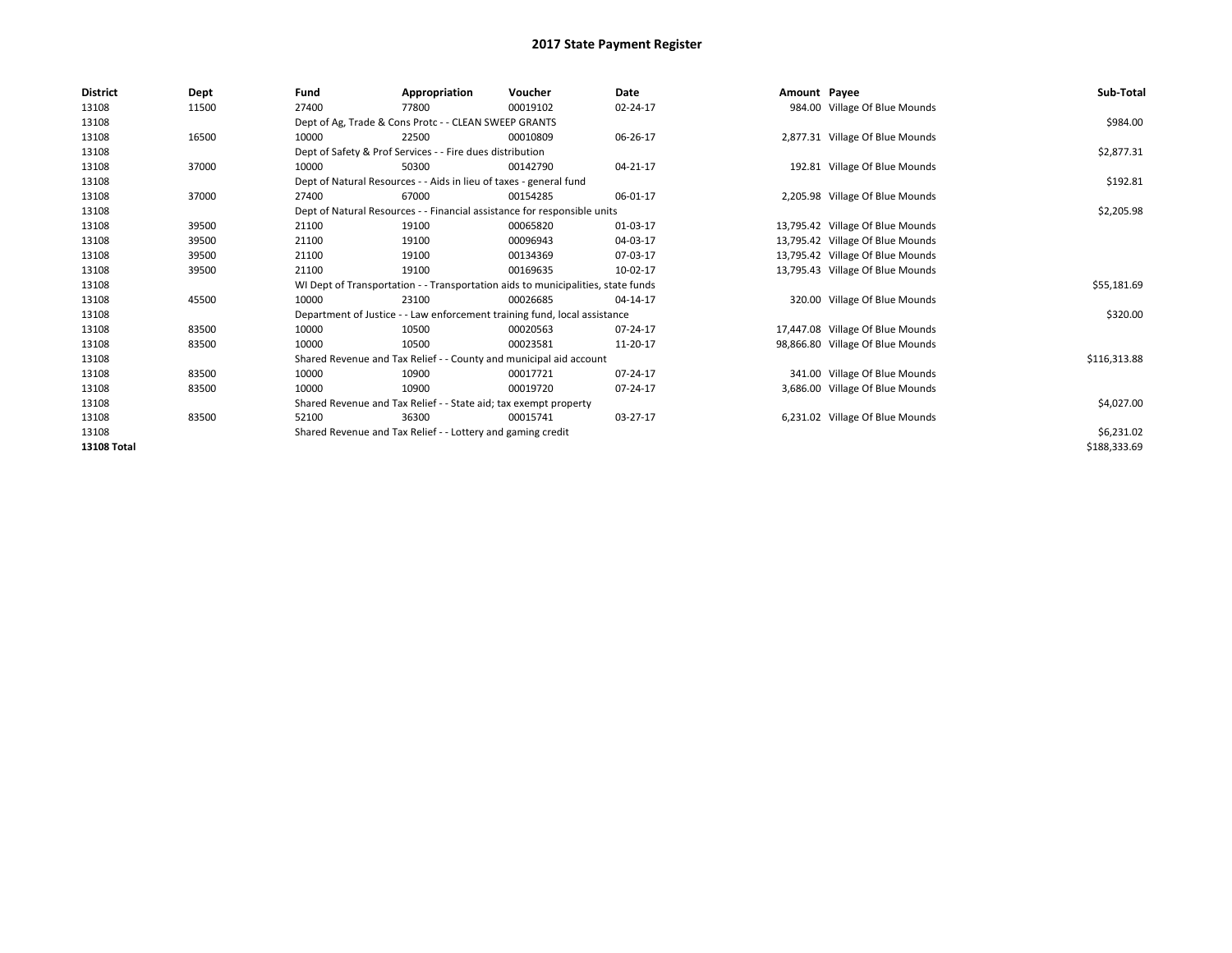| <b>District</b> | Dept  | Fund  | Appropriation                                                                 | Voucher  | Date     | Amount Payee |                              | Sub-Total  |
|-----------------|-------|-------|-------------------------------------------------------------------------------|----------|----------|--------------|------------------------------|------------|
| 13109           | 16500 | 10000 | 22500                                                                         | 00012419 | 06-30-17 |              | 3,625.40 Village of Brooklyn |            |
| 13109           |       |       | Dept of Safety & Prof Services - - Fire dues distribution                     |          |          |              |                              | \$3,625.40 |
| 13109           | 39500 | 21100 | 18500                                                                         | 00179146 | 10-26-17 |              | 800.95 Village of Brooklyn   |            |
| 13109           |       |       | WI Dept of Transportation - - Highway safety, local assistance, federal funds |          |          |              |                              | \$800.95   |
| 13109           | 45500 | 10000 | 23100                                                                         | 00021562 | 01-03-17 |              | 320.00 Village of Brooklyn   |            |
| 13109           | 45500 | 10000 | 23100                                                                         | 00039570 | 12-22-17 |              | 480.00 Village of Brooklyn   |            |
| 13109           |       |       | Department of Justice - - Law enforcement training fund, local assistance     |          |          |              |                              | \$800.00   |
| 13109           | 83500 | 10000 | 10900                                                                         | 00017722 | 07-24-17 |              | 112.00 Village of Brooklyn   |            |
| 13109           |       |       | Shared Revenue and Tax Relief - - State aid; tax exempt property              |          |          |              |                              | \$112.00   |
| 13109 Total     |       |       |                                                                               |          |          |              |                              | \$5,338.35 |
|                 |       |       |                                                                               |          |          |              |                              |            |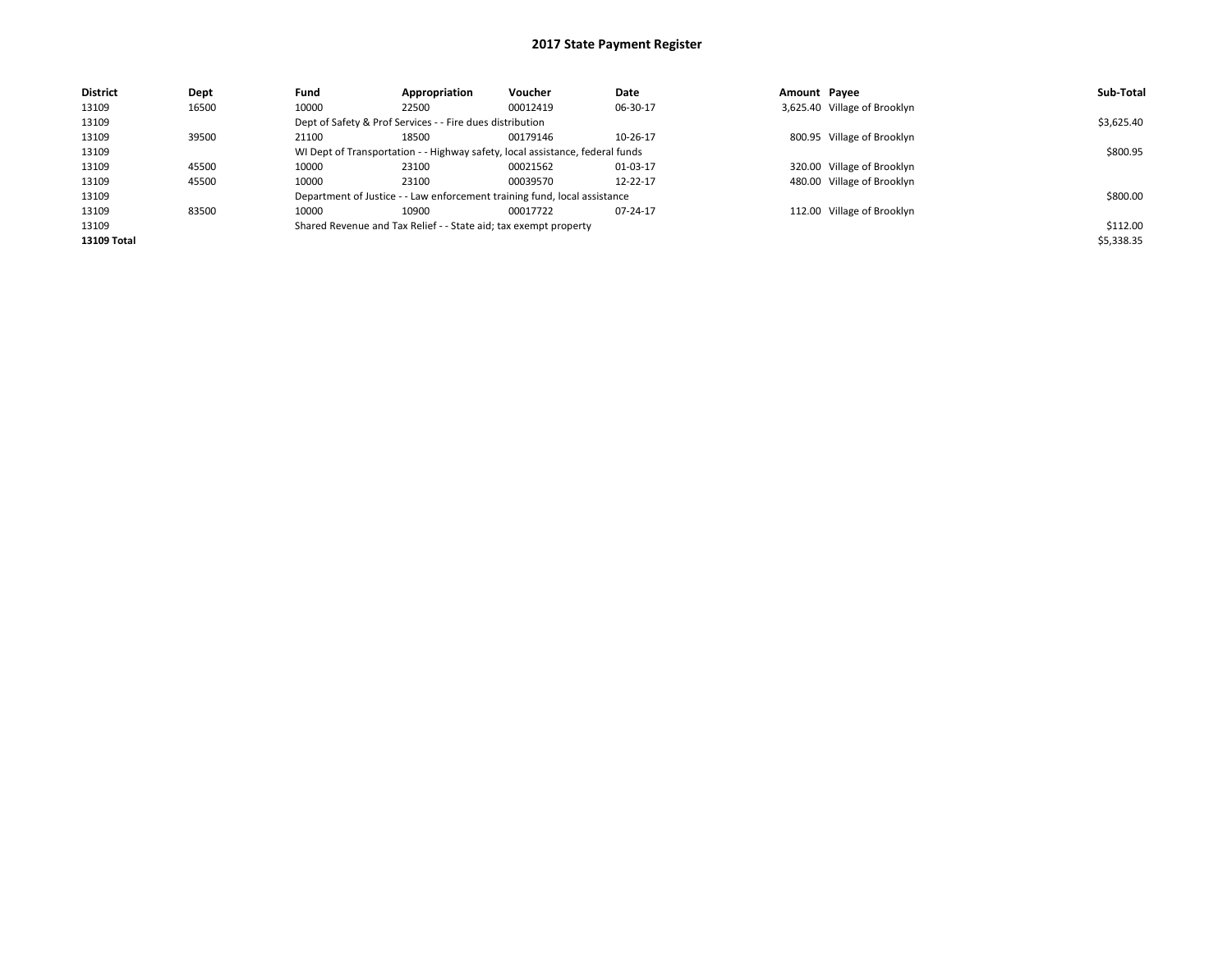| <b>District</b>    | <b>Dept</b> | Fund                                                                     | Appropriation                                                    | <b>Voucher</b>                                                                   | Date     | Amount Payee |                                | Sub-Total    |
|--------------------|-------------|--------------------------------------------------------------------------|------------------------------------------------------------------|----------------------------------------------------------------------------------|----------|--------------|--------------------------------|--------------|
| 13111              | 16500       | 10000                                                                    | 22500                                                            | 00010810                                                                         | 06-26-17 |              | 6,327.84 Village Of Cambridge  |              |
| 13111              |             |                                                                          | Dept of Safety & Prof Services - - Fire dues distribution        |                                                                                  |          |              |                                | \$6,327.84   |
| 13111              | 37000       | 27400                                                                    | 67000                                                            | 00154941                                                                         | 06-01-17 |              | 3,941.29 Village Of Cambridge  |              |
| 13111              |             | Dept of Natural Resources - - Financial assistance for responsible units |                                                                  | \$3,941.29                                                                       |          |              |                                |              |
| 13111              | 39500       | 21100                                                                    | 19100                                                            | 00065821                                                                         | 01-03-17 |              | 20,816.69 Village Of Cambridge |              |
| 13111              | 39500       | 21100                                                                    | 19100                                                            | 00096944                                                                         | 04-03-17 |              | 20,816.69 Village Of Cambridge |              |
| 13111              | 39500       | 21100                                                                    | 19100                                                            | 00134370                                                                         | 07-03-17 |              | 20,816.69 Village Of Cambridge |              |
| 13111              | 39500       | 21100                                                                    | 19100                                                            | 00169636                                                                         | 10-02-17 |              | 20,816.71 Village Of Cambridge |              |
| 13111              |             |                                                                          |                                                                  | WI Dept of Transportation - - Transportation aids to municipalities, state funds |          |              |                                | \$83,266.78  |
| 13111              | 43500       | 00005                                                                    | 16300                                                            | 01LGS                                                                            | 11-17-17 |              | 4,641.51 Village Of Cambridge  |              |
| 13111              |             |                                                                          | Department of Health Services - - Guardianship grant program     |                                                                                  |          |              |                                | \$4,641.51   |
| 13111              | 83500       | 10000                                                                    | 10500                                                            | 00020564                                                                         | 07-24-17 |              | 8,922.51 Village Of Cambridge  |              |
| 13111              | 83500       | 10000                                                                    | 10500                                                            | 00023582                                                                         | 11-20-17 |              | 45,919.36 Village Of Cambridge |              |
| 13111              |             |                                                                          |                                                                  | Shared Revenue and Tax Relief - - County and municipal aid account               |          |              |                                | \$54,841.87  |
| 13111              | 83500       | 10000                                                                    | 10900                                                            | 00017723                                                                         | 07-24-17 |              | 651.00 Village Of Cambridge    |              |
| 13111              | 83500       | 10000                                                                    | 10900                                                            | 00019721                                                                         | 07-24-17 |              | 862.00 Village Of Cambridge    |              |
| 13111              |             |                                                                          | Shared Revenue and Tax Relief - - State aid; tax exempt property |                                                                                  |          |              |                                | \$1,513.00   |
| <b>13111 Total</b> |             |                                                                          |                                                                  |                                                                                  |          |              |                                | \$154,532.29 |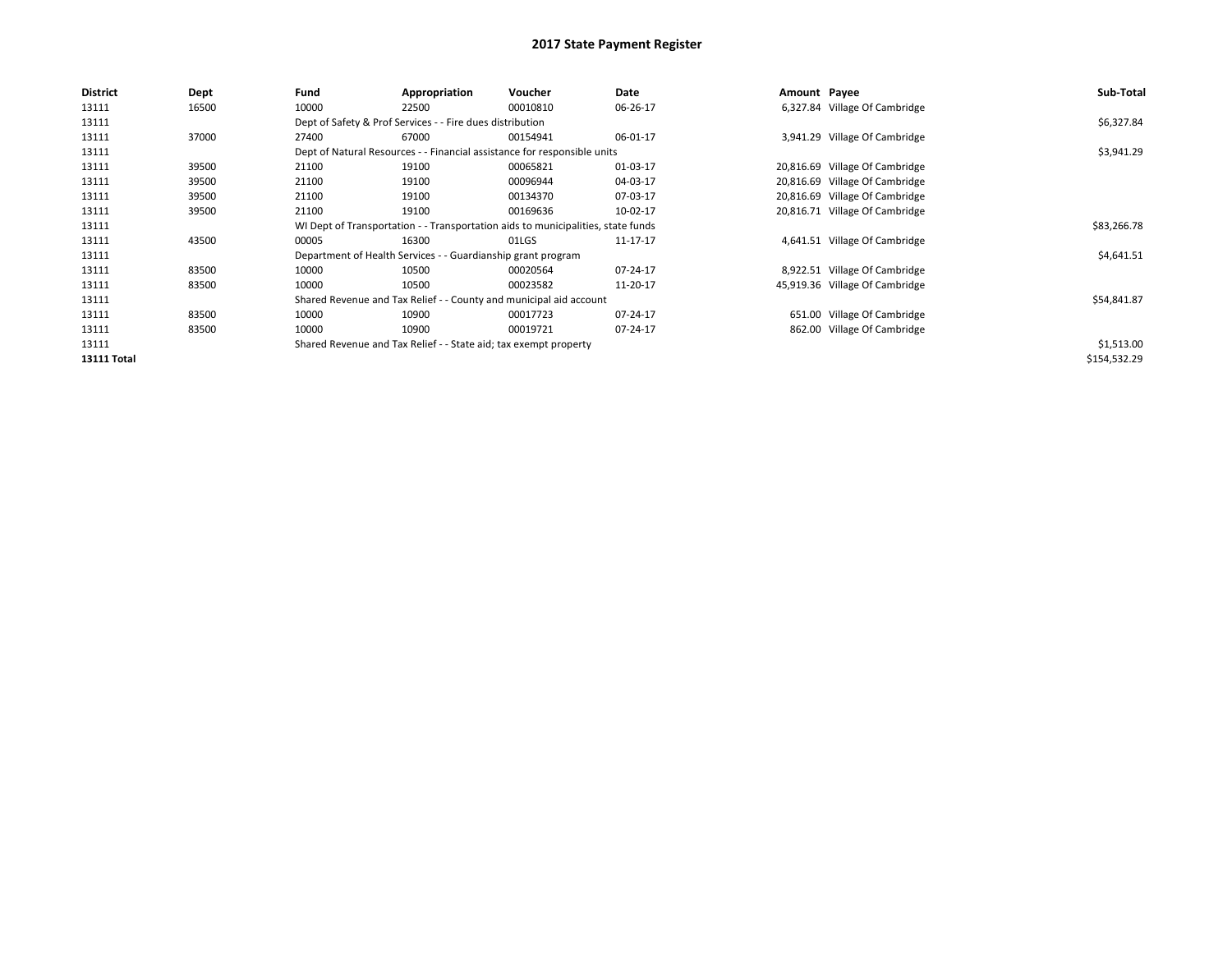| <b>District</b>    | Dept  | Fund  | Appropriation                                                                    | Voucher  | Date     | Amount Payee |                                    | Sub-Total    |  |
|--------------------|-------|-------|----------------------------------------------------------------------------------|----------|----------|--------------|------------------------------------|--------------|--|
| 13112              | 16500 | 10000 | 22500                                                                            | 00010811 | 06-26-17 |              | 27,412.44 Village Of Cottage Grove |              |  |
| 13112              |       |       | Dept of Safety & Prof Services - - Fire dues distribution                        |          |          |              |                                    | \$27,412.44  |  |
| 13112              | 37000 | 27400 | 67000                                                                            | 00154867 | 06-01-17 |              | 9,649.58 Village Of Cottage Grove  |              |  |
| 13112              |       |       | Dept of Natural Resources - - Financial assistance for responsible units         |          |          |              |                                    | \$9,649.58   |  |
| 13112              | 39500 | 21100 | 19100                                                                            | 00065822 | 01-03-17 |              | 71,018.60 Village Of Cottage Grove |              |  |
| 13112              | 39500 | 21100 | 19100                                                                            | 00096945 | 04-03-17 |              | 71,018.60 Village Of Cottage Grove |              |  |
| 13112              | 39500 | 21100 | 19100                                                                            | 00134371 | 07-03-17 |              | 71,018.60 Village Of Cottage Grove |              |  |
| 13112              | 39500 | 21100 | 19100                                                                            | 00169637 | 10-02-17 |              | 71,018.60 Village Of Cottage Grove |              |  |
| 13112              |       |       | WI Dept of Transportation - - Transportation aids to municipalities, state funds |          |          |              |                                    | \$284,074.40 |  |
| 13112              | 43500 | 00005 | 16300                                                                            | 01LGS    | 11-17-17 |              | 4,924.53 Village Of Cottage Grove  |              |  |
| 13112              |       |       | Department of Health Services - - Guardianship grant program                     |          |          |              |                                    |              |  |
| 13112              | 45500 | 10000 | 23100                                                                            | 00021540 | 01-03-17 |              | 1,600.00 Village Of Cottage Grove  |              |  |
| 13112              | 45500 | 10000 | 23100                                                                            | 00039162 | 12-26-17 |              | 2,080.00 Village Of Cottage Grove  |              |  |
| 13112              |       |       | Department of Justice - - Law enforcement training fund, local assistance        |          |          |              |                                    | \$3,680.00   |  |
| 13112              | 83500 | 10000 | 10500                                                                            | 00020565 | 07-24-17 |              | 6,900.69 Village Of Cottage Grove  |              |  |
| 13112              | 83500 | 10000 | 10500                                                                            | 00023583 | 11-20-17 |              | 34,179.37 Village Of Cottage Grove |              |  |
| 13112              |       |       | Shared Revenue and Tax Relief - - County and municipal aid account               |          |          |              |                                    | \$41,080.06  |  |
| 13112              | 83500 | 10000 | 10900                                                                            | 00017724 | 07-24-17 |              | 2,378.00 Village Of Cottage Grove  |              |  |
| 13112              | 83500 | 10000 | 10900                                                                            | 00019722 | 07-24-17 |              | 39,598.00 Village Of Cottage Grove |              |  |
| 13112              |       |       | Shared Revenue and Tax Relief - - State aid; tax exempt property                 |          |          |              |                                    | \$41,976.00  |  |
| 13112              | 83500 | 10000 | 11000                                                                            | 00020565 | 07-24-17 |              | 41.98 Village Of Cottage Grove     |              |  |
| 13112              | 83500 | 10000 | 11000                                                                            | 00023583 | 11-20-17 |              | 239.63 Village Of Cottage Grove    |              |  |
| 13112              |       |       | Shared Revenue and Tax Relief - - Public utility distribution account            |          |          |              |                                    | \$281.61     |  |
| <b>13112 Total</b> |       |       |                                                                                  |          |          |              |                                    | \$413,078.62 |  |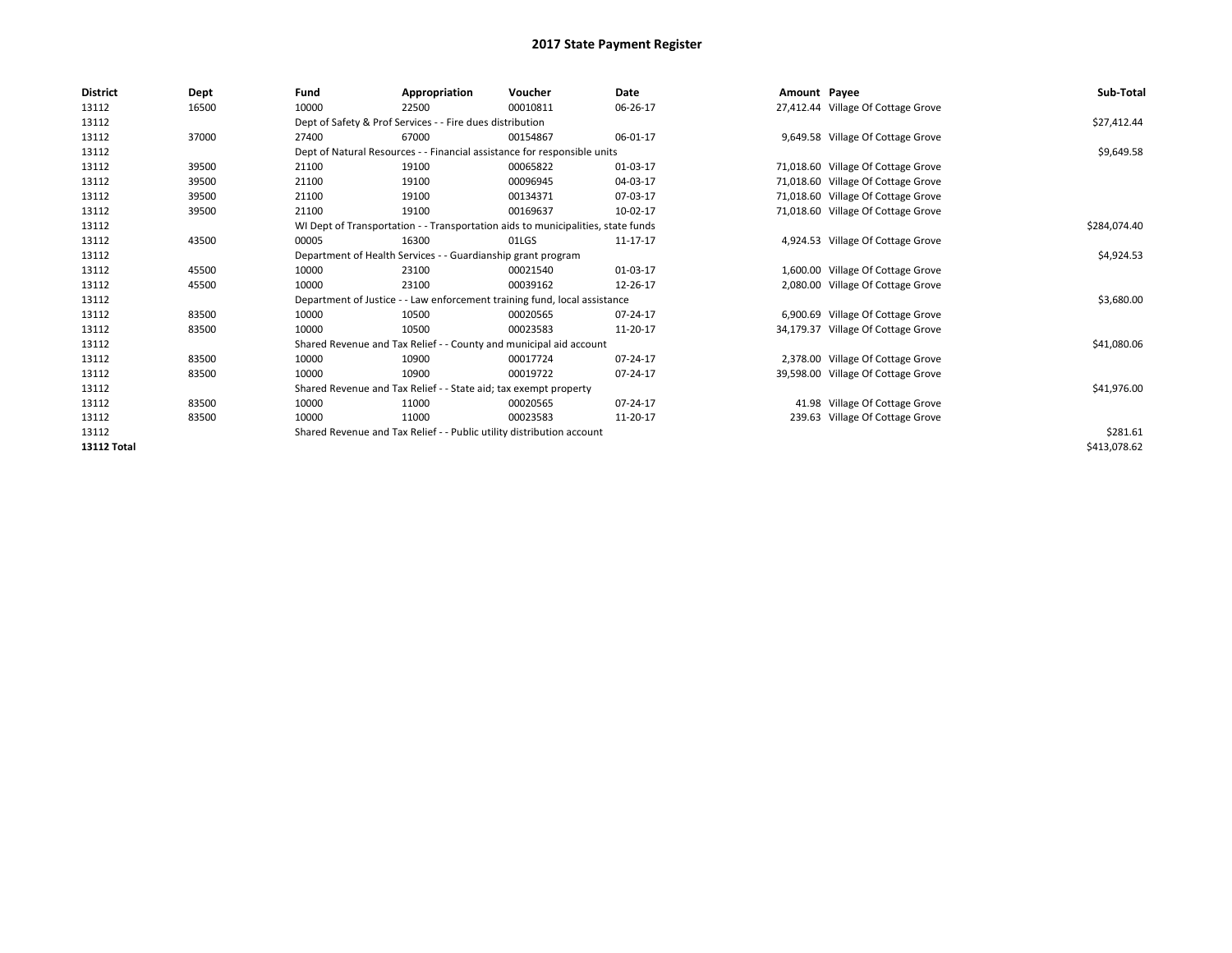| <b>District</b>    | Dept  | Fund  | Appropriation                                                                      | Voucher  | Date                                                                                                         | Amount Payee |                                   | Sub-Total    |
|--------------------|-------|-------|------------------------------------------------------------------------------------|----------|--------------------------------------------------------------------------------------------------------------|--------------|-----------------------------------|--------------|
| 13113              | 16500 | 10000 | 22500                                                                              | 00010812 | 06-26-17                                                                                                     |              | 14,350.61 Village Of Cross Plains |              |
| 13113              |       |       | Dept of Safety & Prof Services - - Fire dues distribution                          |          |                                                                                                              |              |                                   | \$14,350.61  |
| 13113              | 37000 | 10000 | 50300                                                                              | 00126631 | 02-07-17                                                                                                     |              | 413.35 Village Of Cross Plains    |              |
| 13113              | 37000 | 10000 | 50300                                                                              | 00143992 | 04-21-17                                                                                                     |              | 2.96 Village Of Cross Plains      |              |
| 13113              |       |       | Dept of Natural Resources - - Aids in lieu of taxes - general fund                 |          |                                                                                                              |              |                                   | \$416.31     |
| 13113              | 37000 | 21200 | 16600                                                                              | 00157227 | 06-19-17                                                                                                     |              | 7.43 Village Of Cross Plains      |              |
| 13113              |       |       | Dept of Natural Resources - - General program operations - state funds; forestry   |          |                                                                                                              |              |                                   | \$7.43       |
| 13113              | 37000 | 21200 | 57100                                                                              | 00157227 | 06-19-17                                                                                                     |              | 3.40 Village Of Cross Plains      |              |
| 13113              |       |       |                                                                                    |          | Dept of Natural Resources - - Resource aids -- county forests, forest croplands and managed forest land aids |              |                                   | \$3.40       |
| 13113              | 37000 | 21200 | 57900                                                                              | 00143993 | 04-21-17                                                                                                     |              | 15.72 Village Of Cross Plains     |              |
| 13113              |       |       | Dept of Natural Resources - - Aids in lieu of taxes - sum sufficient               |          |                                                                                                              |              |                                   | \$15.72      |
| 13113              | 37000 | 21200 | 58900                                                                              | 00157227 | 06-19-17                                                                                                     |              | 34.17 Village Of Cross Plains     |              |
| 13113              |       |       | Dept of Natural Resources - - Resource aids - distribution of closed acreage fees. |          |                                                                                                              |              |                                   | \$34.17      |
| 13113              | 37000 | 27400 | 65800                                                                              | 00192727 | 11-01-17                                                                                                     |              | 14,422.40 Village Of Cross Plains |              |
| 13113              |       |       | Dept of Natural Resources - - Environmental aids -- urban nonpoint source          |          |                                                                                                              |              |                                   | \$14,422.40  |
| 13113              | 37000 | 27400 | 67000                                                                              | 00154763 | 06-01-17                                                                                                     |              | 6,601.30 Village Of Cross Plains  |              |
| 13113              |       |       | Dept of Natural Resources - - Financial assistance for responsible units           |          |                                                                                                              |              |                                   | \$6,601.30   |
| 13113              | 39500 | 21100 | 19100                                                                              | 00065823 | 01-03-17                                                                                                     |              | 57,301.29 Village Of Cross Plains |              |
| 13113              | 39500 | 21100 | 19100                                                                              | 00096946 | 04-03-17                                                                                                     |              | 57,301.29 Village Of Cross Plains |              |
| 13113              | 39500 | 21100 | 19100                                                                              | 00134372 | 07-03-17                                                                                                     |              | 57,301.29 Village Of Cross Plains |              |
| 13113              | 39500 | 21100 | 19100                                                                              | 00169638 | 10-02-17                                                                                                     |              | 57,301.32 Village Of Cross Plains |              |
| 13113              |       |       | WI Dept of Transportation - - Transportation aids to municipalities, state funds   |          |                                                                                                              |              |                                   | \$229,205.19 |
| 13113              | 43500 | 00005 | 16300                                                                              | 01LGS    | 11-17-17                                                                                                     |              | 2,207.55 Village Of Cross Plains  |              |
| 13113              |       |       | Department of Health Services - - Guardianship grant program                       |          |                                                                                                              |              |                                   | \$2,207.55   |
| 13113              | 45500 | 10000 | 23100                                                                              | 00033343 | 08-18-17                                                                                                     |              | 800.00 Village Of Cross Plains    |              |
| 13113              |       |       | Department of Justice - - Law enforcement training fund, local assistance          |          |                                                                                                              |              |                                   | \$800.00     |
| 13113              | 45500 | 10000 | 28400                                                                              | 00023730 | 02-10-17                                                                                                     |              | 210.00 Village Of Cross Plains    |              |
| 13113              |       |       | Department of Justice - - Internet Crimes Against Childr                           |          |                                                                                                              |              |                                   | \$210.00     |
| 13113              | 83500 | 10000 | 10100                                                                              | 00020566 | 07-24-17                                                                                                     |              | 46,925.05 Village Of Cross Plains |              |
| 13113              |       |       | Shared Revenue and Tax Relief - - Expenditure restraint program account            |          |                                                                                                              |              |                                   | \$46,925.05  |
| 13113              | 83500 | 10000 | 10500                                                                              | 00020566 | 07-24-17                                                                                                     |              | 15,758.20 Village Of Cross Plains |              |
| 13113              | 83500 | 10000 | 10500                                                                              | 00023584 | 11-20-17                                                                                                     |              | 87,088.90 Village Of Cross Plains |              |
| 13113              |       |       | Shared Revenue and Tax Relief - - County and municipal aid account                 |          |                                                                                                              |              |                                   | \$102,847.10 |
| 13113              | 83500 | 10000 | 10900                                                                              | 00017725 | 07-24-17                                                                                                     |              | 5,346.00 Village Of Cross Plains  |              |
| 13113              | 83500 | 10000 | 10900                                                                              | 00019723 | 07-24-17                                                                                                     |              | 6,653.00 Village Of Cross Plains  |              |
| 13113              |       |       | Shared Revenue and Tax Relief - - State aid; tax exempt property                   |          |                                                                                                              |              |                                   | \$11,999.00  |
| 13113              | 83500 | 10000 | 11000                                                                              | 00020566 | 07-24-17                                                                                                     |              | 205.14 Village Of Cross Plains    |              |
| 13113              | 83500 | 10000 | 11000                                                                              | 00023584 | 11-20-17                                                                                                     |              | 1,627.82 Village Of Cross Plains  |              |
| 13113              |       |       | Shared Revenue and Tax Relief - - Public utility distribution account              |          |                                                                                                              |              |                                   | \$1,832.96   |
| <b>13113 Total</b> |       |       |                                                                                    |          |                                                                                                              |              |                                   | \$431,878.19 |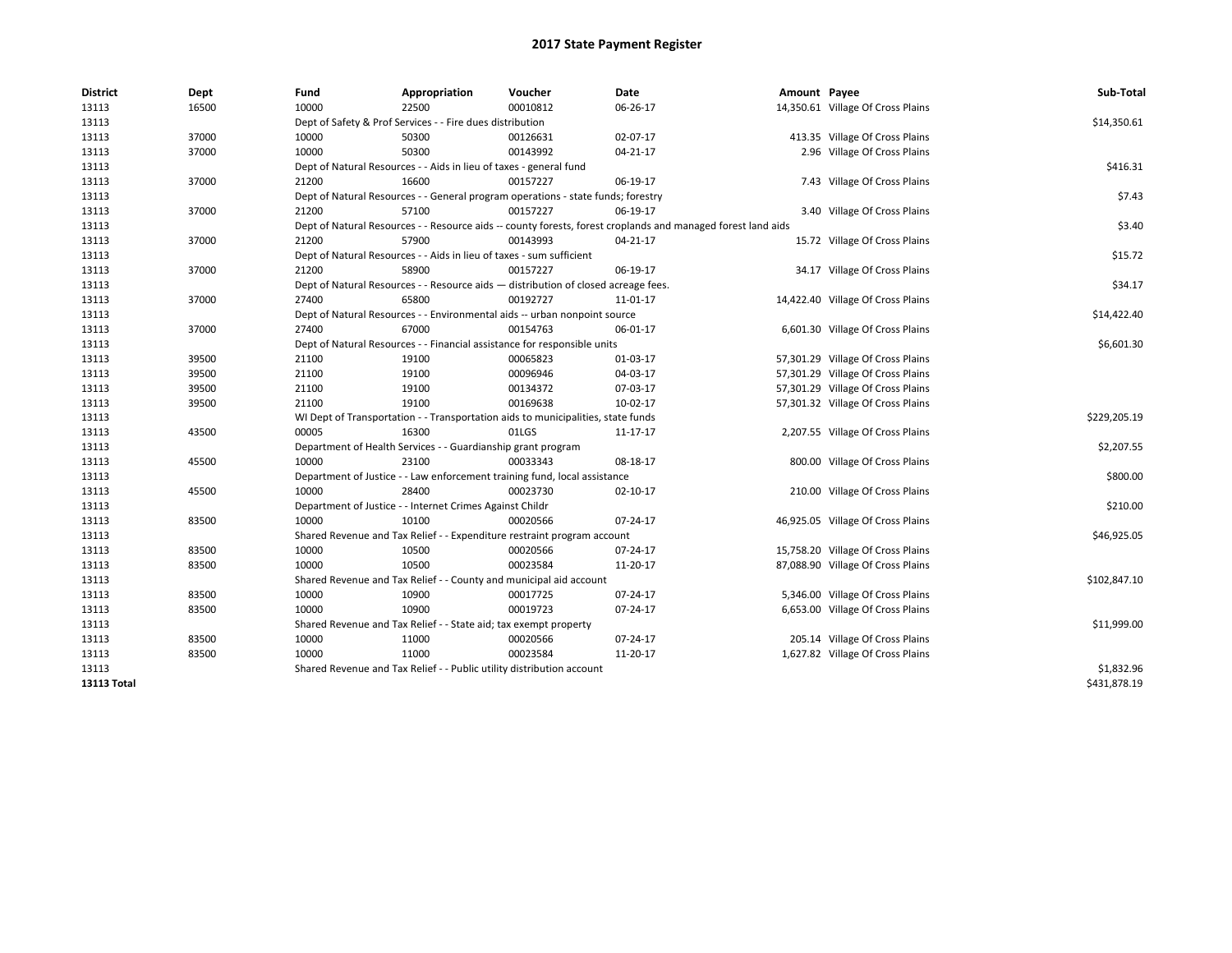| <b>District</b>    | Dept  | Fund  | Appropriation                                                             | Voucher                                                                          | Date                                                                                            | Amount Payee |                           | Sub-Total    |
|--------------------|-------|-------|---------------------------------------------------------------------------|----------------------------------------------------------------------------------|-------------------------------------------------------------------------------------------------|--------------|---------------------------|--------------|
| 13116              | 16500 | 10000 | 22500                                                                     | 00010813                                                                         | 06-26-17                                                                                        |              | 3,803.77 Village Of Dane  |              |
| 13116              |       |       | Dept of Safety & Prof Services - - Fire dues distribution                 |                                                                                  |                                                                                                 |              |                           | \$3,803.77   |
| 13116              | 37000 | 27400 | 67000                                                                     | 00154938                                                                         | 06-01-17                                                                                        |              | 2,647.34 Village Of Dane  |              |
| 13116              |       |       |                                                                           | Dept of Natural Resources - - Financial assistance for responsible units         |                                                                                                 |              |                           | \$2,647.34   |
| 13116              | 39500 | 21100 | 19100                                                                     | 00065824                                                                         | 01-03-17                                                                                        |              | 16,975.58 Village Of Dane |              |
| 13116              | 39500 | 21100 | 19100                                                                     | 00096947                                                                         | 04-03-17                                                                                        |              | 16,975.58 Village Of Dane |              |
| 13116              | 39500 | 21100 | 19100                                                                     | 00134373                                                                         | 07-03-17                                                                                        |              | 16,975.58 Village Of Dane |              |
| 13116              | 39500 | 21100 | 19100                                                                     | 00169639                                                                         | 10-02-17                                                                                        |              | 16,975.59 Village Of Dane |              |
| 13116              |       |       |                                                                           | WI Dept of Transportation - - Transportation aids to municipalities, state funds |                                                                                                 |              |                           | \$67,902.33  |
| 13116              | 45500 | 10000 | 23100                                                                     | 00021543                                                                         | 01-03-17                                                                                        |              | 160.00 Village Of Dane    |              |
| 13116              | 45500 | 10000 | 23100                                                                     | 00033333                                                                         | 08-18-17                                                                                        |              | 480.00 Village Of Dane    |              |
| 13116              |       |       | Department of Justice - - Law enforcement training fund, local assistance |                                                                                  | \$640.00                                                                                        |              |                           |              |
| 13116              | 50500 | 10000 | 17400                                                                     | 00047418                                                                         | 04-28-17                                                                                        |              | 4,977.00 Village Of Dane  |              |
| 13116              |       |       |                                                                           |                                                                                  | Department of Administration - - High-voltage transmission line annual impact fee distributions |              |                           | \$4,977.00   |
| 13116              | 83500 | 10000 | 10100                                                                     | 00020567                                                                         | 07-24-17                                                                                        |              | 14,800.86 Village Of Dane |              |
| 13116              |       |       |                                                                           | Shared Revenue and Tax Relief - - Expenditure restraint program account          |                                                                                                 |              |                           | \$14,800.86  |
| 13116              | 83500 | 10000 | 10500                                                                     | 00020567                                                                         | 07-24-17                                                                                        |              | 7,360.56 Village Of Dane  |              |
| 13116              | 83500 | 10000 | 10500                                                                     | 00023585                                                                         | 11-20-17                                                                                        |              | 41,709.86 Village Of Dane |              |
| 13116              |       |       |                                                                           | Shared Revenue and Tax Relief - - County and municipal aid account               |                                                                                                 |              |                           | \$49,070.42  |
| 13116              | 83500 | 10000 | 10900                                                                     | 00017726                                                                         | 07-24-17                                                                                        |              | 339.00 Village Of Dane    |              |
| 13116              | 83500 | 10000 | 10900                                                                     | 00019724                                                                         | 07-24-17                                                                                        |              | 31.00 Village Of Dane     |              |
| 13116              |       |       | Shared Revenue and Tax Relief - - State aid; tax exempt property          |                                                                                  |                                                                                                 |              |                           | \$370.00     |
| 13116              | 83500 | 10000 | 11000                                                                     | 00020567                                                                         | 07-24-17                                                                                        |              | 1,404.75 Village Of Dane  |              |
| 13116              | 83500 | 10000 | 11000                                                                     | 00023585                                                                         | 11-20-17                                                                                        |              | 8,061.78 Village Of Dane  |              |
| 13116              |       |       | Shared Revenue and Tax Relief - - Public utility distribution account     |                                                                                  |                                                                                                 |              |                           | \$9,466.53   |
| <b>13116 Total</b> |       |       |                                                                           |                                                                                  |                                                                                                 |              |                           | \$153,678.25 |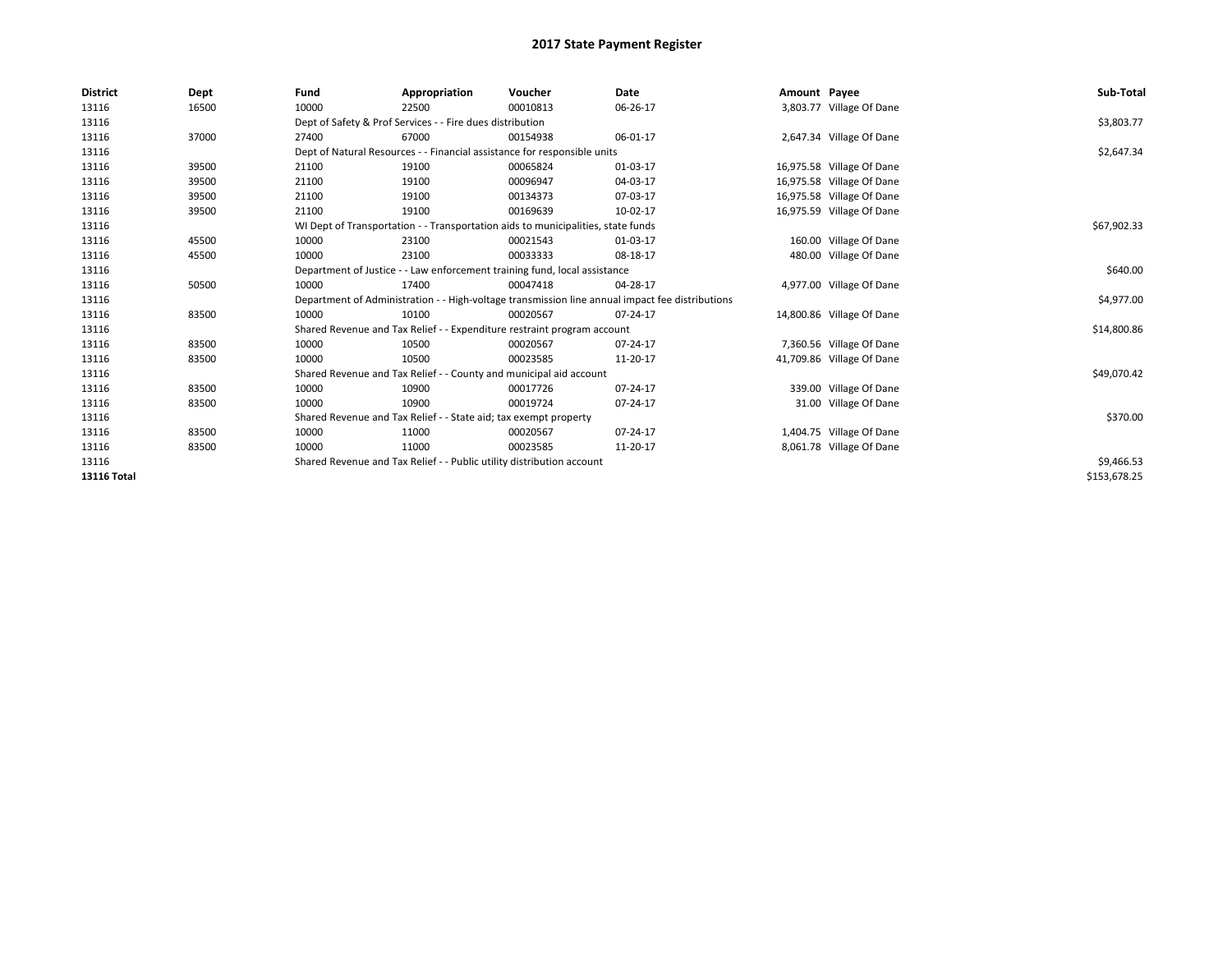| <b>District</b>    | Dept  | Fund  | Appropriation                                                                    | Voucher  | Date     | Amount Payee |                                 | Sub-Total    |
|--------------------|-------|-------|----------------------------------------------------------------------------------|----------|----------|--------------|---------------------------------|--------------|
| 13117              | 16500 | 10000 | 22500                                                                            | 00010814 | 06-26-17 |              | 8,454.98 Village Of Deerfield   |              |
| 13117              |       |       | Dept of Safety & Prof Services - - Fire dues distribution                        |          |          |              |                                 | \$8,454.98   |
| 13117              | 37000 | 10000 | 50300                                                                            | 00143863 | 04-21-17 |              | 101.25 Village Of Deerfield     |              |
| 13117              |       |       | Dept of Natural Resources - - Aids in lieu of taxes - general fund               |          |          |              |                                 | \$101.25     |
| 13117              | 37000 | 27400 | 67000                                                                            | 00154518 | 06-01-17 |              | 6,592.59 Village Of Deerfield   |              |
| 13117              |       |       | Dept of Natural Resources - - Financial assistance for responsible units         |          |          |              |                                 | \$6,592.59   |
| 13117              | 39500 | 21100 | 19100                                                                            | 00065825 | 01-03-17 |              | 26,521.29 Village Of Deerfield  |              |
| 13117              | 39500 | 21100 | 19100                                                                            | 00096948 | 04-03-17 |              | 26,521.29 Village Of Deerfield  |              |
| 13117              | 39500 | 21100 | 19100                                                                            | 00134374 | 07-03-17 |              | 26,521.29 Village Of Deerfield  |              |
| 13117              | 39500 | 21100 | 19100                                                                            | 00169640 | 10-02-17 |              | 26,521.30 Village Of Deerfield  |              |
| 13117              |       |       | WI Dept of Transportation - - Transportation aids to municipalities, state funds |          |          |              |                                 | \$106,085.17 |
| 13117              | 83500 | 10000 | 10500                                                                            | 00020568 | 07-24-17 |              | 26,387.70 Village Of Deerfield  |              |
| 13117              | 83500 | 10000 | 10500                                                                            | 00023586 | 11-20-17 |              | 149,530.31 Village Of Deerfield |              |
| 13117              |       |       | Shared Revenue and Tax Relief - - County and municipal aid account               |          |          |              |                                 | \$175,918.01 |
| 13117              | 83500 | 10000 | 10900                                                                            | 00017727 | 07-24-17 |              | 824.00 Village Of Deerfield     |              |
| 13117              | 83500 | 10000 | 10900                                                                            | 00019725 | 07-24-17 |              | 6,775.00 Village Of Deerfield   |              |
| 13117              |       |       | Shared Revenue and Tax Relief - - State aid; tax exempt property                 |          |          |              |                                 | \$7,599.00   |
| 13117              | 83500 | 10000 | 11000                                                                            | 00020568 | 07-24-17 |              | 115.83 Village Of Deerfield     |              |
| 13117              | 83500 | 10000 | 11000                                                                            | 00023586 | 11-20-17 |              | 676.89 Village Of Deerfield     |              |
| 13117              |       |       | Shared Revenue and Tax Relief - - Public utility distribution account            |          |          |              |                                 | \$792.72     |
| <b>13117 Total</b> |       |       |                                                                                  |          |          |              |                                 | \$305,543.72 |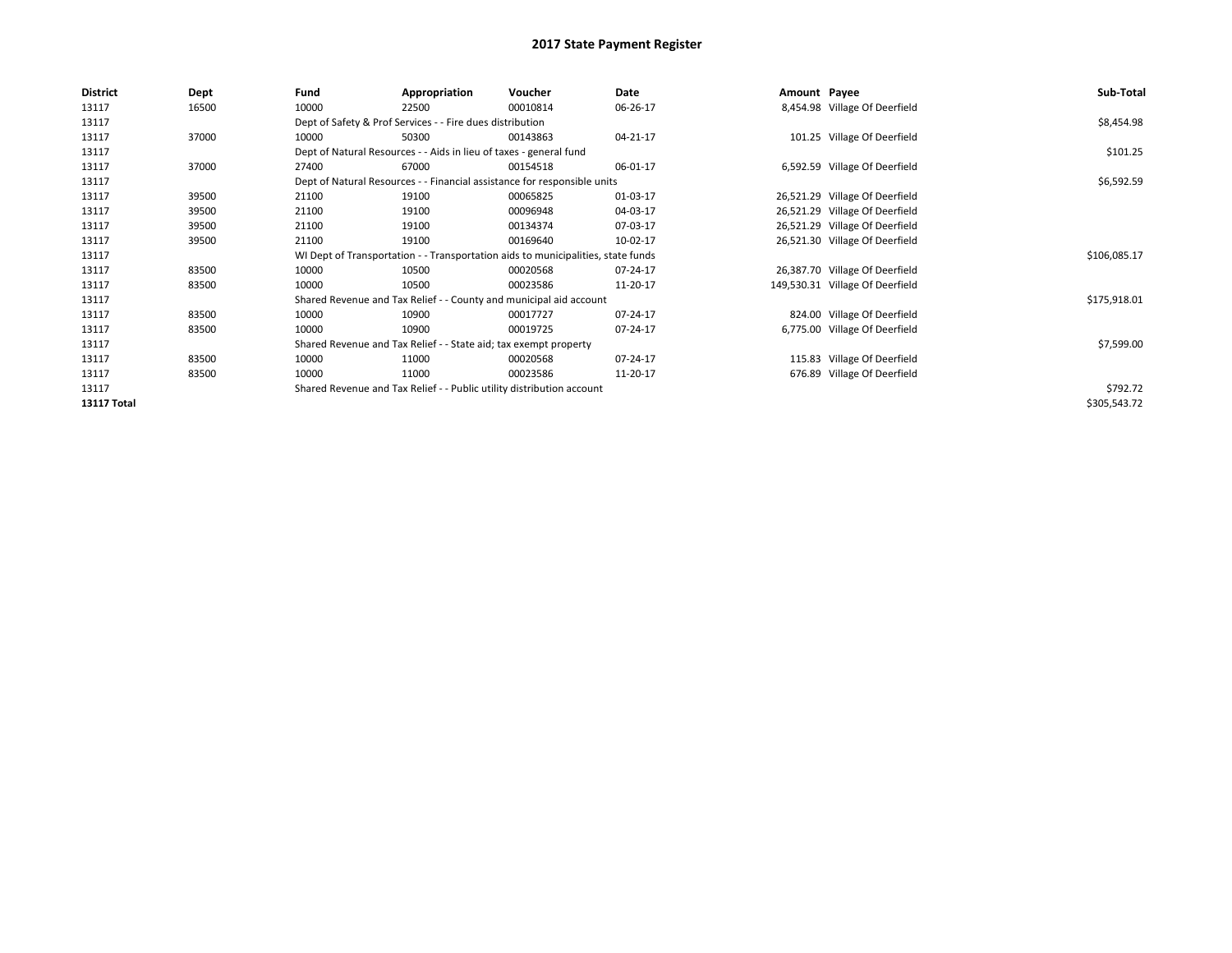| <b>District</b> | Dept  | Fund  | Appropriation                                                                    | Voucher  | Date                                                                                                     | Amount Payee |                                | Sub-Total      |
|-----------------|-------|-------|----------------------------------------------------------------------------------|----------|----------------------------------------------------------------------------------------------------------|--------------|--------------------------------|----------------|
| 13118           | 16500 | 10000 | 22500                                                                            | 00012412 | 06-30-17                                                                                                 |              | 36,973.22 Village Of Deforest  |                |
| 13118           |       |       | Dept of Safety & Prof Services - - Fire dues distribution                        |          |                                                                                                          |              |                                | \$36,973.22    |
| 13118           | 37000 | 27400 | 67000                                                                            | 00154450 | 06-01-17                                                                                                 |              | 17,012.36 Village Of Deforest  |                |
| 13118           |       |       | Dept of Natural Resources - - Financial assistance for responsible units         |          |                                                                                                          |              |                                | \$17,012.36    |
| 13118           | 37000 | 36300 | <b>TA100</b>                                                                     | 00204303 | 12-28-17                                                                                                 |              | 92,746.93 Village Of Deforest  |                |
| 13118           |       |       | Dept of Natural Resources - - LAND ACQUISITION                                   |          |                                                                                                          |              |                                | \$92,746.93    |
| 13118           | 39500 | 21100 | 18500                                                                            | 00071762 | 01-09-17                                                                                                 |              | 10,066.01 Village Of Deforest  |                |
| 13118           | 39500 | 21100 | 18500                                                                            | 00107761 | $04 - 21 - 17$                                                                                           |              | 6,879.69 Village Of Deforest   |                |
| 13118           | 39500 | 21100 | 18500                                                                            | 00136135 | 06-29-17                                                                                                 |              | 2,500.00 Village Of Deforest   |                |
| 13118           |       |       | WI Dept of Transportation - - Highway safety, local assistance, federal funds    |          |                                                                                                          |              |                                | \$19,445.70    |
| 13118           | 39500 | 21100 | 19100                                                                            | 00065826 | 01-03-17                                                                                                 |              | 131,454.23 Village Of Deforest |                |
| 13118           | 39500 | 21100 | 19100                                                                            | 00096949 | 04-03-17                                                                                                 |              | 131,454.23 Village Of Deforest |                |
| 13118           | 39500 | 21100 | 19100                                                                            | 00134375 | 07-03-17                                                                                                 |              | 131,454.23 Village Of Deforest |                |
| 13118           | 39500 | 21100 | 19100                                                                            | 00169641 | 10-02-17                                                                                                 |              | 131,454.26 Village Of Deforest |                |
| 13118           |       |       | WI Dept of Transportation - - Transportation aids to municipalities, state funds |          |                                                                                                          |              |                                | \$525,816.95   |
| 13118           | 39500 | 21100 | 26000                                                                            | 00101217 | 04-01-17                                                                                                 |              | 608,689.39 Village Of Deforest |                |
| 13118           |       |       |                                                                                  |          | WI Dept of Transportation - - Transportation facilities economic assistance and development, state funds |              |                                | \$608,689.39   |
| 13118           | 43500 | 00005 | 16300                                                                            | 01LGS    | 11-17-17                                                                                                 |              | 7,245.28 Village Of Deforest   |                |
| 13118           |       |       | Department of Health Services - - Guardianship grant program                     |          |                                                                                                          |              |                                | \$7,245.28     |
| 13118           | 45500 | 10000 | 23100                                                                            | 00029049 | 05-31-17                                                                                                 |              | 2,560.00 Village Of Deforest   |                |
| 13118           |       |       | Department of Justice - - Law enforcement training fund, local assistance        |          |                                                                                                          |              |                                | \$2,560.00     |
| 13118           | 45500 | 10000 | 28400                                                                            | 00023753 | 02-10-17                                                                                                 |              | 510.72 Village Of Deforest     |                |
| 13118           | 45500 | 10000 | 28400                                                                            | 00023754 | $02 - 10 - 17$                                                                                           |              | 249.00 Village Of Deforest     |                |
| 13118           |       |       | Department of Justice - - Internet Crimes Against Childr                         |          |                                                                                                          |              |                                | \$759.72       |
| 13118           | 83500 | 10000 | 10100                                                                            | 00020569 | 07-24-17                                                                                                 |              | 139,950.94 Village Of Deforest |                |
| 13118           |       |       | Shared Revenue and Tax Relief - - Expenditure restraint program account          |          |                                                                                                          |              |                                | \$139,950.94   |
| 13118           | 83500 | 10000 | 10500                                                                            | 00020569 | 07-24-17                                                                                                 |              | 26,317.25 Village Of Deforest  |                |
| 13118           | 83500 | 10000 | 10500                                                                            | 00023587 | 11-20-17                                                                                                 |              | 141,885.80 Village Of Deforest |                |
| 13118           |       |       | Shared Revenue and Tax Relief - - County and municipal aid account               |          |                                                                                                          |              |                                | \$168,203.05   |
| 13118           | 83500 | 10000 | 10900                                                                            | 00017728 | 07-24-17                                                                                                 |              | 26,803.00 Village Of Deforest  |                |
| 13118           | 83500 | 10000 | 10900                                                                            | 00019726 | 07-24-17                                                                                                 |              | 3,989.00 Village Of Deforest   |                |
| 13118           |       |       | Shared Revenue and Tax Relief - - State aid; tax exempt property                 |          |                                                                                                          |              |                                | \$30,792.00    |
| 13118           | 83500 | 10000 | 11000                                                                            | 00020569 | 07-24-17                                                                                                 |              | 1,769.99 Village Of Deforest   |                |
| 13118           | 83500 | 10000 | 11000                                                                            | 00023587 | 11-20-17                                                                                                 |              | 10,120.61 Village Of Deforest  |                |
| 13118           |       |       | Shared Revenue and Tax Relief - - Public utility distribution account            |          |                                                                                                          |              |                                | \$11,890.60    |
| 13118           | 83500 | 10000 | 50100                                                                            | 00015206 | 01-31-17                                                                                                 |              | 4,410.91 Village Of Deforest   |                |
| 13118           |       |       | Shared Revenue and Tax Relief - - Payments for municipal services                |          |                                                                                                          |              |                                | \$4,410.91     |
| 13118 Total     |       |       |                                                                                  |          |                                                                                                          |              |                                | \$1,666,497.05 |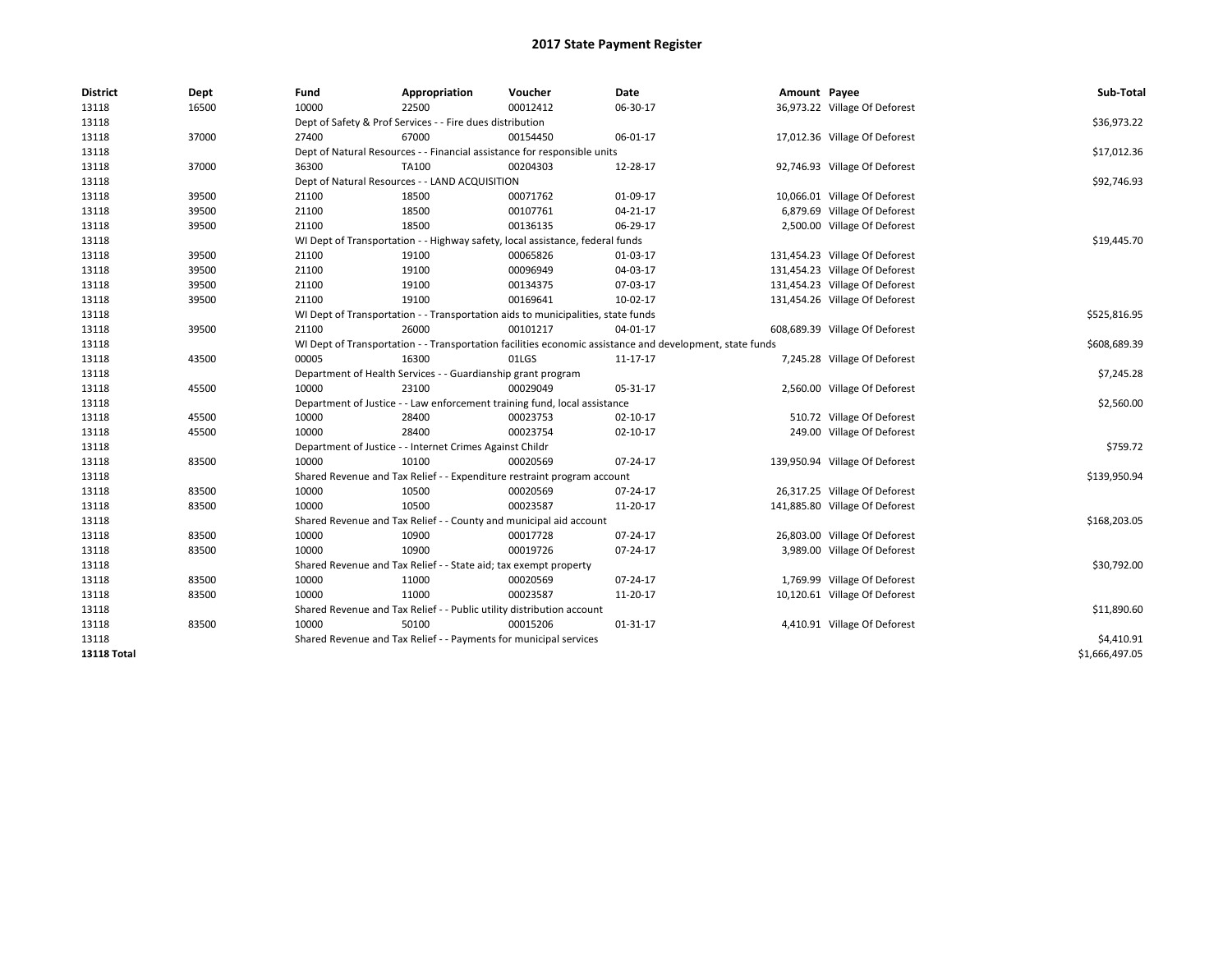| <b>District</b> | Dept  | Fund  | Appropriation                                                                    | Voucher  | Date     | Amount Payee |                                  | Sub-Total    |  |  |
|-----------------|-------|-------|----------------------------------------------------------------------------------|----------|----------|--------------|----------------------------------|--------------|--|--|
| 13151           | 16500 | 10000 | 22500                                                                            | 00010815 | 06-26-17 |              | 10,712.24 Village Of Maple Bluff |              |  |  |
| 13151           |       |       | Dept of Safety & Prof Services - - Fire dues distribution                        |          |          |              |                                  | \$10,712.24  |  |  |
| 13151           | 37000 | 27400 | 67000                                                                            | 00154349 | 06-01-17 |              | 31,344.11 Village Of Maple Bluff |              |  |  |
| 13151           |       |       | Dept of Natural Resources - - Financial assistance for responsible units         |          |          |              |                                  | \$31,344.11  |  |  |
| 13151           | 39500 | 21100 | 19100                                                                            | 00065827 | 01-03-17 |              | 71,169.21 Village Of Maple Bluff |              |  |  |
| 13151           | 39500 | 21100 | 19100                                                                            | 00096950 | 04-03-17 |              | 71,169.21 Village Of Maple Bluff |              |  |  |
| 13151           | 39500 | 21100 | 19100                                                                            | 00134376 | 07-03-17 |              | 71,169.21 Village Of Maple Bluff |              |  |  |
| 13151           | 39500 | 21100 | 19100                                                                            | 00169642 | 10-02-17 |              | 71,169.22 Village Of Maple Bluff |              |  |  |
| 13151           |       |       | WI Dept of Transportation - - Transportation aids to municipalities, state funds |          |          |              |                                  |              |  |  |
| 13151           | 45500 | 10000 | 23100                                                                            | 00039671 | 12-22-17 |              | 1,600.00 Village Of Maple Bluff  |              |  |  |
| 13151           |       |       | Department of Justice - - Law enforcement training fund, local assistance        |          |          |              |                                  | \$1,600.00   |  |  |
| 13151           | 83500 | 10000 | 10100                                                                            | 00020570 | 07-24-17 |              | 34,755.07 Village Of Maple Bluff |              |  |  |
| 13151           |       |       | Shared Revenue and Tax Relief - - Expenditure restraint program account          |          |          |              |                                  | \$34,755.07  |  |  |
| 13151           | 83500 | 10000 | 10500                                                                            | 00020570 | 07-24-17 |              | 2,526.09 Village Of Maple Bluff  |              |  |  |
| 13151           | 83500 | 10000 | 10500                                                                            | 00023588 | 11-20-17 |              | 14,314.51 Village Of Maple Bluff |              |  |  |
| 13151           |       |       | Shared Revenue and Tax Relief - - County and municipal aid account               |          |          |              |                                  | \$16,840.60  |  |  |
| 13151           | 83500 | 10000 | 10900                                                                            | 00017729 | 07-24-17 |              | 131.00 Village Of Maple Bluff    |              |  |  |
| 13151           | 83500 | 10000 | 10900                                                                            | 00019727 | 07-24-17 |              | 245.00 Village Of Maple Bluff    |              |  |  |
| 13151           |       |       | Shared Revenue and Tax Relief - - State aid; tax exempt property                 |          |          |              |                                  | \$376.00     |  |  |
| 13151           | 83500 | 10000 | 50100                                                                            | 00015207 | 01-31-17 |              | 3,868.94 Village Of Maple Bluff  |              |  |  |
| 13151           |       |       | Shared Revenue and Tax Relief - - Payments for municipal services                |          |          |              |                                  | \$3,868.94   |  |  |
| 13151 Total     |       |       |                                                                                  |          |          |              |                                  | \$384,173.81 |  |  |
|                 |       |       |                                                                                  |          |          |              |                                  |              |  |  |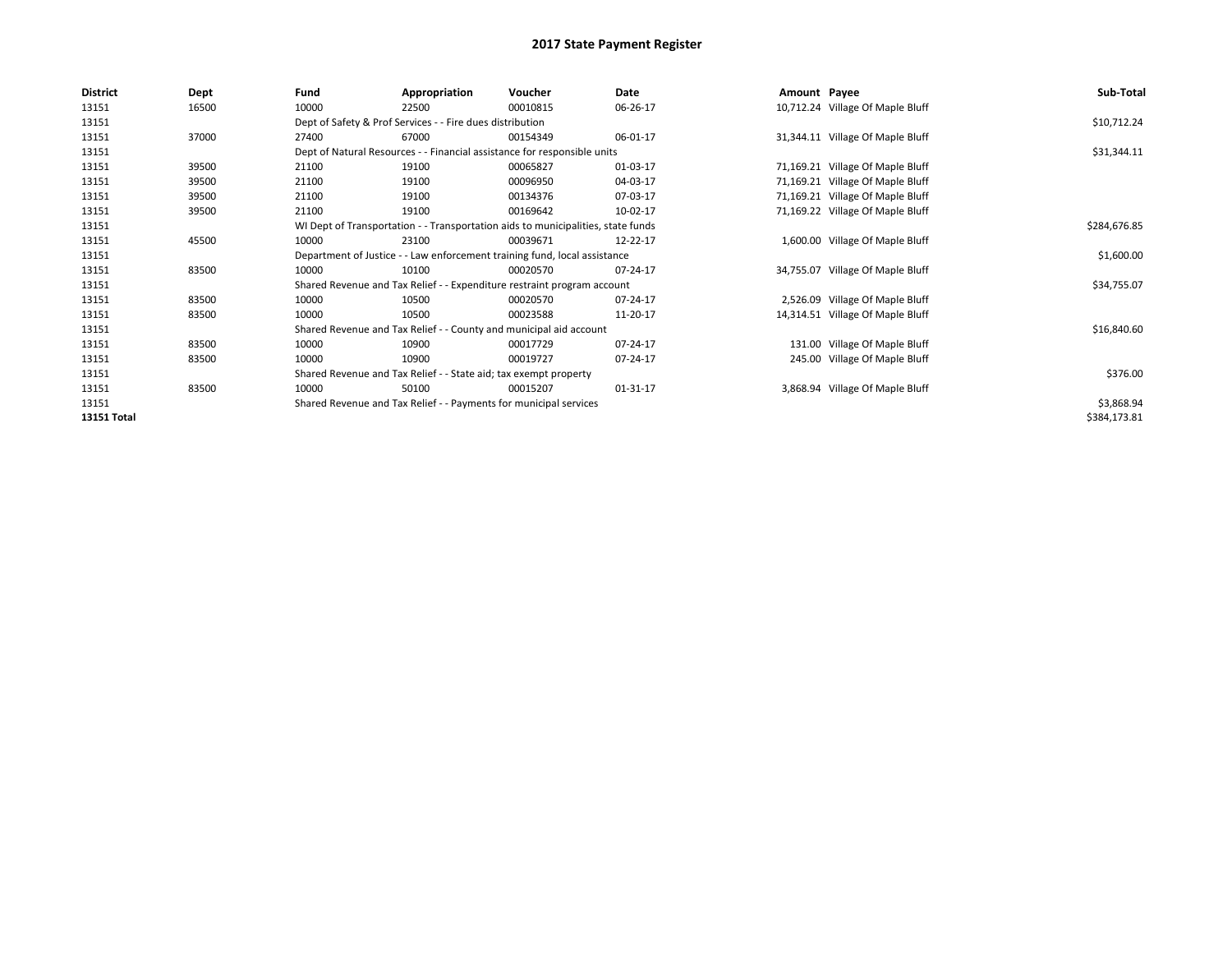| <b>District</b>    | Dept  | Fund  | Appropriation                                                                    | Voucher  | <b>Date</b> | Amount Payee |                                | Sub-Total    |  |  |
|--------------------|-------|-------|----------------------------------------------------------------------------------|----------|-------------|--------------|--------------------------------|--------------|--|--|
| 13152              | 16500 | 10000 | 22500                                                                            | 00010816 | 06-26-17    |              | 8,253.18 Village Of Marshall   |              |  |  |
| 13152              |       |       | Dept of Safety & Prof Services - - Fire dues distribution                        |          |             |              |                                | \$8,253.18   |  |  |
| 13152              | 37000 | 27400 | 67000                                                                            | 00154532 | 06-01-17    |              | 10,278.73 Village Of Marshall  |              |  |  |
| 13152              |       |       | Dept of Natural Resources - - Financial assistance for responsible units         |          |             |              |                                | \$10,278.73  |  |  |
| 13152              | 39500 | 21100 | 19100                                                                            | 00065828 | 01-03-17    |              | 33,150.26 Village Of Marshall  |              |  |  |
| 13152              | 39500 | 21100 | 19100                                                                            | 00096951 | 04-03-17    |              | 33,150.26 Village Of Marshall  |              |  |  |
| 13152              | 39500 | 21100 | 19100                                                                            | 00134377 | 07-03-17    |              | 33,150.26 Village Of Marshall  |              |  |  |
| 13152              | 39500 | 21100 | 19100                                                                            | 00169643 | 10-02-17    |              | 33,150.27 Village Of Marshall  |              |  |  |
| 13152              |       |       | WI Dept of Transportation - - Transportation aids to municipalities, state funds |          |             |              |                                |              |  |  |
| 13152              | 45500 | 10000 | 23100                                                                            | 00039622 | 12-22-17    |              | 1,120.00 Village Of Marshall   |              |  |  |
| 13152              |       |       | Department of Justice - - Law enforcement training fund, local assistance        |          |             |              |                                | \$1,120.00   |  |  |
| 13152              | 83500 | 10000 | 10100                                                                            | 00020571 | 07-24-17    |              | 48,452.97 Village Of Marshall  |              |  |  |
| 13152              |       |       | Shared Revenue and Tax Relief - - Expenditure restraint program account          |          |             |              |                                | \$48,452.97  |  |  |
| 13152              | 83500 | 10000 | 10500                                                                            | 00020571 | 07-24-17    |              | 63,339.05 Village Of Marshall  |              |  |  |
| 13152              | 83500 | 10000 | 10500                                                                            | 00023589 | 11-20-17    |              | 358,921.30 Village Of Marshall |              |  |  |
| 13152              |       |       | Shared Revenue and Tax Relief - - County and municipal aid account               |          |             |              |                                | \$422,260.35 |  |  |
| 13152              | 83500 | 10000 | 10900                                                                            | 00017730 | 07-24-17    |              | 145.00 Village Of Marshall     |              |  |  |
| 13152              | 83500 | 10000 | 10900                                                                            | 00019728 | 07-24-17    |              | 1,943.00 Village Of Marshall   |              |  |  |
| 13152              |       |       | Shared Revenue and Tax Relief - - State aid; tax exempt property                 |          |             |              |                                | \$2,088.00   |  |  |
| 13152              | 83500 | 10000 | 11000                                                                            | 00020571 | 07-24-17    |              | 219.14 Village Of Marshall     |              |  |  |
| 13152              | 83500 | 10000 | 11000                                                                            | 00023589 | 11-20-17    |              | 1,488.57 Village Of Marshall   |              |  |  |
| 13152              |       |       | Shared Revenue and Tax Relief - - Public utility distribution account            |          |             |              |                                | \$1,707.71   |  |  |
| 13152              | 83500 | 52100 | 36300                                                                            | 00015742 | 03-27-17    |              | 32,986.58 Village Of Marshall  |              |  |  |
| 13152              |       |       | Shared Revenue and Tax Relief - - Lottery and gaming credit                      |          |             |              |                                | \$32,986.58  |  |  |
| <b>13152 Total</b> |       |       |                                                                                  |          |             |              |                                | \$659,748.57 |  |  |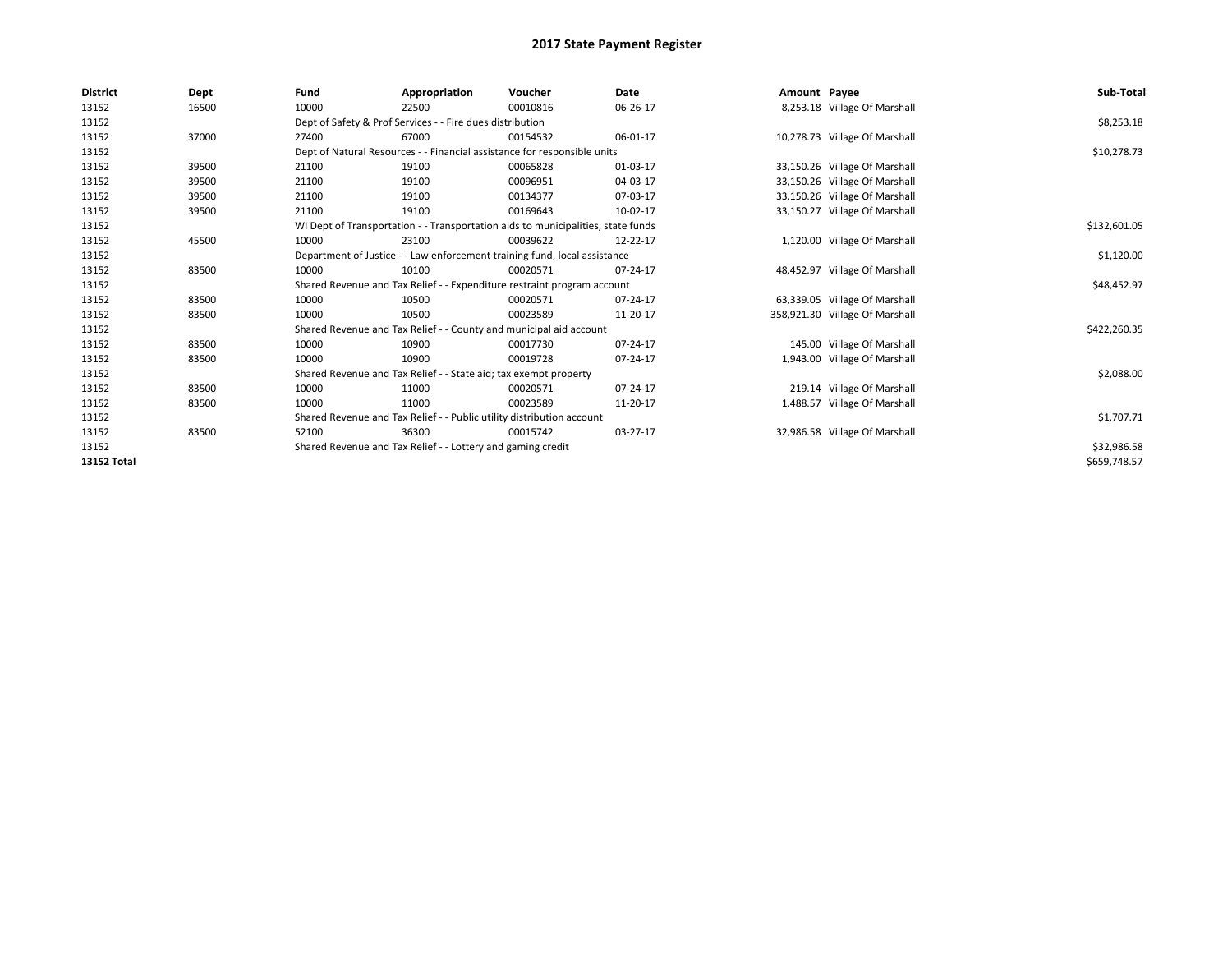| <b>District</b> | Dept  | Fund                                                                  | Appropriation                                                                    | Voucher     | Date     | Amount Payee |                                | Sub-Total    |  |  |
|-----------------|-------|-----------------------------------------------------------------------|----------------------------------------------------------------------------------|-------------|----------|--------------|--------------------------------|--------------|--|--|
| 13153           | 16500 | 10000                                                                 | 22500                                                                            | 00010817    | 06-26-17 |              | 6,351.61 Village Of Mazomanie  |              |  |  |
| 13153           |       |                                                                       | Dept of Safety & Prof Services - - Fire dues distribution                        |             |          |              |                                | \$6,351.61   |  |  |
| 13153           | 37000 | 27400                                                                 | 67000                                                                            | 00154180    | 06-01-17 |              | 5,133.82 Village Of Mazomanie  |              |  |  |
| 13153           |       |                                                                       | Dept of Natural Resources - - Financial assistance for responsible units         |             |          |              |                                | \$5,133.82   |  |  |
| 13153           | 39500 | 21100                                                                 | 19100                                                                            | 00065829    | 01-03-17 |              | 18,040.21 Village Of Mazomanie |              |  |  |
| 13153           | 39500 | 21100                                                                 | 19100                                                                            | 00096952    | 04-03-17 |              | 18,040.21 Village Of Mazomanie |              |  |  |
| 13153           | 39500 | 21100                                                                 | 19100                                                                            | 00134378    | 07-03-17 |              | 18,040.21 Village Of Mazomanie |              |  |  |
| 13153           | 39500 | 21100                                                                 | 19100                                                                            | 00169644    | 10-02-17 |              | 18,040.24 Village Of Mazomanie |              |  |  |
| 13153           |       |                                                                       | WI Dept of Transportation - - Transportation aids to municipalities, state funds |             |          |              |                                |              |  |  |
| 13153           | 43500 | 00005                                                                 | 16300                                                                            | 01LGS       | 11-17-17 |              | 2,773.58 Village Of Mazomanie  |              |  |  |
| 13153           |       |                                                                       | Department of Health Services - - Guardianship grant program                     |             |          |              |                                | \$2,773.58   |  |  |
| 13153           | 83500 | 10000                                                                 | 10500                                                                            | 00020572    | 07-24-17 |              | 16,270.31 Village Of Mazomanie |              |  |  |
| 13153           | 83500 | 10000                                                                 | 10500                                                                            | 00023590    | 11-20-17 |              | 89,424.81 Village Of Mazomanie |              |  |  |
| 13153           |       |                                                                       | Shared Revenue and Tax Relief - - County and municipal aid account               |             |          |              |                                | \$105,695.12 |  |  |
| 13153           | 83500 | 10000                                                                 | 10900                                                                            | 00017731    | 07-24-17 |              | 2,346.00 Village Of Mazomanie  |              |  |  |
| 13153           | 83500 | 10000                                                                 | 10900                                                                            | 00019729    | 07-24-17 |              | 2,009.00 Village Of Mazomanie  |              |  |  |
| 13153           |       |                                                                       | Shared Revenue and Tax Relief - - State aid; tax exempt property                 |             |          |              |                                | \$4,355.00   |  |  |
| 13153           | 83500 | 10000                                                                 | 11000                                                                            | 00020572    | 07-24-17 |              | 1,764.51 Village Of Mazomanie  |              |  |  |
| 13153           | 83500 | 10000                                                                 | 11000                                                                            | 00023590    | 11-20-17 |              | 10,152.76 Village Of Mazomanie |              |  |  |
| 13153           |       | Shared Revenue and Tax Relief - - Public utility distribution account |                                                                                  | \$11,917.27 |          |              |                                |              |  |  |
| 13153 Total     |       |                                                                       |                                                                                  |             |          |              |                                | \$208,387.27 |  |  |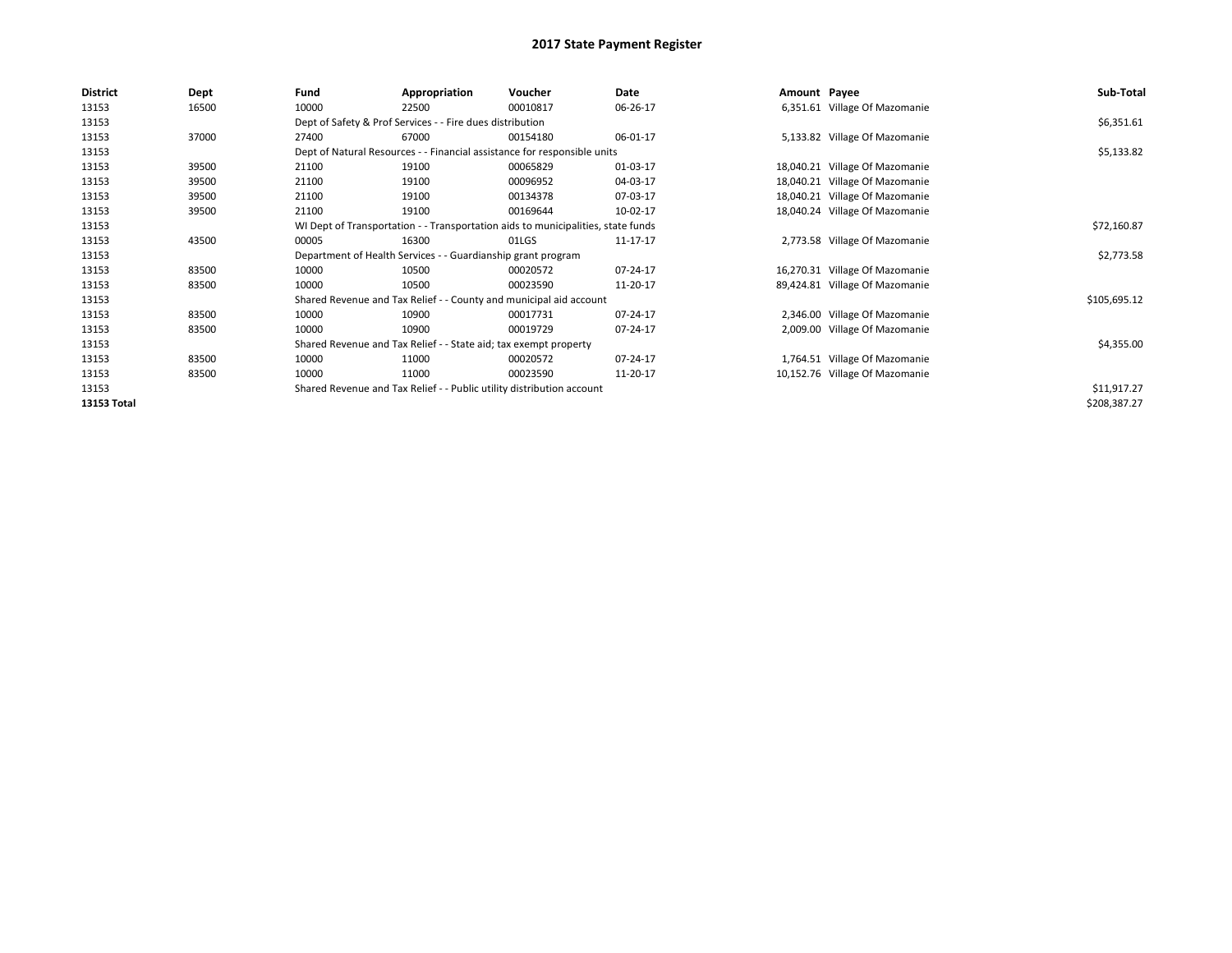| <b>District</b> | Dept  | Fund  | Appropriation                                                                    | Voucher  | Date           | Amount Payee |                                 | Sub-Total    |
|-----------------|-------|-------|----------------------------------------------------------------------------------|----------|----------------|--------------|---------------------------------|--------------|
| 13154           | 11500 | 27400 | 77800                                                                            | 00020673 | $04-11-17$     |              | 1,000.00 Village Of Mcfarland   |              |
| 13154           |       |       | Dept of Ag, Trade & Cons Protc - - CLEAN SWEEP GRANTS                            |          |                |              |                                 | \$1,000.00   |
| 13154           | 16500 | 10000 | 22500                                                                            | 00010818 | 06-26-17       |              | 31,778.18 Village Of Mcfarland  |              |
| 13154           |       |       | Dept of Safety & Prof Services - - Fire dues distribution                        |          |                |              |                                 | \$31,778.18  |
| 13154           | 37000 | 10000 | 50300                                                                            | 00143919 | $04 - 21 - 17$ |              | 118.38 Village Of Mcfarland     |              |
| 13154           |       |       | Dept of Natural Resources - - Aids in lieu of taxes - general fund               |          |                |              |                                 | \$118.38     |
| 13154           | 37000 | 27400 | 67000                                                                            | 00154265 | 06-01-17       |              | 21,558.24 Village Of Mcfarland  |              |
| 13154           |       |       | Dept of Natural Resources - - Financial assistance for responsible units         |          |                |              |                                 | \$21,558.24  |
| 13154           | 39500 | 21100 | 19100                                                                            | 00065830 | 01-03-17       |              | 85,523.35 Village Of Mcfarland  |              |
| 13154           | 39500 | 21100 | 19100                                                                            | 00096953 | 04-03-17       |              | 85,523.35 Village Of Mcfarland  |              |
| 13154           | 39500 | 21100 | 19100                                                                            | 00134379 | 07-03-17       |              | 85,523.35 Village Of Mcfarland  |              |
| 13154           | 39500 | 21100 | 19100                                                                            | 00169645 | $10-02-17$     |              | 85,523.35 Village Of Mcfarland  |              |
| 13154           |       |       | WI Dept of Transportation - - Transportation aids to municipalities, state funds |          |                |              |                                 | \$342,093.40 |
| 13154           | 39500 | 21100 | 27800                                                                            | 00181298 | 10-19-17       |              | 22,300.05 Village Of Mcfarland  |              |
| 13154           | 39500 | 21100 | 27800                                                                            | 00186548 | 11-01-17       |              | 24,847.00 Village Of Mcfarland  |              |
| 13154           |       |       | WI Dept of Transportation - - Local roads improvement program, state funds       |          |                |              |                                 | \$47,147.05  |
| 13154           | 43500 | 10000 | 11900                                                                            | 00152489 | 09-01-17       |              | 5,745.47 Village Of Mcfarland   |              |
| 13154           |       |       | Department of Health Services - - Emergency medical services; aids               |          |                |              |                                 | \$5,745.47   |
| 13154           | 43500 | 00005 | 16300                                                                            | 01LGS    | 11-17-17       |              | 4,018.87 Village Of Mcfarland   |              |
| 13154           |       |       | Department of Health Services - - Guardianship grant program                     |          |                |              |                                 | \$4,018.87   |
| 13154           | 45500 | 10000 | 22100                                                                            | 00035927 | 10-13-17       |              | 20.00 Village Of Mcfarland      |              |
| 13154           |       |       | Department of Justice - - Crime laboratories; deoxyribonucleic acid analysis     |          |                |              |                                 | \$20.00      |
| 13154           | 45500 | 10000 | 23100                                                                            | 00033617 | 08-24-17       |              | 2,560.00 Village Of Mcfarland   |              |
| 13154           |       |       | Department of Justice - - Law enforcement training fund, local assistance        |          |                |              |                                 | \$2,560.00   |
| 13154           | 45500 | 10000 | 28400                                                                            | 00024397 | 02-22-17       |              | 915.92 Village Of Mcfarland     |              |
| 13154           |       |       | Department of Justice - - Internet Crimes Against Childr                         |          |                |              |                                 | \$915.92     |
| 13154           | 83500 | 10000 | 10100                                                                            | 00020573 | 07-24-17       |              | 121,480.96 Village Of Mcfarland |              |
| 13154           |       |       | Shared Revenue and Tax Relief - - Expenditure restraint program account          |          |                |              |                                 | \$121,480.96 |
| 13154           | 83500 | 10000 | 10500                                                                            | 00020573 | 07-24-17       |              | 16,383.96 Village Of Mcfarland  |              |
| 13154           | 83500 | 10000 | 10500                                                                            | 00023591 | 11-20-17       |              | 88,823.59 Village Of Mcfarland  |              |
| 13154           |       |       | Shared Revenue and Tax Relief - - County and municipal aid account               |          |                |              |                                 | \$105,207.55 |
| 13154           | 83500 | 10000 | 10900                                                                            | 00017732 | 07-24-17       |              | 3,499.00 Village Of Mcfarland   |              |
| 13154           | 83500 | 10000 | 10900                                                                            | 00019730 | 07-24-17       |              | 6,820.00 Village Of Mcfarland   |              |
| 13154           |       |       | Shared Revenue and Tax Relief - - State aid; tax exempt property                 |          |                |              |                                 | \$10,319.00  |
| 13154           | 83500 | 10000 | 11000                                                                            | 00020573 | 07-24-17       |              | 83.82 Village Of Mcfarland      |              |
| 13154           | 83500 | 10000 | 11000                                                                            | 00023591 | 11-20-17       |              | 474.60 Village Of Mcfarland     |              |
| 13154           |       |       | Shared Revenue and Tax Relief - - Public utility distribution account            |          |                |              |                                 | \$558.42     |
| 13154           | 83500 | 10000 | 50100                                                                            | 00015208 | 01-31-17       |              | 333.14 Village Of Mcfarland     |              |
| 13154           |       |       | Shared Revenue and Tax Relief - - Payments for municipal services                |          |                |              |                                 | \$333.14     |
| 13154 Total     |       |       |                                                                                  |          |                |              |                                 | \$694,854.58 |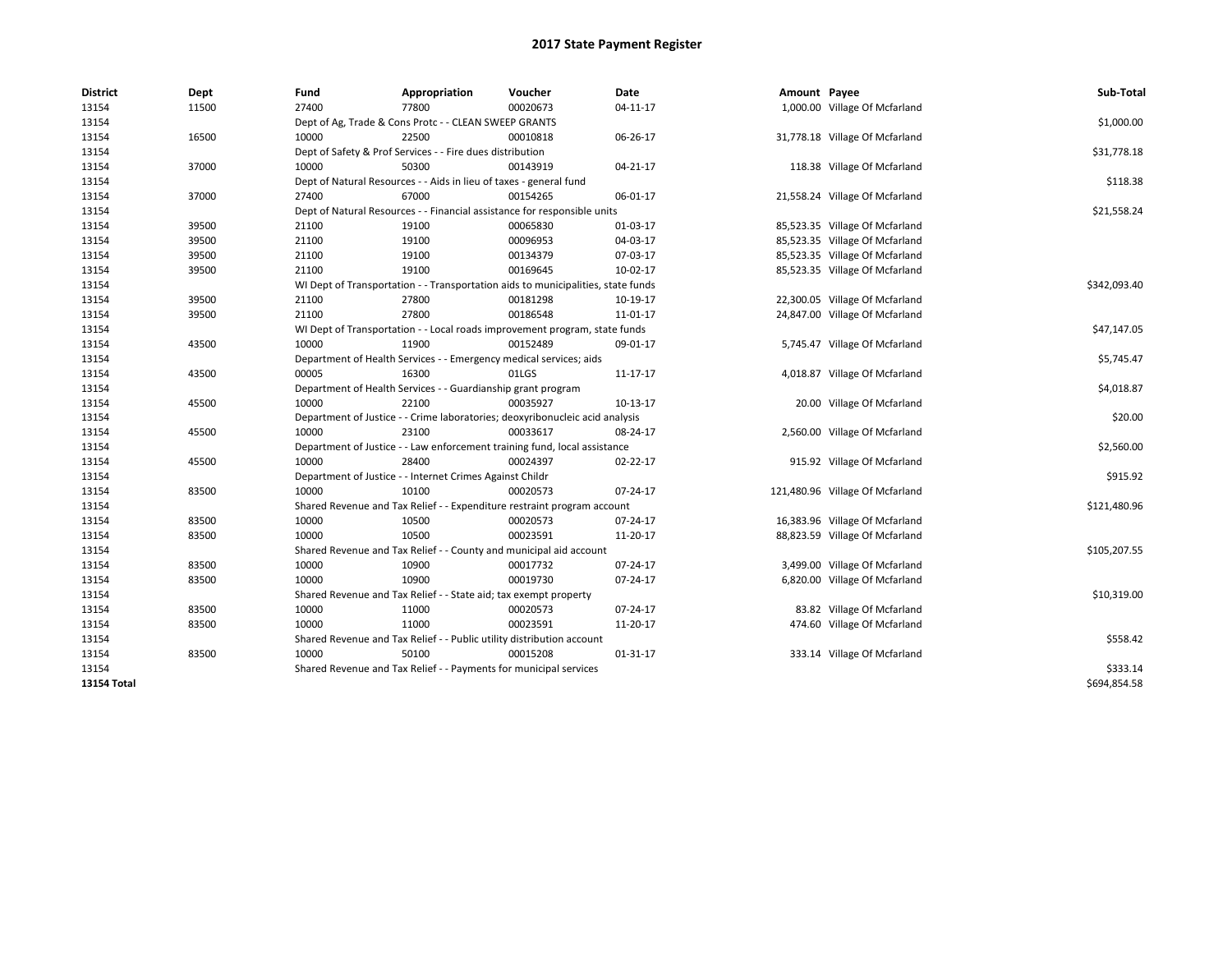| <b>District</b>    | Dept  | Fund  | Appropriation                                                                       | Voucher  | Date     | Amount Payee |                                   | Sub-Total    |
|--------------------|-------|-------|-------------------------------------------------------------------------------------|----------|----------|--------------|-----------------------------------|--------------|
| 13157              | 16500 | 10000 | 22500                                                                               | 00010819 | 06-26-17 |              | 24,994.47 Village Of Mount Horeb  |              |
| 13157              |       |       | Dept of Safety & Prof Services - - Fire dues distribution                           |          |          |              |                                   | \$24,994.47  |
| 13157              | 37000 | 10000 | 50300                                                                               | 00143875 | 04-21-17 |              | 268.65 Village Of Mount Horeb     |              |
| 13157              |       |       | Dept of Natural Resources - - Aids in lieu of taxes - general fund                  |          |          |              |                                   | \$268.65     |
| 13157              | 37000 | 27400 | 67000                                                                               | 00154781 | 06-01-17 |              | 17,763.54 Village Of Mount Horeb  |              |
| 13157              |       |       | Dept of Natural Resources - - Financial assistance for responsible units            |          |          |              |                                   | \$17,763.54  |
| 13157              | 39500 | 21100 | 19100                                                                               | 00065831 | 01-03-17 |              | 105,539.41 Village Of Mount Horeb |              |
| 13157              | 39500 | 21100 | 19100                                                                               | 00096954 | 04-03-17 |              | 105,539.41 Village Of Mount Horeb |              |
| 13157              | 39500 | 21100 | 19100                                                                               | 00134380 | 07-03-17 |              | 105,539.41 Village Of Mount Horeb |              |
| 13157              | 39500 | 21100 | 19100                                                                               | 00169646 | 10-02-17 |              | 105,539.42 Village Of Mount Horeb |              |
| 13157              |       |       | WI Dept of Transportation - - Transportation aids to municipalities, state funds    |          |          |              |                                   | \$422,157.65 |
| 13157              | 39500 | 21100 | 36500                                                                               | 00088794 | 02-22-17 |              | 29.16 Village Of Mount Horeb      |              |
| 13157              | 39500 | 21100 | 36500                                                                               | 00171518 | 09-27-17 |              | 17.00 Village Of Mount Horeb      |              |
| 13157              | 39500 | 21100 | 36500                                                                               | 00080581 | 01-31-17 |              | 32.52 Village Of Mount Horeb      |              |
| 13157              | 39500 | 21100 | 36500                                                                               | 00099690 | 03-23-17 |              | 28.40 Village Of Mount Horeb      |              |
| 13157              | 39500 | 21100 | 36500                                                                               | 00109356 | 04-25-17 |              | 32.48 Village Of Mount Horeb      |              |
| 13157              | 39500 | 21100 | 36500                                                                               | 00120543 | 05-24-17 |              | 27.76 Village Of Mount Horeb      |              |
| 13157              | 39500 | 21100 | 36500                                                                               | 00133425 | 06-27-17 |              | 29.81 Village Of Mount Horeb      |              |
| 13157              | 39500 | 21100 | 36500                                                                               | 00149855 | 08-02-17 |              | 22.46 Village Of Mount Horeb      |              |
| 13157              | 39500 | 21100 | 36500                                                                               | 00158386 | 08-25-17 |              | 15.99 Village Of Mount Horeb      |              |
| 13157              | 39500 | 21100 | 36500                                                                               | 00183257 | 10-24-17 |              | 18.40 Village Of Mount Horeb      |              |
| 13157              | 39500 | 21100 | 36500                                                                               | 00196208 | 11-28-17 |              | 23.13 Village Of Mount Horeb      |              |
| 13157              | 39500 | 21100 | 36500                                                                               | 00206726 | 12-25-17 |              | 27.66 Village Of Mount Horeb      |              |
| 13157              |       |       | WI Dept of Transportation - - Highway system management and operations, state funds |          |          |              |                                   | \$304.77     |
| 13157              | 43500 | 00005 | 16300                                                                               | 01LGS    | 11-17-17 |              | 9,622.64 Village Of Mount Horeb   |              |
| 13157              |       |       | Department of Health Services - - Guardianship grant program                        |          |          |              |                                   | \$9,622.64   |
| 13157              | 45500 | 10000 | 23100                                                                               | 00029935 | 06-16-17 |              | 1,920.00 Village Of Mount Horeb   |              |
| 13157              |       |       | Department of Justice - - Law enforcement training fund, local assistance           |          |          |              |                                   | \$1,920.00   |
| 13157              | 83500 | 10000 | 10100                                                                               | 00020574 | 07-24-17 |              | 60,975.08 Village Of Mount Horeb  |              |
| 13157              |       |       | Shared Revenue and Tax Relief - - Expenditure restraint program account             |          |          |              |                                   | \$60,975.08  |
| 13157              | 83500 | 10000 | 10500                                                                               | 00020574 | 07-24-17 |              | 22,989.48 Village Of Mount Horeb  |              |
| 13157              | 83500 | 10000 | 10500                                                                               | 00023592 | 11-20-17 |              | 120,651.09 Village Of Mount Horeb |              |
| 13157              |       |       | Shared Revenue and Tax Relief - - County and municipal aid account                  |          |          |              |                                   | \$143,640.57 |
| 13157              | 83500 | 10000 | 10900                                                                               | 00017733 | 07-24-17 |              | 2,260.00 Village Of Mount Horeb   |              |
| 13157              | 83500 | 10000 | 10900                                                                               | 00019731 | 07-24-17 |              | 4,846.00 Village Of Mount Horeb   |              |
| 13157              |       |       | Shared Revenue and Tax Relief - - State aid; tax exempt property                    |          |          |              |                                   | \$7,106.00   |
| 13157              | 83500 | 10000 | 11000                                                                               | 00020574 | 07-24-17 |              | 597.23 Village Of Mount Horeb     |              |
| 13157              | 83500 | 10000 | 11000                                                                               | 00023592 | 11-20-17 |              | 3,412.75 Village Of Mount Horeb   |              |
| 13157              |       |       | Shared Revenue and Tax Relief - - Public utility distribution account               |          |          |              |                                   | \$4,009.98   |
| <b>13157 Total</b> |       |       |                                                                                     |          |          |              |                                   | \$692,763.35 |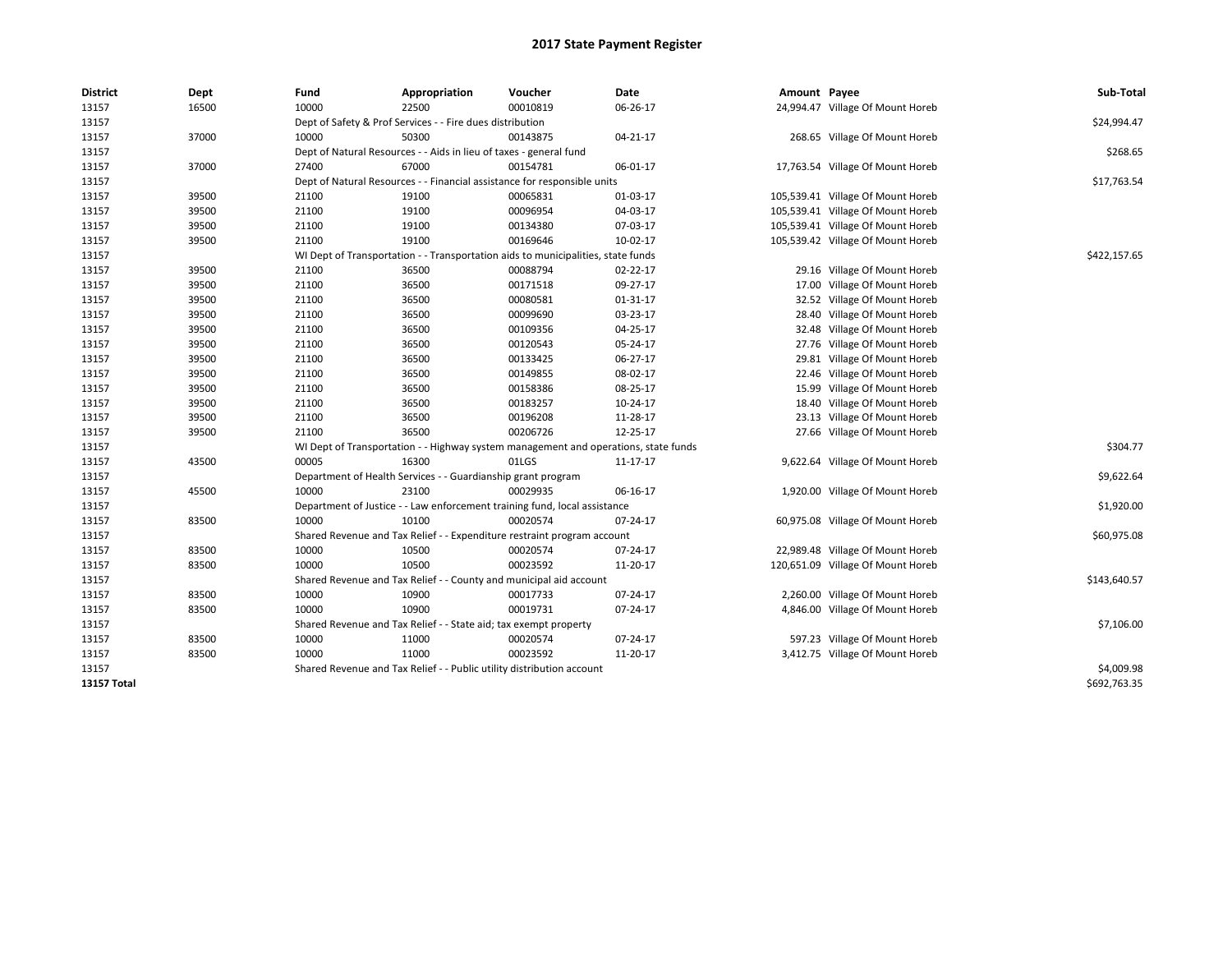| <b>District</b>    | Dept  | Fund  | Appropriation                                                                    | Voucher  | Date     | Amount Payee |                              | Sub-Total    |
|--------------------|-------|-------|----------------------------------------------------------------------------------|----------|----------|--------------|------------------------------|--------------|
| 13165              | 11500 | 27400 | 77800                                                                            | 00020329 | 03-29-17 |              | 1,350.00 Village Of Oregon   |              |
| 13165              |       |       | Dept of Ag, Trade & Cons Protc - - CLEAN SWEEP GRANTS                            |          |          |              |                              | \$1,350.00   |
| 13165              | 16500 | 10000 | 22500                                                                            | 00010820 | 06-26-17 |              | 42,455.78 Village Of Oregon  |              |
| 13165              |       |       | Dept of Safety & Prof Services - - Fire dues distribution                        |          |          |              |                              | \$42,455.78  |
| 13165              | 37000 | 27400 | 67000                                                                            | 00154416 | 06-01-17 |              | 33,704.14 Village Of Oregon  |              |
| 13165              |       |       | Dept of Natural Resources - - Financial assistance for responsible units         |          |          |              |                              | \$33,704.14  |
| 13165              | 39500 | 21100 | 19100                                                                            | 00065832 | 01-03-17 |              | 93,305.98 Village Of Oregon  |              |
| 13165              | 39500 | 21100 | 19100                                                                            | 00096955 | 04-03-17 |              | 93,305.98 Village Of Oregon  |              |
| 13165              | 39500 | 21100 | 19100                                                                            | 00134381 | 07-03-17 |              | 93,305.98 Village Of Oregon  |              |
| 13165              | 39500 | 21100 | 19100                                                                            | 00169647 | 10-02-17 |              | 93,306.01 Village Of Oregon  |              |
| 13165              |       |       | WI Dept of Transportation - - Transportation aids to municipalities, state funds |          |          |              |                              | \$373,223.95 |
| 13165              | 43500 | 00005 | 16300                                                                            | 01LGS    | 11-17-17 |              | 3,792.45 Village Of Oregon   |              |
| 13165              |       |       | Department of Health Services - - Guardianship grant program                     |          |          |              |                              | \$3,792.45   |
| 13165              | 45500 | 10000 | 22100                                                                            | 00035941 | 10-13-17 |              | 10.00 Village Of Oregon      |              |
| 13165              |       |       | Department of Justice - - Crime laboratories; deoxyribonucleic acid analysis     |          |          |              |                              | \$10.00      |
| 13165              | 45500 | 10000 | 23100                                                                            | 00039666 | 12-22-17 |              | 2,240.00 Village Of Oregon   |              |
| 13165              |       |       | Department of Justice - - Law enforcement training fund, local assistance        |          |          |              |                              | \$2,240.00   |
| 13165              | 83500 | 10000 | 10100                                                                            | 00020575 | 07-24-17 |              | 46,871.74 Village Of Oregon  |              |
| 13165              |       |       | Shared Revenue and Tax Relief - - Expenditure restraint program account          |          |          |              |                              | \$46,871.74  |
| 13165              | 83500 | 10000 | 10500                                                                            | 00020575 | 07-24-17 |              | 23,299.55 Village Of Oregon  |              |
| 13165              | 83500 | 10000 | 10500                                                                            | 00023593 | 11-20-17 |              | 137,214.82 Village Of Oregon |              |
| 13165              |       |       | Shared Revenue and Tax Relief - - County and municipal aid account               |          |          |              |                              | \$160,514.37 |
| 13165              | 83500 | 10000 | 10900                                                                            | 00017734 | 07-24-17 |              | 3,993.00 Village Of Oregon   |              |
| 13165              | 83500 | 10000 | 10900                                                                            | 00019732 | 07-24-17 |              | 4,492.00 Village Of Oregon   |              |
| 13165              |       |       | Shared Revenue and Tax Relief - - State aid; tax exempt property                 |          |          |              |                              | \$8,485.00   |
| 13165              | 83500 | 10000 | 11000                                                                            | 00020575 | 07-24-17 |              | 2,626.14 Village Of Oregon   |              |
| 13165              | 83500 | 10000 | 11000                                                                            | 00023593 | 11-20-17 |              | 14,897.05 Village Of Oregon  |              |
| 13165              |       |       | Shared Revenue and Tax Relief - - Public utility distribution account            |          |          |              |                              | \$17,523.19  |
| <b>13165 Total</b> |       |       |                                                                                  |          |          |              |                              | \$690,170.62 |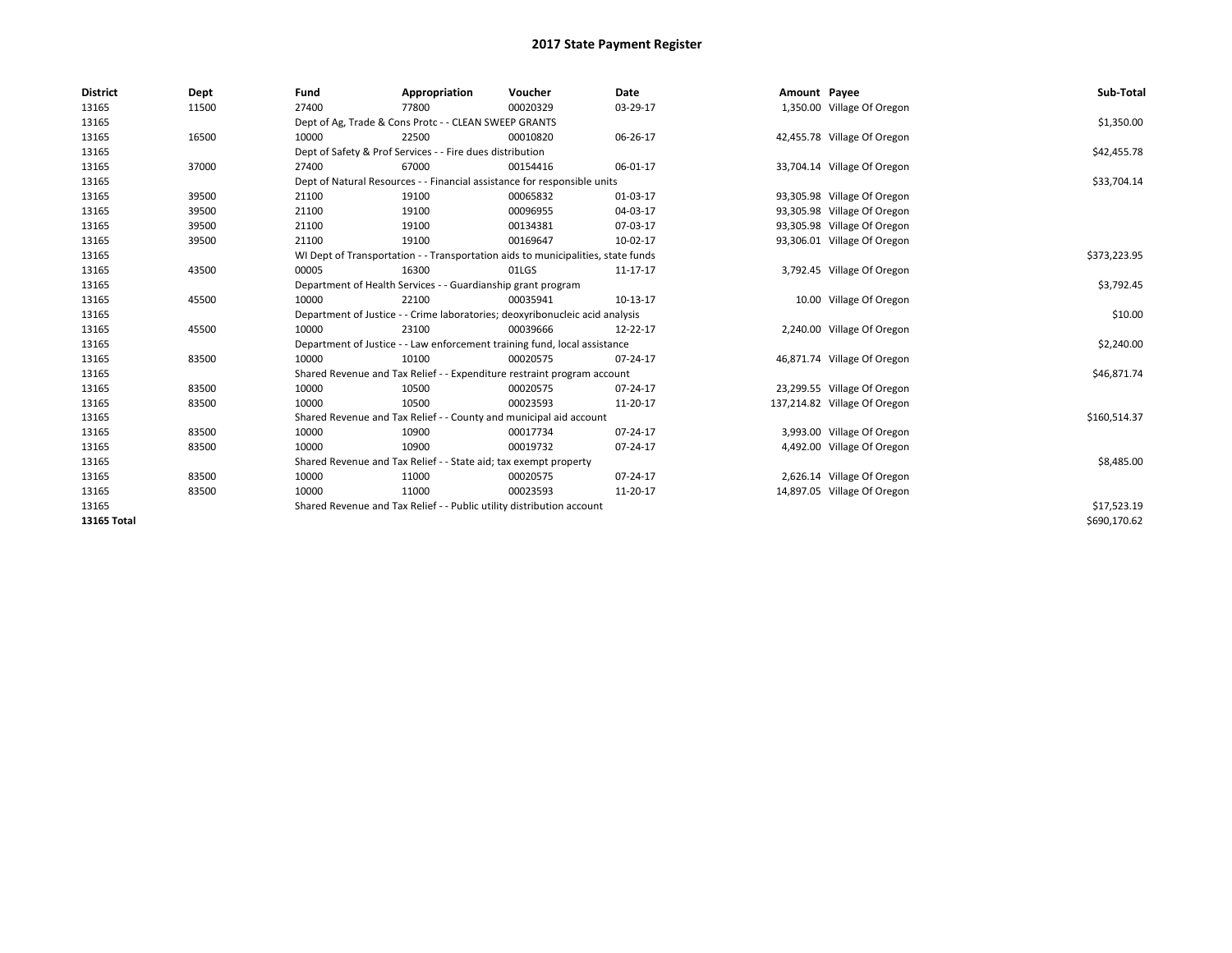| <b>District</b>    | Dept  | Fund  | Appropriation                                                    | <b>Voucher</b>                                                                   | Date     | Amount Payee |                               | Sub-Total   |
|--------------------|-------|-------|------------------------------------------------------------------|----------------------------------------------------------------------------------|----------|--------------|-------------------------------|-------------|
| 13176              | 16500 | 10000 | 22500                                                            | 00010821                                                                         | 06-26-17 |              | 692.50 Village Of Rockdale    |             |
| 13176              |       |       | Dept of Safety & Prof Services - - Fire dues distribution        |                                                                                  |          |              |                               | \$692.50    |
| 13176              | 37000 | 27400 | 67000                                                            | 00154569                                                                         | 06-01-17 |              | 823.28 Village Of Rockdale    |             |
| 13176              |       |       |                                                                  | Dept of Natural Resources - - Financial assistance for responsible units         |          |              |                               | \$823.28    |
| 13176              | 39500 | 21100 | 19100                                                            | 00065833                                                                         | 01-03-17 |              | 2,064.27 Village Of Rockdale  |             |
| 13176              | 39500 | 21100 | 19100                                                            | 00096956                                                                         | 04-03-17 |              | 2,064.27 Village Of Rockdale  |             |
| 13176              | 39500 | 21100 | 19100                                                            | 00134382                                                                         | 07-03-17 |              | 2,064.27 Village Of Rockdale  |             |
| 13176              | 39500 | 21100 | 19100                                                            | 00169648                                                                         | 10-02-17 |              | 2,064.28 Village Of Rockdale  |             |
| 13176              |       |       |                                                                  | WI Dept of Transportation - - Transportation aids to municipalities, state funds |          |              |                               | \$8,257.09  |
| 13176              | 39500 | 21100 | 27800                                                            | 00167862                                                                         | 09-22-17 |              | 22,300.05 Village Of Rockdale |             |
| 13176              |       |       |                                                                  | WI Dept of Transportation - - Local roads improvement program, state funds       |          |              |                               | \$22,300.05 |
| 13176              | 83500 | 10000 | 10500                                                            | 00020576                                                                         | 07-24-17 |              | 4,646.53 Village Of Rockdale  |             |
| 13176              | 83500 | 10000 | 10500                                                            | 00023594                                                                         | 11-20-17 |              | 26,330.32 Village Of Rockdale |             |
| 13176              |       |       |                                                                  | Shared Revenue and Tax Relief - - County and municipal aid account               |          |              |                               | \$30,976.85 |
| 13176              | 83500 | 10000 | 10900                                                            | 00017735                                                                         | 07-24-17 |              | 2.00 Village Of Rockdale      |             |
| 13176              |       |       | Shared Revenue and Tax Relief - - State aid; tax exempt property |                                                                                  |          |              |                               | \$2.00      |
| <b>13176 Total</b> |       |       |                                                                  |                                                                                  |          |              |                               | \$63,051.77 |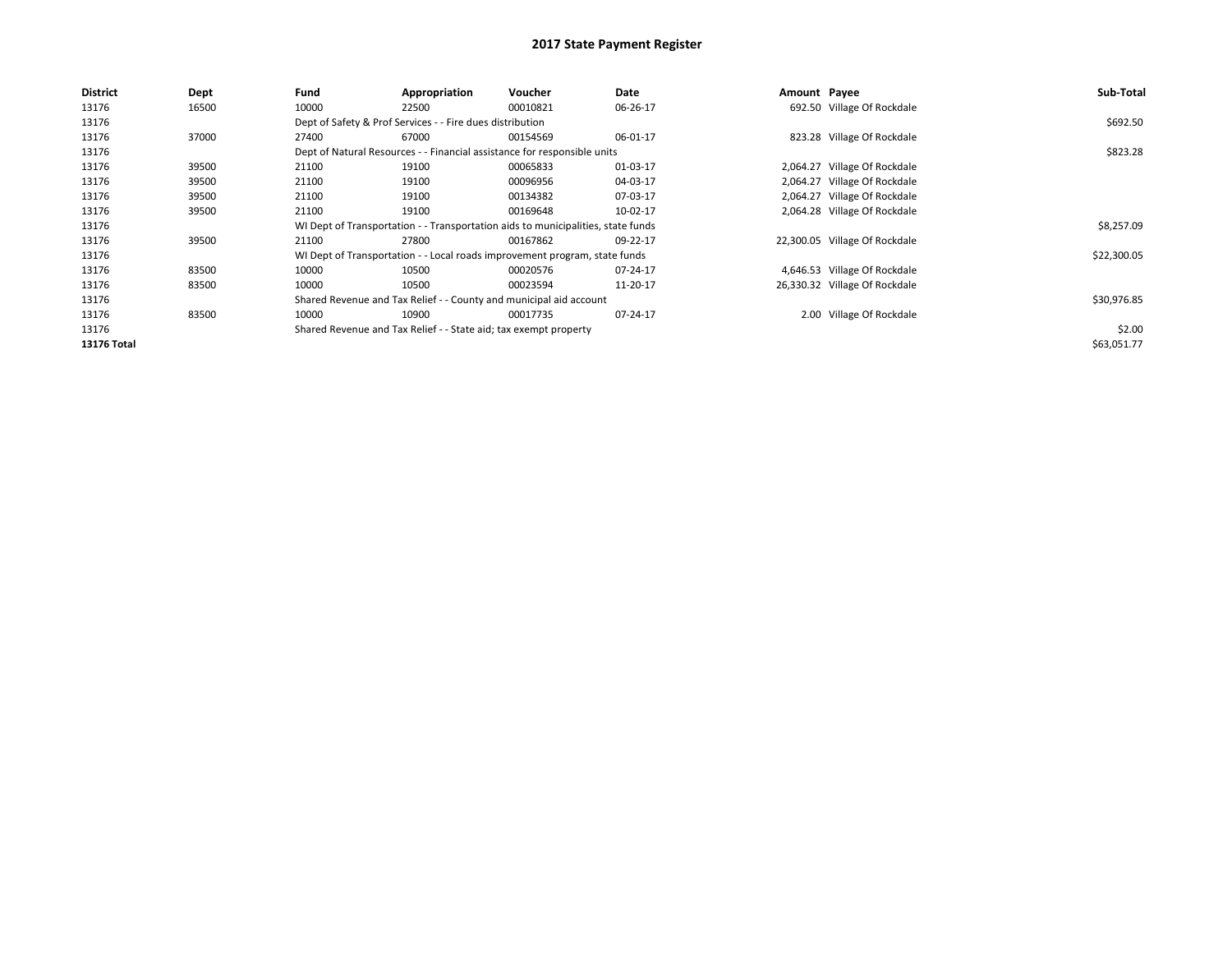| <b>District</b> | Dept  | Fund                                                             | Appropriation                                                                    | Voucher      | Date           | Amount Payee |                                       | Sub-Total    |
|-----------------|-------|------------------------------------------------------------------|----------------------------------------------------------------------------------|--------------|----------------|--------------|---------------------------------------|--------------|
| 13181           | 16500 | 10000                                                            | 22500                                                                            | 00010822     | 06-26-17       |              | 21,217.17 Village Of Shorewood Hills  |              |
| 13181           |       |                                                                  | Dept of Safety & Prof Services - - Fire dues distribution                        |              |                |              |                                       | \$21,217.17  |
| 13181           | 37000 | 27400                                                            | 67000                                                                            | 00154421     | 06-01-17       |              | 14,891.96 Village Of Shorewood Hills  |              |
| 13181           |       |                                                                  | Dept of Natural Resources - - Financial assistance for responsible units         |              |                |              |                                       | \$14,891.96  |
| 13181           | 39500 | 21100                                                            | 19100                                                                            | 00065834     | 01-03-17       |              | 74,553.93 Village Of Shorewood Hills  |              |
| 13181           | 39500 | 21100                                                            | 19100                                                                            | 00096957     | 04-03-17       |              | 74,553.93 Village Of Shorewood Hills  |              |
| 13181           | 39500 | 21100                                                            | 19100                                                                            | 00134383     | 07-03-17       |              | 74,553.93 Village Of Shorewood Hills  |              |
| 13181           | 39500 | 21100                                                            | 19100                                                                            | 00169649     | 10-02-17       |              | 74,553.95 Village Of Shorewood Hills  |              |
| 13181           |       |                                                                  | WI Dept of Transportation - - Transportation aids to municipalities, state funds |              |                |              |                                       | \$298,215.74 |
| 13181           | 39500 | 21100                                                            | 27800                                                                            | 00190732     | 11-10-17       |              | 19,000.00 Village Of Shorewood Hills  |              |
| 13181           |       |                                                                  | WI Dept of Transportation - - Local roads improvement program, state funds       |              |                |              |                                       | \$19,000.00  |
| 13181           | 45500 | 10000                                                            | 23100                                                                            | 00021520     | 01-03-17       |              | 1,120.00 Village Of Shorewood Hills   |              |
| 13181           | 45500 | 10000                                                            | 23100                                                                            | 00039631     | 12-22-17       |              | 1,440.00 Village Of Shorewood Hills   |              |
| 13181           |       |                                                                  | Department of Justice - - Law enforcement training fund, local assistance        |              |                |              |                                       | \$2,560.00   |
| 13181           | 45500 | 10000                                                            | 28400                                                                            | 00023714     | $02 - 10 - 17$ |              | 467.50 Village Of Shorewood Hills     |              |
| 13181           | 45500 | 10000                                                            | 28400                                                                            | 00023733     | $02 - 10 - 17$ |              | 429.00 Village Of Shorewood Hills     |              |
| 13181           |       |                                                                  | Department of Justice - - Internet Crimes Against Childr                         |              |                |              |                                       | \$896.50     |
| 13181           | 83500 | 10000                                                            | 10500                                                                            | 00020577     | 07-24-17       |              | 3,133.32 Village Of Shorewood Hills   |              |
| 13181           | 83500 | 10000                                                            | 10500                                                                            | 00023595     | 11-20-17       |              | 17,755.50 Village Of Shorewood Hills  |              |
| 13181           |       |                                                                  | Shared Revenue and Tax Relief - - County and municipal aid account               |              |                |              |                                       | \$20,888.82  |
| 13181           | 83500 | 10000                                                            | 10900                                                                            | 00017736     | 07-24-17       |              | 17,373.00 Village Of Shorewood Hills  |              |
| 13181           | 83500 | 10000                                                            | 10900                                                                            | 00019733     | 07-24-17       |              | 120,843.00 Village Of Shorewood Hills |              |
| 13181           |       | Shared Revenue and Tax Relief - - State aid; tax exempt property |                                                                                  | \$138,216.00 |                |              |                                       |              |
| 13181 Total     |       |                                                                  |                                                                                  |              |                |              |                                       | \$515,886.19 |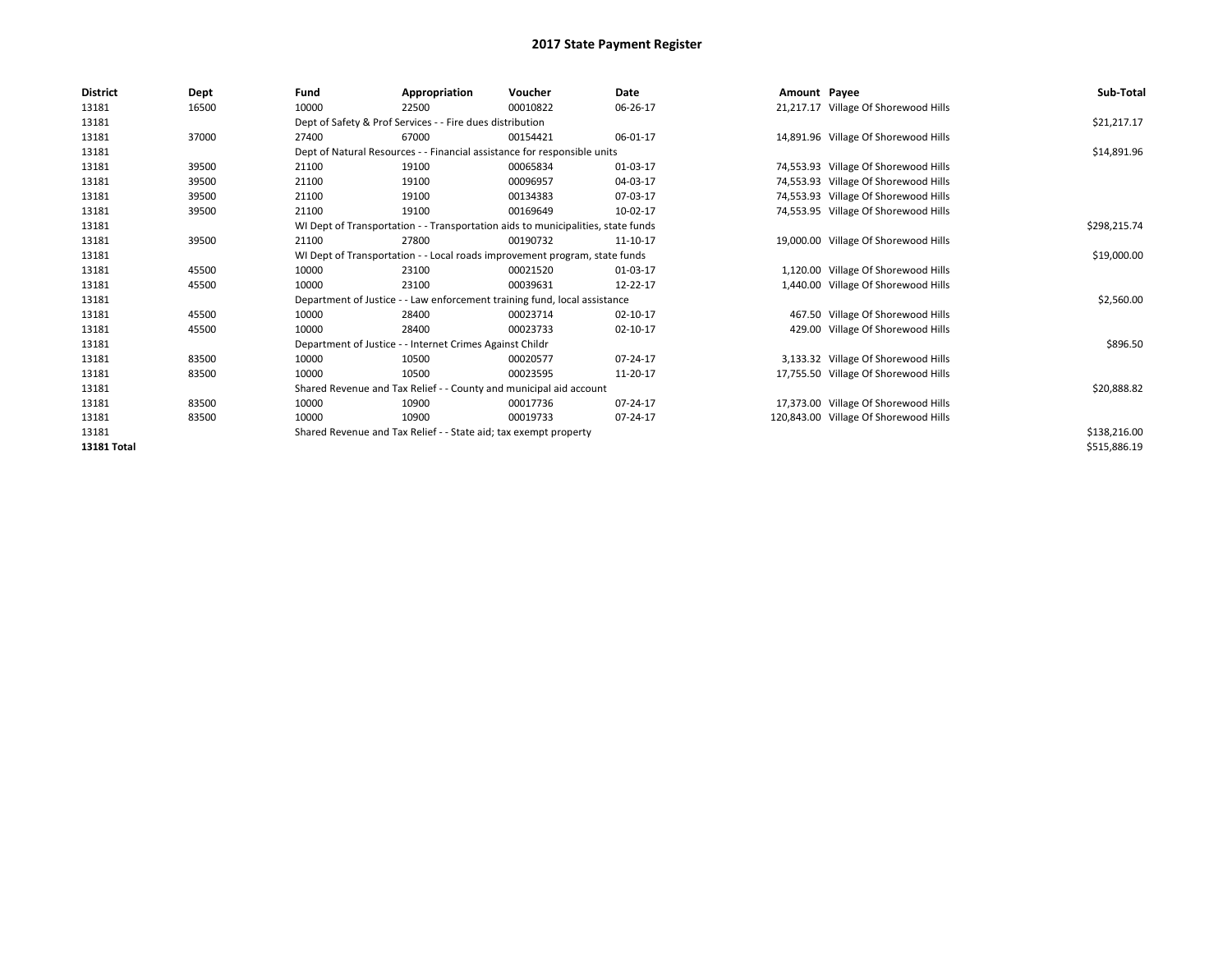| <b>District</b>    | Dept  | Fund  | Appropriation                                                                    | Voucher  | Date     | Amount Payee |                                | Sub-Total      |  |  |
|--------------------|-------|-------|----------------------------------------------------------------------------------|----------|----------|--------------|--------------------------------|----------------|--|--|
| 13191              | 16500 | 10000 | 22500                                                                            | 00010823 | 06-26-17 |              | 66,659.37 Village Of Waunakee  |                |  |  |
| 13191              |       |       | Dept of Safety & Prof Services - - Fire dues distribution                        |          |          |              |                                | \$66,659.37    |  |  |
| 13191              | 37000 | 27400 | 65800                                                                            | 00133891 | 03-15-17 |              | 16,111.96 Village Of Waunakee  |                |  |  |
| 13191              |       |       | Dept of Natural Resources - - Environmental aids -- urban nonpoint source        |          |          |              |                                | \$16,111.96    |  |  |
| 13191              | 37000 | 27400 | 67000                                                                            | 00154463 | 06-01-17 |              | 28,359.22 Village Of Waunakee  |                |  |  |
| 13191              |       |       | Dept of Natural Resources - - Financial assistance for responsible units         |          |          |              |                                | \$28,359.22    |  |  |
| 13191              | 39500 | 21100 | 19100                                                                            | 00065835 | 01-03-17 |              | 167,405.49 Village Of Waunakee |                |  |  |
| 13191              | 39500 | 21100 | 19100                                                                            | 00096958 | 04-03-17 |              | 167,405.49 Village Of Waunakee |                |  |  |
| 13191              | 39500 | 21100 | 19100                                                                            | 00134384 | 07-03-17 |              | 167,405.49 Village Of Waunakee |                |  |  |
| 13191              | 39500 | 21100 | 19100                                                                            | 00169650 | 10-02-17 |              | 167,405.52 Village Of Waunakee |                |  |  |
| 13191              |       |       | WI Dept of Transportation - - Transportation aids to municipalities, state funds |          |          |              |                                | \$669,621.99   |  |  |
| 13191              | 39500 | 21100 | 27800                                                                            | 00086041 | 02-15-17 |              | 22,300.05 Village Of Waunakee  |                |  |  |
| 13191              |       |       | WI Dept of Transportation - - Local roads improvement program, state funds       |          |          |              |                                | \$22,300.05    |  |  |
| 13191              | 43500 | 00005 | 16300                                                                            | 01LGS    | 11-17-17 |              | 4,641.51 Village Of Waunakee   |                |  |  |
| 13191              |       |       | Department of Health Services - - Guardianship grant program                     |          |          |              |                                | \$4,641.51     |  |  |
| 13191              | 45500 | 10000 | 23100                                                                            | 00034652 | 09-15-17 |              | 3,200.00 Village Of Waunakee   |                |  |  |
| 13191              |       |       | Department of Justice - - Law enforcement training fund, local assistance        |          |          |              |                                | \$3,200.00     |  |  |
| 13191              | 83500 | 10000 | 10100                                                                            | 00020578 | 07-24-17 |              | 134,300.29 Village Of Waunakee |                |  |  |
| 13191              |       |       | Shared Revenue and Tax Relief - - Expenditure restraint program account          |          |          |              |                                | \$134,300.29   |  |  |
| 13191              | 83500 | 10000 | 10500                                                                            | 00020578 | 07-24-17 |              | 21,227.17 Village Of Waunakee  |                |  |  |
| 13191              | 83500 | 10000 | 10500                                                                            | 00023596 | 11-20-17 |              | 115,645.78 Village Of Waunakee |                |  |  |
| 13191              |       |       | Shared Revenue and Tax Relief - - County and municipal aid account               |          |          |              |                                | \$136,872.95   |  |  |
| 13191              | 83500 | 10000 | 10900                                                                            | 00017737 | 07-24-17 |              | 27,640.00 Village Of Waunakee  |                |  |  |
| 13191              | 83500 | 10000 | 10900                                                                            | 00019734 | 07-24-17 |              | 20,773.00 Village Of Waunakee  |                |  |  |
| 13191              |       |       | Shared Revenue and Tax Relief - - State aid; tax exempt property                 |          |          |              |                                | \$48,413.00    |  |  |
| 13191              | 83500 | 10000 | 11000                                                                            | 00020578 | 07-24-17 |              | 1,766.15 Village Of Waunakee   |                |  |  |
| 13191              | 83500 | 10000 | 11000                                                                            | 00023596 | 11-20-17 |              | 10,120.33 Village Of Waunakee  |                |  |  |
| 13191              |       |       | Shared Revenue and Tax Relief - - Public utility distribution account            |          |          |              |                                |                |  |  |
| <b>13191 Total</b> |       |       |                                                                                  |          |          |              |                                | \$1.142.366.82 |  |  |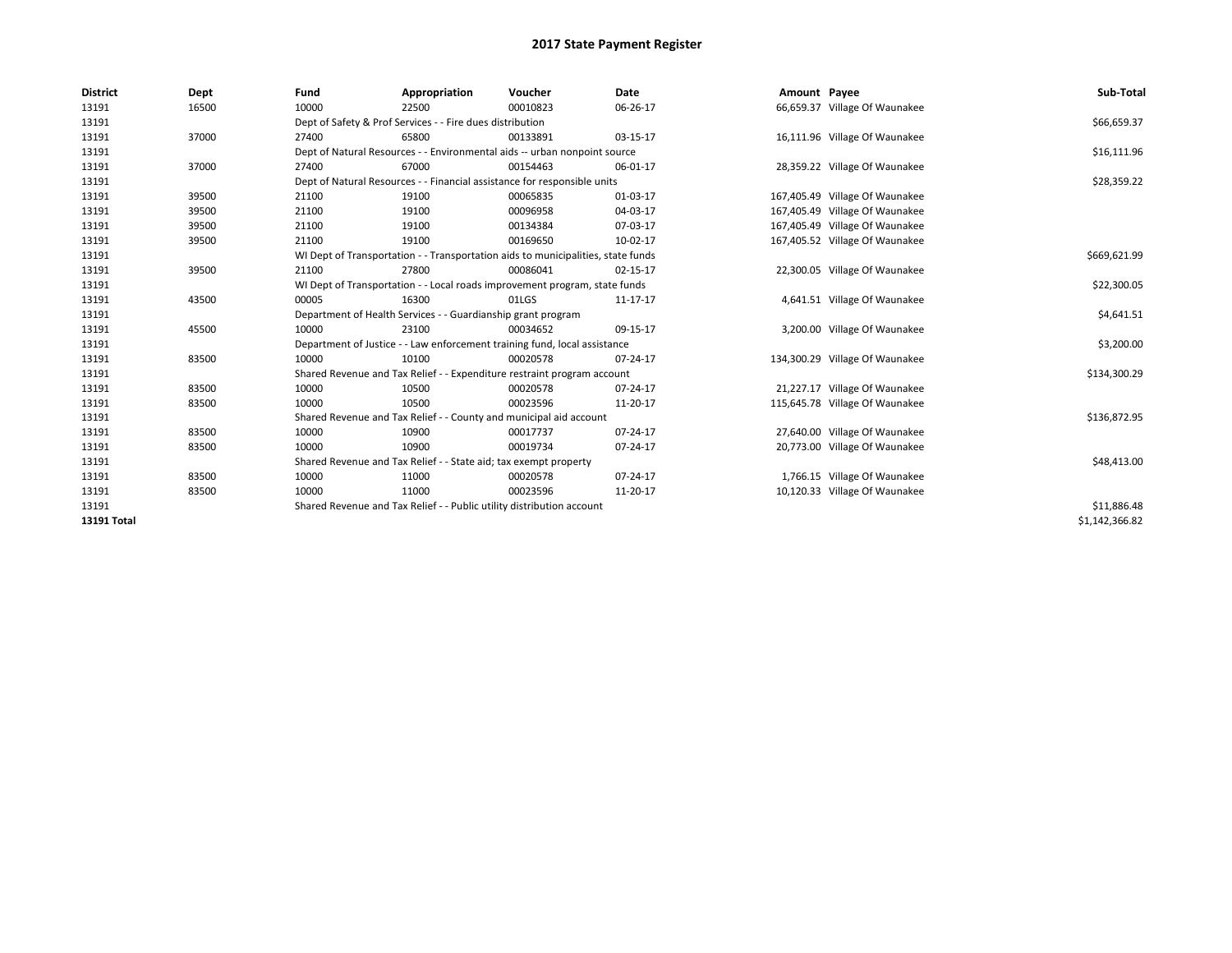| <b>District</b>    | Dept  | Fund  | Appropriation                                                                                                | Voucher  | Date     | Amount Payee |                              | Sub-Total    |
|--------------------|-------|-------|--------------------------------------------------------------------------------------------------------------|----------|----------|--------------|------------------------------|--------------|
| 13196              | 16500 | 10000 | 22500                                                                                                        | 00012411 | 06-30-17 |              | 29,353.59 Village Of Windsor |              |
| 13196              |       |       | Dept of Safety & Prof Services - - Fire dues distribution                                                    |          |          |              |                              | \$29,353.59  |
| 13196              | 37000 | 10000 | 50300                                                                                                        | 00138916 | 04-06-17 |              | 2,232.81 Village Of Windsor  |              |
| 13196              | 37000 | 10000 | 50300                                                                                                        | 00143833 | 04-21-17 |              | 0.30 Village Of Windsor      |              |
| 13196              |       |       | Dept of Natural Resources - - Aids in lieu of taxes - general fund                                           |          |          |              |                              | \$2,233.11   |
| 13196              | 37000 | 21200 | 16600                                                                                                        | 00157228 | 06-19-17 |              | 9.61 Village Of Windsor      |              |
| 13196              |       |       | Dept of Natural Resources - - General program operations - state funds; forestry                             |          |          |              |                              | \$9.61       |
| 13196              | 37000 | 21200 | 57100                                                                                                        | 00157228 | 06-19-17 |              | 4.40 Village Of Windsor      |              |
| 13196              |       |       | Dept of Natural Resources - - Resource aids -- county forests, forest croplands and managed forest land aids |          |          |              |                              | \$4.40       |
| 13196              | 37000 | 21200 | 57900                                                                                                        | 00143834 | 04-21-17 |              | 3.69 Village Of Windsor      |              |
| 13196              |       |       | Dept of Natural Resources - - Aids in lieu of taxes - sum sufficient                                         |          |          |              |                              | \$3.69       |
| 13196              | 37000 | 21200 | 58900                                                                                                        | 00157228 | 06-19-17 |              | 44.22 Village Of Windsor     |              |
| 13196              |       |       | Dept of Natural Resources - - Resource aids - distribution of closed acreage fees.                           |          |          |              |                              | \$44.22      |
| 13196              | 37000 | 27400 | 67000                                                                                                        | 00154948 | 06-01-17 |              | 23,262.64 Village Of Windsor |              |
| 13196              |       |       | Dept of Natural Resources - - Financial assistance for responsible units                                     |          |          |              |                              | \$23,262.64  |
| 13196              | 39500 | 21100 | 19100                                                                                                        | 00065836 | 01-03-17 |              | 42,722.67 Village Of Windsor |              |
| 13196              | 39500 | 21100 | 19100                                                                                                        | 00096959 | 04-03-17 |              | 42,722.67 Village Of Windsor |              |
| 13196              | 39500 | 21100 | 19100                                                                                                        | 00134385 | 07-03-17 |              | 42,722.67 Village Of Windsor |              |
| 13196              | 39500 | 21100 | 19100                                                                                                        | 00169651 | 10-02-17 |              | 42,722.68 Village Of Windsor |              |
| 13196              |       |       | WI Dept of Transportation - - Transportation aids to municipalities, state funds                             |          |          |              |                              | \$170,890.69 |
| 13196              | 39500 | 21100 | 27800                                                                                                        | 00107762 | 04-19-17 |              | 15,388.29 Village Of Windsor |              |
| 13196              |       |       | WI Dept of Transportation - - Local roads improvement program, state funds                                   |          |          |              |                              | \$15,388.29  |
| 13196              | 83500 | 10000 | 10500                                                                                                        | 00020579 | 07-24-17 |              | 10,081.23 Village Of Windsor |              |
| 13196              | 83500 | 10000 | 10500                                                                                                        | 00023597 | 11-20-17 |              | 57,126.99 Village Of Windsor |              |
| 13196              |       |       | Shared Revenue and Tax Relief - - County and municipal aid account                                           |          |          |              |                              | \$67,208.22  |
| 13196              | 83500 | 10000 | 10900                                                                                                        | 00017738 | 07-24-17 |              | 2,952.00 Village Of Windsor  |              |
| 13196              |       |       | Shared Revenue and Tax Relief - - State aid; tax exempt property                                             |          |          |              |                              | \$2,952.00   |
| 13196              | 83500 | 10000 | 11000                                                                                                        | 00020579 | 07-24-17 |              | 3,651.17 Village Of Windsor  |              |
| 13196              | 83500 | 10000 | 11000                                                                                                        | 00023597 | 11-20-17 |              | 22,593.23 Village Of Windsor |              |
| 13196              |       |       | Shared Revenue and Tax Relief - - Public utility distribution account                                        |          |          |              |                              | \$26,244.40  |
| <b>13196 Total</b> |       |       |                                                                                                              |          |          |              |                              | \$337,594.86 |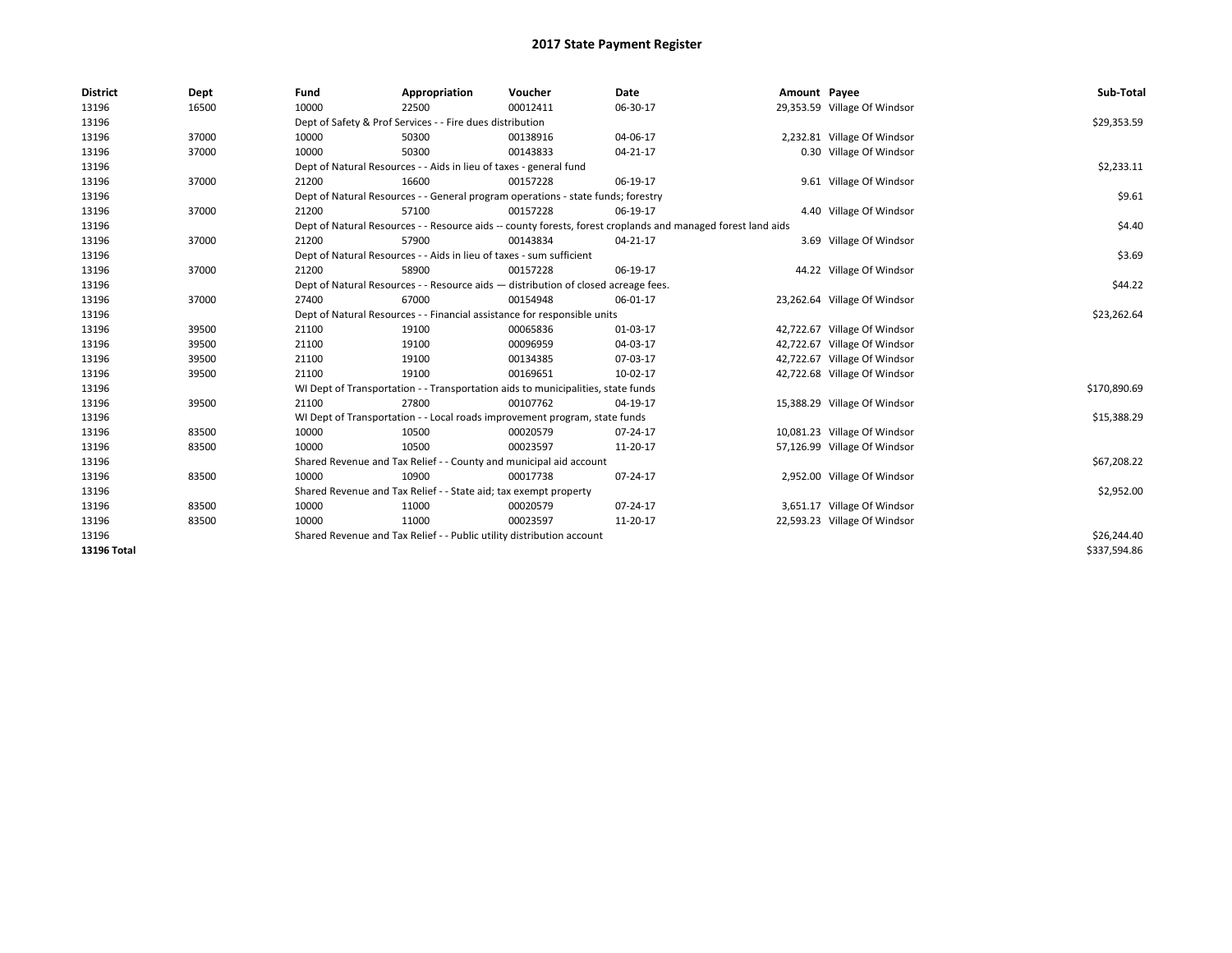| <b>District</b> | Dept  | Fund                                                                      | Appropriation                                                            | Voucher    | Date     | Amount Payee |                         | Sub-Total   |
|-----------------|-------|---------------------------------------------------------------------------|--------------------------------------------------------------------------|------------|----------|--------------|-------------------------|-------------|
| 13221           | 37000 | 27400                                                                     | 67000                                                                    | 00153936   | 06-01-17 |              | 16,291.30 City Edgerton |             |
| 13221           |       |                                                                           | Dept of Natural Resources - - Financial assistance for responsible units |            |          |              |                         | \$16,291.30 |
| 13221           | 45500 | 10000                                                                     | 23100                                                                    | 00038613   | 12-07-17 |              | 1,440.00 City Edgerton  |             |
| 13221           |       | Department of Justice - - Law enforcement training fund, local assistance |                                                                          | \$1,440.00 |          |              |                         |             |
| 13221           | 45500 | 10000                                                                     | 28400                                                                    | 00023744   | 02-10-17 |              | 369.00 City Edgerton    |             |
| 13221           |       |                                                                           | Department of Justice - - Internet Crimes Against Childr                 |            |          |              |                         | \$369.00    |
| 13221           | 83500 | 10000                                                                     | 10900                                                                    | 00019735   | 07-24-17 |              | 3,345.00 City Edgerton  |             |
| 13221           |       | Shared Revenue and Tax Relief - - State aid; tax exempt property          |                                                                          | \$3,345.00 |          |              |                         |             |
| 13221 Total     |       |                                                                           |                                                                          |            |          |              |                         | \$21,445.30 |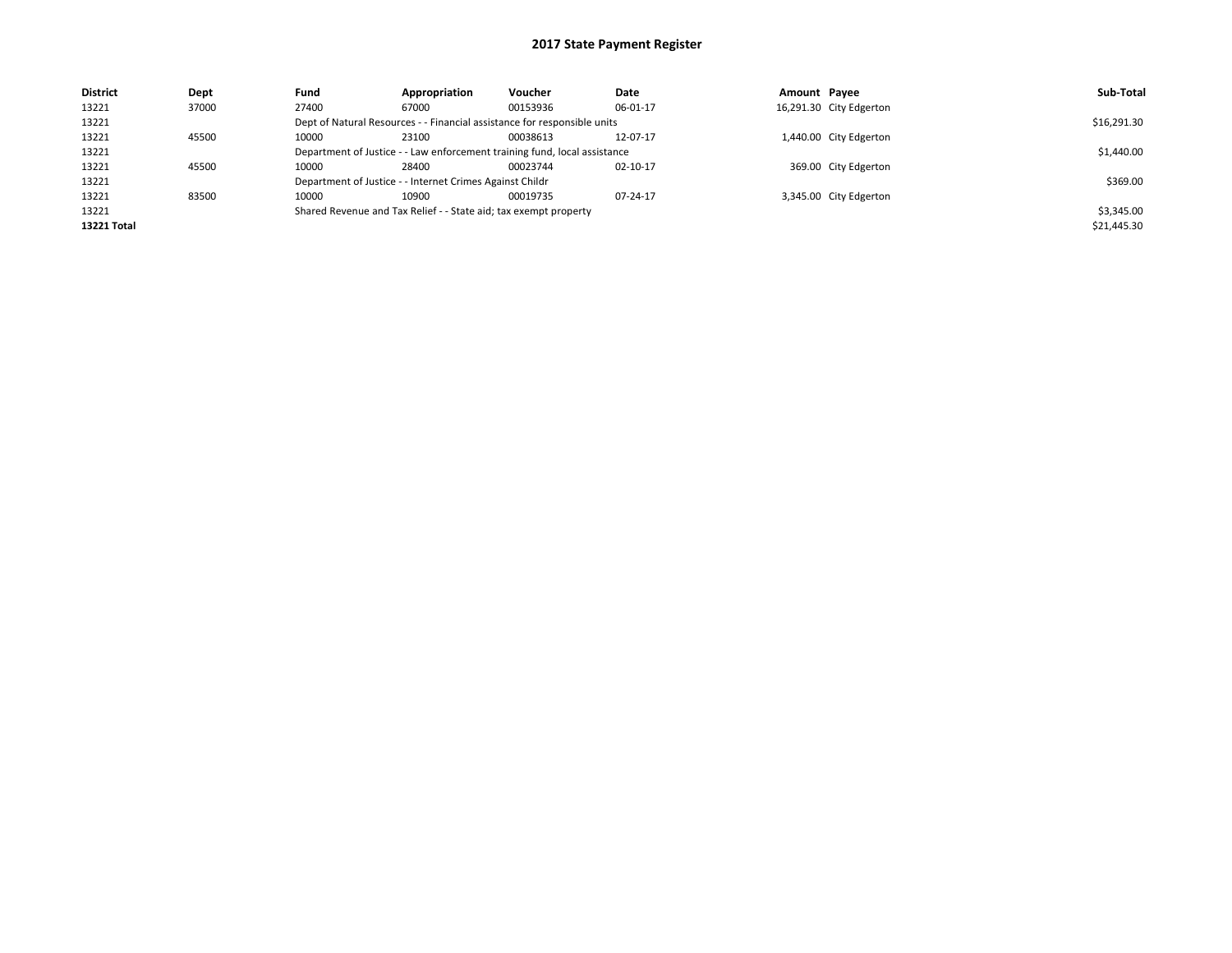| <b>District</b> | Dept  | Fund  | Appropriation                                                                      | Voucher  | Date                                                                                                         | Amount Payee |                              | Sub-Total      |
|-----------------|-------|-------|------------------------------------------------------------------------------------|----------|--------------------------------------------------------------------------------------------------------------|--------------|------------------------------|----------------|
| 13225           | 16500 | 10000 | 22500                                                                              | 00010824 | 06-26-17                                                                                                     |              | 114,761.74 City Of Fitchburg |                |
| 13225           |       |       | Dept of Safety & Prof Services - - Fire dues distribution                          |          |                                                                                                              |              |                              | \$114,761.74   |
| 13225           | 37000 | 10000 | 50300                                                                              | 00126596 | 02-07-17                                                                                                     |              | 76,921.63 City Of Fitchburg  |                |
| 13225           | 37000 | 10000 | 50300                                                                              | 00126597 | 02-07-17                                                                                                     |              | 6,314.40 City Of Fitchburg   |                |
| 13225           | 37000 | 10000 | 50300                                                                              | 00143499 | 04-21-17                                                                                                     |              | 10.00 City Of Fitchburg      |                |
| 13225           | 37000 | 10000 | 50300                                                                              | 00143500 | 04-21-17                                                                                                     |              | 59.41 City Of Fitchburg      |                |
| 13225           |       |       | Dept of Natural Resources - - Aids in lieu of taxes - general fund                 |          |                                                                                                              |              |                              | \$83,305.44    |
| 13225           | 37000 | 21200 | 16600                                                                              | 00157229 | 06-19-17                                                                                                     |              | 14.42 City Of Fitchburg      |                |
| 13225           |       |       | Dept of Natural Resources - - General program operations - state funds; forestry   |          |                                                                                                              |              |                              | \$14.42        |
| 13225           | 37000 | 21200 | 57100                                                                              | 00157229 | 06-19-17                                                                                                     |              | 6.60 City Of Fitchburg       |                |
| 13225           |       |       |                                                                                    |          | Dept of Natural Resources - - Resource aids -- county forests, forest croplands and managed forest land aids |              |                              | \$6.60         |
| 13225           | 37000 | 21200 | 57900                                                                              | 00143501 | 04-21-17                                                                                                     |              | 180.26 City Of Fitchburg     |                |
| 13225           |       |       | Dept of Natural Resources - - Aids in lieu of taxes - sum sufficient               |          |                                                                                                              |              |                              | \$180.26       |
| 13225           | 37000 | 21200 | 58900                                                                              | 00157229 | 06-19-17                                                                                                     |              | 66.33 City Of Fitchburg      |                |
| 13225           |       |       | Dept of Natural Resources - - Resource aids - distribution of closed acreage fees. |          |                                                                                                              |              |                              | \$66.33        |
| 13225           | 37000 | 27400 | 67000                                                                              | 00154640 | 06-01-17                                                                                                     |              | 96,553.31 City Of Fitchburg  |                |
| 13225           |       |       | Dept of Natural Resources - - Financial assistance for responsible units           |          |                                                                                                              |              |                              | \$96,553.31    |
| 13225           | 37000 | 27400 | 67300                                                                              | 00154640 | 06-01-17                                                                                                     |              | 7,084.25 City Of Fitchburg   |                |
| 13225           |       |       | Dept of Natural Resources - - Recycling consolidation grants                       |          |                                                                                                              |              |                              | \$7,084.25     |
| 13225           | 39500 | 21100 | 19100                                                                              | 00065837 | 01-03-17                                                                                                     |              | 400,367.45 City Of Fitchburg |                |
| 13225           | 39500 | 21100 | 19100                                                                              | 00096960 | 04-03-17                                                                                                     |              | 400,367.45 City Of Fitchburg |                |
| 13225           | 39500 | 21100 | 19100                                                                              | 00134386 | 07-03-17                                                                                                     |              | 400,367.45 City Of Fitchburg |                |
| 13225           | 39500 | 21100 | 19100                                                                              | 00169652 | 10-02-17                                                                                                     |              | 400,367.47 City Of Fitchburg |                |
| 13225           |       |       | WI Dept of Transportation - - Transportation aids to municipalities, state funds   |          |                                                                                                              |              |                              | \$1,601,469.82 |
| 13225           | 39500 | 21100 | 26000                                                                              | 00111594 | 05-01-17                                                                                                     |              | 916,916.36 City Of Fitchburg |                |
| 13225           |       |       |                                                                                    |          | WI Dept of Transportation - - Transportation facilities economic assistance and development, state funds     |              |                              | \$916,916.36   |
| 13225           | 39500 | 21100 | 36200                                                                              | 00101073 | 03-29-17                                                                                                     |              | 806.44 City Of Fitchburg     |                |
| 13225           | 39500 | 21100 | 36200                                                                              | 00120977 | 05-24-17                                                                                                     |              | 56.12 City Of Fitchburg      |                |
| 13225           | 39500 | 21100 | 36200                                                                              | 00162545 | 09-07-17                                                                                                     |              | 641.21 City Of Fitchburg     |                |
| 13225           | 39500 | 21100 | 36200                                                                              | 00173744 | 10-03-17                                                                                                     |              | 535.51 City Of Fitchburg     |                |
| 13225           |       |       | WI Dept of Transportation - - Major highway development, state funds               |          |                                                                                                              |              |                              | \$2,039.28     |
| 13225           | 45500 | 10000 | 22100                                                                              | 00035896 | 10-13-17                                                                                                     |              | 50.00 City Of Fitchburg      |                |
| 13225           |       |       | Department of Justice - - Crime laboratories; deoxyribonucleic acid analysis       |          |                                                                                                              |              |                              | \$50.00        |
| 13225           | 45500 | 10000 | 23100                                                                              | 00038846 | 12-12-17                                                                                                     |              | 6,720.00 City Of Fitchburg   |                |
| 13225           |       |       | Department of Justice - - Law enforcement training fund, local assistance          |          |                                                                                                              |              |                              | \$6,720.00     |
| 13225           | 45500 | 10000 | 27500                                                                              | 00032187 | 08-09-17                                                                                                     |              | 121,434.00 City Of Fitchburg |                |
| 13225           |       |       | Department of Justice - - Law enforcement officer supplement grants                |          |                                                                                                              |              |                              | \$121,434.00   |
| 13225           | 83500 | 10000 | 10500                                                                              | 00020580 | 07-24-17                                                                                                     |              | 45,551.63 City Of Fitchburg  |                |
| 13225           | 83500 | 10000 | 10500                                                                              | 00023598 | 11-20-17                                                                                                     |              | 258,125.90 City Of Fitchburg |                |
| 13225           |       |       | Shared Revenue and Tax Relief - - County and municipal aid account                 |          |                                                                                                              |              |                              | \$303,677.53   |
| 13225           | 83500 | 10000 | 10900                                                                              | 00017739 | 07-24-17                                                                                                     |              | 191,830.00 City Of Fitchburg |                |
| 13225           | 83500 | 10000 | 10900                                                                              | 00019736 | 07-24-17                                                                                                     |              | 848,310.00 City Of Fitchburg |                |
| 13225           |       |       | Shared Revenue and Tax Relief - - State aid; tax exempt property                   |          |                                                                                                              |              |                              | \$1,040,140.00 |
| 13225           | 83500 | 10000 | 11000                                                                              | 00020580 | 07-24-17                                                                                                     |              | 27,791.98 City Of Fitchburg  |                |
| 13225           | 83500 | 10000 | 11000                                                                              | 00023598 | 11-20-17                                                                                                     |              | 162,109.27 City Of Fitchburg |                |
| 13225           |       |       | Shared Revenue and Tax Relief - - Public utility distribution account              |          |                                                                                                              |              |                              | \$189,901.25   |
| 13225           | 83500 | 10000 | 50100                                                                              | 00015209 | 01-31-17                                                                                                     |              | 39,910.84 City Of Fitchburg  |                |
| 13225           |       |       | Shared Revenue and Tax Relief - - Payments for municipal services                  |          |                                                                                                              |              |                              | \$39,910.84    |
| 13225           | 83500 | 52100 | 36300                                                                              | 00015743 | 03-27-17                                                                                                     |              | 1,696.19 City Of Fitchburg   |                |
| 13225           |       |       | Shared Revenue and Tax Relief - - Lottery and gaming credit                        |          |                                                                                                              |              |                              | \$1,696.19     |
| 13225 Total     |       |       |                                                                                    |          |                                                                                                              |              |                              | \$4,525,927.62 |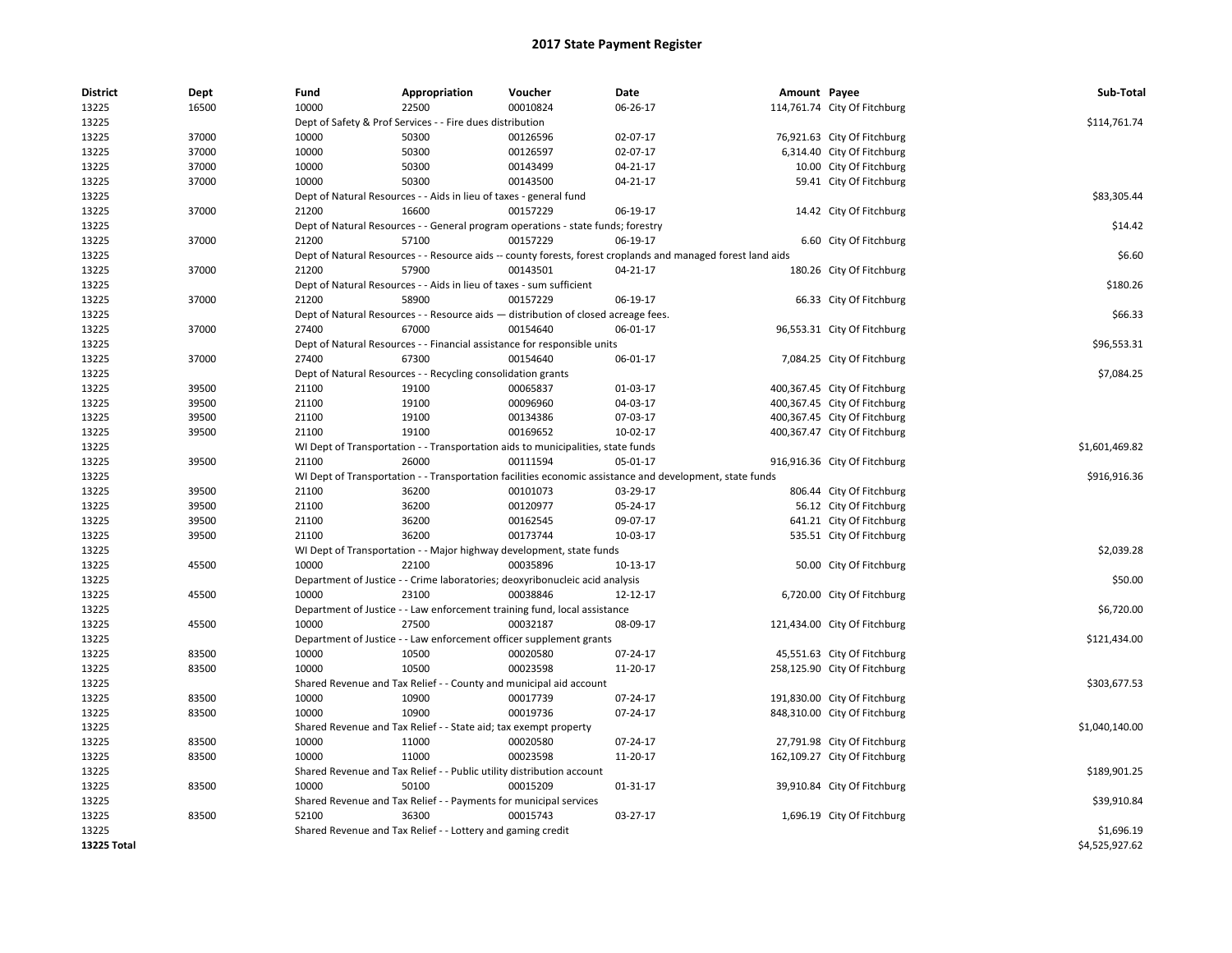| <b>District</b> | Dept  | Fund  | Appropriation                                                                      | Voucher  | Date                                                                                                         | Amount Payee |                                | Sub-Total       |
|-----------------|-------|-------|------------------------------------------------------------------------------------|----------|--------------------------------------------------------------------------------------------------------------|--------------|--------------------------------|-----------------|
| 13251           | 16500 | 10000 | 22500                                                                              | 00010825 | 06-26-17                                                                                                     |              | 1,017,602.55 Madison, City of  |                 |
| 13251           |       |       | Dept of Safety & Prof Services - - Fire dues distribution                          |          |                                                                                                              |              |                                | \$1,017,602.55  |
| 13251           | 37000 | 10000 | 50300                                                                              | 00126584 | 02-07-17                                                                                                     |              | 377.74 Madison, City of        |                 |
| 13251           | 37000 | 10000 | 50300                                                                              | 00143318 | 04-21-17                                                                                                     |              | 9.25 Madison, City of          |                 |
| 13251           |       |       | Dept of Natural Resources - - Aids in lieu of taxes - general fund                 |          |                                                                                                              |              |                                | \$386.99        |
| 13251           | 37000 | 21200 | 16600                                                                              | 00157230 | 06-19-17                                                                                                     |              | 4.37 Madison, City of          |                 |
| 13251           |       |       | Dept of Natural Resources - - General program operations - state funds; forestry   |          |                                                                                                              |              |                                | \$4.37          |
| 13251           | 37000 | 21200 | 57100                                                                              | 00157230 | 06-19-17                                                                                                     |              | 6.45 Madison, City of          |                 |
| 13251           |       |       |                                                                                    |          | Dept of Natural Resources - - Resource aids -- county forests, forest croplands and managed forest land aids |              |                                | \$6.45          |
| 13251           | 37000 | 21200 | 57900                                                                              | 00143317 | 04-21-17                                                                                                     |              | 11.44 Madison, City of         |                 |
| 13251           |       |       | Dept of Natural Resources - - Aids in lieu of taxes - sum sufficient               |          |                                                                                                              |              |                                | \$11.44         |
| 13251           | 37000 | 21200 | 58900                                                                              | 00157230 | 06-19-17                                                                                                     |              | 20.10 Madison, City of         |                 |
| 13251           |       |       | Dept of Natural Resources - - Resource aids - distribution of closed acreage fees. |          |                                                                                                              |              |                                | \$20.10         |
| 13251           | 37000 | 27400 | 67000                                                                              | 00154088 | 06-01-17                                                                                                     |              | 739,293.47 Madison, City of    |                 |
| 13251           |       |       | Dept of Natural Resources - - Financial assistance for responsible units           |          |                                                                                                              |              |                                | \$739,293.47    |
| 13251           | 37000 | 27400 | 67300                                                                              | 00154088 | 06-01-17                                                                                                     |              | 63,371.63 Madison, City of     |                 |
| 13251           |       |       | Dept of Natural Resources - - Recycling consolidation grants                       |          |                                                                                                              |              |                                | \$63,371.63     |
| 13251           | 37000 | 36300 | <b>TH100</b>                                                                       | 00192795 | 11-02-17                                                                                                     |              | 6,269.03 Madison, City of      |                 |
| 13251           |       |       | Dept of Natural Resources - - URBAN NONPOINT SOURCE COST-SHA                       |          |                                                                                                              |              |                                | \$6,269.03      |
| 13251           | 39500 | 21100 | 16200                                                                              | 00067336 | 01-03-17                                                                                                     |              | 140,779.81 Madison, City of    |                 |
| 13251           | 39500 | 21100 | 16200                                                                              | 00098459 | 04-03-17                                                                                                     |              | 140,779.81 Madison, City of    |                 |
| 13251           | 39500 | 21100 | 16200                                                                              | 00135885 | 07-03-17                                                                                                     |              | 140,779.81 Madison, City of    |                 |
| 13251           | 39500 | 21100 | 16200                                                                              | 00171151 | $10-02-17$                                                                                                   |              | 140,779.83 Madison, City of    |                 |
| 13251           |       |       | WI Dept of Transportation - - Connecting highways aids, state funds                |          |                                                                                                              |              |                                | \$563,119.26    |
| 13251           | 39500 | 21100 | 17500                                                                              | 00117106 | 05-18-17                                                                                                     |              | 546,239.00 Madison, City of    |                 |
| 13251           |       |       | WI Dept of Transportation - - Paratransit aids                                     |          |                                                                                                              |              |                                | \$546,239.00    |
| 13251           | 39500 | 21100 | 18500                                                                              | 00071295 | 01-06-17                                                                                                     |              | 2,805.76 Madison, City of      |                 |
| 13251           | 39500 | 21100 | 18500                                                                              | 00145317 | 08-14-17                                                                                                     |              | 1,087.42 Madison, City of      |                 |
| 13251           | 39500 | 21100 | 18500                                                                              | 00159586 | 09-01-17                                                                                                     |              | 3,290.76 Madison, City of      |                 |
| 13251           | 39500 | 21100 | 18500                                                                              | 00161372 | 09-06-17                                                                                                     |              | 9,500.00 Madison, City of      |                 |
| 13251           | 39500 | 21100 | 18500                                                                              | 00176710 | 10-12-17                                                                                                     |              | 8,280.14 Madison, City of      |                 |
| 13251           | 39500 | 21100 | 18500                                                                              | 00187877 | 11-06-17                                                                                                     |              | 6,240.28 Madison, City of      |                 |
| 13251           |       |       | WI Dept of Transportation - - Highway safety, local assistance, federal funds      |          |                                                                                                              |              |                                | \$31,204.36     |
| 13251           | 39500 | 21100 | 19100                                                                              | 00065838 | 01-03-17                                                                                                     |              | 2,374,436.42 Madison, City of  |                 |
| 13251           | 39500 | 21100 | 19100                                                                              | 00096961 | 04-03-17                                                                                                     |              | 2,374,436.42 Madison, City of  |                 |
| 13251           | 39500 | 21100 | 19100                                                                              | 00134387 | 07-03-17                                                                                                     |              | 2,374,436.42 Madison, City of  |                 |
| 13251           | 39500 | 21100 | 19100                                                                              | 00169653 | 10-02-17                                                                                                     |              | 2,374,436.44 Madison, City of  |                 |
| 13251           |       |       | WI Dept of Transportation - - Transportation aids to municipalities, state funds   |          |                                                                                                              |              |                                | \$9,497,745.70  |
| 13251           | 39500 | 21100 | 19400                                                                              | 00125711 | 06-13-17                                                                                                     |              | 4,217,000.00 Madison, City of  |                 |
| 13251           | 39500 | 21100 | 19400                                                                              | 00154699 | 08-17-17                                                                                                     |              | 12,651,000.00 Madison, City of |                 |
| 13251           |       |       | WI Dept of Transportation - - Tier A-2 transit operating aids, state funds         |          |                                                                                                              |              |                                | \$16,868,000.00 |
| 13251           | 39500 | 21100 | 22600                                                                              | 00136577 | 06-28-17                                                                                                     |              | 126,750.20 Madison, City of    |                 |
| 13251           | 39500 | 21100 | 22600                                                                              | 00182889 | 10-23-17                                                                                                     |              | 212,800.00 Madison, City of    |                 |
| 13251           |       |       | WI Dept of Transportation - - Transportation alternatives program, local funds     |          |                                                                                                              |              |                                | \$339,550.20    |
| 13251           | 39500 | 21100 | 27800                                                                              | 00128433 | 06-14-17                                                                                                     |              | 225,065.57 Madison, City of    |                 |
|                 |       |       |                                                                                    |          |                                                                                                              |              |                                | \$225,065.57    |
| 13251           |       |       | WI Dept of Transportation - - Local roads improvement program, state funds         |          |                                                                                                              |              |                                |                 |
| 13251           | 39500 | 21100 | 36500                                                                              | 00088883 | 02-23-17                                                                                                     |              | 33,803.95 Madison, City of     |                 |
| 13251           | 39500 | 21100 | 36500                                                                              | 00147558 | 08-01-17                                                                                                     |              | 13,014.31 Madison, City of     |                 |
| 13251           | 39500 | 21100 | 36500                                                                              | 00156417 | 08-18-17                                                                                                     |              | 1,962.92 Madison, City of      |                 |
| 13251           | 39500 | 21100 | 36500                                                                              | 00191869 | 11-14-17                                                                                                     |              | 3,837.54 Madison, City of      |                 |
| 13251           |       |       |                                                                                    |          | WI Dept of Transportation - - Highway system management and operations, state funds                          |              |                                | \$52,618.72     |
| 13251           | 39500 | 21100 | 96100                                                                              | 00108484 | 04-24-17                                                                                                     |              | 16,575.33 Madison, City of     |                 |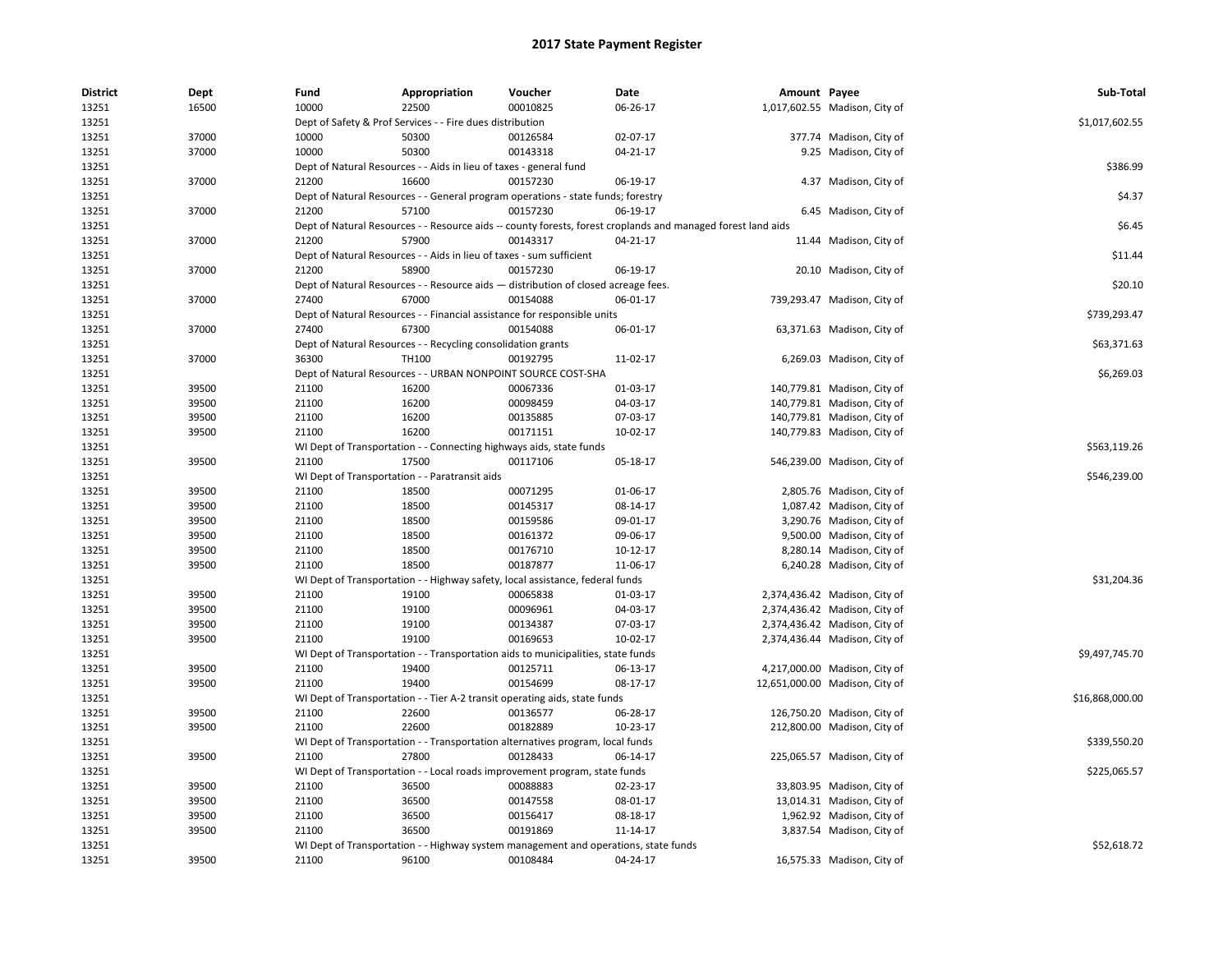| <b>District</b> | Dept  | Fund  | Appropriation                                                      | Voucher                                                                          | Date                                                                                                 | Amount Payee |                             | Sub-Total      |
|-----------------|-------|-------|--------------------------------------------------------------------|----------------------------------------------------------------------------------|------------------------------------------------------------------------------------------------------|--------------|-----------------------------|----------------|
| 13251           | 39500 | 21100 | 96100                                                              | 00152064                                                                         | 08-11-17                                                                                             |              | 20,755.02 Madison, City of  |                |
| 13251           | 39500 | 21100 | 96100                                                              | 00188924                                                                         | 11-08-17                                                                                             |              | 17,981.72 Madison, City of  |                |
| 13251           |       |       |                                                                    |                                                                                  | WI Dept of Transportation - - Highways, bridges and local transportation assistance clearing account |              |                             | \$55,312.07    |
| 13251           | 39500 | 21100 | 27600                                                              | 00084038                                                                         | 02-08-17                                                                                             |              | 8,032.00 Madison, City of   |                |
| 13251           | 39500 | 21100 | 27600                                                              | 00101405                                                                         | 04-01-17                                                                                             |              | 4,007.91 Madison, City of   |                |
| 13251           | 39500 | 21100 | 27600                                                              | 00106479                                                                         | 04-14-17                                                                                             |              | 2,500.83 Madison, City of   |                |
| 13251           | 39500 | 21100 | 27600                                                              | 00128372                                                                         | 06-14-17                                                                                             |              | 3,688.39 Madison, City of   |                |
| 13251           | 39500 | 21100 | 27600                                                              | 00161635                                                                         | 09-05-17                                                                                             |              | 4,534.93 Madison, City of   |                |
| 13251           | 39500 | 21100 | 27600                                                              | 00202325                                                                         | 12-18-17                                                                                             |              | 3,665.32 Madison, City of   |                |
| 13251           |       |       |                                                                    |                                                                                  | WI Dept of Transportation - - Local transportation facility improvement assistance, local funds      |              |                             | \$26,429.38    |
| 13251           | 39500 | 21100 | 28600                                                              | 00084038                                                                         | 02-08-17                                                                                             |              | 32,128.00 Madison, City of  |                |
| 13251           | 39500 | 21100 | 28600                                                              | 00101405                                                                         | 04-01-17                                                                                             |              | 16,031.67 Madison, City of  |                |
| 13251           | 39500 | 21100 | 28600                                                              | 00128372                                                                         | 06-14-17                                                                                             |              | 14,753.56 Madison, City of  |                |
| 13251           | 39500 | 21100 | 28600                                                              | 00161635                                                                         | 09-05-17                                                                                             |              | 18,139.70 Madison, City of  |                |
| 13251           | 39500 | 21100 | 28600                                                              | 00202325                                                                         | 12-18-17                                                                                             |              | 14,661.30 Madison, City of  |                |
| 13251           |       |       |                                                                    |                                                                                  | WI Dept of Transportation - - Local transportation facility improvement assistance, federal funds    |              |                             | \$95,714.23    |
| 13251           | 39500 | 21100 | 22700                                                              | 00136577                                                                         | 06-28-17                                                                                             |              | 186,014.02 Madison, City of |                |
| 13251           | 39500 | 21100 | 22700                                                              | 00182889                                                                         | 10-23-17                                                                                             |              | 851,200.00 Madison, City of |                |
| 13251           |       |       |                                                                    | WI Dept of Transportation - - Transportation alternatives program, federal funds |                                                                                                      |              |                             | \$1,037,214.02 |
| 13251           | 43500 | 10000 | 10700                                                              | 00142020                                                                         | 08-10-17                                                                                             |              | 632.36 Madison, City of     |                |
| 13251           | 43500 | 10000 | 10700                                                              | 00154483                                                                         | 09-11-17                                                                                             |              | 28.28 Madison, City of      |                |
| 13251           | 43500 | 10000 | 10700                                                              | 00157172                                                                         | 09-29-17                                                                                             |              | 811.88 Madison, City of     |                |
| 13251           | 43500 | 10000 | 10700                                                              | 00160438                                                                         | 11-02-17                                                                                             |              | 41.09 Madison, City of      |                |
| 13251           | 43500 | 10000 | 10700                                                              | 00168518                                                                         | 11-14-17                                                                                             |              | 1,072.94 Madison, City of   |                |
| 13251           | 43500 | 10000 | 10700                                                              | 00175023                                                                         | 12-18-17                                                                                             |              | 2,074.05 Madison, City of   |                |
|                 |       |       |                                                                    |                                                                                  |                                                                                                      |              |                             | \$4,660.60     |
| 13251           |       |       |                                                                    | Department of Health Services - - Public health dispensaries and drugs           |                                                                                                      |              |                             |                |
| 13251           | 43500 | 10000 | 11900                                                              | 00152481                                                                         | 09-01-17                                                                                             |              | 25,219.66 Madison, City of  |                |
| 13251           |       |       | Department of Health Services - - Emergency medical services; aids |                                                                                  |                                                                                                      |              |                             | \$25,219.66    |
| 13251           | 43500 | 10000 | 15000                                                              | 00143758                                                                         | 07-21-17                                                                                             |              | 10,200.00 Madison, City of  |                |
| 13251           |       |       | Department of Health Services - - Federal project aids             |                                                                                  |                                                                                                      |              |                             | \$10,200.00    |
| 13251           | 43500 | 10000 | 00000                                                              | 90710                                                                            | 02-01-17                                                                                             |              | 78,615.00 Madison, City of  |                |
| 13251           | 43500 | 10000 | 00000                                                              | 90711                                                                            | 03-01-17                                                                                             |              | 115,001.00 Madison, City of |                |
| 13251           | 43500 | 10000 | 00000                                                              | 90715                                                                            | 05-01-17                                                                                             |              | 277,807.00 Madison, City of |                |
| 13251           | 43500 | 10000 | 00000                                                              | 90716                                                                            | 06-01-17                                                                                             |              | 189,308.00 Madison, City of |                |
| 13251           | 43500 | 10000 | 00000                                                              | 90800                                                                            | 07-01-17                                                                                             |              | 195,678.00 Madison, City of |                |
| 13251           | 43500 | 10000 | 00000                                                              | 90801                                                                            | 08-01-17                                                                                             |              | 160,234.00 Madison, City of |                |
| 13251           | 43500 | 10000 | 00000                                                              | 90802                                                                            | 09-01-17                                                                                             |              | 232,096.00 Madison, City of |                |
| 13251           | 43500 | 10000 | 00000                                                              | 90805                                                                            | 10-02-17                                                                                             |              | 143,642.00 Madison, City of |                |
| 13251           | 43500 | 10000 | 00000                                                              | 90806                                                                            | 11-01-17                                                                                             |              | 257,252.00 Madison, City of |                |
| 13251           | 43500 | 10000 | 00000                                                              | 90807                                                                            | 12-01-17                                                                                             |              | 152,713.00 Madison, City of |                |
| 13251           | 43500 | 10000 | 00000                                                              | 90713                                                                            | 04-01-17                                                                                             |              | 45,124.00 Madison, City of  |                |
| 13251           | 43500 | 10000 | 00000                                                              | 90714                                                                            | 04-03-17                                                                                             |              | 107,545.00 Madison, City of |                |
| 13251           |       |       | Department of Health Services - - State/Federal Aids               |                                                                                  |                                                                                                      |              |                             | \$1,955,015.00 |
| 13251           | 43500 | 00005 | 16300                                                              | 01LGS                                                                            | 11-17-17                                                                                             |              | 282,849.06 Madison, City of |                |
| 13251           |       |       | Department of Health Services - - Guardianship grant program       |                                                                                  |                                                                                                      |              |                             | \$282,849.06   |
| 13251           | 45500 | 10000 | 22100                                                              | 00035919                                                                         | 10-13-17                                                                                             |              | 710.00 Madison, City of     |                |
| 13251           |       |       |                                                                    | Department of Justice - - Crime laboratories; deoxyribonucleic acid analysis     |                                                                                                      |              |                             | \$710.00       |
| 13251           | 45500 | 10000 | 23100                                                              | 00026417                                                                         | 04-07-17                                                                                             |              | 90,000.00 Madison, City of  |                |
| 13251           | 45500 | 10000 | 23100                                                              | 00037572                                                                         | 11-16-17                                                                                             |              | 69,920.00 Madison, City of  |                |
| 13251           |       |       |                                                                    | Department of Justice - - Law enforcement training fund, local assistance        |                                                                                                      |              |                             | \$159,920.00   |
| 13251           | 45500 | 10000 | 27500                                                              | 00028824                                                                         | 05-25-17                                                                                             |              | 126,714.00 Madison, City of |                |
| 13251           |       |       |                                                                    | Department of Justice - - Law enforcement officer supplement grants              |                                                                                                      |              |                             | \$126,714.00   |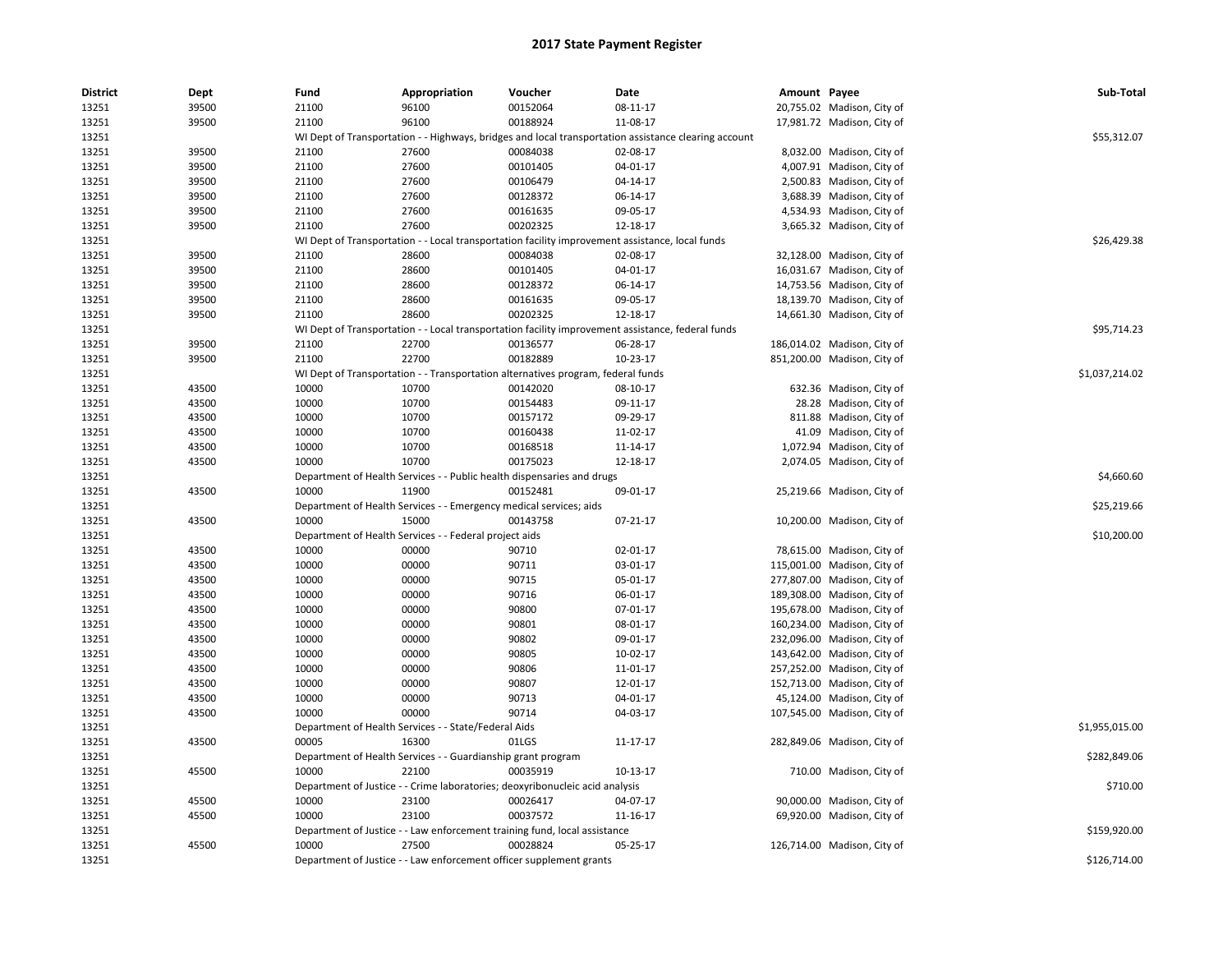| <b>District</b> | Dept  | Fund                         | Appropriation                                                                             | Voucher                                             | Date                                                                                               | Amount Payee |                             | Sub-Total    |
|-----------------|-------|------------------------------|-------------------------------------------------------------------------------------------|-----------------------------------------------------|----------------------------------------------------------------------------------------------------|--------------|-----------------------------|--------------|
| 13251           | 45500 | 10000                        | 28400                                                                                     | 00023716                                            | 02-10-17                                                                                           |              | 1,670.31 Madison, City of   |              |
| 13251           | 45500 | 10000                        | 28400                                                                                     | 00023717                                            | $02 - 10 - 17$                                                                                     |              | 447.27 Madison, City of     |              |
| 13251           | 45500 | 10000                        | 28400                                                                                     | 00028890                                            | 06-02-17                                                                                           |              | 567.20 Madison, City of     |              |
| 13251           | 45500 | 10000                        | 28400                                                                                     | 00028891                                            | 06-02-17                                                                                           |              | 237.60 Madison, City of     |              |
| 13251           | 45500 | 10000                        | 28400                                                                                     | 00030958                                            | 07-03-17                                                                                           |              | 124.55 Madison, City of     |              |
| 13251           | 45500 | 10000                        | 28400                                                                                     | 00037328                                            | 11-16-17                                                                                           |              | 583.42 Madison, City of     |              |
| 13251           | 45500 | 10000                        | 28400                                                                                     | 00037345                                            | 11-14-17                                                                                           |              | 986.77 Madison, City of     |              |
| 13251           | 45500 | 10000                        | 28400                                                                                     | 00037346                                            | 11-16-17                                                                                           |              | 3,037.15 Madison, City of   |              |
| 13251           |       |                              | Department of Justice - - Internet Crimes Against Childr                                  |                                                     |                                                                                                    |              |                             | \$7,654.27   |
| 13251           | 45500 | 10000                        | 54300                                                                                     | 00033746                                            | 08-29-17                                                                                           |              | 4,550.00 Madison, City of   |              |
| 13251           |       |                              | Department of Justice - - Federal aid, state operations relating to crime victim services |                                                     |                                                                                                    |              |                             | \$4,550.00   |
| 13251           | 46500 | 10000                        | 30500                                                                                     | 00024965                                            | 04-17-17                                                                                           |              | 5,873.66 Madison, City of   |              |
| 13251           |       |                              |                                                                                           |                                                     | Department of Military Affairs - - Disaster recovery aid; public health emergency quarantine costs |              |                             | \$5,873.66   |
| 13251           | 46500 | 10000                        | 30600                                                                                     | 00022101                                            | 02-09-17                                                                                           |              | 40,021.43 Madison, City of  |              |
| 13251           | 46500 | 10000                        | 30600                                                                                     | 00027334                                            | 06-09-17                                                                                           |              | 40,021.43 Madison, City of  |              |
| 13251           | 46500 | 10000                        | 30600                                                                                     | 00028010                                            | 06-19-17                                                                                           |              | 40,021.43 Madison, City of  |              |
| 13251           | 46500 | 10000                        | 30600                                                                                     | 00033994                                            | 11-07-17                                                                                           |              | 40,021.43 Madison, City of  |              |
| 13251           |       |                              | Department of Military Affairs - - Regional emergency response teams                      |                                                     |                                                                                                    |              |                             | \$160,085.72 |
| 13251           | 46500 | 10000                        | 34200                                                                                     | 00024965                                            | 04-17-17                                                                                           |              | 35,242.99 Madison, City of  |              |
| 13251           |       |                              | Department of Military Affairs - - Federal aid, local assistance                          |                                                     |                                                                                                    |              |                             | \$35,242.99  |
| 13251           | 50500 | 10000                        | 17400                                                                                     | 00047419                                            | 04-28-17                                                                                           |              | 135,636.00 Madison, City of |              |
| 13251           |       |                              |                                                                                           |                                                     | Department of Administration - - High-voltage transmission line annual impact fee distributions    |              |                             | \$135,636.00 |
| 13251           | 50500 | 10000                        | 70300                                                                                     | 00048537                                            | 04-28-17                                                                                           |              | 101,339.26 Madison, City of |              |
| 13251           | 50500 | 10000                        | 70300                                                                                     | 00053048                                            | 06-16-17                                                                                           |              | 18,292.00 Madison, City of  |              |
| 13251           | 50500 | 10000                        | 70300                                                                                     | 00053049                                            | 06-16-17                                                                                           |              | 4,533.00 Madison, City of   |              |
| 13251           | 50500 | 10000                        | 70300                                                                                     | 00053051                                            | 06-16-17                                                                                           |              | 5,641.00 Madison, City of   |              |
| 13251           | 50500 | 10000                        | 70300                                                                                     | 00053052                                            | 06-16-17                                                                                           |              | 11,753.00 Madison, City of  |              |
| 13251           | 50500 | 10000                        | 70300                                                                                     | 00053053                                            | 06-16-17                                                                                           |              | 11,703.00 Madison, City of  |              |
| 13251           | 50500 | 10000                        | 70300                                                                                     | 00053054                                            | 06-16-17                                                                                           |              | 5,550.00 Madison, City of   |              |
| 13251           | 50500 | 10000                        | 70300                                                                                     | 00053055                                            | 06-16-17                                                                                           |              | 4,854.00 Madison, City of   |              |
| 13251           | 50500 | 10000                        | 70300                                                                                     | 00056890                                            | 08-09-17                                                                                           |              | 95,150.08 Madison, City of  |              |
| 13251           | 50500 | 10000                        | 70300                                                                                     | 00059134                                            | 09-01-17                                                                                           |              | 16,665.00 Madison, City of  |              |
| 13251           | 50500 | 10000                        | 70300                                                                                     | 00059158                                            | 09-01-17                                                                                           |              | 16,466.00 Madison, City of  |              |
| 13251           | 50500 | 10000                        | 70300                                                                                     | 00062493                                            | $10-12-17$                                                                                         |              | 2,703.00 Madison, City of   |              |
| 13251           |       | Department of Administration |                                                                                           | - Housing grants and loans; general purpose revenue |                                                                                                    |              |                             | \$294,649.34 |
| 13251           | 50500 | 10000                        | 70700                                                                                     | 00053049                                            | 06-16-17                                                                                           |              | 656.00 Madison, City of     |              |
| 13251           | 50500 | 10000                        | 70700                                                                                     | 00053051                                            | 06-16-17                                                                                           |              | 16,047.00 Madison, City of  |              |
| 13251           | 50500 | 10000                        | 70700                                                                                     | 00053052                                            | 06-16-17                                                                                           |              | 2,100.00 Madison, City of   |              |
| 13251           | 50500 | 10000                        | 70700                                                                                     | 00053053                                            | 06-16-17                                                                                           |              | 3,614.00 Madison, City of   |              |
| 13251           | 50500 | 10000                        | 70700                                                                                     | 00053054                                            | 06-16-17                                                                                           |              | 2,100.00 Madison, City of   |              |
| 13251           | 50500 | 10000                        | 70700                                                                                     | 00053055                                            | 06-16-17                                                                                           |              | 5,222.00 Madison, City of   |              |
| 13251           | 50500 | 10000                        | 70700                                                                                     | 00059134                                            | 09-01-17                                                                                           |              | 6,269.00 Madison, City of   |              |
| 13251           | 50500 | 10000                        | 70700                                                                                     | 00059158                                            | 09-01-17                                                                                           |              | 9,742.00 Madison, City of   |              |
| 13251           | 50500 | 10000                        | 70700                                                                                     | 00062493                                            | 10-12-17                                                                                           |              | 3,000.00 Madison, City of   |              |
| 13251           | 50500 | 10000                        | 70700                                                                                     | 00066601                                            | 12-01-17                                                                                           |              | 6,250.00 Madison, City of   |              |
| 13251           |       |                              | Department of Administration - - Shelter for homeless and transitional housing grants     |                                                     |                                                                                                    |              |                             | \$55,000.00  |
| 13251           | 50500 | 10000                        | 74500                                                                                     | 00053040                                            | 06-16-17                                                                                           |              | 8,287.00 Madison, City of   |              |
| 13251           | 50500 | 10000                        | 74500                                                                                     | 00053042                                            | 06-16-17                                                                                           |              | 13,918.00 Madison, City of  |              |
| 13251           | 50500 | 10000                        | 74500                                                                                     | 00053046                                            | 06-16-17                                                                                           |              | 15,500.00 Madison, City of  |              |
| 13251           | 50500 | 10000                        | 74500                                                                                     | 00053048                                            | 06-16-17                                                                                           |              | 28,024.00 Madison, City of  |              |
| 13251           | 50500 | 10000                        | 74500                                                                                     | 00053049                                            | 06-16-17                                                                                           |              | 51,245.00 Madison, City of  |              |
| 13251           | 50500 | 10000                        | 74500                                                                                     | 00053051                                            | 06-16-17                                                                                           |              | 30,557.00 Madison, City of  |              |
|                 |       |                              |                                                                                           |                                                     |                                                                                                    |              |                             |              |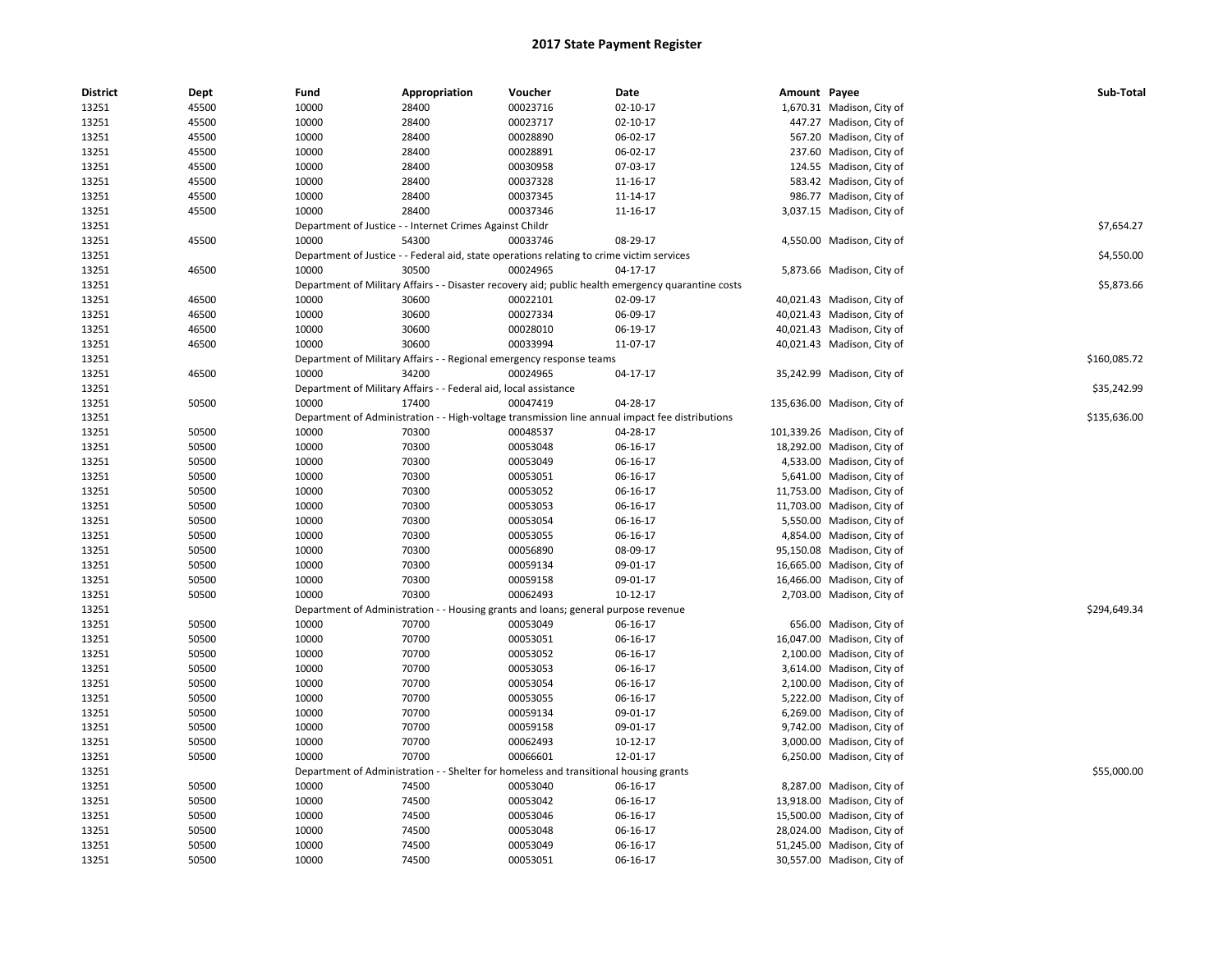| <b>District</b> | Dept  | Fund  | Appropriation                                                                    | Voucher  | Date     | Amount Payee |                                | Sub-Total        |  |  |
|-----------------|-------|-------|----------------------------------------------------------------------------------|----------|----------|--------------|--------------------------------|------------------|--|--|
| 13251           | 50500 | 10000 | 74500                                                                            | 00053052 | 06-16-17 |              | 49,284.00 Madison, City of     |                  |  |  |
| 13251           | 50500 | 10000 | 74500                                                                            | 00053053 | 06-16-17 |              | 28,665.00 Madison, City of     |                  |  |  |
| 13251           | 50500 | 10000 | 74500                                                                            | 00053054 | 06-16-17 |              | 26,193.00 Madison, City of     |                  |  |  |
| 13251           | 50500 | 10000 | 74500                                                                            | 00053055 | 06-16-17 |              | 40,267.00 Madison, City of     |                  |  |  |
| 13251           | 50500 | 10000 | 74500                                                                            | 00059134 | 09-01-17 |              | 44,332.00 Madison, City of     |                  |  |  |
| 13251           | 50500 | 10000 | 74500                                                                            | 00059158 | 09-01-17 |              | 48,428.00 Madison, City of     |                  |  |  |
| 13251           | 50500 | 10000 | 74500                                                                            | 00062493 | 10-12-17 |              | 3,432.00 Madison, City of      |                  |  |  |
| 13251           | 50500 | 10000 | 74500                                                                            | 00066601 | 12-01-17 |              | 8,746.00 Madison, City of      |                  |  |  |
| 13251           |       |       | Department of Administration - - Federal aid; individuals and organizations      |          |          |              |                                | \$396,878.00     |  |  |
| 13251           | 83500 | 10000 | 10100                                                                            | 00020581 | 07-24-17 |              | 6,783,299.04 Madison, City of  |                  |  |  |
| 13251           | 83500 | 10000 | 10100                                                                            | 00023599 | 11-20-17 |              | 0.09 Madison, City of          |                  |  |  |
| 13251           |       |       | Shared Revenue and Tax Relief - - Expenditure restraint program account          |          |          |              |                                | \$6,783,299.13   |  |  |
| 13251           | 83500 | 10000 | 10500                                                                            | 00020581 | 07-24-17 |              | 714,490.44 Madison, City of    |                  |  |  |
| 13251           | 83500 | 10000 | 10500                                                                            | 00023599 | 11-20-17 |              | 3,765,930.11 Madison, City of  |                  |  |  |
| 13251           |       |       | Shared Revenue and Tax Relief - - County and municipal aid account               |          |          |              |                                | \$4,480,420.55   |  |  |
| 13251           | 83500 | 10000 | 10900                                                                            | 00017740 | 07-24-17 |              | 3,146,459.00 Madison, City of  |                  |  |  |
| 13251           | 83500 | 10000 | 10900                                                                            | 00019737 | 07-24-17 |              | 1,199,834.00 Madison, City of  |                  |  |  |
| 13251           |       |       | Shared Revenue and Tax Relief - - State aid; tax exempt property                 |          |          |              |                                | \$4,346,293.00   |  |  |
| 13251           | 83500 | 10000 | 11000                                                                            | 00020581 | 07-24-17 |              | 190,257.23 Madison, City of    |                  |  |  |
| 13251           | 83500 | 10000 | 11000                                                                            | 00023599 | 11-20-17 |              | 1,106,173.00 Madison, City of  |                  |  |  |
| 13251           |       |       | Shared Revenue and Tax Relief - - Public utility distribution account            |          |          |              |                                | \$1,296,430.23   |  |  |
| 13251           | 83500 | 10000 | 30200                                                                            | 00020081 | 07-24-17 |              | 5,583,539.54 Madison, City of  |                  |  |  |
| 13251           | 83500 | 10000 | 30200                                                                            | 00022126 | 07-24-17 |              | 47,332,190.48 Madison, City of |                  |  |  |
| 13251           |       |       | Shared Revenue and Tax Relief - - School levy tax credit and first dollar credit |          |          |              |                                | \$52,915,730.02  |  |  |
| 13251           | 83500 | 10000 | 50100                                                                            | 00015210 | 02-01-17 |              | 8,726,095.37 Madison, City of  |                  |  |  |
| 13251           |       |       | Shared Revenue and Tax Relief - - Payments for municipal services                |          |          |              |                                | \$8,726,095.37   |  |  |
| 13251           | 83500 | 52100 | 36300                                                                            | 00015744 | 03-27-17 |              | 35,503.08 Madison, City of     |                  |  |  |
| 13251           | 83500 | 52100 | 36300                                                                            | 00016131 | 03-27-17 |              | 6,784,967.73 Madison, City of  |                  |  |  |
| 13251           |       |       | Shared Revenue and Tax Relief - - Lottery and gaming credit                      |          |          |              |                                |                  |  |  |
| 13251 Total     |       |       |                                                                                  |          |          |              |                                | \$120,194,775.95 |  |  |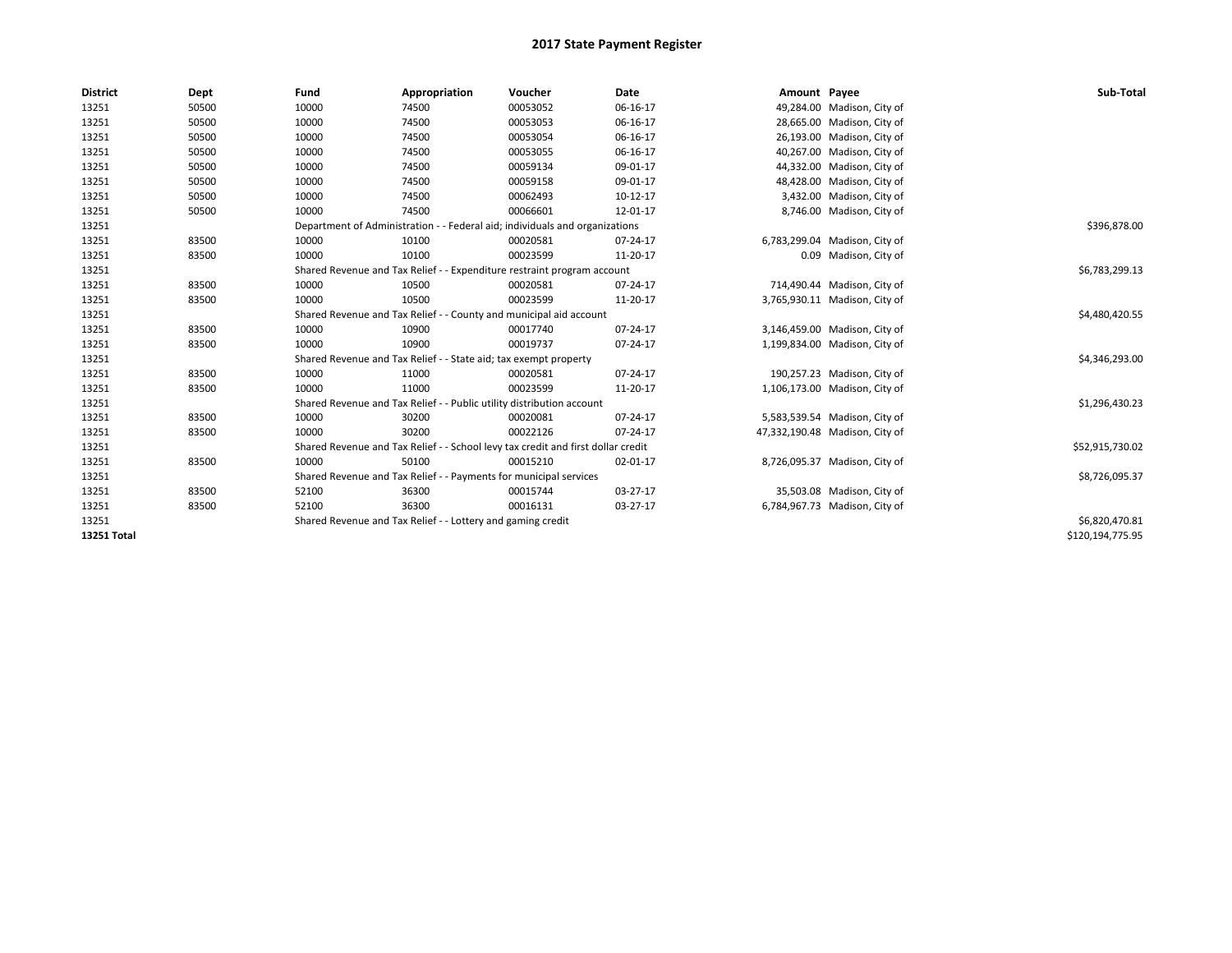| <b>District</b> | Dept  | Fund                                                              | Appropriation                                                                    | Voucher  | Date                                                                                            | Amount Payee |                               | Sub-Total      |
|-----------------|-------|-------------------------------------------------------------------|----------------------------------------------------------------------------------|----------|-------------------------------------------------------------------------------------------------|--------------|-------------------------------|----------------|
| 13255           | 16500 | 10000                                                             | 22500                                                                            | 00010826 | 06-26-17                                                                                        |              | 120,713.47 Middleton, City of |                |
| 13255           |       |                                                                   | Dept of Safety & Prof Services - - Fire dues distribution                        |          |                                                                                                 |              |                               | \$120,713.47   |
| 13255           | 37000 | 10000                                                             | 94100                                                                            | 00197614 | 11-27-17                                                                                        |              | 7,018.48 Middleton, City of   |                |
| 13255           |       |                                                                   | Dept of Natural Resources - - General program operations - federal funds         |          |                                                                                                 |              |                               | \$7,018.48     |
| 13255           | 37000 | 21200                                                             | 58000                                                                            | 00129933 | $02 - 22 - 17$                                                                                  |              | 2,500.00 Middleton, City of   |                |
| 13255           |       |                                                                   | Dept of Natural Resources - - Wildlife abatement and control grants              |          |                                                                                                 |              |                               | \$2,500.00     |
| 13255           | 37000 | 27400                                                             | 67000                                                                            | 00153998 | 06-01-17                                                                                        |              | 55,144.73 Middleton, City of  |                |
| 13255           |       |                                                                   | Dept of Natural Resources - - Financial assistance for responsible units         |          |                                                                                                 |              |                               | \$55,144.73    |
| 13255           | 39500 | 21100                                                             | 18500                                                                            | 00114577 | 05-11-17                                                                                        |              | 2,711.43 Middleton, City of   |                |
| 13255           | 39500 | 21100                                                             | 18500                                                                            | 00123885 | 06-14-17                                                                                        |              | 3,999.40 Middleton, City of   |                |
| 13255           | 39500 | 21100                                                             | 18500                                                                            | 00159578 | 09-01-17                                                                                        |              | 3,999.42 Middleton, City of   |                |
| 13255           |       |                                                                   | WI Dept of Transportation - - Highway safety, local assistance, federal funds    |          |                                                                                                 |              |                               | \$10,710.25    |
| 13255           | 39500 | 21100                                                             | 19100                                                                            | 00065839 | 01-03-17                                                                                        |              | 265,876.47 Middleton, City of |                |
| 13255           | 39500 | 21100                                                             | 19100                                                                            | 00096962 | 04-03-17                                                                                        |              | 265,876.47 Middleton, City of |                |
| 13255           | 39500 | 21100                                                             | 19100                                                                            | 00134388 | 07-03-17                                                                                        |              | 265,876.47 Middleton, City of |                |
| 13255           | 39500 | 21100                                                             | 19100                                                                            | 00169654 | 10-02-17                                                                                        |              | 265,876.48 Middleton, City of |                |
| 13255           |       |                                                                   | WI Dept of Transportation - - Transportation aids to municipalities, state funds |          |                                                                                                 |              |                               | \$1,063,505.89 |
| 13255           | 39500 | 21100                                                             | 27400                                                                            | 00157124 | 08-21-17                                                                                        |              | 760.00 Middleton, City of     |                |
| 13255           |       | WI Dept of Transportation - - Aeronautics assistance, local funds | \$760.00                                                                         |          |                                                                                                 |              |                               |                |
| 13255           | 43500 | 10000                                                             | 11900                                                                            | 00152332 | 09-01-17                                                                                        |              | 4,374.22 Middleton, City of   |                |
| 13255           |       |                                                                   | Department of Health Services - - Emergency medical services; aids               |          |                                                                                                 |              |                               | \$4,374.22     |
| 13255           | 43500 | 00005                                                             | 16300                                                                            | 01LGS    | 11-17-17                                                                                        |              | 14,094.34 Middleton, City of  |                |
| 13255           |       |                                                                   | Department of Health Services - - Guardianship grant program                     |          |                                                                                                 |              |                               | \$14,094.34    |
| 13255           | 45500 | 10000                                                             | 22100                                                                            | 00035928 | 10-13-17                                                                                        |              | 10.00 Middleton, City of      |                |
| 13255           |       |                                                                   | Department of Justice - - Crime laboratories; deoxyribonucleic acid analysis     |          |                                                                                                 |              |                               | \$10.00        |
| 13255           | 45500 | 10000                                                             | 23100                                                                            | 00033620 | 08-24-17                                                                                        |              | 5,600.00 Middleton, City of   |                |
| 13255           |       |                                                                   | Department of Justice - - Law enforcement training fund, local assistance        |          |                                                                                                 |              |                               | \$5,600.00     |
| 13255           | 45500 | 10000                                                             | 28400                                                                            | 00028881 | 06-02-17                                                                                        |              | 2,977.09 Middleton, City of   |                |
| 13255           |       |                                                                   | Department of Justice - - Internet Crimes Against Childr                         |          |                                                                                                 |              |                               | \$2,977.09     |
| 13255           | 50500 | 10000                                                             | 17400                                                                            | 00047420 | 04-28-17                                                                                        |              | 23,661.00 Middleton, City of  |                |
| 13255           |       |                                                                   |                                                                                  |          | Department of Administration - - High-voltage transmission line annual impact fee distributions |              |                               | \$23,661.00    |
| 13255           | 83500 | 10000                                                             | 10500                                                                            | 00020582 | 07-24-17                                                                                        |              | 34,357.21 Middleton, City of  |                |
| 13255           | 83500 | 10000                                                             | 10500                                                                            | 00023600 | 11-20-17                                                                                        |              | 180,596.52 Middleton, City of |                |
| 13255           |       |                                                                   | Shared Revenue and Tax Relief - - County and municipal aid account               |          |                                                                                                 |              |                               | \$214,953.73   |
| 13255           | 83500 | 10000                                                             | 10900                                                                            | 00017741 | 07-24-17                                                                                        |              | 252,012.00 Middleton, City of |                |
| 13255           | 83500 | 10000                                                             | 10900                                                                            | 00019738 | 07-24-17                                                                                        |              | 357,274.00 Middleton, City of |                |
| 13255           |       |                                                                   | Shared Revenue and Tax Relief - - State aid; tax exempt property                 |          |                                                                                                 |              |                               | \$609,286.00   |
| 13255           | 83500 | 10000                                                             | 11000                                                                            | 00020582 | 07-24-17                                                                                        |              | 6,576.93 Middleton, City of   |                |
| 13255           | 83500 | 10000                                                             | 11000                                                                            | 00023600 | 11-20-17                                                                                        |              | 43,948.74 Middleton, City of  |                |
| 13255           |       |                                                                   | Shared Revenue and Tax Relief - - Public utility distribution account            |          |                                                                                                 |              |                               | \$50,525.67    |
| 13255 Total     |       |                                                                   |                                                                                  |          |                                                                                                 |              |                               | \$2,185,834.87 |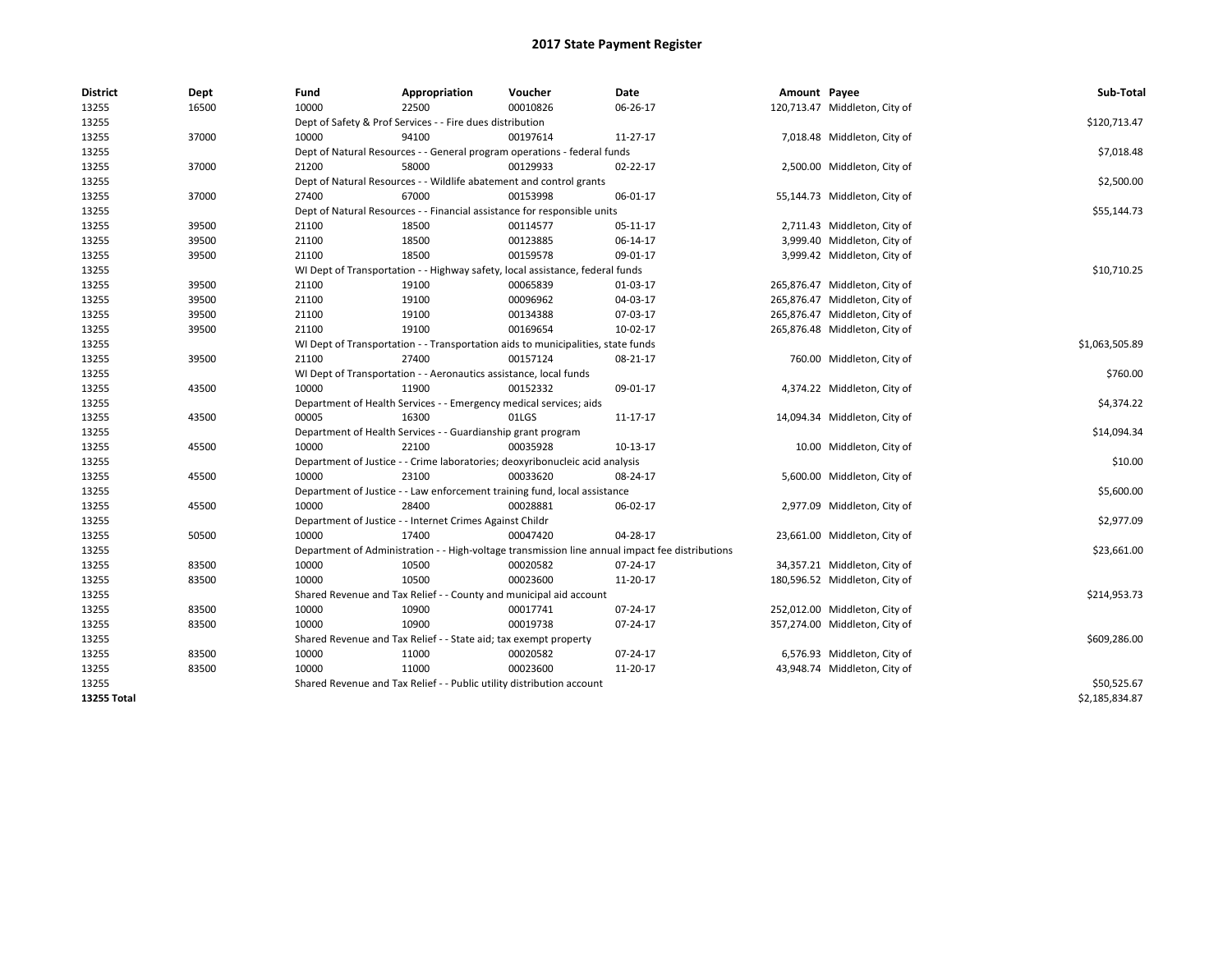| <b>District</b><br>13258 | Dept<br>16500 | Fund<br>10000 | Appropriation<br>22500                                                           | Voucher<br>00010827 | Date<br>06-26-17                                                                                | Amount Payee | 47,319.54 City Of Monona  | Sub-Total    |
|--------------------------|---------------|---------------|----------------------------------------------------------------------------------|---------------------|-------------------------------------------------------------------------------------------------|--------------|---------------------------|--------------|
| 13258                    |               |               | Dept of Safety & Prof Services - - Fire dues distribution                        |                     |                                                                                                 |              |                           | \$47,319.54  |
| 13258                    | 37000         | 21200         | 66300                                                                            | 00163386            | 06-29-17                                                                                        |              | 6,250.00 City Of Monona   |              |
| 13258                    |               |               | Dept of Natural Resources - - Environmental aids - lake protection               |                     |                                                                                                 |              |                           | \$6,250.00   |
| 13258                    | 37000         | 27400         | 65800                                                                            | 00140552            | 05-01-17                                                                                        |              | 14,419.00 City Of Monona  |              |
| 13258                    |               |               | Dept of Natural Resources - - Environmental aids -- urban nonpoint source        |                     |                                                                                                 |              |                           | \$14,419.00  |
| 13258                    | 37000         | 27400         | 67000                                                                            | 00154636            | 06-01-17                                                                                        |              | 30,519.24 City Of Monona  |              |
| 13258                    |               |               | Dept of Natural Resources - - Financial assistance for responsible units         |                     |                                                                                                 |              |                           | \$30,519.24  |
| 13258                    | 37000         | 36300         | TH100                                                                            | 00140552            | 05-01-17                                                                                        |              | 68,861.00 City Of Monona  |              |
| 13258                    |               |               | Dept of Natural Resources - - URBAN NONPOINT SOURCE COST-SHA                     |                     |                                                                                                 |              |                           | \$68,861.00  |
| 13258                    | 39500         | 21100         | 17500                                                                            | 00117050            | 05-17-17                                                                                        |              | 2,729.00 City Of Monona   |              |
| 13258                    |               |               | WI Dept of Transportation - - Paratransit aids                                   |                     |                                                                                                 |              |                           | \$2,729.00   |
| 13258                    | 39500         | 21100         | 17600                                                                            | 00125352            | 06-12-17                                                                                        |              | 32,079.00 City Of Monona  |              |
| 13258                    | 39500         | 21100         | 17600                                                                            | 00154633            | 08-16-17                                                                                        |              | 84,645.00 City Of Monona  |              |
| 13258                    |               |               | WI Dept of Transportation - - Tier B transit operating aids, state funds         |                     |                                                                                                 |              |                           | \$116,724.00 |
| 13258                    | 39500         | 21100         | 18500                                                                            | 00071315            | 01-06-17                                                                                        |              | 1,735.16 City Of Monona   |              |
| 13258                    | 39500         | 21100         | 18500                                                                            | 00089529            | 02-28-17                                                                                        |              | 4,265.43 City Of Monona   |              |
| 13258                    | 39500         | 21100         | 18500                                                                            | 00100770            | 03-30-17                                                                                        |              | 3,712.74 City Of Monona   |              |
| 13258                    | 39500         | 21100         | 18500                                                                            | 00106556            | 04-19-17                                                                                        |              | 5,002.51 City Of Monona   |              |
| 13258                    | 39500         | 21100         | 18500                                                                            | 00115545            | 06-07-17                                                                                        |              | 5,529.67 City Of Monona   |              |
| 13258                    | 39500         | 21100         | 18500                                                                            | 00130298            | 06-28-17                                                                                        |              | 6,636.58 City Of Monona   |              |
| 13258                    | 39500         | 21100         | 18500                                                                            | 00156378            | 08-30-17                                                                                        |              | 9,127.58 City Of Monona   |              |
| 13258                    | 39500         | 21100         | 18500                                                                            | 00159564            | 09-01-17                                                                                        |              | 8,066.69 City Of Monona   |              |
| 13258                    | 39500         | 21100         | 18500                                                                            | 00160986            | 09-05-17                                                                                        |              | 6,123.35 City Of Monona   |              |
| 13258                    | 39500         | 21100         | 18500                                                                            | 00161039            | 09-05-17                                                                                        |              | 9,616.15 City Of Monona   |              |
| 13258                    | 39500         | 21100         | 18500                                                                            | 00176715            | 10-12-17                                                                                        |              | 11,507.28 City Of Monona  |              |
| 13258                    | 39500         | 21100         | 18500                                                                            | 00176724            | 10-12-17                                                                                        |              | 14,522.42 City Of Monona  |              |
| 13258                    | 39500         | 21100         | 18500                                                                            | 00187875            | 11-06-17                                                                                        |              | 11,798.74 City Of Monona  |              |
| 13258                    | 39500         | 21100         | 18500                                                                            | 00198004            | 12-11-17                                                                                        |              | 1,546.28 City Of Monona   |              |
| 13258                    | 39500         | 21100         | 18500                                                                            | 00201834            | 12-19-17                                                                                        |              | 5,183.82 City Of Monona   |              |
| 13258                    |               |               | WI Dept of Transportation - - Highway safety, local assistance, federal funds    |                     |                                                                                                 |              |                           | \$104,374.40 |
| 13258                    | 39500         | 21100         | 19100                                                                            | 00065840            | 01-03-17                                                                                        |              | 188,820.77 City Of Monona |              |
| 13258                    | 39500         | 21100         | 19100                                                                            | 00096963            | 04-03-17                                                                                        |              | 188,820.77 City Of Monona |              |
| 13258                    | 39500         | 21100         | 19100                                                                            | 00134389            | 07-03-17                                                                                        |              | 188,820.77 City Of Monona |              |
| 13258                    | 39500         | 21100         | 19100                                                                            | 00169655            | 10-02-17                                                                                        |              | 188,820.78 City Of Monona |              |
| 13258                    |               |               | WI Dept of Transportation - - Transportation aids to municipalities, state funds |                     |                                                                                                 |              |                           | \$755,283.09 |
| 13258                    | 43500         | 10000         | 11900                                                                            | 00152501            | 09-01-17                                                                                        |              | 12,136.88 City Of Monona  |              |
| 13258                    |               |               | Department of Health Services - - Emergency medical services; aids               |                     |                                                                                                 |              |                           | \$12,136.88  |
| 13258                    | 43500         | 00005         | 16300                                                                            | 01LGS               | 11-17-17                                                                                        |              | 10,301.89 City Of Monona  |              |
| 13258                    |               |               | Department of Health Services - - Guardianship grant program                     |                     |                                                                                                 |              |                           | \$10,301.89  |
| 13258                    | 45500         | 10000         | 22100                                                                            | 00035933            | 10-13-17                                                                                        |              | 20.00 City Of Monona      |              |
| 13258                    |               |               | Department of Justice - - Crime laboratories; deoxyribonucleic acid analysis     |                     |                                                                                                 |              |                           | \$20.00      |
| 13258                    | 45500         | 10000         | 23100                                                                            | 00026956            | 04-21-17                                                                                        |              | 3,200.00 City Of Monona   |              |
| 13258                    |               |               | Department of Justice - - Law enforcement training fund, local assistance        |                     |                                                                                                 |              |                           | \$3,200.00   |
| 13258                    | 45500         | 10000         | 28400                                                                            | 00023720            | 02-10-17                                                                                        |              | 1,025.94 City Of Monona   |              |
| 13258                    | 45500         | 10000         | 28400                                                                            | 00023725            | 02-10-17                                                                                        |              | 369.00 City Of Monona     |              |
| 13258                    | 45500         | 10000         | 28400                                                                            | 00028871            | 06-02-17                                                                                        |              | 82.00 City Of Monona      |              |
| 13258                    |               |               | Department of Justice - - Internet Crimes Against Childr                         |                     |                                                                                                 |              |                           | \$1,476.94   |
| 13258                    | 50500         | 10000         | 17400                                                                            | 00047421            | 04-28-17                                                                                        |              | 29,819.00 City Of Monona  |              |
| 13258                    |               |               |                                                                                  |                     | Department of Administration - - High-voltage transmission line annual impact fee distributions |              |                           | \$29,819.00  |
| 13258                    | 83500         | 10000         | 10500                                                                            | 00020583            | 07-24-17                                                                                        |              | 18,672.47 City Of Monona  |              |
| 13258                    | 83500         | 10000         | 10500                                                                            | 00023601            | 11-20-17                                                                                        |              | 97,304.95 City Of Monona  |              |
|                          |               |               |                                                                                  |                     |                                                                                                 |              |                           |              |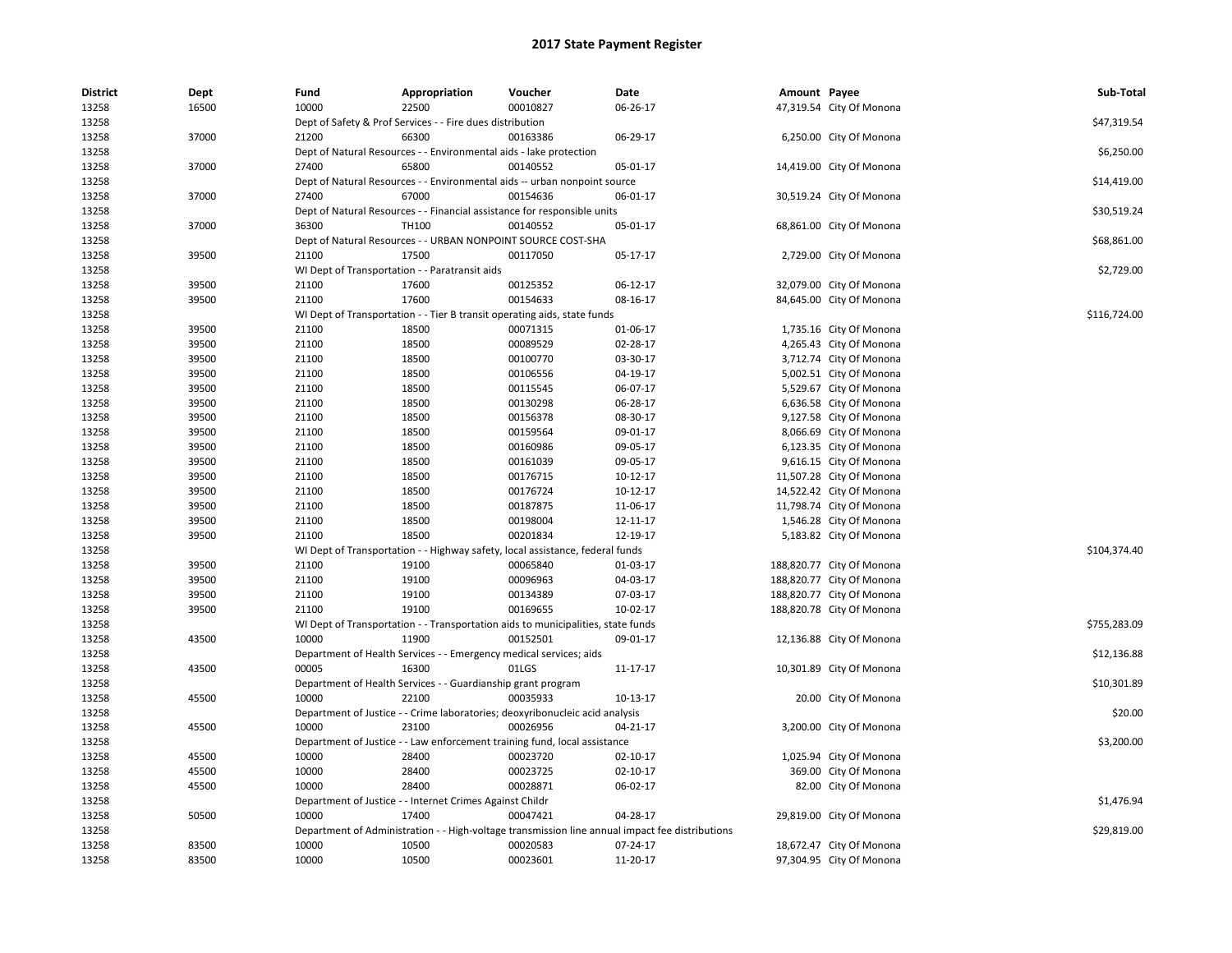| <b>District</b>    | Dept  | Fund                                                                  | Appropriation                                                      | Voucher      | Date     | Amount Payee |                           | Sub-Total      |
|--------------------|-------|-----------------------------------------------------------------------|--------------------------------------------------------------------|--------------|----------|--------------|---------------------------|----------------|
| 13258              |       |                                                                       | Shared Revenue and Tax Relief - - County and municipal aid account |              |          |              |                           | \$115,977.42   |
| 13258              | 83500 | 10000                                                                 | 10900                                                              | 00017742     | 07-24-17 |              | 397,664.00 City Of Monona |                |
| 13258              | 83500 | 10000                                                                 | 10900                                                              | 00019739     | 07-24-17 |              | 17,456.00 City Of Monona  |                |
| 13258              |       | Shared Revenue and Tax Relief - - State aid; tax exempt property      |                                                                    | \$415,120.00 |          |              |                           |                |
| 13258              | 83500 | 10000                                                                 | 11000                                                              | 00020583     | 07-24-17 |              | 795.42 City Of Monona     |                |
| 13258              | 83500 | 10000                                                                 | 11000                                                              | 00023601     | 11-20-17 |              | 4,649.88 City Of Monona   |                |
| 13258              |       | Shared Revenue and Tax Relief - - Public utility distribution account |                                                                    | \$5,445.30   |          |              |                           |                |
| <b>13258 Total</b> |       |                                                                       |                                                                    |              |          |              |                           | \$1,739,976.70 |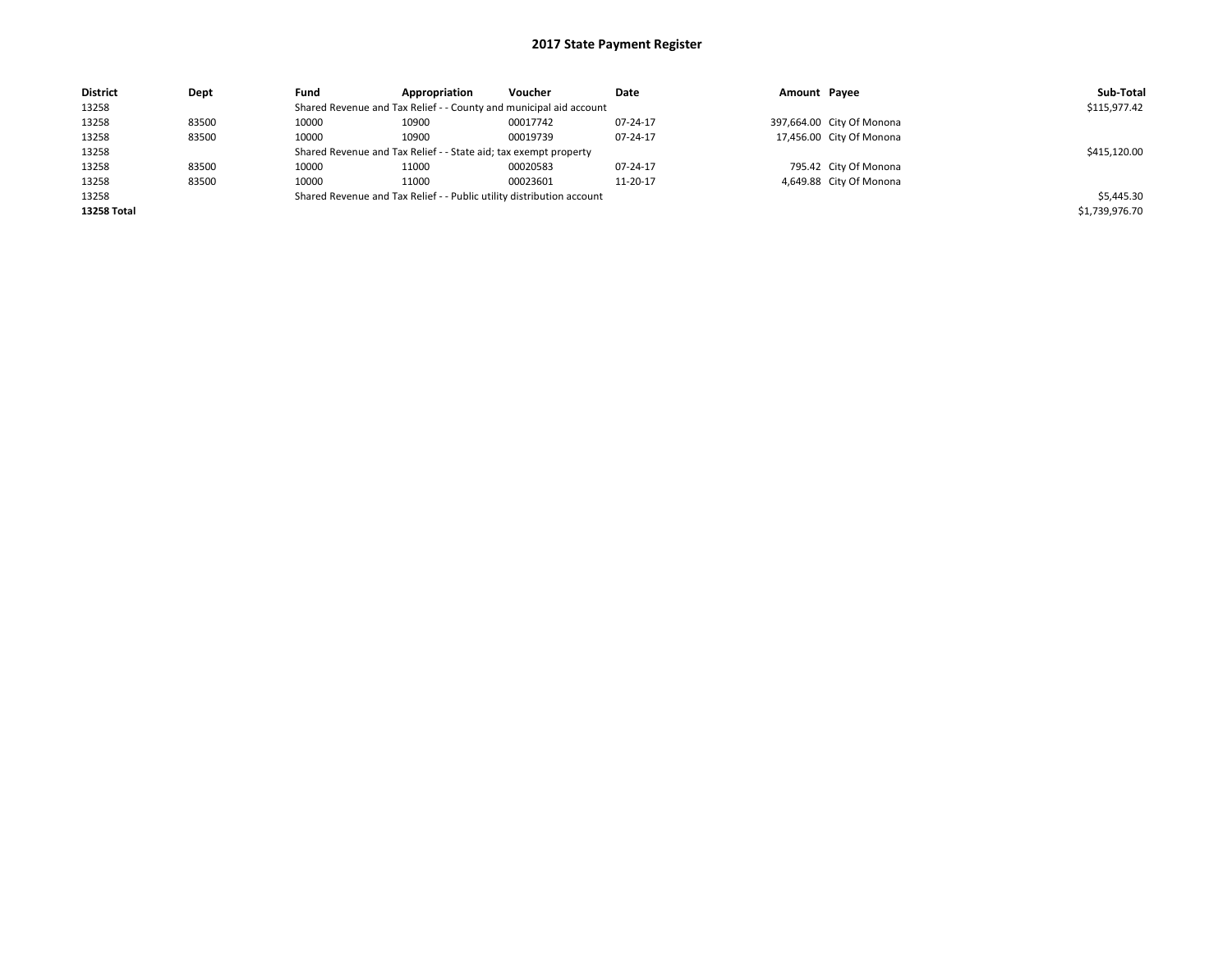| <b>District</b> | Dept  | Fund  | Appropriation                                                       | Voucher                                                                                         | Date                                                                                            | Amount Payee |                              | Sub-Total    |
|-----------------|-------|-------|---------------------------------------------------------------------|-------------------------------------------------------------------------------------------------|-------------------------------------------------------------------------------------------------|--------------|------------------------------|--------------|
| 13281           | 16500 | 10000 | 22500                                                               | 00010828                                                                                        | 06-26-17                                                                                        |              | 42,935.88 City Of Stoughton  |              |
| 13281           |       |       | Dept of Safety & Prof Services - - Fire dues distribution           |                                                                                                 |                                                                                                 |              |                              | \$42,935.88  |
| 13281           | 37000 | 27400 | 67000                                                               | 00154598                                                                                        | 06-01-17                                                                                        |              | 34,029.48 City Of Stoughton  |              |
| 13281           |       |       |                                                                     | Dept of Natural Resources - - Financial assistance for responsible units                        |                                                                                                 |              |                              | \$34,029.48  |
| 13281           | 39500 | 21100 | 16200                                                               | 00067337                                                                                        | 01-03-17                                                                                        |              | 12,902.90 City Of Stoughton  |              |
| 13281           | 39500 | 21100 | 16200                                                               | 00098460                                                                                        | 04-03-17                                                                                        |              | 12,902.90 City Of Stoughton  |              |
| 13281           | 39500 | 21100 | 16200                                                               | 00135886                                                                                        | 07-03-17                                                                                        |              | 12,902.90 City Of Stoughton  |              |
| 13281           | 39500 | 21100 | 16200                                                               | 00171152                                                                                        | 10-02-17                                                                                        |              | 12,902.90 City Of Stoughton  |              |
| 13281           |       |       | WI Dept of Transportation - - Connecting highways aids, state funds |                                                                                                 |                                                                                                 |              |                              | \$51,611.60  |
| 13281           | 39500 | 21100 | 17600                                                               | 00125362                                                                                        | 06-13-17                                                                                        |              | 35,905.00 City Of Stoughton  |              |
| 13281           | 39500 | 21100 | 17600                                                               | 00154638                                                                                        | 08-17-17                                                                                        |              | 94,595.00 City Of Stoughton  |              |
| 13281           | 39500 | 21100 | 17600                                                               | 00166533                                                                                        | 09-22-17                                                                                        |              | 17,700.00 City Of Stoughton  |              |
| 13281           | 39500 | 21100 | 17600                                                               | 00166534                                                                                        | 09-22-17                                                                                        |              | 17,011.00 City Of Stoughton  |              |
| 13281           |       |       |                                                                     | WI Dept of Transportation - - Tier B transit operating aids, state funds                        |                                                                                                 |              |                              | \$165,211.00 |
| 13281           | 39500 | 21100 | 19100                                                               | 00065841                                                                                        | 01-03-17                                                                                        |              | 143,707.50 City Of Stoughton |              |
| 13281           | 39500 | 21100 | 19100                                                               | 00096964                                                                                        | 04-03-17                                                                                        |              | 143,707.50 City Of Stoughton |              |
| 13281           | 39500 | 21100 | 19100                                                               | 00134390                                                                                        | 07-03-17                                                                                        |              | 143,707.50 City Of Stoughton |              |
| 13281           | 39500 | 21100 | 19100                                                               | 00169656                                                                                        | 10-02-17                                                                                        |              | 143,707.51 City Of Stoughton |              |
| 13281           |       |       |                                                                     | WI Dept of Transportation - - Transportation aids to municipalities, state funds                |                                                                                                 |              |                              | \$574,830.01 |
| 13281           | 39500 | 21100 | 27800                                                               | 00201340                                                                                        | 12-14-17                                                                                        |              | 36,199.92 City Of Stoughton  |              |
| 13281           |       |       |                                                                     | WI Dept of Transportation - - Local roads improvement program, state funds                      |                                                                                                 |              |                              | \$36,199.92  |
| 13281           | 39500 | 21100 | 36500                                                               | 00105862                                                                                        | 04-13-17                                                                                        |              | 198.03 City Of Stoughton     |              |
| 13281           | 39500 | 21100 | 36500                                                               | 00143026                                                                                        | 06-30-17                                                                                        |              | 146.29 City Of Stoughton     |              |
| 13281           | 39500 | 21100 | 36500                                                               | 00077213                                                                                        | 01-23-17                                                                                        |              | 289.86 City Of Stoughton     |              |
| 13281           | 39500 | 21100 | 36500                                                               | 00085994                                                                                        | 02-14-17                                                                                        |              | 271.33 City Of Stoughton     |              |
| 13281           | 39500 | 21100 | 36500                                                               | 00094739                                                                                        | 03-15-17                                                                                        |              | 251.88 City Of Stoughton     |              |
| 13281           | 39500 | 21100 | 36500                                                               | 00104879                                                                                        | 04-11-17                                                                                        |              | 58.70 City Of Stoughton      |              |
| 13281           | 39500 | 21100 | 36500                                                               | 00116058                                                                                        | 05-12-17                                                                                        |              | 230.37 City Of Stoughton     |              |
| 13281           | 39500 | 21100 | 36500                                                               | 00129006                                                                                        | 06-15-17                                                                                        |              | 229.89 City Of Stoughton     |              |
| 13281           | 39500 | 21100 | 36500                                                               | 00142170                                                                                        | 06-30-17                                                                                        |              | 58.72 City Of Stoughton      |              |
| 13281           | 39500 | 21100 | 36500                                                               | 00155151                                                                                        | 08-16-17                                                                                        |              | 409.06 City Of Stoughton     |              |
| 13281           | 39500 | 21100 | 36500                                                               | 00165401                                                                                        | 09-15-17                                                                                        |              | 66.81 City Of Stoughton      |              |
| 13281           | 39500 | 21100 | 36500                                                               | 00168780                                                                                        | 09-25-17                                                                                        |              | 342.03 City Of Stoughton     |              |
| 13281           | 39500 | 21100 | 36500                                                               | 00180310                                                                                        | 10-17-17                                                                                        |              | 406.08 City Of Stoughton     |              |
| 13281           | 39500 | 21100 | 36500                                                               | 00191350                                                                                        | 11-13-17                                                                                        |              | 64.27 City Of Stoughton      |              |
| 13281           | 39500 | 21100 | 36500                                                               | 00194636                                                                                        | 11-21-17                                                                                        |              | 322.24 City Of Stoughton     |              |
| 13281           | 39500 | 21100 | 36500                                                               | 00202803                                                                                        | 12-19-17                                                                                        |              | 409.36 City Of Stoughton     |              |
| 13281           |       |       |                                                                     |                                                                                                 |                                                                                                 |              |                              | \$3,754.92   |
| 13281           | 39500 | 21100 | 27600                                                               | WI Dept of Transportation - - Highway system management and operations, state funds<br>00116040 | 05-11-17                                                                                        |              | 1,121.68 City Of Stoughton   |              |
| 13281           | 39500 | 21100 | 27600                                                               | 00116041                                                                                        | 05-11-17                                                                                        |              | 608.08 City Of Stoughton     |              |
|                 |       |       |                                                                     |                                                                                                 |                                                                                                 |              |                              |              |
| 13281           |       |       | 11900                                                               |                                                                                                 | WI Dept of Transportation - - Local transportation facility improvement assistance, local funds |              |                              | \$1,729.76   |
| 13281           | 43500 | 10000 |                                                                     | 00152571                                                                                        | 09-01-17                                                                                        |              | 6,354.73 City Of Stoughton   |              |
| 13281           |       |       | Department of Health Services - - Emergency medical services; aids  |                                                                                                 |                                                                                                 |              |                              | \$6,354.73   |
| 13281           | 43500 | 00005 | 16300                                                               | 01LGS                                                                                           | 11-17-17                                                                                        |              | 20,150.94 City Of Stoughton  |              |
| 13281           |       |       | Department of Health Services - - Guardianship grant program        |                                                                                                 |                                                                                                 |              |                              | \$20,150.94  |
| 13281           | 45500 | 10000 | 23100                                                               | 00030820                                                                                        | 06-30-17                                                                                        |              | 3,680.00 City Of Stoughton   |              |
| 13281           |       |       |                                                                     | Department of Justice - - Law enforcement training fund, local assistance                       |                                                                                                 |              |                              | \$3,680.00   |
| 13281           | 45500 | 10000 | 24100                                                               | 00030996                                                                                        | 06-30-17                                                                                        |              | 2,805.75 City Of Stoughton   |              |
| 13281           | 45500 | 10000 | 24100                                                               | 00031042                                                                                        | 07-03-17                                                                                        |              | City Of Stoughton            |              |
| 13281           |       |       | Department of Justice - - Federal aid, state operations             |                                                                                                 |                                                                                                 |              |                              | \$2,805.75   |
| 13281           | 83500 | 10000 | 10100                                                               | 00020584                                                                                        | 07-24-17                                                                                        |              | 235,987.18 City Of Stoughton |              |
| 13281           |       |       |                                                                     | Shared Revenue and Tax Relief - - Expenditure restraint program account                         |                                                                                                 |              |                              | \$235,987.18 |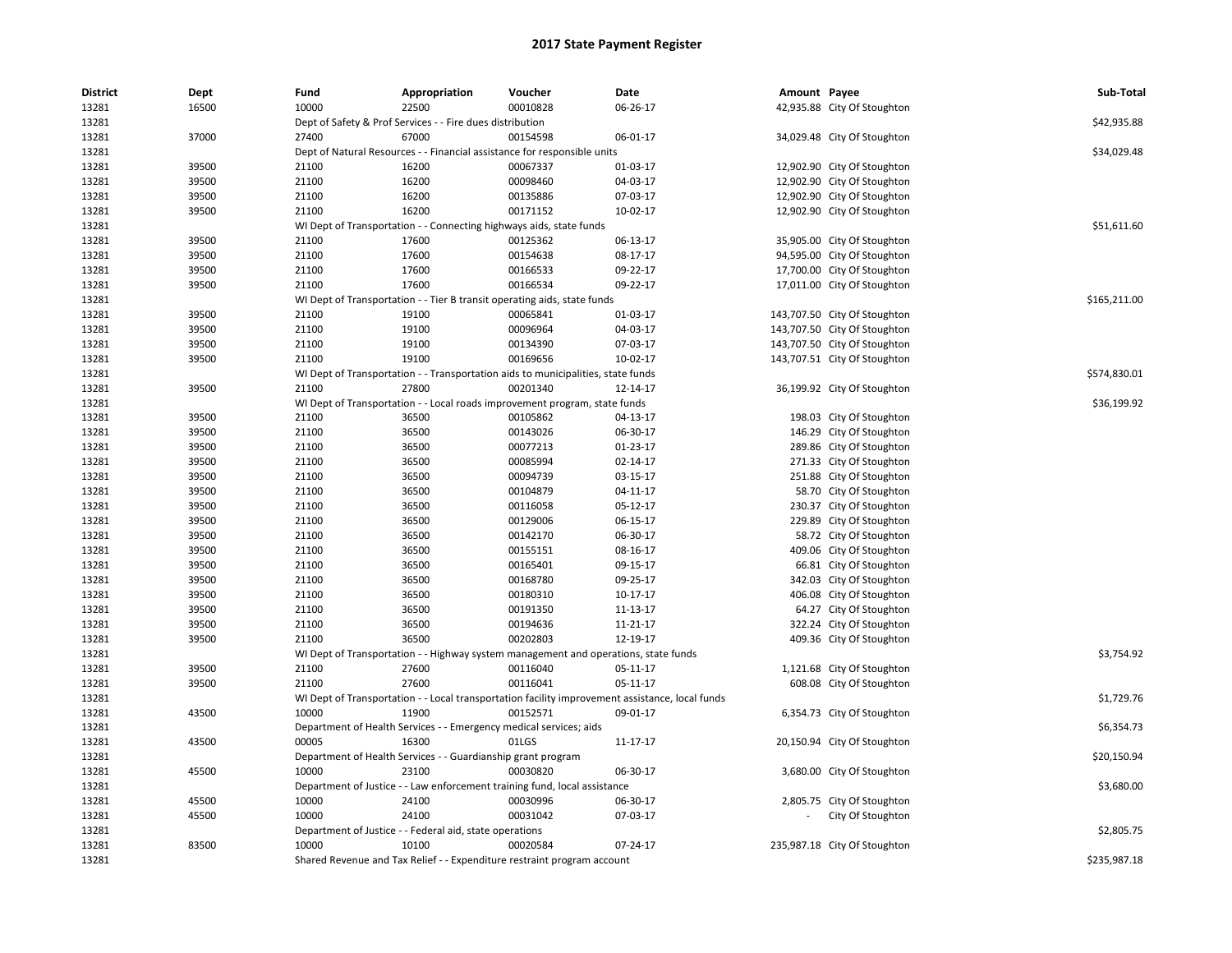## 2017 State Payment Register

| <b>District</b> | Dept  | Fund                                                                  | Appropriation | Voucher      | Date     | Amount Payee |                              | Sub-Total      |
|-----------------|-------|-----------------------------------------------------------------------|---------------|--------------|----------|--------------|------------------------------|----------------|
| 13281           | 83500 | 10000                                                                 | 10500         | 00020584     | 07-24-17 |              | 77,598.46 City Of Stoughton  |                |
| 13281           | 83500 | 10000                                                                 | 10500         | 00023602     | 11-20-17 |              | 438,830.64 City Of Stoughton |                |
| 13281           |       | Shared Revenue and Tax Relief - - County and municipal aid account    |               | \$516,429.10 |          |              |                              |                |
| 13281           | 83500 | 10000                                                                 | 10900         | 00017743     | 07-24-17 |              | 57,695.00 City Of Stoughton  |                |
| 13281           | 83500 | 10000                                                                 | 10900         | 00019740     | 07-24-17 |              | 43,059.00 City Of Stoughton  |                |
| 13281           |       | Shared Revenue and Tax Relief - - State aid; tax exempt property      |               | \$100,754.00 |          |              |                              |                |
| 13281           | 83500 | 10000                                                                 | 11000         | 00020584     | 07-24-17 |              | 2,602.41 City Of Stoughton   |                |
| 13281           | 83500 | 10000                                                                 | 11000         | 00023602     | 11-20-17 |              | 14,997.60 City Of Stoughton  |                |
| 13281           |       | Shared Revenue and Tax Relief - - Public utility distribution account |               | \$17,600.01  |          |              |                              |                |
| 13281 Total     |       |                                                                       |               |              |          |              |                              | \$1,814,064.28 |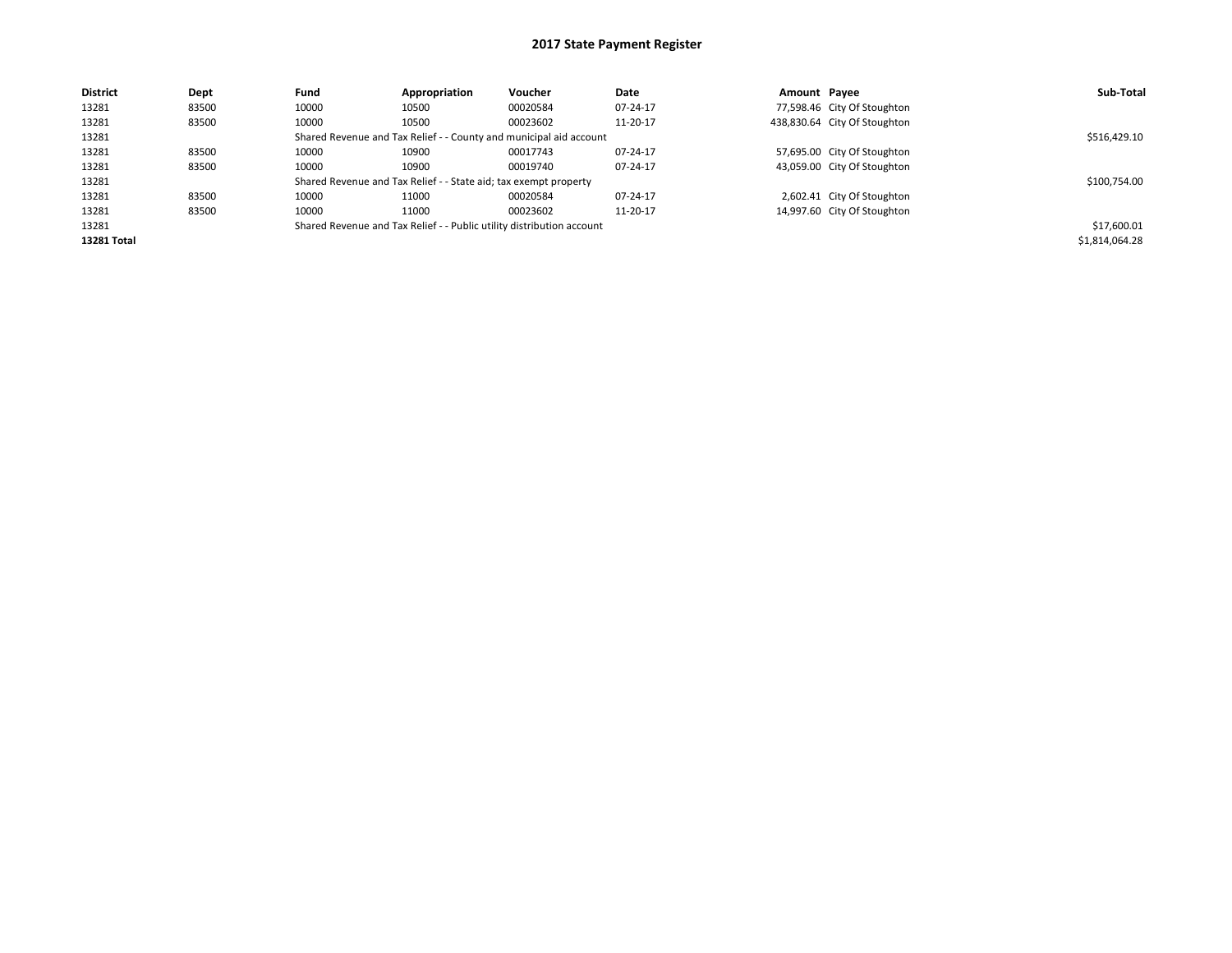## 2017 State Payment Register

| <b>District</b> | Dept  | Fund                                                                     | Appropriation                                                         | Voucher                                                                             | Date     | Amount Payee |                                 | Sub-Total      |
|-----------------|-------|--------------------------------------------------------------------------|-----------------------------------------------------------------------|-------------------------------------------------------------------------------------|----------|--------------|---------------------------------|----------------|
| 13282           | 16500 | 10000                                                                    | 22500                                                                 | 00010829                                                                            | 06-26-17 |              | 117,212.86 Sun Prairie, City of |                |
| 13282           |       | Dept of Safety & Prof Services - - Fire dues distribution                | \$117,212.86                                                          |                                                                                     |          |              |                                 |                |
| 13282           | 37000 | 27400                                                                    | 67000                                                                 | 00154221                                                                            | 06-01-17 |              | 39,049.19 Sun Prairie, City of  |                |
| 13282           |       | Dept of Natural Resources - - Financial assistance for responsible units | \$39,049.19                                                           |                                                                                     |          |              |                                 |                |
| 13282           | 37000 | 27400                                                                    | 67300                                                                 | 00154221                                                                            | 06-01-17 |              | 8,360.36 Sun Prairie, City of   |                |
| 13282           |       | Dept of Natural Resources - - Recycling consolidation grants             | \$8,360.36                                                            |                                                                                     |          |              |                                 |                |
| 13282           | 39500 | 21100                                                                    | 16200                                                                 | 00067338                                                                            | 01-03-17 |              | 13,669.04 Sun Prairie, City of  |                |
| 13282           | 39500 | 21100                                                                    | 16200                                                                 | 00098461                                                                            | 04-03-17 |              | 13,669.04 Sun Prairie, City of  |                |
| 13282           | 39500 | 21100                                                                    | 16200                                                                 | 00135887                                                                            | 07-03-17 |              | 13,669.04 Sun Prairie, City of  |                |
| 13282           | 39500 | 21100                                                                    | 16200                                                                 | 00171153                                                                            | 10-02-17 |              | 13,669.04 Sun Prairie, City of  |                |
| 13282           |       |                                                                          |                                                                       | WI Dept of Transportation - - Connecting highways aids, state funds                 |          |              |                                 | \$54,676.16    |
| 13282           | 39500 | 21100                                                                    | 17600                                                                 | 00125363                                                                            | 06-12-17 |              | 113,075.00 Sun Prairie, City of |                |
| 13282           | 39500 | 21100                                                                    | 17600                                                                 | 00154639                                                                            | 08-16-17 |              | 298,370.00 Sun Prairie, City of |                |
| 13282           | 39500 | 21100                                                                    | 17600                                                                 | 00166538                                                                            | 09-22-17 |              | 32,293.00 Sun Prairie, City of  |                |
| 13282           | 39500 | 21100                                                                    | 17600                                                                 | 00180730                                                                            | 10-19-17 |              | 37,322.00 Sun Prairie, City of  |                |
| 13282           | 39500 | 21100                                                                    | 17600                                                                 | 00180731                                                                            | 10-19-17 |              | 31,559.00 Sun Prairie, City of  |                |
| 13282           |       |                                                                          |                                                                       | WI Dept of Transportation - - Tier B transit operating aids, state funds            |          |              |                                 | \$512,619.00   |
| 13282           | 39500 | 21100                                                                    | 18500                                                                 | 00159574                                                                            | 09-01-17 |              | 4,000.00 Sun Prairie, City of   |                |
| 13282           |       |                                                                          |                                                                       | WI Dept of Transportation - - Highway safety, local assistance, federal funds       |          |              |                                 | \$4,000.00     |
| 13282           | 39500 | 21100                                                                    | 19100                                                                 | 00065842                                                                            | 01-03-17 |              | 340,560.56 Sun Prairie, City of |                |
| 13282           | 39500 | 21100                                                                    | 19100                                                                 | 00096965                                                                            | 04-03-17 |              | 340,560.56 Sun Prairie, City of |                |
| 13282           | 39500 | 21100                                                                    | 19100                                                                 | 00134391                                                                            | 07-03-17 |              | 340,560.56 Sun Prairie, City of |                |
| 13282           | 39500 | 21100                                                                    | 19100                                                                 | 00169657                                                                            | 10-02-17 |              | 340,560.56 Sun Prairie, City of |                |
| 13282           |       |                                                                          |                                                                       | WI Dept of Transportation - - Transportation aids to municipalities, state funds    |          |              |                                 | \$1,362,242.24 |
| 13282           | 39500 | 21100                                                                    | 36500                                                                 | 00088902                                                                            | 03-01-17 |              | 500.00 Sun Prairie, City of     |                |
| 13282           |       |                                                                          |                                                                       | WI Dept of Transportation - - Highway system management and operations, state funds |          |              |                                 | \$500.00       |
| 13282           | 43500 | 10000                                                                    | 11900                                                                 | 00152346                                                                            | 09-01-17 |              | 4,691.57 Sun Prairie, City of   |                |
| 13282           |       |                                                                          | Department of Health Services - - Emergency medical services; aids    |                                                                                     |          |              |                                 | \$4,691.57     |
| 13282           | 43500 | 00005                                                                    | 16300                                                                 | 01LGS                                                                               | 11-17-17 |              | 25,471.70 Sun Prairie, City of  |                |
| 13282           |       |                                                                          | Department of Health Services - - Guardianship grant program          |                                                                                     |          |              |                                 | \$25,471.70    |
| 13282           | 45500 | 10000                                                                    | 22100                                                                 | 00035961                                                                            | 10-13-17 |              | 20.00 Sun Prairie, City of      |                |
| 13282           |       |                                                                          |                                                                       | Department of Justice - - Crime laboratories; deoxyribonucleic acid analysis        |          |              |                                 | \$20.00        |
| 13282           | 45500 | 10000                                                                    | 23100                                                                 | 00039623                                                                            | 12-22-17 |              | 7,360.00 Sun Prairie, City of   |                |
| 13282           |       |                                                                          |                                                                       | Department of Justice - - Law enforcement training fund, local assistance           |          |              |                                 | \$7,360.00     |
| 13282           | 45500 | 10000                                                                    | 28400                                                                 | 00023741                                                                            | 02-10-17 |              | 369.00 Sun Prairie, City of     |                |
| 13282           |       |                                                                          | Department of Justice - - Internet Crimes Against Childr              |                                                                                     |          |              |                                 | \$369.00       |
| 13282           | 83500 | 10000                                                                    | 10100                                                                 | 00020585                                                                            | 07-24-17 |              | 582,872.88 Sun Prairie, City of |                |
| 13282           | 83500 | 10000                                                                    | 10100                                                                 | 00023603                                                                            | 11-20-17 |              | 0.01 Sun Prairie, City of       |                |
| 13282           |       |                                                                          |                                                                       | Shared Revenue and Tax Relief - - Expenditure restraint program account             |          |              |                                 | \$582,872.89   |
| 13282           | 83500 | 10000                                                                    | 10500                                                                 | 00020585                                                                            | 07-24-17 |              | 92,810.02 Sun Prairie, City of  |                |
| 13282           | 83500 | 10000                                                                    | 10500                                                                 | 00023603                                                                            | 11-20-17 |              | 500,451.76 Sun Prairie, City of |                |
| 13282           |       |                                                                          |                                                                       | Shared Revenue and Tax Relief - - County and municipal aid account                  |          |              |                                 | \$593,261.78   |
| 13282           | 83500 | 10000                                                                    | 10900                                                                 | 00017744                                                                            | 07-24-17 |              | 250,094.00 Sun Prairie, City of |                |
| 13282           | 83500 | 10000                                                                    | 10900                                                                 | 00019741                                                                            | 07-24-17 |              | 88,816.00 Sun Prairie, City of  |                |
| 13282           |       | Shared Revenue and Tax Relief - - State aid; tax exempt property         | \$338,910.00                                                          |                                                                                     |          |              |                                 |                |
| 13282           | 83500 | 10000                                                                    | 11000                                                                 | 00020585                                                                            | 07-24-17 |              | 10,464.43 Sun Prairie, City of  |                |
| 13282           | 83500 | 10000                                                                    | 11000                                                                 | 00023603                                                                            | 11-20-17 |              | 60,047.39 Sun Prairie, City of  |                |
| 13282           |       |                                                                          | Shared Revenue and Tax Relief - - Public utility distribution account |                                                                                     |          |              |                                 | \$70,511.82    |
| 13282 Total     |       |                                                                          |                                                                       |                                                                                     |          |              |                                 | \$3,722,128.57 |